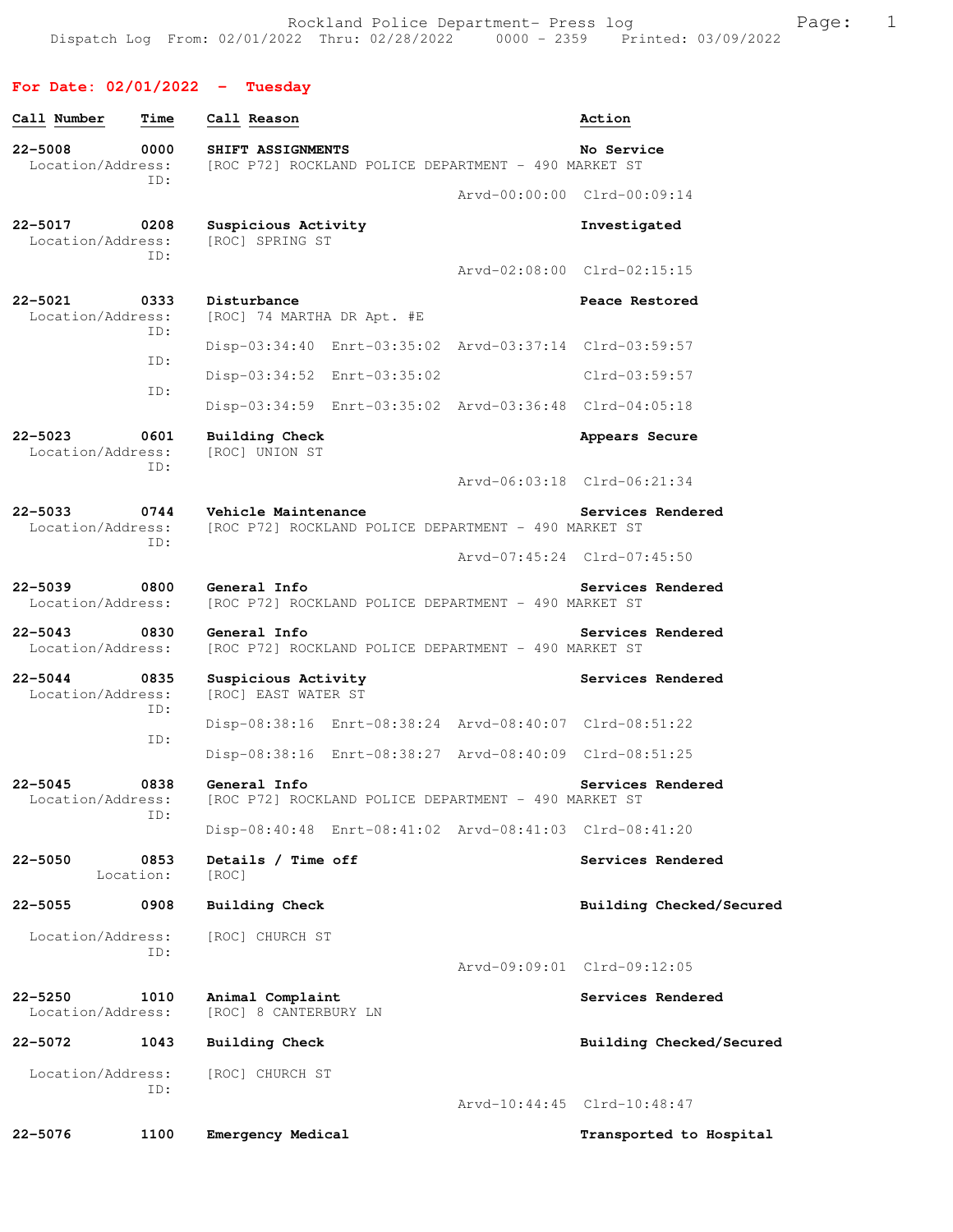Rockland Police Department- Press log Freed Page: 2 Dispatch Log From: 02/01/2022 Thru: 02/28/2022 0000 - 2359 Printed: 03/09/2022 Location/Address: [ROC] 601 HINGHAM ST Fire Unit: ROCKEN1-Pumper-Rockland Engine 1 Disp-11:02:42 Enrt-11:04:45 Arvd-11:10:54 Clrd-11:33:46 InQrtsUnavl-11:47:47 InSrvce-11:47:47 EMS Unit: ROCKAM1-Rockland A1 Disp-11:02:48 Enrt-11:04:40 Arvd-11:10:55 Clrd-11:33:48 Hosp-11:39:39 ClrHosp-12:22:53 InQrtsUnavl-12:38:10 InSrvce-12:38:10 ID: Disp-11:06:53 Enrt-11:07:02 Arvd-11:33:45 Clrd-11:33:47 **22-5078 1106 Health & Welfare Check Services Rendered**  Location/Address: [ROC] 490 UNION ST Apt. #38 ID: Disp-11:09:39 Enrt-11:09:41 Arvd-11:15:19 Clrd-11:33:34 **22-5081 1149 General Info Services Rendered**  Location/Address: [ROC P72] ROCKLAND POLICE DEPARTMENT - 490 MARKET ST **22-5088** 1205 Sex offender or dissemination **Services Rendered** Location/Address: [ROC P72] ROCKLAND POLICE DEPARTMENT - 490 MARKET ST [ROC P72] ROCKLAND POLICE DEPARTMENT - 490 MARKET ST ID: Arvd-12:05:35 Clrd-19:24:00 **22-5089 1209 Health & Welfare Check Services Rendered**  Location/Address: [ROC 94] 23 NORTH AVE Apt. #23 ID: Disp-12:10:01 Enrt-12:11:16 Arvd-12:35:13 Clrd-12:35:15 22-5101 1326 Details / Time off **Services Rendered**  Location: [ROC] **22-5105** 1353 General Info<br>
Location/Address: [ROC P72] ROCKLAND POLICE DEPARTMENT - 490 MARKET ST [ROC P72] ROCKLAND POLICE DEPARTMENT - 490 MARKET ST 22-5106 1354 Details / Time off **Services Rendered**  Location: [ROC] **22-5109 1414 General Info Services Rendered**  Location/Address: [ROC P72] ROCKLAND POLICE DEPARTMENT - 490 MARKET ST **22-5116 1446 Motor Vehicle Stop Verbal Warning**  Vicinity of: [ROC] EAST WATER ST @ UNION ST ID: Arvd-14:46:00 Clrd-14:51:56 **22-5127 1541 General Info Services Rendered**<br>Location/Address: [ROC P72] ROCKLAND POLICE DEPARTMENT - 490 MARKET ST [ROC P72] ROCKLAND POLICE DEPARTMENT - 490 MARKET ST **22-5128 1548 Warrant Services Rendered**<br>Location/Address: [ABI 1267] 215 BIRCH ST - 215 BIRCH ST Apt. #2 [ABI 1267] 215 BIRCH ST - 215 BIRCH ST Apt. #2 EMS Unit: ROCKAM1-Rockland A1 Disp-08:47:38 Clrd-02/02/2022 @ 08:47:51 InQrtsUnavl-08:48:58 InSrvce-08:48:58 ID: Disp-14:11:07 Enrt-14:11:14 Arvd-14:16:27 Clrd-02/02/2022 @ 14:20:47 ID: Disp-14:11:20 Enrt-14:11:23 Arvd-14:16:31 Clrd-02/02/2022 @ 14:20:50 ID: Disp-14:11:28 Enrt-14:11:29 Arvd-14:16:29 Clrd-02/02/2022 @ 14:20:44 ID: Disp-14:11:36 Enrt-14:11:38 Arvd-14:16:00 Clrd-02/02/2022 @ 14:20:40 ID: Disp-10:26:19 Enrt-10:26:36 Arvd-10:29:30 Clrd-02/03/2022 @ 10:34:39 ID: Disp-10:26:31 Enrt-10:26:34 Arvd-10:29:32 Clrd-02/03/2022 @ 10:34:36 **22-5132 1600 SHIFT ASSIGNMENT Services Rendered**  Location/Address: [ROC P72] ROCKLAND POLICE DEPARTMENT - 490 MARKET ST

**22-5168 1849 Disturbance Services Rendered**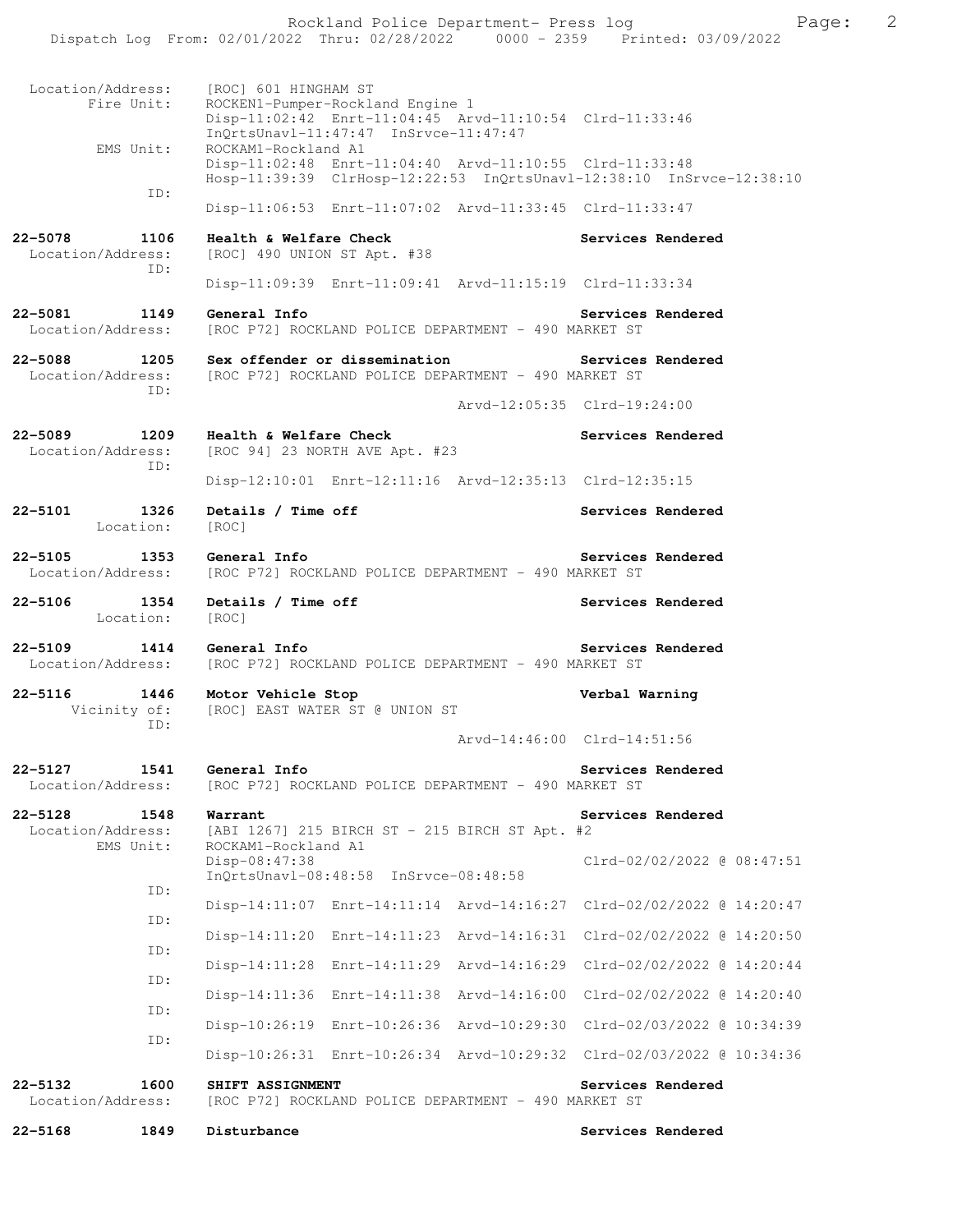|                                                 | Rockland Police Department- Press log<br>Dispatch Log From: 02/01/2022 Thru: 02/28/2022 0000 - 2359 Printed: 03/09/2022 |                             |                             | Page: | 3 |
|-------------------------------------------------|-------------------------------------------------------------------------------------------------------------------------|-----------------------------|-----------------------------|-------|---|
| Location/Address:                               | [ROC] 74 MARTHA DR Apt. #C                                                                                              |                             |                             |       |   |
| ID:                                             | Disp-18:50:54                                                                                                           |                             | Arvd-18:57:44 Clrd-19:21:36 |       |   |
| $22 - 5175$<br>1930<br>Location/Address:        | Noise Complaint<br>[ROC 272] SHERIDAN SQUARE CONDOS - 103 GROVE ST Apt. #331                                            |                             | Services Rendered           |       |   |
| 22-5183<br>2028<br>Location/Address:            | <b>Building Check</b><br>[ROC] CHURCH ST                                                                                |                             | Appears Secure              |       |   |
| ID:                                             |                                                                                                                         |                             | Arvd-20:29:03 Clrd-20:31:11 |       |   |
| $22 - 5184$<br>2042<br>Location/Address:<br>ID: | 911 Accidental<br>[ROC P64] CVS PHARMACY - 80 MARKET ST                                                                 |                             | Services Rendered           |       |   |
|                                                 | Disp-20:44:41 Enrt-20:45:01 Arvd-20:49:55 Clrd-20:53:43                                                                 |                             |                             |       |   |
| $22 - 5186$<br>2049<br>Location/Address:<br>ID: | Disturbance<br>[ROC P45] COMFORT INN - 850 HINGHAM ST                                                                   |                             | Services Rendered           |       |   |
| ID:                                             | Disp-20:51:34 Enrt-20:52:00 Arvd-20:55:01 Clrd-22:03:33                                                                 |                             |                             |       |   |
|                                                 | Disp-20:51:34 Enrt-20:51:56 Arvd-20:56:12 Clrd-22:02:56                                                                 |                             |                             |       |   |
| 22-5187<br>2053<br>Location/Address:<br>ID:     | Escort/Transport<br>[ROC] 37 TAUNTON AVE                                                                                |                             | Services Rendered           |       |   |
|                                                 | $Disp-20:55:55$                                                                                                         | Arvd-21:17:57 Clrd-21:45:02 |                             |       |   |
| $22 - 5195$<br>2156<br>Location/Address:<br>ID: | Assist Fire Department<br>[ROC] 51 MAPLE ST                                                                             |                             | Services Rendered           |       |   |
|                                                 | $Disp-21:58:00$                                                                                                         |                             | Arvd-21:58:05 Clrd-22:13:01 |       |   |
| $22 - 5199$<br>2211<br>Location/Address:<br>ID: | <b>Building Check</b><br>[ROC] CHURCH ST                                                                                |                             | Appears Secure              |       |   |
|                                                 |                                                                                                                         |                             | Arvd-22:11:58 Clrd-22:12:09 |       |   |
| $22 - 5204$<br>Location/Address:                | 2255 Police Information (BOLO)<br>[ROC P72] ROCKLAND POLICE DEPARTMENT - 490 MARKET ST                                  |                             | Services Rendered           |       |   |
| $22 - 5211$                                     | 2322 Police Information (BOLO)                                                                                          |                             | No Action Required          |       |   |
|                                                 | Location/Address: [ROC P72] ROCKLAND POLICE DEPARTMENT - 490 MARKET ST                                                  |                             |                             |       |   |
| For Date: $02/02/2022 -$ Wednesday              |                                                                                                                         |                             |                             |       |   |
| 0000<br>$22 - 5212$<br>Location/Address:<br>ID: | SHIFT ASSIGNMENTS<br>[ROC P72] ROCKLAND POLICE DEPARTMENT - 490 MARKET ST                                               |                             | No Service                  |       |   |
|                                                 |                                                                                                                         |                             | Arvd-00:00:00 Clrd-00:02:21 |       |   |
| $22 - 5215$<br>0034<br>Location/Address:<br>ID: | <b>Building Check</b><br>[ROC] MARKET ST                                                                                |                             | Investigated                |       |   |
|                                                 |                                                                                                                         |                             | Arvd-00:34:43 Clrd-00:34:54 |       |   |
| $22 - 5216$<br>0034<br>Location/Address:<br>ID: | Building Check<br>[ROC] MARTHA DR                                                                                       |                             | Investigated                |       |   |
|                                                 |                                                                                                                         |                             | Arvd-00:35:25 Clrd-00:35:36 |       |   |
| $22 - 5217$<br>0104<br>Location/Address:<br>ID: | Suspicious Activity<br>[ROC] HINGHAM ST                                                                                 |                             | Services Rendered           |       |   |
| ID:                                             |                                                                                                                         |                             | Arvd-01:04:00 Clrd-01:14:03 |       |   |
| ID:                                             | Disp-01:05:35 Enrt-01:05:38 Arvd-01:09:24 Clrd-01:14:01                                                                 |                             |                             |       |   |
|                                                 |                                                                                                                         |                             |                             |       |   |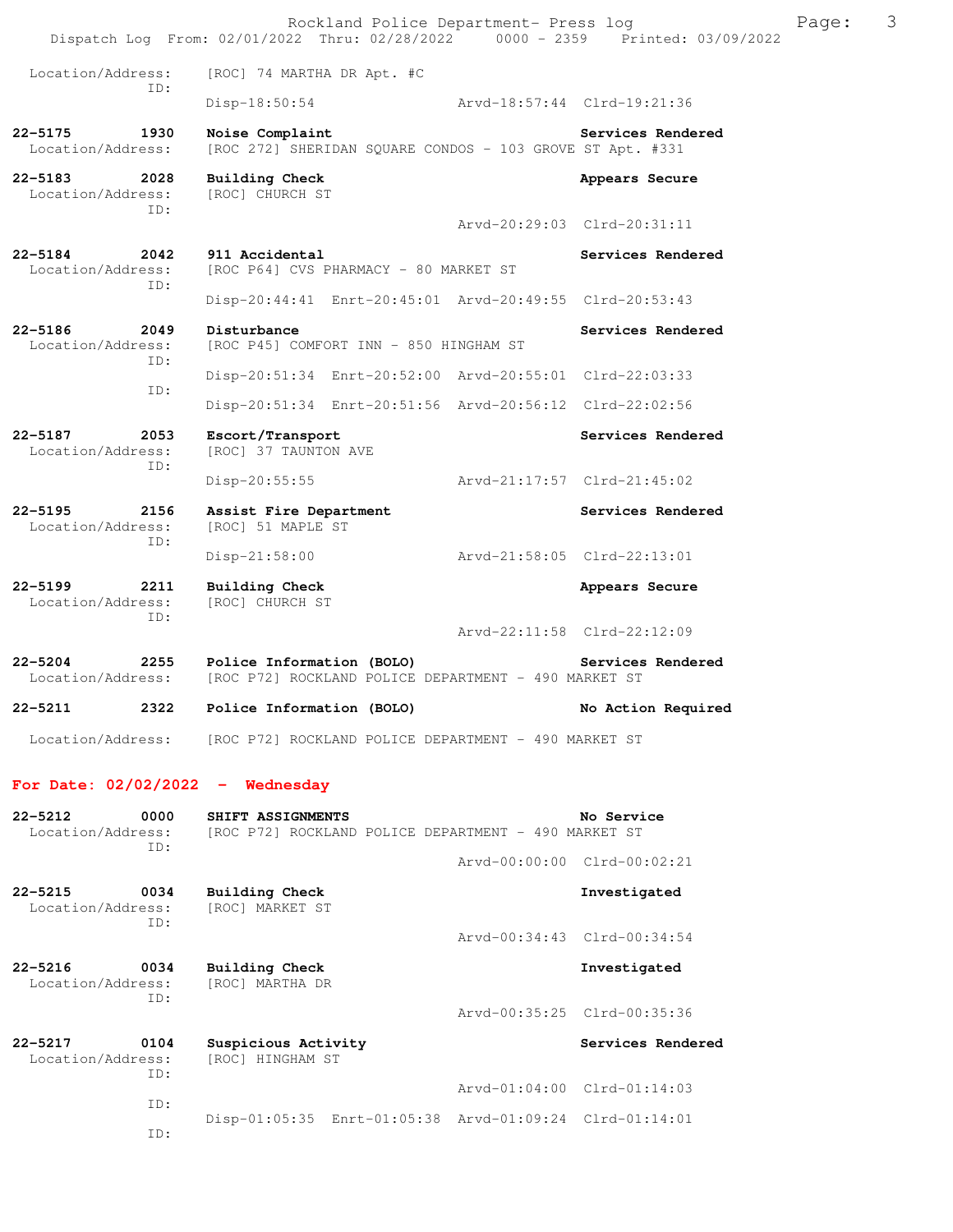Rockland Police Department- Press log example Press Page: 4 Dispatch Log From: 02/01/2022 Thru: 02/28/2022 0000 - 2359 Printed: 03/09/2022

 Disp-01:08:12 Enrt-01:08:17 Arvd-01:08:21 Clrd-01:13:59 **22-5221 0220 Building Check Investigated**  Location/Address: [ROC] MARKET ST ID: Arvd-02:21:28 Clrd-02:21:46 **22-5223 0221 Building Check Investigated**  Location/Address: [ROC] MARTHA DR ID: Arvd-02:22:23 Clrd-02:22:31 22-5227 0547 Suspicious Activity **Services Rendered Services Rendered**  Location/Address: [ROC P46] DUNKIN DONUTS - 851 HINGHAM ST ID: Disp-05:49:15 Enrt-05:49:40 Arvd-05:53:18 Clrd-06:12:12 ID: Disp-05:49:21 Enrt-05:49:37 Arvd-05:53:08 Clrd-06:12:10 ID: Disp-05:57:59 Arvd-05:58:02 Clrd-06:12:07 **22-5231 0602 Details / Time off No Service**  Location: [ROC] **22-5229 0613 Building Check Appears Secure**  Location/Address: [ROC] UNION ST ID: Arvd-06:14:49 Clrd-06:33:42 **22-5237 0800 SHIFT ASSIGNMENTS Services Rendered** Location/Address: [ROC P72] ROCKLAND POLICE DEPARTMENT - 490 MARKET ST [ROC P72] ROCKLAND POLICE DEPARTMENT - 490 MARKET ST **22-5240 0835 MVA Property Damage Only Paper Exchange**  [ROC] 8 BAYWOOD ST ID: Arvd-08:35:00 Clrd-08:42:42 **22-5247 0903 OFFICER IN FOR DUTY Services Rendered**  Location/Address: [ROC P72] ROCKLAND POLICE DEPARTMENT - 490 MARKET ST **22-5257 0956 Motor Vehicle Stop Verbal Warning**  Location/Address: [ROC] 115 UNION ST @ 20 VERNON ST ID: Arvd-09:56:00 Clrd-10:01:50 **22-5258 1035 Animal Complaint Services Rendered Location/Address:** [ROC] 427 SUMMER ST [ROC] 427 SUMMER ST ID: Arvd-10:35:00 Clrd-10:53:27 **22-5265 1215 TIME OFF No Action Required**  Location/Address: [ROC P72] ROCKLAND POLICE DEPARTMENT - 490 MARKET ST ID: Arvd-12:15:00 Clrd-12:26:08 **22-5266 1235 TIME OFF No Action Required**  Location/Address: [ROC P72] ROCKLAND POLICE DEPARTMENT - 490 MARKET ST ID: Arvd-12:35:00 Clrd-12:36:43 **22-5269 1304 Burglar Alarm Services Rendered**  Location/Address: [ROC] 831 LIBERTY ST ID: Disp-13:08:25 Enrt-13:08:35 Arvd-13:14:55 Clrd-13:21:58

**22-5276 1410 Assist Fire Department Services Rendered**  [ROC] 689 MARKET ST ID:

Arvd-14:10:00 Clrd-14:15:10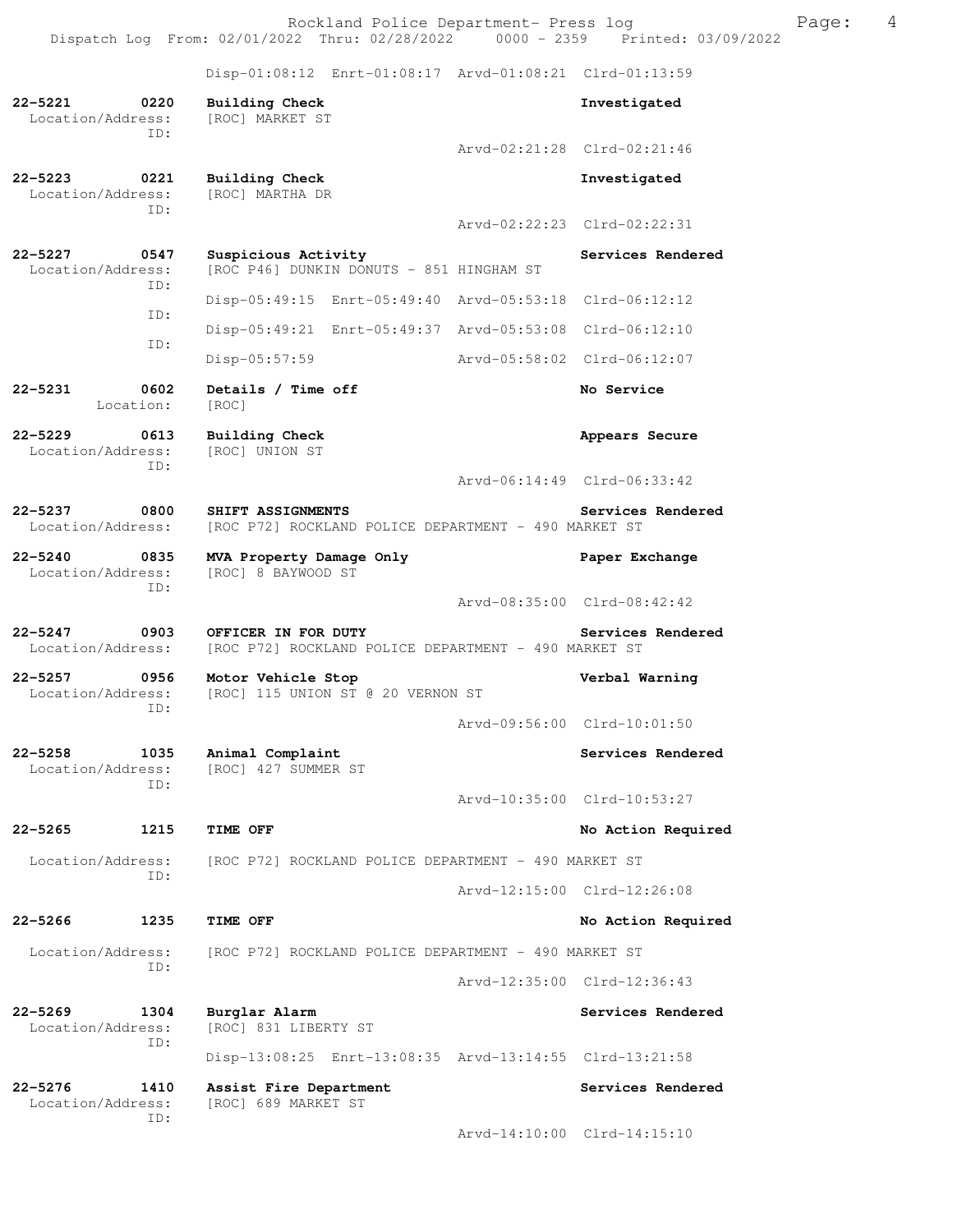| 22–5277     | 1411<br>Location:                        | Time off<br>[ROC]                                                             |                             | Services Rendered              |
|-------------|------------------------------------------|-------------------------------------------------------------------------------|-----------------------------|--------------------------------|
| 22-5281     | 1438                                     | Motor Vehicle Stop                                                            |                             | Citation/Warning Issued        |
|             | Location/Address:<br>TD:                 | [ROC] 256 WEYMOUTH ST                                                         |                             |                                |
|             |                                          |                                                                               | Arvd-14:38:00 Clrd-14:44:07 |                                |
|             | 22-5283 1446<br>Location/Address:<br>ID: | Health & Welfare Check<br>[ROC 94] 23 NORTH AVE Apt. #23                      |                             | Services Rendered              |
|             | ID:                                      | Disp-14:51:07 Enrt-14:52:56 Arvd-14:52:59 Clrd-15:00:04                       |                             |                                |
|             |                                          | Disp-14:51:07 Enrt-14:52:54 Arvd-14:52:57 Clrd-15:00:01                       |                             |                                |
| 22-5289     | 1503<br>Location:                        | <b>Time off</b><br>[ROC]                                                      |                             | Services Rendered              |
| 22-5291     | 1510<br>Location/Address:<br>ID:         | Follow-Up Investigation<br>[ROC] 500 WEBSTER ST                               |                             | Services Rendered              |
|             |                                          |                                                                               | Arvd-15:10:00 Clrd-15:40:30 |                                |
| 22–5292     | 1511<br>Location:                        | Time off<br>[ROC]                                                             |                             | Services Rendered              |
|             | 22–5293 1530<br>Location/Address:        | <b>METRO TRAINING</b><br>[ROC P72] ROCKLAND POLICE DEPARTMENT - 490 MARKET ST |                             | Services Rendered              |
| $22 - 5298$ | 1600<br>Location/Address:                | SHIFT ASSIGNMENT<br>[ROC P72] ROCKLAND POLICE DEPARTMENT - 490 MARKET ST      |                             | Services Rendered              |
| $22 - 5306$ | 1703<br>Location:                        | Details / Time off<br>[ROC]                                                   |                             | No Service                     |
| 22–5328     | 1830                                     | Threats                                                                       |                             | No Action Required             |
|             | Location/Address:                        | [ROC] 91 NORTH AVE                                                            |                             |                                |
|             | ID:                                      | Disp-18:49:11 Enrt-18:49:17                                                   |                             | Clrd-18:50:54                  |
|             | 22-5330 1846                             | 911 Accidental                                                                |                             | 911 Wireless call (Transfered) |
|             |                                          | Location/Address: [ROC 272] SHERIDAN SQUARE CONDOS - 119 GROVE ST             |                             |                                |
|             | ID:                                      | Disp-18:50:15                                                                 |                             | $Clrd-18:50:44$                |
|             | ID:                                      | Disp-18:51:02 Enrt-18:51:06 Arvd-18:53:09 Clrd-18:59:19                       |                             |                                |
| $22 - 5348$ | 2217<br>Location/Address:                | Noise Complaint<br>[ROC 23] PLEASANT STREET STORAGE - 265 PLEASANT ST         |                             | Cancelled Enroute              |
|             | ID:                                      | Disp-22:19:04                                                                 |                             | Clrd-22:23:18                  |

# **For Date: 02/03/2022 - Thursday**

| $22 - 5355$<br>Location/Address: | 0001 | SHIFT ASSIGNMENTS                            |                                                         | Services Rendered |
|----------------------------------|------|----------------------------------------------|---------------------------------------------------------|-------------------|
|                                  |      |                                              | [ROC P72] ROCKLAND POLICE DEPARTMENT - 490 MARKET ST    |                   |
| $22 - 5354$                      | 0005 | Missing Person                               |                                                         | Services Rendered |
| Location/Address:                | ID:  | [ROC 1003] 139 EXCHANGE ST                   |                                                         |                   |
|                                  | TD:  |                                              | Disp-00:06:57 Enrt-00:10:47 Arvd-00:12:00 Clrd-00:20:58 |                   |
|                                  |      |                                              | Disp-00:10:41 Enrt-00:10:44 Arvd-00:16:20 Clrd-00:21:00 |                   |
| $22 - 5367$<br>Location/Address: | 0418 | Burglar Alarm<br>[ROC] 1 COL BRIAN DUFFY WAY |                                                         | Services Rendered |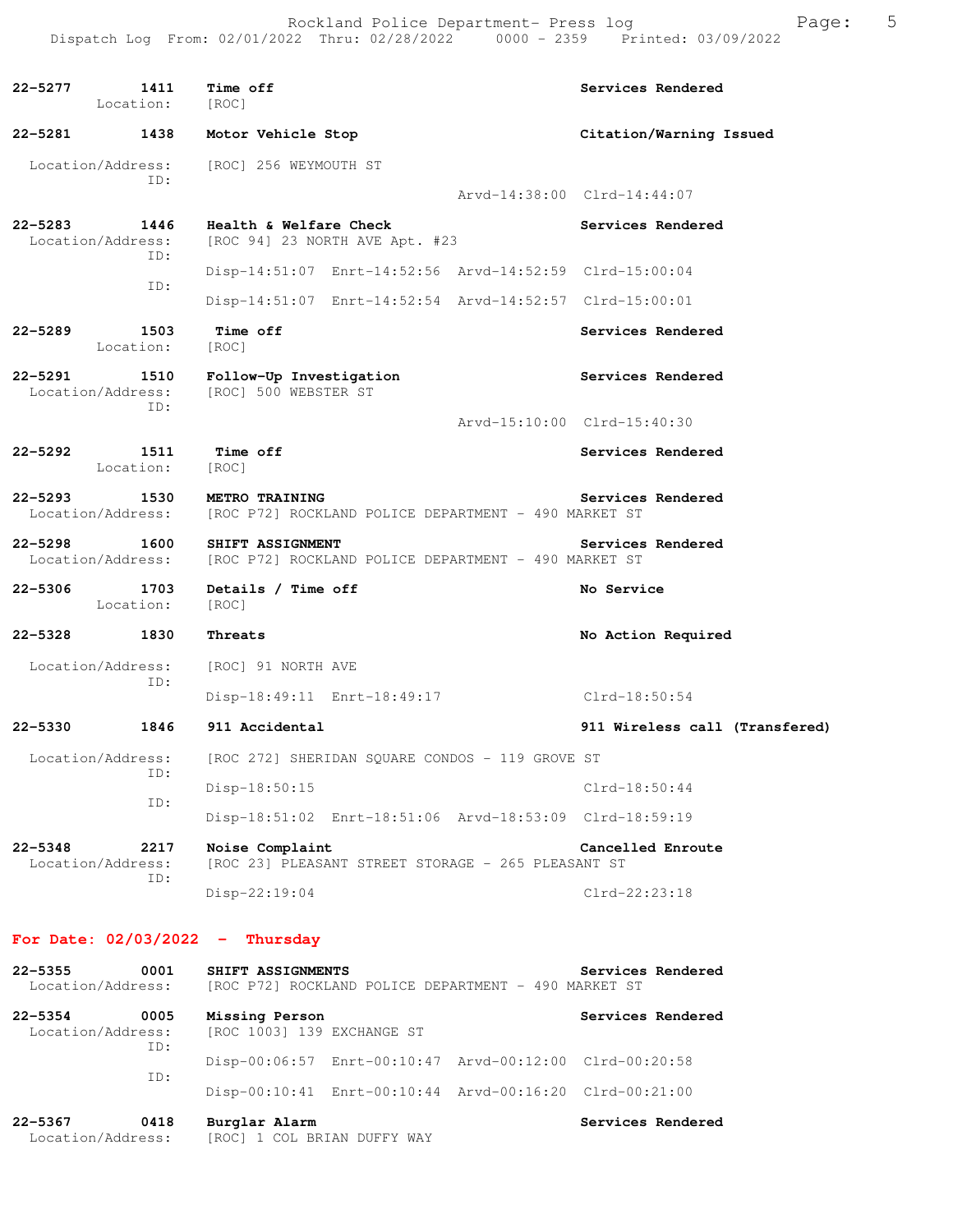ID: Disp-04:19:47 Enrt-04:20:00 Arvd-04:21:36 Clrd-04:27:35 **22-5370 0459 Building Check Appears Secure**  Location/Address: [ROC] UNION ST ID: Disp-05:00:23 Arvd-05:02:43 Clrd-05:31:30 **22-5372 0535 General Info Services Rendered**  Location: [ROC] BOLO 22-5375 0549 Details / Time off **Services Rendered Services** Rendered Location: [ROC] **22-5380 0640 Motor Vehicle Stop Verbal Warning**  Location/Address: [ROC 9] SULLIVAN TIRE AND AUTO SERVICE - 1 VFW DR ID: Disp-06:41:24 Enrt-06:42:17 Arvd-06:42:20 Clrd-06:42:35 22-5382 0701 Information Call **1.1 Contained Action Required** Required Location/Address: [ROC P72] ROCKLAND POLICE DEPARTMENT - 490 MARKET ST **22-5386 0733 Larceny / Forgery/ Fraud Services Rendered**  Location/Address: [ROC P86] MOBIL GAS STATION - 158 MARKET ST ID: Disp-07:37:33 Enrt-07:37:42 Arvd-07:37:44 Clrd-07:45:52 **22-5389 0802 Information Call No Action Required**  Location/Address: [ROC P72] ROCKLAND POLICE DEPARTMENT - 490 MARKET ST **22-5395 0911 Warrant Services Rendered Execution** Services Rendered Location/Address: [ROC] 41 BLANCHARD ST [ROC] 41 BLANCHARD ST ID: Disp-09:12:41 Enrt-09:13:02 Arvd-09:13:05 Clrd-09:17:54 ID: Disp-09:12:54 Enrt-09:13:00 Arvd-09:13:07 Clrd-09:18:13 ID: Disp-09:18:03 Arvd-09:18:08 Clrd-09:38:27 **22-5400 0923 MVA Property Damage Only Paper Exchange**  Location/Address: [ROC] 17 WALNUT CT ID: Disp-09:25:20 Enrt-09:25:37 Arvd-09:34:11 Clrd-09:51:53 **22-5405 0958 Threats Services Rendered** Location/Address: [ROC 530] 100 MARTHA DR Apt. #C  $[ROC 530] 100 MARTHA DR Apt. #C$  ID: Disp-10:01:11 Enrt-10:01:23 Arvd-10:02:15 Clrd-10:25:06 ID: Disp-10:01:16 Enrt-10:01:20 Arvd-10:02:46 Clrd-10:25:03 **22-5411 1044 Details / Time off No Action Required**  Location: [ROC] **22-5414 1047 Neighbor Disturbance Advised to Court**  Location/Address: [ROC 256] 838 UNION STREET - 838 UNION ST Apt. #3 ID: Disp-10:52:36 Clrd-11:13:22 **22-5418 1100 Health & Welfare Check Services Rendered** Location/Address: [ROC] 538 MARKET ST Location/Address: ID: Disp-11:03:06 Enrt-11:03:42 Arvd-11:09:22 Clrd-11:24:42 **22-5428 1152 BOLO No Action Required**  Location/Address: [ROC P72] ROCKLAND POLICE DEPARTMENT - 490 MARKET ST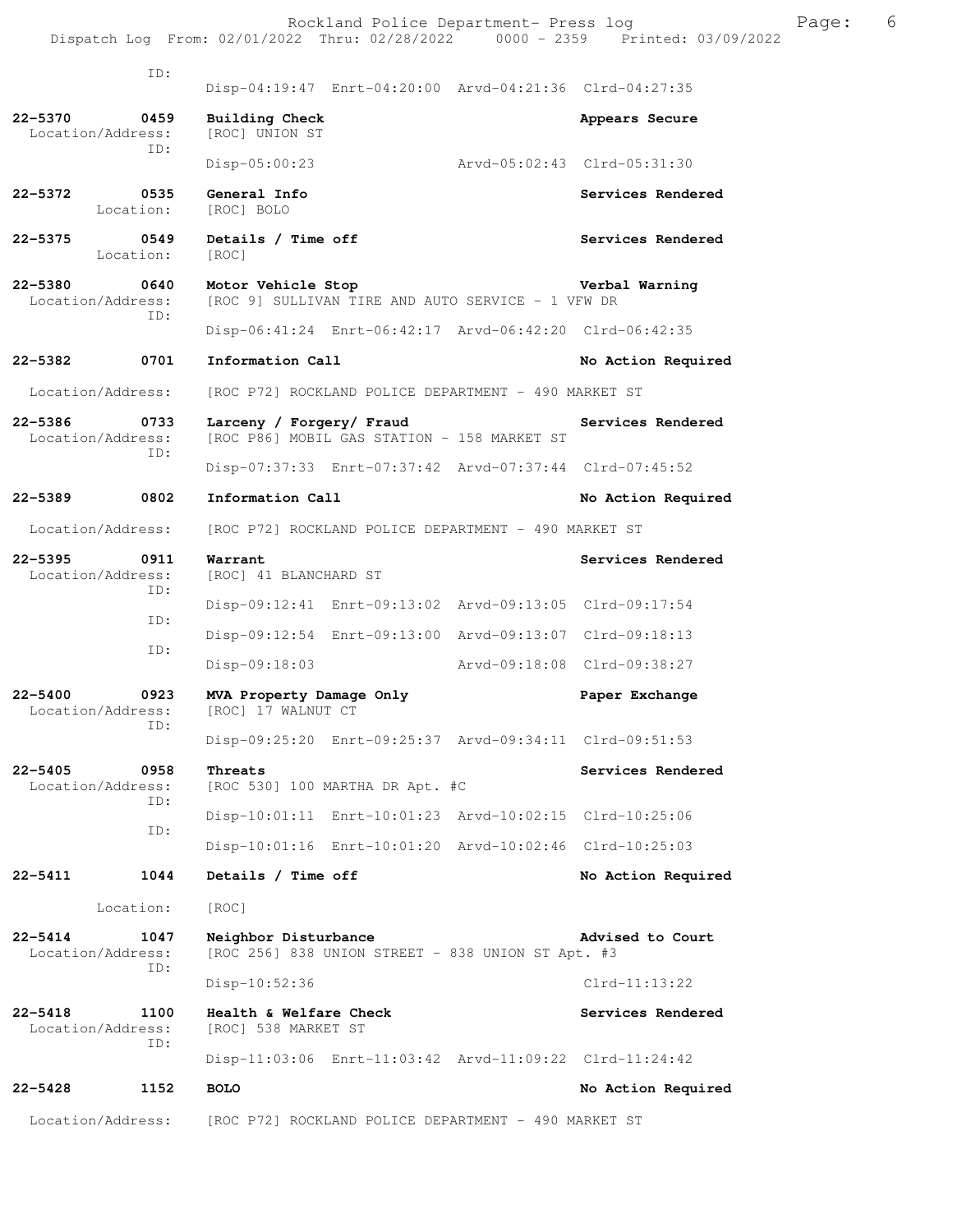**22-5439 1247 MVA Property Damage Only Report Follows**  Location/Address: [ROC] 261 CENTRE AVE ID: Disp-12:51:50 Enrt-12:52:04 Arvd-12:54:40 Clrd-13:04:29 ID: Disp-12:51:57 Enrt-12:52:01 Arvd-12:54:26 Clrd-13:04:34 22-5451 1419 Suspicious Activity **Services Rendered**  Location/Address: [ROC] PACIFIC ST ID: Disp-14:25:58 Enrt-14:26:02 Arvd-14:31:34 Clrd-14:40:30 22-5452 1427 Details / Time off **Services Rendered** Location: [ROC] **22-5453 1428 Disturbance 1428 Disturbance Services Rendered Indianal Bervices Services Rendered** [ROC 60] SPRING GATE APARTMENTS ID: Disp-14:32:01 Enrt-14:32:05 Arvd-14:34:38 Clrd-14:36:32 ID: Disp-14:32:24 Enrt-14:32:27 Clrd-14:36:29 **22-5457 1445 Burglar Alarm Building Checked/Secured**  Location/Address: [ROC] 200 UNION ST ID: Disp-14:47:41 Enrt-14:47:54 Arvd-14:50:04 Clrd-14:54:24 ID: Disp-14:47:50 Enrt-14:47:54 Arvd-14:52:36 Clrd-14:54:21 22-5459 1453 Suspicious Activity **1453** Suspicious Activity Location/Address: [ROC] 16 HAWTHORNE ST ID: Disp-14:56:27 Clrd-14:57:06 **22-5461 1457 Assist Public Services Rendered**  Location/Address: [ROC] 27 HERITAGE DR ID: Disp-14:59:51 Clrd-15:03:24 **22-5466 1524 Details / Time off No Action Required**  Location: [ROC] **22-5469 1547 Lost/Found Property Services Rendered**  Location/Address: [ROC 206] 51 MAPLE ST ID: Disp-15:51:12 Clrd-15:55:03 **22-5470 1600 SHIFT ASSIGNMENT** POLICE DEPARTMENT - 490 MARKET ST Location/Address: [ROC P72] ROCKLAND POLICE DEPARTMENT - 490 MARKET ST [ROC P72] ROCKLAND POLICE DEPARTMENT - 490 MARKET ST **22-5484 1753 Motor Vehicle Complaint Services Rendered**  Location/Address: [ROC] GARDEN TER ID: Disp-17:58:18 Clrd-18:11:12 **22-5487 1809 General Incident Advised to Court**  Location/Address: [ROC P72] ROCKLAND POLICE DEPARTMENT - 490 MARKET ST ID: Disp-18:17:02 Arvd-18:20:01 Clrd-18:24:00 **22-5511 2010 General Info No Action Required**  Location/Address: [ROC P72] ROCKLAND POLICE DEPARTMENT - 490 MARKET ST **22-5518 2115 EARLY SCHOOL RELEASE No Action Required**  Location/Address: [ROC P72] ROCKLAND POLICE DEPARTMENT - 490 MARKET ST **22-5519 2120 Disabled Motor Vehicle Services Rendered**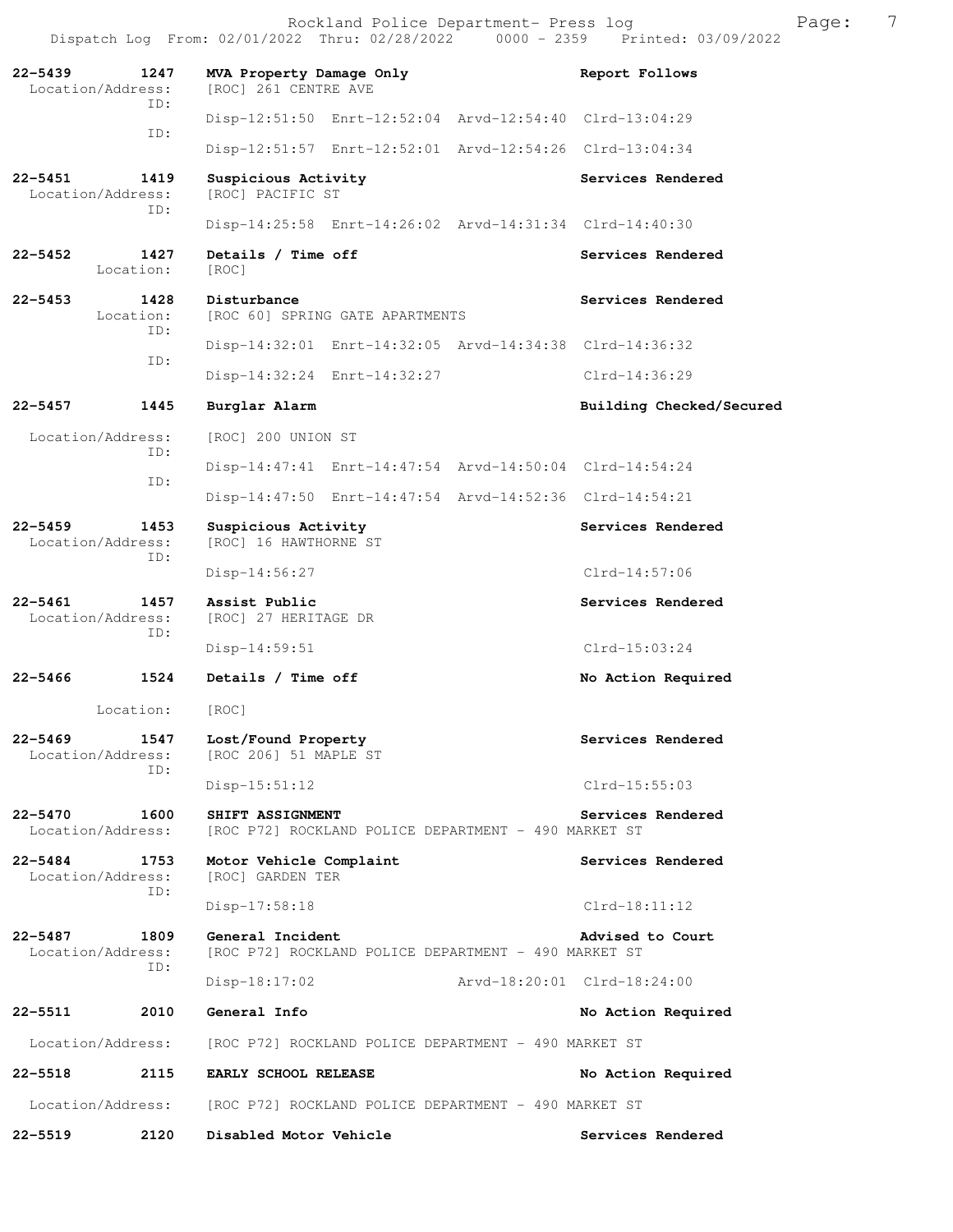Rockland Police Department- Press log entitled and Page: 8 Dispatch Log From: 02/01/2022 Thru: 02/28/2022 0000 - 2359 Printed: 03/09/2022

 Location/Address: [ROC] 15 LANCASTER ST @ 289 NORTH AVE ID: Disp-21:23:00 Enrt-21:23:09 Arvd-21:30:50 Clrd-21:37:23

22-5520 2126 Details / Time off No Action Required

Location: [ROC]

| 22–5524 | 2318         | LOW HANGING WIRE                                        | Investigated |
|---------|--------------|---------------------------------------------------------|--------------|
|         | Vicinity of: | [ROC 138] 67 EAST WATER ST                              |              |
|         |              |                                                         |              |
|         |              | Disp-23:21:41 Enrt-23:22:19 Arvd-23:22:29 Clrd-23:34:32 |              |

### **For Date: 02/04/2022 - Friday**

| $22 - 5527$<br>0000<br>Location/Address:        | SHIFT ASSIGNMENTS<br>[ROC P72] ROCKLAND POLICE DEPARTMENT - 490 MARKET ST | Services Rendered              |
|-------------------------------------------------|---------------------------------------------------------------------------|--------------------------------|
| $22 - 5529$<br>0047<br>Location/Address:<br>TD: | Suspicious Activity<br>[ROC] 12 MILLBROOK DR                              | Services Rendered              |
| ID:                                             | Disp-00:47:46 Enrt-00:48:51 Arvd-00:51:25 Clrd-01:06:42                   |                                |
|                                                 | Disp-00:47:52 Enrt-00:48:51 Arvd-00:51:25 Clrd-01:06:42                   |                                |
| 0140<br>22–5534<br>Location/Address:            | General Info<br>[ROC P72] ROCKLAND POLICE DEPARTMENT - 490 MARKET ST      | Services Rendered              |
| $22 - 5535$<br>0144<br>Location/Address:<br>TD: | Suspicious Activity<br>[ROC] 488 LIBERTY ST @ 56 CLIFF ST                 | Services Rendered              |
| ID:                                             | Disp-01:45:58 Enrt-01:46:01 Arvd-01:47:14 Clrd-01:50:09                   |                                |
|                                                 | Disp-01:46:12 Enrt-01:46:17                                               | Clrd-01:50:12                  |
| $22 - 5536$<br>0151<br>Location:                | Details / Time off<br>[ROC]                                               | Services Rendered              |
| 22–5542<br>0311                                 | Prisoner Information                                                      | Taken/Referred to Other Agency |
| Location/Address:<br>ID:                        | [ROC P72] ROCKLAND POLICE DEPARTMENT - 490 MARKET ST                      |                                |
|                                                 | Arvd-03:13:55 Clrd-03:27:49<br>Disp-03:13:18                              |                                |
| 22-5547<br>0520<br>Location/Address:<br>ID:     | 911 Hang Up<br>[ROC P20] DUNKIN DONUTS - 21 EAST WATER ST                 | Appears Secure                 |
|                                                 | Disp-05:21:13 Enrt-05:21:15 Arvd-05:24:09 Clrd-05:25:21                   |                                |
| 0622<br>22-5556<br>Location/Address:            | General Info<br>[ROC P72] ROCKLAND POLICE DEPARTMENT - 490 MARKET ST      | Summons To Court               |
| $22 - 5557$<br>0627<br>Location:                | Details / Time off<br>[ROC]                                               | Services Rendered              |
| $22 - 5558$<br>0628<br>Location/Address:        | Traffic Enforcement<br>[ROC] SATUCKET RD                                  | Services Rendered              |
| ID:                                             | Arvd-06:30:36 Clrd-06:53:45<br>$Disp-06:30:13$                            |                                |
| $22 - 5565$<br>0800<br>Location/Address:        | General Info<br>[ROC P72] ROCKLAND POLICE DEPARTMENT - 490 MARKET ST      | Services Rendered              |
| $22 - 5567$<br>0847<br>Location/Address:        | Assist Public<br>[ROC] 206 GARDEN TER                                     | Services Rendered              |
| ID:                                             | Disp-08:51:26                                                             | Clrd-08:52:38                  |
| 0905<br>$22 - 5569$<br>Location:                | Details / Time off<br>[ROC]                                               | Services Rendered              |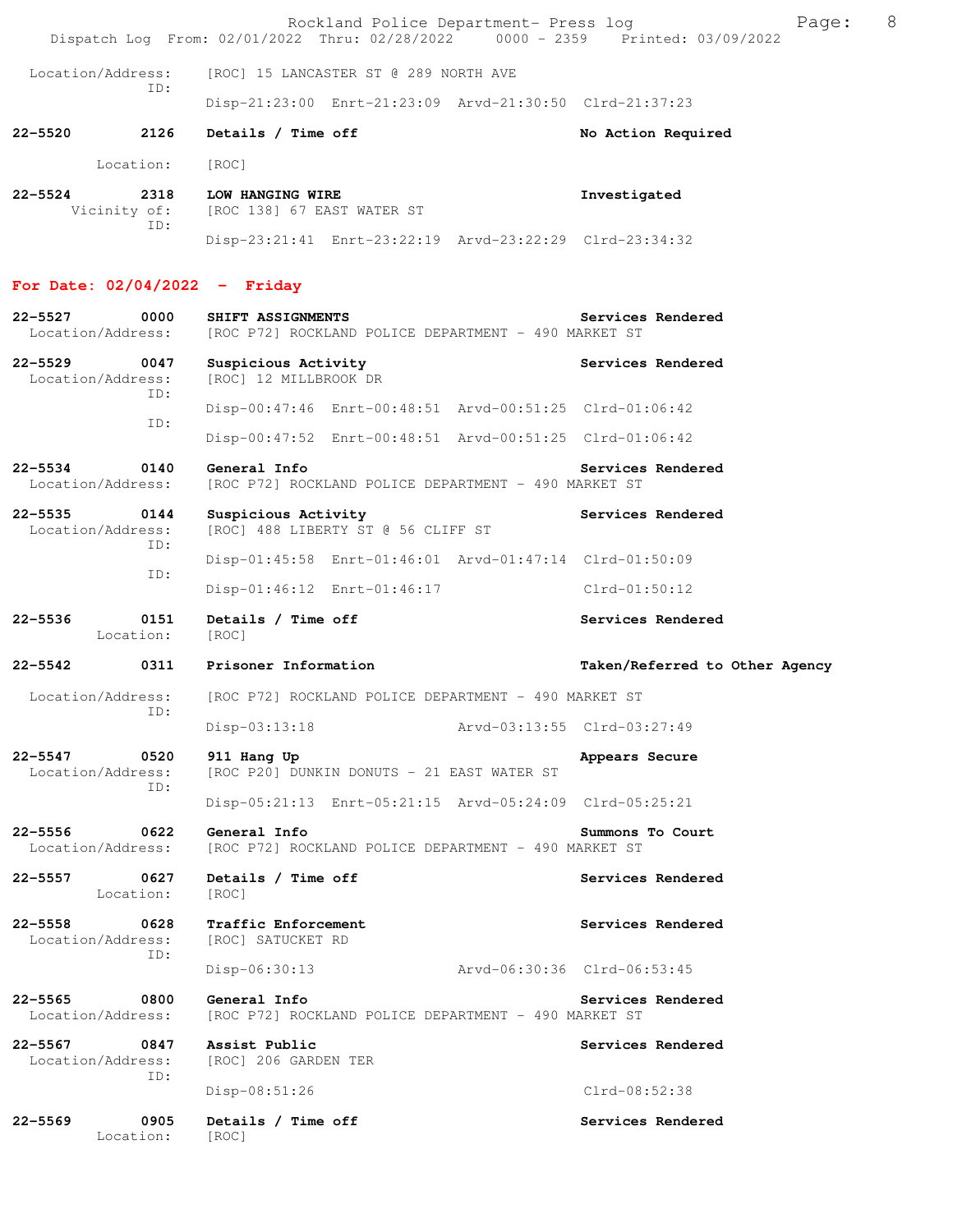| 22-5574 1013 Details / Time off<br>Location: [ROC] |                                                                                             | No Service                  |
|----------------------------------------------------|---------------------------------------------------------------------------------------------|-----------------------------|
| $22 - 5575$<br>Location: [ROC]                     | 1029 Details / Time off                                                                     | Services Rendered           |
| 22-5585 1110 Police Information                    |                                                                                             | No Action Required          |
|                                                    | Location: [ROC] BOLO                                                                        |                             |
| $22 - 5587$<br>1119                                | Burglar Alarm                                                                               | Building Checked/Secured    |
| Location/Address:<br>ID:                           | [ROC] UBS FINANCIAL SERVICES - 1099 HINGHAM ST                                              |                             |
|                                                    | Disp-11:20:50 Enrt-11:20:54 Arvd-11:32:50 Clrd-11:39:11                                     |                             |
| 22-5594<br>1149<br>Location:                       | <b>SICK OFFICER</b><br>[ROC]                                                                | Services Rendered           |
| 22-5595 1150<br>ID:                                | Harassment<br>Location/Address: [ROC] 161 CENTRAL ST                                        | Services Rendered           |
|                                                    | Disp-11:51:11 Enrt-11:54:15 Arvd-11:58:41 Clrd-12:04:01                                     |                             |
| 22-5603 1236<br>Location/Address:<br>ID:           | Road Obstruction<br>[ROC 619] 5 FRENCH RD @ 0 OLD COUNTRY WAY                               | Services Rendered           |
|                                                    | Disp-12:38:37 Enrt-12:40:55 Arvd-12:50:23 Clrd-13:30:46                                     |                             |
| 22-5605<br>1253<br>Location:                       | Details / Time off<br>[ROC]                                                                 | Services Rendered           |
| 22-5614 1353<br>Location/Address:<br>ID:           | Lockout<br>[ROC] 328 UNION ST                                                               | Services Rendered           |
| ID:                                                | Disp-13:54:23 Enrt-13:54:31 Clrd-13:56:29                                                   |                             |
|                                                    | Disp-13:56:18 Enrt-13:56:21 Arvd-13:56:24 Clrd-13:59:21                                     |                             |
| 1507<br>22-5627<br>Location/Address:<br>ID:        | 911 Accidental<br>[ROC] 298 WEBSTER ST                                                      | Investigated                |
|                                                    | Disp-15:09:32 Enrt-15:09:37 Arvd-15:15:06 Clrd-15:21:35                                     |                             |
| 1603<br>22-5634                                    | SHIFT ASSIGNMENTS<br>Location/Address: [ROC P72] ROCKLAND POLICE DEPARTMENT - 490 MARKET ST | No Service                  |
| $22 - 5640$<br>1700<br>Location:                   | Details / Time off<br>[ROC]                                                                 | No Service                  |
| $22 - 5656$<br>1748<br>Location/Address:<br>ID:    | Burglar Alarm<br>[ROC] 50 MILLBROOK DR                                                      | Cancelled Enroute           |
|                                                    | Disp-17:51:20 Enrt-17:51:23 Arvd-17:56:37 Clrd-17:56:46                                     |                             |
| $22 - 5657$<br>1757<br>Location/Address:           | General Info<br>[ROC P72] ROCKLAND POLICE DEPARTMENT - 490 MARKET ST                        | No Service                  |
| $22 - 5661$<br>1811                                | Disturbance                                                                                 | Protective Custody          |
| Location/Address:<br>ID:                           | [ROC 357] 476 LIBERTY ST Apt. #2                                                            |                             |
| ID:                                                | Disp-18:13:46 Enrt-18:13:49 Arvd-18:16:25 Clrd-18:56:27                                     |                             |
| ID:                                                | Disp-18:13:53 Enrt-18:13:56 Arvd-18:16:23 Clrd-18:25:31                                     |                             |
| Refer To $P/C$ :                                   | $Disp-18:18:08$<br>22ROC-5661-AR                                                            | Arvd-18:18:13 Clrd-18:37:27 |
| $P/C$ :<br>Address:                                | BOSSIE, MATTHEW DENNIS<br>476 LIBERTY ST Apt. #2 ROCKLAND, MA                               |                             |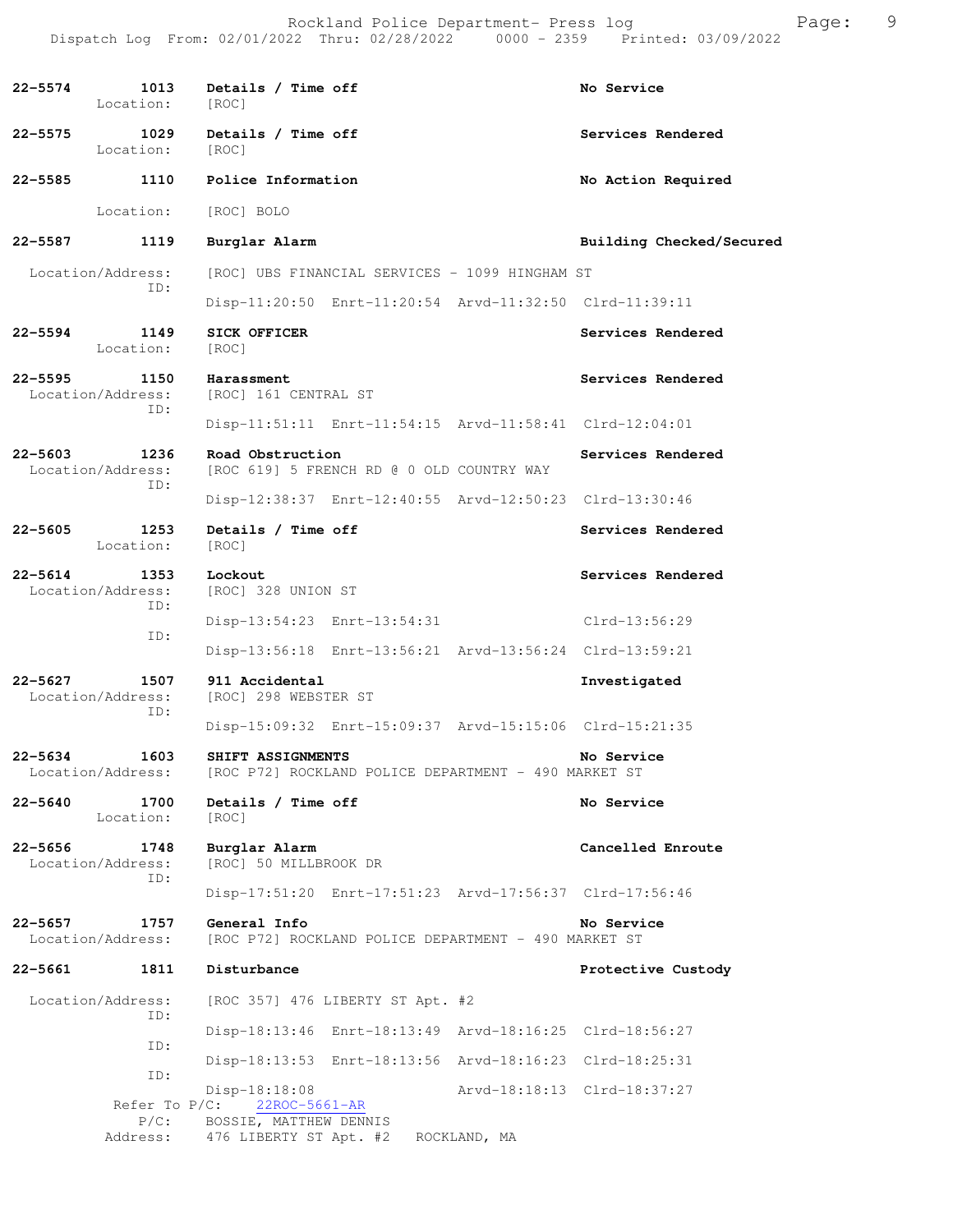Dispatch Log From: 02/01/2022 Thru: 02/28/2022 0000 - 2359 Printed: 03/09/2022 Age: 35 Charges: PROTECTIVE CUSTODY **22-5668 1851 Neighbor Disturbance Peace Restored Example 2561 Neighbor Disturbance Peace Restored Example 2561 1851 INCO** 2561 838 **UNION** STREET - 838 **UNION** ST Apt. #3  $[ROC 256]$  838 UNION STREET - 838 UNION ST Apt. #3 ID: Disp-18:54:34 Enrt-18:54:37 Arvd-18:59:47 Clrd-19:13:51 ID: Disp-18:55:05 Enrt-18:55:09 Arvd-18:59:50 Clrd-19:07:18 ID: Disp-19:07:08 Enrt-19:07:10 Arvd-19:07:12 Clrd-19:11:54 **22-5672 1911 Disabled Motor Vehicle Services Rendered** Location/Address: [ROC] 821 UNION ST @ 1 VFW DR [ROC] 821 UNION ST @ 1 VFW DR ID: Disp-19:11:58 Enrt-19:12:01 Arvd-19:12:04 Clrd-19:22:40 **22-5681 2016 Building Check Services Not Required**  Location/Address: [ROC P89] CALVARY CHAPEL - 175 MARKET ST ID: Arvd-20:19:20 Clrd-20:28:04 **22-5684 2026 Neighbor Disturbance Report Follows**  Location/Address: [ROC 256] 838 UNION STREET - 838 UNION ST Apt. #2 ID: Disp-20:28:56 Enrt-20:29:04 Arvd-20:34:10 Clrd-21:26:00 ID: Disp-20:29:01 Enrt-20:29:06 Arvd-20:32:13 Clrd-21:26:02 ID: Disp-20:31:22 Enrt-20:31:25 Arvd-20:34:37 Clrd-21:26:04 **22-5685 2028 Building Check Services Not Required**  Location/Address: [ROC 60] SPRING GATE APARTMENTS - 52 HANNAH WAY ID: Arvd-20:32:03 Clrd-20:35:24 **22-5687 2035 Building Check Services Not Required**  Location/Address: [ROC] 57 CHURCH ST ID: Arvd-20:40:26 Clrd-20:42:31 **22-5693 2217 Motor Vehicle Complaint Complaint Vehicle Towed Location/Address:** [ROC] UNION ST Location/Address: ID: Disp-22:20:16 Arvd-22:20:35 Clrd-23:07:33 ID: Disp-23:07:27 Enrt-23:07:29 Arvd-23:07:31 Clrd-23:28:26 **For Date: 02/05/2022 - Saturday 22-5703 0000 SHIFT ASSIGNMENTS No Action Required**  Location/Address: [ROC P72] ROCKLAND POLICE DEPARTMENT - 490 MARKET ST **22-5705 0023 Building Check Investigated**  Location/Address: [ROC] MARKET ST ID: Arvd-00:24:13 Clrd-00:24:21 **22-5706 0024 Building Check Investigated**  Location/Address: ID: Arvd-00:24:47 Clrd-00:24:55 **22-5723 0520 MVA Property Damage Only Services Rendered**  Location/Address: [ROC] 140 SPRUCE ST

ID:

Rockland Police Department- Press log Frank Page: 10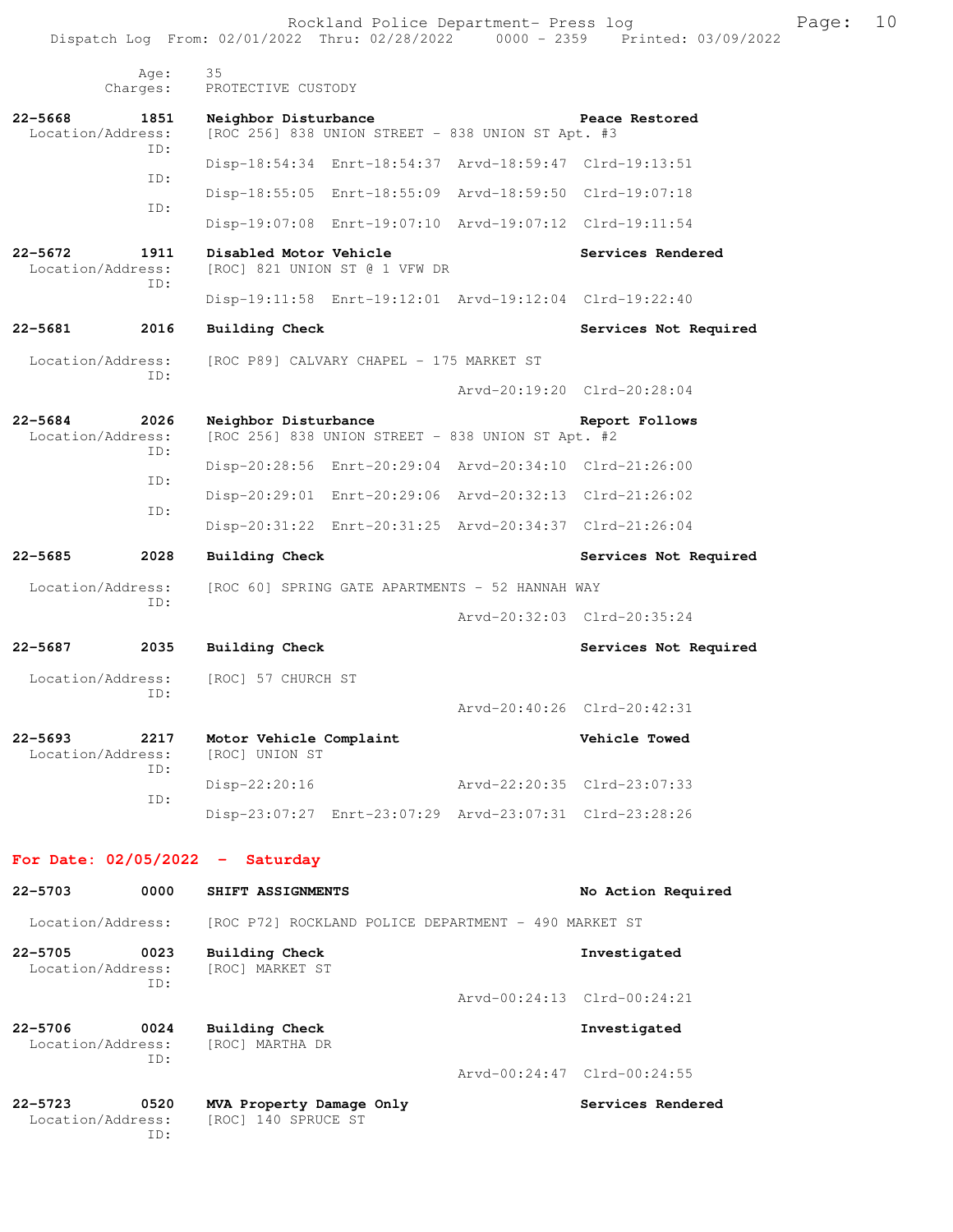Rockland Police Department- Press log Page: 11 Dispatch Log From: 02/01/2022 Thru: 02/28/2022 Disp-05:22:52 Enrt-05:23:04 Arvd-05:28:02 Clrd-05:32:43 ID: Disp-05:23:02 Enrt-05:23:06 Arvd-05:28:15 Clrd-05:32:44 **22-5726 0609 Building Check Appears Secure**  [ROC 61] UNION ST BUSINESS DISTRICT - UNION ST ID: Disp-06:09:49 Arvd-06:09:55 Clrd-06:29:34 **22-5728 0640 Motor Vehicle Stop Verbal Warning**  Location/Address: [ROC] MARKET ST ID: Arvd-06:40:00 Clrd-06:46:26 ID: Disp-06:41:26 Arvd-06:41:37 Clrd-06:46:29 **22-5737 0802 General Info Services Rendered**  Location/Address: [ROC P72] ROCKLAND POLICE DEPARTMENT - 490 MARKET ST 22-5738 0803 Details / Time off **Services Rendered Services** Rendered Location: [ROC] **22-5743 0851 Building Check Building Checked/Secured**  Location/Address: [ROC P89] CALVARY CHAPEL - 175 MARKET ST ID: Arvd-08:52:27 Clrd-08:58:24 **22-5749 0941 MVA Property Damage Only Services Rendered**  Location/Address: [ABI 437] NICK'S PIT STOP - 1030 BEDFORD ST ID: Disp-09:43:08 Enrt-09:43:13 Arvd-09:47:14 Clrd-10:09:09<br>EMS Unit: ROCKAM1-Rockland A1 ROCKAM1-Rockland A1 Disp-10:00:48 Clrd-10:01:28 InQrtsUnavl-10:01:31 InSrvce-10:01:31 **22-5750 0950 Burglar Alarm No Service**  Location/Address: [ROC P113] NATIONAL COATING - 105 INDUSTRIAL WAY ID: Disp-09:50:57 Enrt-09:54:11 Clrd-09:56:15 **22-5752 1019 Building Check Building Checked/Secured**  Location/Address: [ROC P89] CALVARY CHAPEL - 175 MARKET ST ID: Arvd-10:19:37 Clrd-10:33:26 **22-5761 1111 MVA Property Damage Only Report Follows**  Vicinity of: [ROC] 938 HINGHAM ST @ 11 COMMERCE RD ID: Disp-11:12:25 Enrt-11:12:34 Arvd-11:21:03 Clrd-11:51:41 ID: Disp-11:12:31 Enrt-11:12:36 Arvd-11:18:36 Clrd-11:51:36 ID: Disp-11:19:45 Enrt-11:19:49 Clrd-11:46:00 **22-5769 1140 Neighbor DisPUTE Advised to Court**  Location/Address: [ROC] 26 STANLEY AVE ID: Disp-11:44:03 Clrd-11:44:48 **22-5772 1200 MVA Property Damage Only Services Rendered**  Vicinity of: [ROC 763] 310 SPRING ST ID: Disp-12:01:12 Enrt-12:01:40 Arvd-12:04:58 Clrd-12:46:45 ID: Disp-12:01:17 Clrd-12:02:14 ID: Disp-12:02:04 Enrt-12:02:24 Arvd-12:06:15 Clrd-12:27:25 Refer To Summons: 22ROC-5772-A-AR Summons: KIMBALL, KEVIN C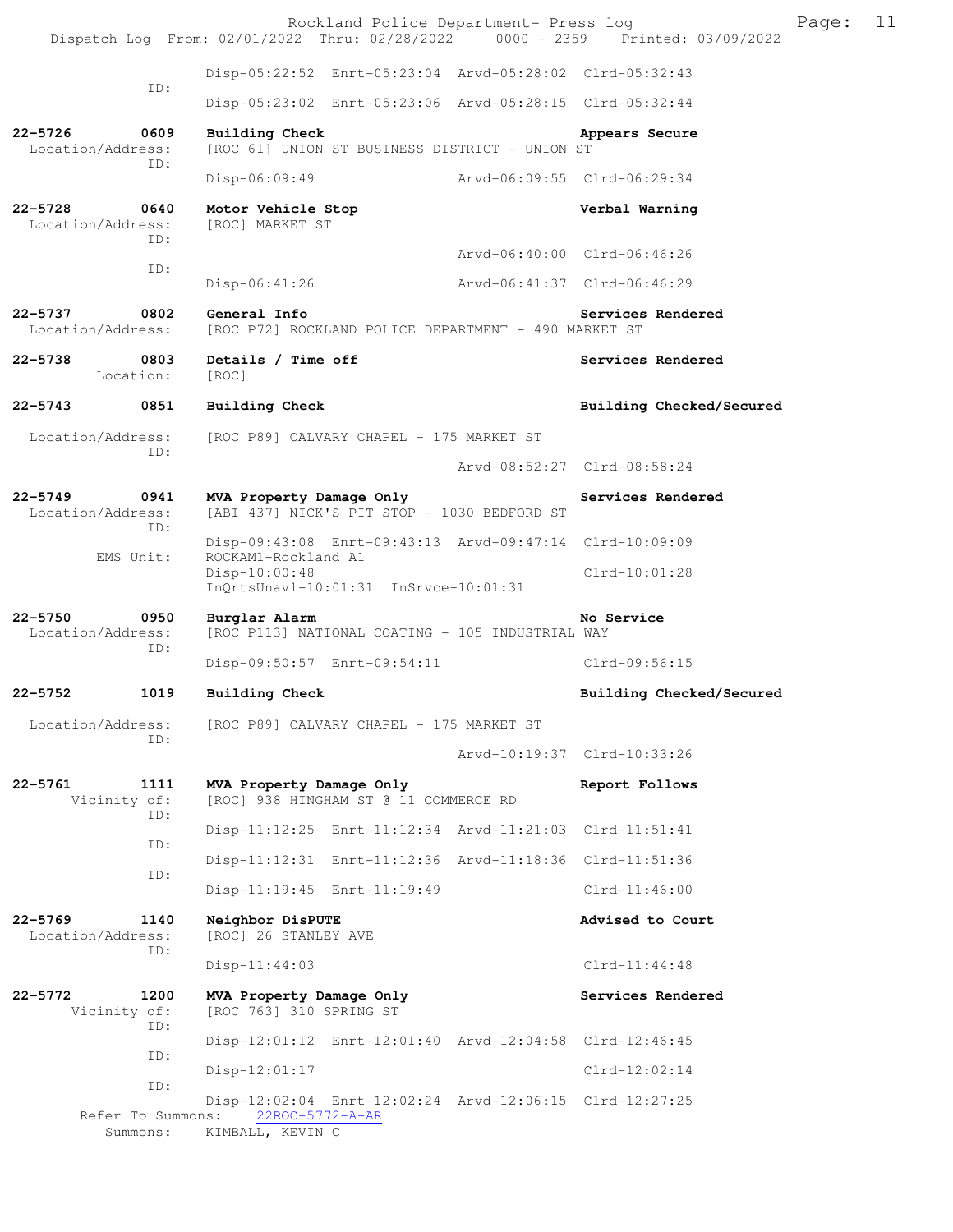|                                                 | Rockland Police Department- Press log<br>Dispatch Log From: 02/01/2022 Thru: 02/28/2022 0000 - 2359 Printed: 03/09/2022 |                             |                   | Page: | 12 |
|-------------------------------------------------|-------------------------------------------------------------------------------------------------------------------------|-----------------------------|-------------------|-------|----|
| Address:                                        | 146 EAST WATER ST ROCKLAND, MA                                                                                          |                             |                   |       |    |
| Age:<br>Charges:                                | 22<br>UNREGISTERED MOTOR VEHICLE<br>UNINSURED MOTOR VEHICLE<br>NUMBER PLATE VIOLATION TO CONCEAL ID                     |                             |                   |       |    |
| Refer To Summons:                               | 22ROC-5772-AR                                                                                                           |                             |                   |       |    |
| Address:                                        | Summons: DASILVA, DAIANE<br>310 SPRING ST ROCKLAND, MA                                                                  |                             |                   |       |    |
| Age:<br>Charges:                                | 29<br>UNLICENSED OPERATION OF MV                                                                                        |                             |                   |       |    |
| 22–5777<br>1225<br>Location/Address:<br>ID:     | Disturbance<br>[ROC 493] 321 UNION ST Apt. #1A                                                                          |                             | Services Rendered |       |    |
| ID:                                             | Disp-12:28:02 Enrt-12:28:11 Arvd-12:28:47 Clrd-12:35:00                                                                 |                             |                   |       |    |
|                                                 | Disp-12:28:02 Enrt-12:28:13 Arvd-12:34:56 Clrd-12:35:03                                                                 |                             |                   |       |    |
| $22 - 5799$<br>1420<br>Location/Address:<br>ID: | MVA Property Damage Only<br>[ROC 970] 309 STANDPIPE DR                                                                  |                             | Services Rendered |       |    |
|                                                 | $Disp-14:29:26$                                                                                                         |                             | $Clrd-14:29:41$   |       |    |
| 22-5810<br>1510<br>Location/Address:<br>ID:     | Disturbance<br>[ROC] WENDY'S - 1111 HINGHAM ST                                                                          |                             | Services Rendered |       |    |
|                                                 | Disp-15:13:19 Enrt-15:13:26 Arvd-15:17:32 Clrd-15:22:15                                                                 |                             |                   |       |    |
| 22-5816<br>1602<br>Location/Address:            | SHIFT ASSIGNMENTS<br>[ROC P72] ROCKLAND POLICE DEPARTMENT - 490 MARKET ST                                               |                             | Services Rendered |       |    |
| 22-5821 1630<br>Location/Address:<br>ID:        | Suspicious Activity<br>[ROC] 8 LIBERTY CT                                                                               |                             | Services Rendered |       |    |
|                                                 | Disp-16:33:35                                                                                                           |                             | $Clrd-16:33:57$   |       |    |
| 22-5829<br>1731<br>Location/Address:<br>ID:     | MVA Property Damage Only<br>[ROC P115] ROCKLAND ICE RINK - 599 SUMMER ST                                                |                             | Paper Exchange    |       |    |
|                                                 |                                                                                                                         | Arvd-17:31:00 Clrd-17:47:23 |                   |       |    |
| ID:                                             | Disp-17:31:55 Enrt-17:31:59 Arvd-17:35:01 Clrd-17:46:04                                                                 |                             |                   |       |    |
| 22-5838<br>1904<br>Location/Address:<br>ID:     | Disturbance<br>[ROC P115] ROCKLAND ICE RINK - 599 SUMMER ST                                                             |                             | Sent On Way       |       |    |
| ID:                                             | Disp-19:05:09 Enrt-19:05:41 Arvd-19:05:43 Clrd-19:42:40                                                                 |                             |                   |       |    |
| ID:                                             | Disp-19:05:16 Enrt-19:05:46 Arvd-19:05:50 Clrd-19:28:02                                                                 |                             |                   |       |    |
| ID:                                             | Disp-19:05:24 Enrt-19:05:53 Arvd-19:26:19 Clrd-19:42:42                                                                 |                             |                   |       |    |
|                                                 | Disp-19:05:31 Enrt-19:05:35 Arvd-19:05:38 Clrd-19:28:09                                                                 |                             |                   |       |    |
| 22-5841<br>1921<br>Location:                    | Details / Time off<br>[ROC]                                                                                             |                             | Services Rendered |       |    |
| 22-5846<br>1952<br>Location/Address:<br>ID:     | Motor Vehicle Stop<br>[ROC] 651 UNION ST @ 14 SUMMIT ST                                                                 |                             | Verbal Warning    |       |    |
|                                                 |                                                                                                                         | Arvd-19:52:00 Clrd-19:58:40 |                   |       |    |
| 2145<br>22-5856<br>Location:                    | Details / Time off<br>[ROC]                                                                                             |                             | Services Rendered |       |    |
| 22-5863<br>2306<br>Location/Address:<br>ID:     | Disturbance<br>[ROC 1048] 82 MARTHA DR                                                                                  |                             | Peace Restored    |       |    |
| ID:                                             | Disp-23:08:08 Enrt-23:08:32 Arvd-23:08:37 Clrd-23:15:46                                                                 |                             |                   |       |    |
|                                                 | Disp-23:08:16 Enrt-23:08:29 Arvd-23:10:38 Clrd-23:15:12                                                                 |                             |                   |       |    |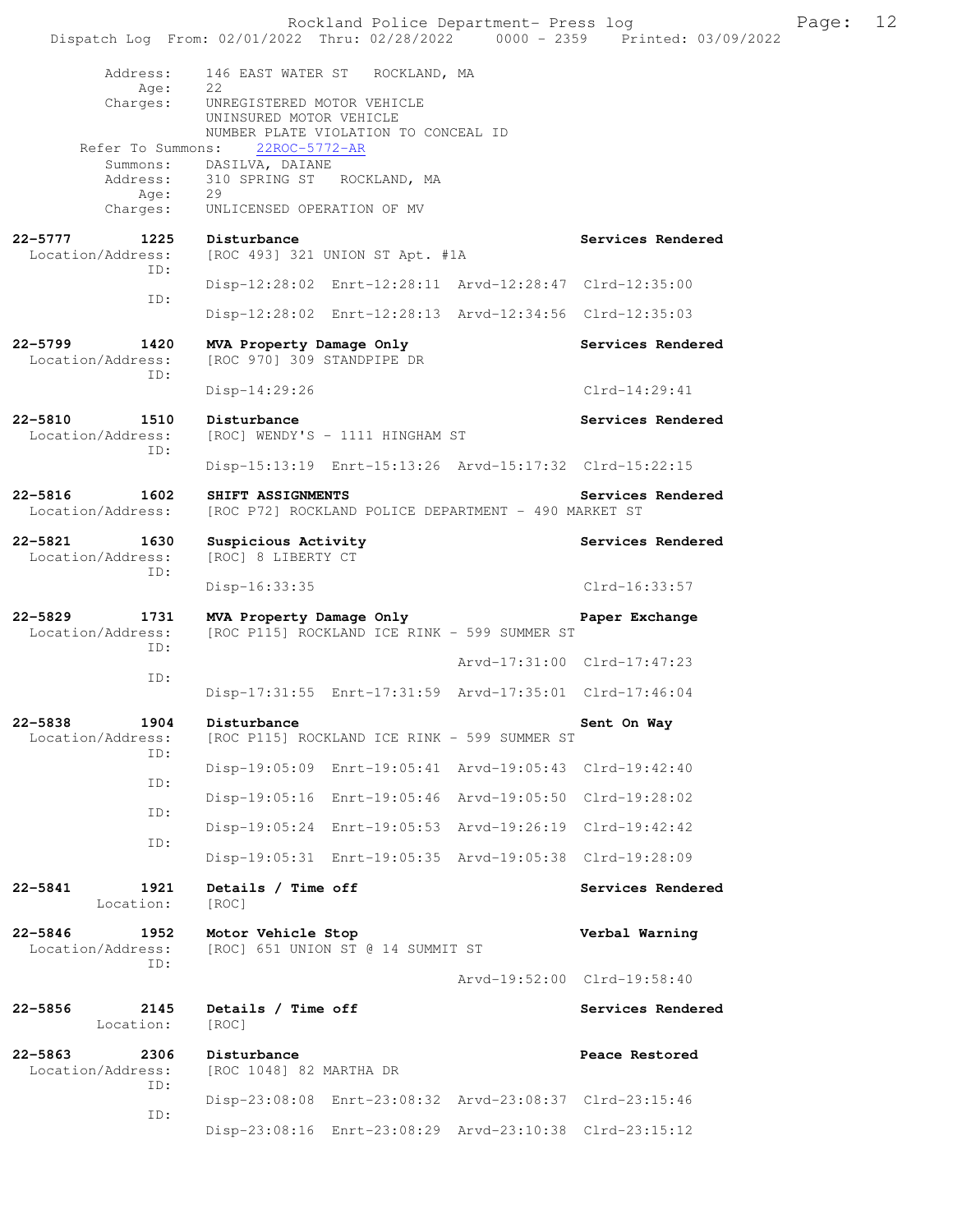Rockland Police Department- Press log entitled and Page: 13 Dispatch Log From: 02/01/2022 Thru: 02/28/2022 0000 - 2359 Printed: 03/09/2022

| ID:                                         |                                           |                                                         |                   |
|---------------------------------------------|-------------------------------------------|---------------------------------------------------------|-------------------|
|                                             |                                           | Disp-23:08:24 Enrt-23:08:26 Arvd-23:09:42 Clrd-23:12:48 |                   |
| 22-5866<br>2331<br>Location/Address:<br>ID: | Disturbance<br>[ROC] 74 MARTHA DR Apt. #E |                                                         | Services Rendered |
|                                             |                                           | Disp-23:32:52 Enrt-23:32:59 Arvd-23:33:24 Clrd-23:38:39 |                   |
| TD:                                         |                                           | Disp-23:32:52 Enrt-23:33:03 Arvd-23:33:22 Clrd-23:38:39 |                   |
| 22-5868<br>2343<br>Location/Address:<br>ID: | Disturbance<br>[ROC] 74 MARTHA DR Apt. #E |                                                         | Services Rendered |
|                                             |                                           | Disp-23:44:31 Enrt-23:45:19 Arvd-23:45:21 Clrd-23:50:52 |                   |
| TD:                                         |                                           | Disp-23:45:39 Enrt-23:45:42 Arvd-23:45:44 Clrd-23:50:52 |                   |

### **For Date: 02/06/2022 - Sunday**

| $22 - 5870$<br>0001<br>Location/Address:           | SHIFT ASSIGNMENTS<br>[ROC P72] ROCKLAND POLICE DEPARTMENT - 490 MARKET ST                                                                               | Services Rendered                    |
|----------------------------------------------------|---------------------------------------------------------------------------------------------------------------------------------------------------------|--------------------------------------|
| $22 - 5879$<br>0051<br>Location/Address:<br>TD:    | Burglar Alarm<br>[ROC P36] STEVE'S AUTO - 246 EAST WATER ST                                                                                             | <b>False Alarm</b>                   |
|                                                    | Disp-00:52:00 Enrt-00:52:35 Arvd-00:52:54 Clrd-00:54:53                                                                                                 |                                      |
| 22-5881<br>0111<br>Location/Address:<br>Fire Unit: | Assist Public<br>[ROC] 19 CLIFF ST<br>ROCKEN1-Pumper-Rockland Engine 1<br>Disp-01:13:16 Enrt-01:13:27                                                   | Services Rendered<br>$Clrd-01:14:31$ |
| EMS Unit:                                          | $InQrtsUnav1-01:14:34$ $InSrvce-01:14:34$<br>ROCKAM1-Rockland A1<br>Disp-01:13:23 Enrt-01:13:38                                                         | $Clrd-01:14:36$                      |
| TD:                                                | InQrtsUnavl-01:14:37 InSrvce-01:14:37                                                                                                                   |                                      |
| TD:                                                | Disp-01:13:24 Enrt-01:13:27 Arvd-01:16:48 Clrd-01:26:58                                                                                                 |                                      |
|                                                    | Disp-01:14:50 Enrt-01:14:55 Arvd-01:17:00 Clrd-01:26:58                                                                                                 |                                      |
| $22 - 5888$<br>0211<br>Location/Address:<br>TD:    | Motor Vehicle Stop<br>[ROC] 71 UNION ST @ 15 CRESCENT ST                                                                                                | Arrest (s) Made                      |
| TD:                                                |                                                                                                                                                         | Arvd-02:11:00 Clrd-03:36:41          |
| ID:                                                | Disp-02:13:33 Enrt-02:13:37 Arvd-02:13:39 Clrd-02:52:23                                                                                                 |                                      |
| Refer To Arrest:                                   | Disp-02:13:50 Enrt-02:13:54 Arvd-02:15:56 Clrd-02:54:25<br>22ROC-5888-AR                                                                                |                                      |
| Arrest:<br>Address:<br>Age:<br>Charges:            | DUNN, SEAVER J<br>527 MATTAKEESETT Apt. #527 PEMBROKE, MA<br>28<br>0UI-LIQUOR OR .08%<br>MARKED LANES VIOLATION<br>NEGLIGENT OPERATION OF MOTOR VEHICLE |                                      |
| $22 - 5894$<br>0300<br>Location/Address:<br>ID:    | Prisoner Information<br>[ROC P72] ROCKLAND POLICE DEPARTMENT - 490 MARKET ST                                                                            | Services Rendered                    |
|                                                    | $Disp-04:53:23$                                                                                                                                         | $Clrd-04:54:47$                      |
| $22 - 5895$<br>0502<br>Location/Address:<br>ID:    | <b>Building Check</b><br>[ROC] UNION ST                                                                                                                 | Appears Secure                       |
|                                                    | $Disp-05:02:52$                                                                                                                                         | $Clrd-05:34:50$                      |
| $22 - 5906$<br>0635<br>Location/Address:<br>TD:    | Traffic Enforcement<br>[ROC] SATUCKET RD                                                                                                                | Appears Secure                       |
|                                                    | Disp-06:35:55                                                                                                                                           | $Clrd-07:09:15$                      |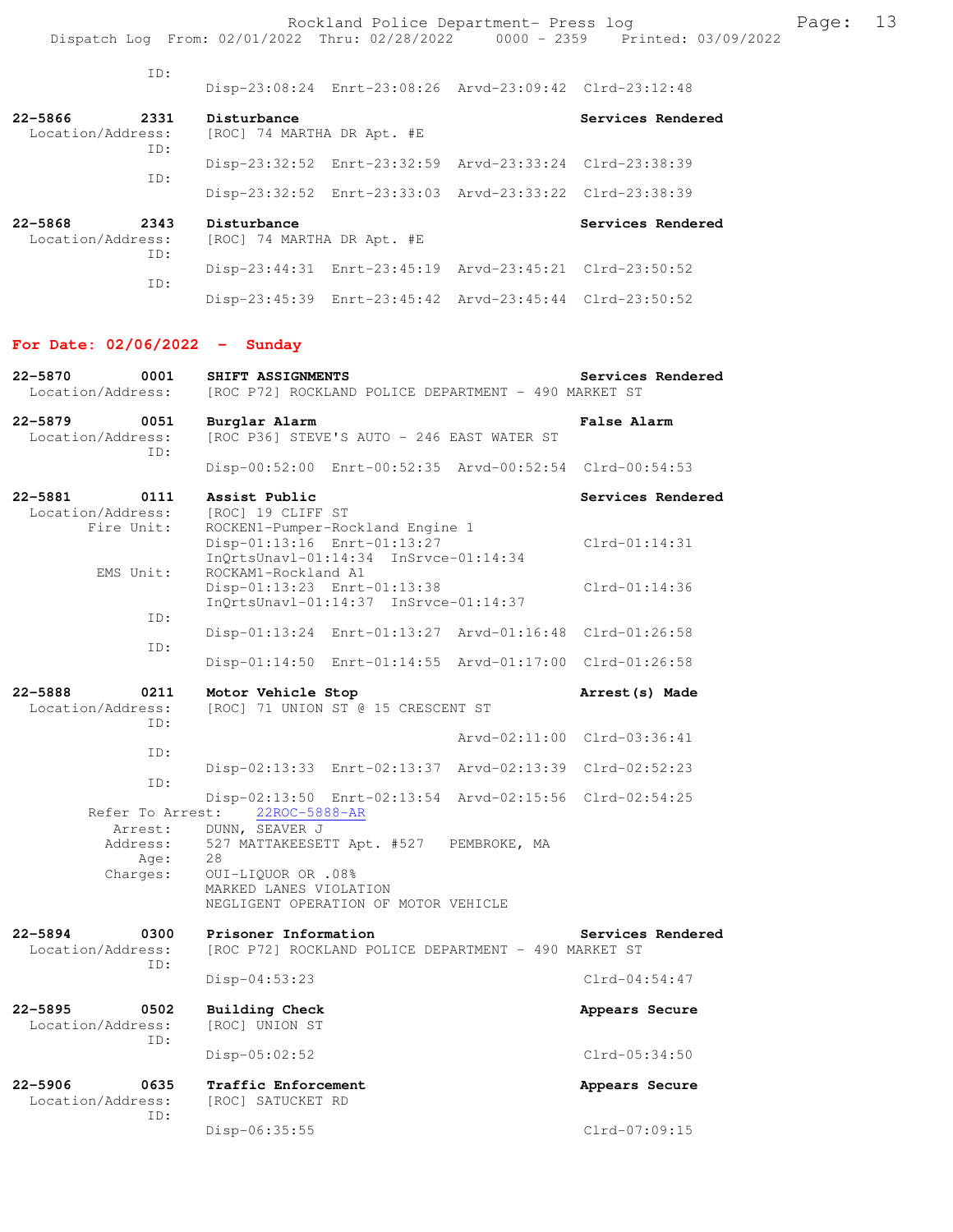| $22 - 5907$<br>Location/Address:         | 0657<br>TD: | Burglar Alarm<br>[ROC P84] PLAYERS SPORTS BAR - 86 VFW DR                          | Investigated                |
|------------------------------------------|-------------|------------------------------------------------------------------------------------|-----------------------------|
|                                          | ID:         | Disp-06:58:36 Enrt-06:58:41 Arvd-07:00:58 Clrd-07:14:01                            |                             |
|                                          |             | Disp-07:03:45 Enrt-07:04:02 Arvd-07:07:50 Clrd-07:13:59                            |                             |
| $22 - 5908$<br>Location/Address:         | 0735        | Assist Other Agency<br>[ROC P72] ROCKLAND POLICE DEPARTMENT - 490 MARKET ST        | Services Rendered           |
|                                          | ID:         | $Disp-07:36:00$                                                                    | Clrd-07:36:47               |
| $22 - 5910$<br>Location/Address:         | 0745<br>ID: | Assist Other Agency<br>[ROC] 771 HINGHAM ST                                        | Could Not Locate            |
|                                          |             | Disp-07:46:45 Enrt-07:46:52 Arvd-07:50:22 Clrd-07:50:25                            |                             |
| $22 - 5913$                              | 0800        | Vehicle Maintenance                                                                | No Action Required          |
| Location/Address:                        |             | [ROC P72] ROCKLAND POLICE DEPARTMENT - 490 MARKET ST                               |                             |
| 22-5914                                  | 0805        | Information Call                                                                   | No Action Required          |
| Location/Address:                        |             | [ROC P72] ROCKLAND POLICE DEPARTMENT - 490 MARKET ST                               |                             |
| $22 - 5918$                              | 0839        | Information Call                                                                   | No Action Required          |
| Location/Address:                        |             | [ROC P72] ROCKLAND POLICE DEPARTMENT - 490 MARKET ST                               |                             |
|                                          | ID:         | $Disp-08:41:15$                                                                    | Arvd-08:41:23 Clrd-08:55:09 |
|                                          | ID:         | $Disp-08:41:15$                                                                    | Arvd-08:41:28 Clrd-08:55:14 |
| $22 - 5919$                              | 0842        | Information Call                                                                   | No Action Required          |
| Location/Address:                        |             | [ROC P72] ROCKLAND POLICE DEPARTMENT - 490 MARKET ST                               |                             |
| $22 - 5920$<br>0909<br>Location/Address: |             | Suspicious Activity<br>[ROC 17] E.T. WRIGHT SHOE FACTORY - 379 LIBERTY ST          | Report Follows              |
|                                          | ID:         | Disp-09:09:39                                                                      | Arvd-09:09:43 Clrd-09:09:56 |
| $22 - 5923$<br>Location/Address:         | 0924        | Burglar Alarm<br>[ROC] 93 CRESCENT ST                                              | Cancelled Enroute           |
|                                          | ID:         |                                                                                    |                             |
|                                          |             | Disp-09:26:10 Enrt-09:26:40                                                        | Clrd-09:27:56               |
|                                          | ID:         | Disp-09:26:18                                                                      | $Clrd-09:26:31$             |
|                                          | ID:         | Disp-09:26:36 Enrt-09:26:39                                                        | Clrd-09:28:00               |
| $22 - 5924$                              | 0930        | <b>Building Check</b>                                                              | Building Checked/Secured    |
| Location/Address:                        |             | [ROC] CHURCH ST                                                                    |                             |
|                                          | ID:         |                                                                                    | Arvd-09:32:05 Clrd-09:33:59 |
| $22 - 5928$<br>Location/Address:         | 1007        | MVA Property Damage Only<br>[ROC P59] INTERNATIONAL MOTOR SPORTS LLC - 7 MARKET ST | Paper Exchange              |
|                                          | ID:         | Disp-10:08:13 Enrt-10:08:36                                                        | $Clrd-10:10:20$             |
|                                          | ID:         | Disp-10:10:16 Enrt-10:10:23 Arvd-10:13:24 Clrd-10:23:12                            |                             |
|                                          | ID:         | Disp-10:23:01                                                                      | Arvd-10:23:08 Clrd-10:23:10 |
| 22-5934                                  | 1046        | Building Check                                                                     | Building Checked/Secured    |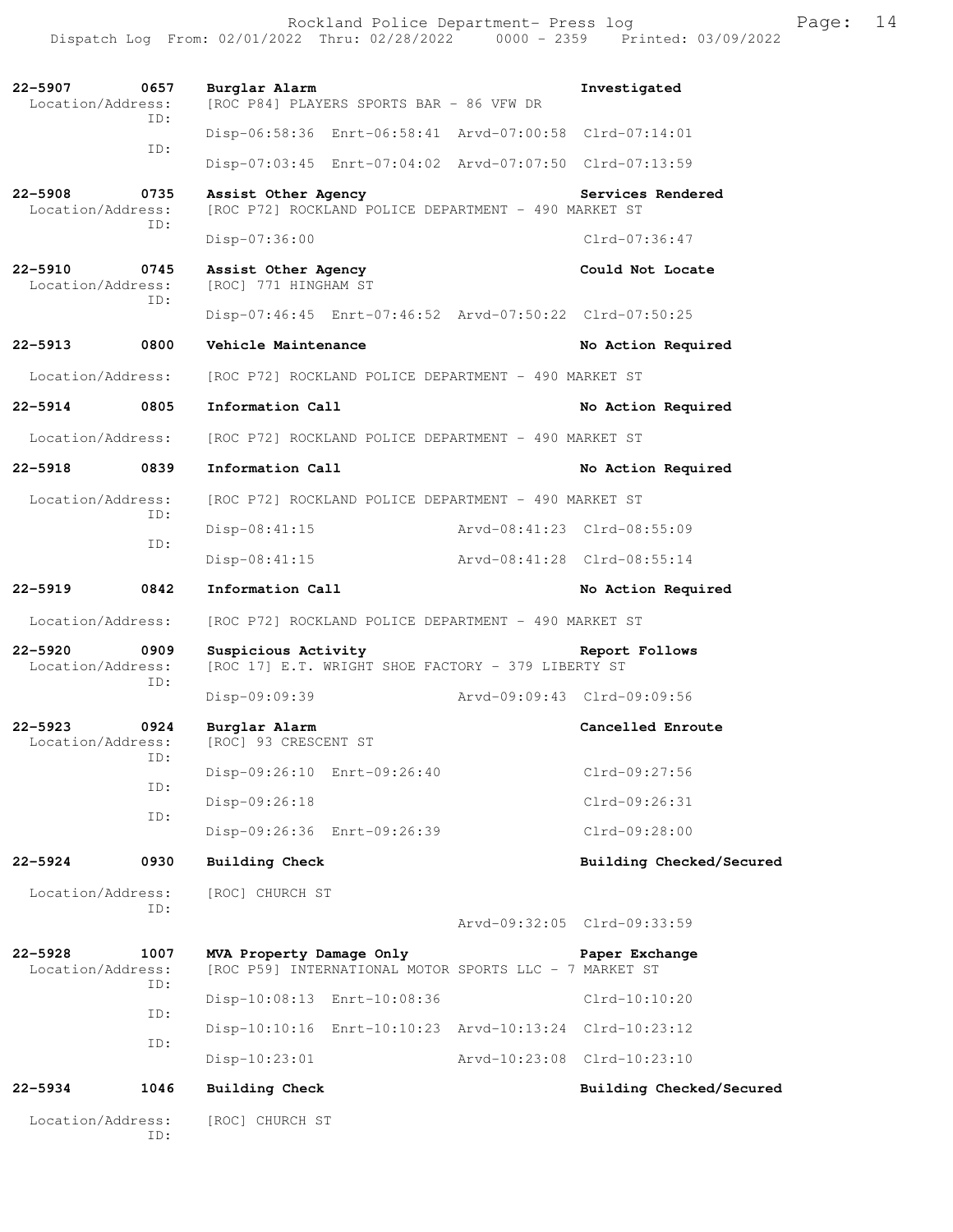Arvd-10:46:39 Clrd-10:48:55

| $22 - 5940$ | 1133                                             | Details / Time off                                                                                                             |                             | No Action Required                    |
|-------------|--------------------------------------------------|--------------------------------------------------------------------------------------------------------------------------------|-----------------------------|---------------------------------------|
|             | Location:                                        | [ROC]                                                                                                                          |                             |                                       |
| $22 - 5947$ | 1230<br>Location/Address:                        | Health & Welfare Check<br>[ROC P72] ROCKLAND POLICE DEPARTMENT - 490 MARKET ST                                                 |                             | Investigated                          |
|             | ID:                                              | Disp-12:38:32                                                                                                                  | Arvd-13:11:31 Clrd-13:34:03 |                                       |
| $22 - 5957$ | 1324                                             | General Info                                                                                                                   |                             | No Action Required                    |
|             | Location:                                        | [ROC] BOLO                                                                                                                     |                             |                                       |
| $22 - 5958$ | 1329<br>Location/Address:<br>TD:                 | Lost/Found Property<br>[ROC P45] COMFORT INN - 850 HINGHAM ST                                                                  |                             | Services Rendered                     |
|             |                                                  | $Disp-13:34:03$                                                                                                                |                             | $Clrd-13:35:46$                       |
| 22-5961     | 1358<br>Location/Address:                        | Neighbor Disturbance<br>[ROC] 161B CENTRAL ST                                                                                  |                             | Advised to Court                      |
|             | ID:                                              | Disp-14:06:09 Enrt-14:06:13 Arvd-14:06:21 Clrd-14:12:02                                                                        |                             |                                       |
| $22 - 5968$ | 1400                                             | Details / Time off                                                                                                             |                             | No Action Required                    |
|             | Location:                                        | [ROC]                                                                                                                          |                             |                                       |
| $22 - 5964$ | 1436<br>Location/Address:                        | Assist Public<br>[ROC 514] 292 SALEM ST                                                                                        |                             | Services Rendered                     |
|             | ID:                                              | $Disp-14:43:19$                                                                                                                |                             | $Clrd-14:50:11$                       |
| $22 - 5975$ | 1532                                             | Building Check                                                                                                                 |                             | Building Checked/Secured              |
|             | Location/Address:<br>ID:                         | [ROC] CHURCH ST                                                                                                                |                             |                                       |
|             |                                                  |                                                                                                                                |                             | Arvd-15:33:07 Clrd-15:34:00           |
| $22 - 5980$ | 1607<br>Location/Address:                        | SHIFT ASSIGNMENT<br>[ROC P72] ROCKLAND POLICE DEPARTMENT - 490 MARKET ST                                                       |                             | Services Rendered                     |
| $22 - 5984$ | 1622<br>Location/Address:                        | Follow-Up Investigation<br>[ROC] 404 GARDEN TER                                                                                |                             | Report Follows                        |
|             | TD:                                              | $Disp-16:23:02$                                                                                                                |                             | Arvd-16:23:09 Clrd-16:29:18           |
|             | ID:<br>Refer To Summons:<br>Summons:<br>Address: | $Disp-16:23:02$<br>$22ROC-5984-AR$<br>SMITH, BRUCE E JR<br>729 E ASHLAND ST<br>BROCKTON, MA                                    |                             | $Arvd-16:23:12 \text{ Clrd}-16:29:21$ |
|             | Age:<br>Charges:                                 | 32<br>LICENSE SUSPENDED, OP MV WITH<br>UNREGISTERED MOTOR VEHICLE<br>UNINSURED MOTOR VEHICLE<br>LEAVE SCENE OF PROPERTY DAMAGE |                             |                                       |
| $22 - 5985$ | 1633<br>Location:                                | Details / Time off<br>[ROC]                                                                                                    |                             | Services Rendered                     |
| $22 - 5988$ | 1727<br>Location/Address:<br>TD:                 | Building Check<br>[ROC] CHURCH ST                                                                                              |                             | Appears Secure                        |
|             |                                                  |                                                                                                                                |                             | Arvd-17:28:22 Clrd-17:28:41           |
| $22 - 6006$ | 2056<br>Location/Address:<br>ID:                 | MVA Property Damage Only<br>[ROC] 26 PARK ST                                                                                   |                             | Investigated                          |
|             |                                                  | Disp-20:57:56                                                                                                                  |                             | Arvd-20:58:40 Clrd-21:23:59           |

ID: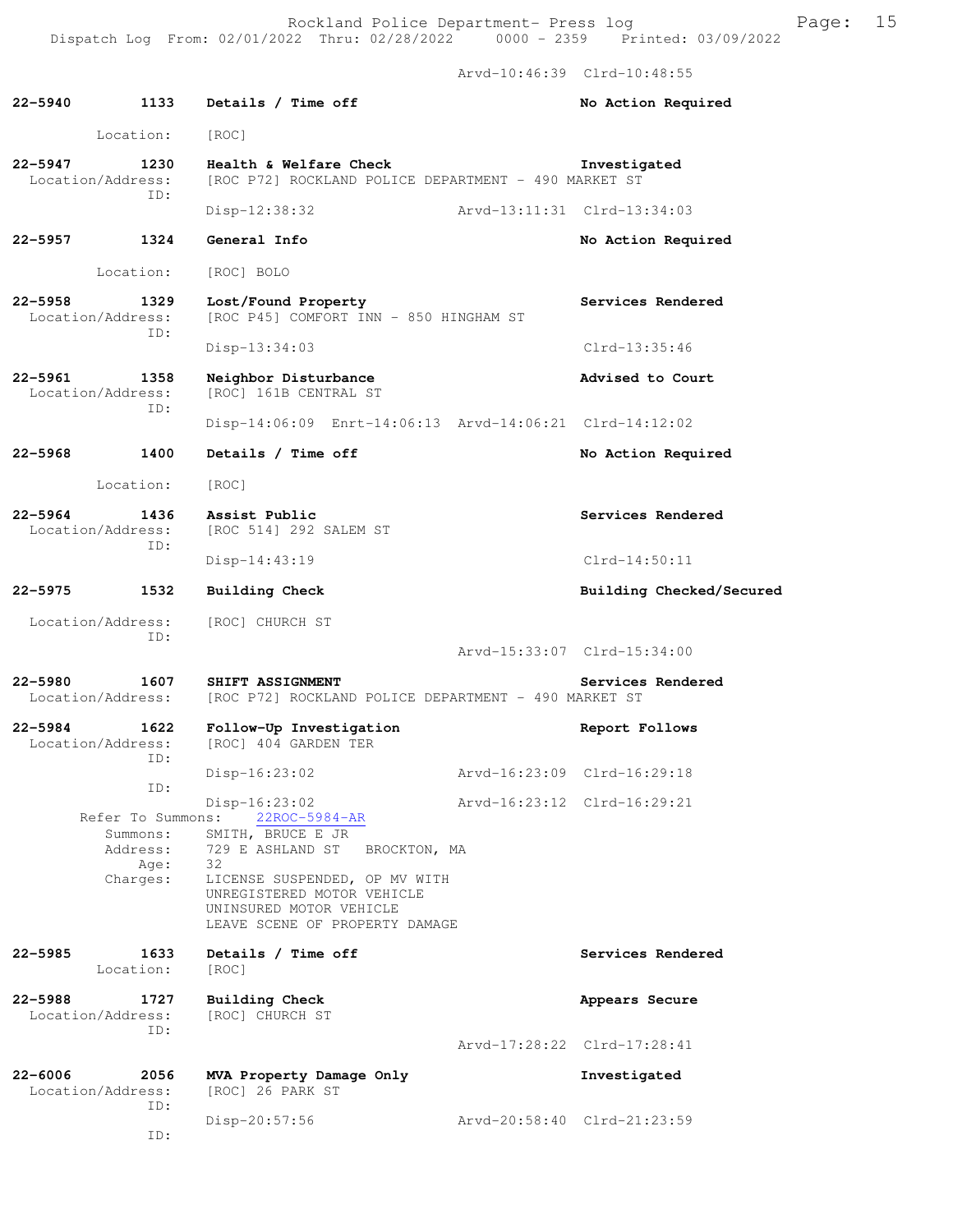Rockland Police Department- Press log Frank Page: 16 Dispatch Log From: 02/01/2022 Thru: 02/28/2022 0000 - 2359 Printed: 03/09/2022

 Disp-20:57:56 Enrt-20:58:43 Arvd-21:00:14 Clrd-21:24:03 Refer To Arrest: Arrest: SWANSON, ASHLEY BEALE Address: 272 FRANKLIN ST Apt. #2 WHITMAN, MA Age: 33 Charges: OUI-LIQUOR OR .08% NEGLIGENT OPERATION OF MOTOR VEHICLE MARKED LANES VIOLATION

**22-6013 2220 VACATION DAY No Service**  Location: [ROC] **22-6014 2247 Building Check Appears Secure**  Location/Address: [ROC] CHURCH ST ID: Arvd-22:47:23 Clrd-22:48:14 **22-6019 2349 General Info No Service** 

 Location/Address: [ROC P72] ROCKLAND POLICE DEPARTMENT - 490 MARKET ST ID: Arvd-23:49:00 Clrd-23:50:24

#### **For Date: 02/07/2022 - Monday**

**22-6021 0000 SHIFT ASSIGNMENT No Service**  Location/Address: [ROC P72] ROCKLAND POLICE DEPARTMENT - 490 MARKET ST

**22-6027 0040 Health & Welfare Check Services Rendered**  Location/Address: [ROC] 25 PLEASANT ST ID:

Disp-00:43:03 Enrt-00:43:14 Arvd-00:48:10 Clrd-00:50:52

**22-6037 0200 Building Check Services Rendered**  Location/Address: [ROC 60] SPRING GATE APARTMENTS - 52 HANNAH WAY ID:

Arvd-06:03:01 Clrd-06:03:09

Arvd-06:05:45 Clrd-06:25:09

**22-6039 0604 Building Check Services Rendered** Services Rendered Location/Address: [ROC] UNION ST Location/Address: ID:

**22-6041 0613 Assist Other Agency Services Rendered** 

 Location/Address: [ROC] 11 WINTER CIR ID:

Disp-06:28:24 Enrt-06:28:27 Arvd-06:32:05 Clrd-06:42:24

**22-6045 0708 Detail No Service**  Location/Address: [ROC P72] ROCKLAND POLICE DEPARTMENT - 490 MARKET ST

**22-6050** 0800 **General Info Services Rendered Location/Address:** [ROC P72] ROCKLAND POLICE DEPARTMENT - 490 MARKET ST [ROC P72] ROCKLAND POLICE DEPARTMENT - 490 MARKET ST

**22-6460 0910 Animal Complaint Services Rendered**  Location/Address: [ROC] 210 PLAIN ST

**22-6062 0959 TIME OFF No Action Required** 

 Location/Address: [ROC P72] ROCKLAND POLICE DEPARTMENT - 490 MARKET ST ID:

Arvd-09:59:32 Clrd-10:03:32

**22-6462 1010 Animal Complaint Services Rendered**  Location/Address: [ROC] 203 GARDEN TER

**22-6078** 1059 Warrant Services Rendered Location/Address: [ROC 840] 97 VERNON ST Apt. #B ID:

ID:

Disp-11:03:07 Enrt-11:03:16 Arvd-11:10:30 Clrd-12:34:12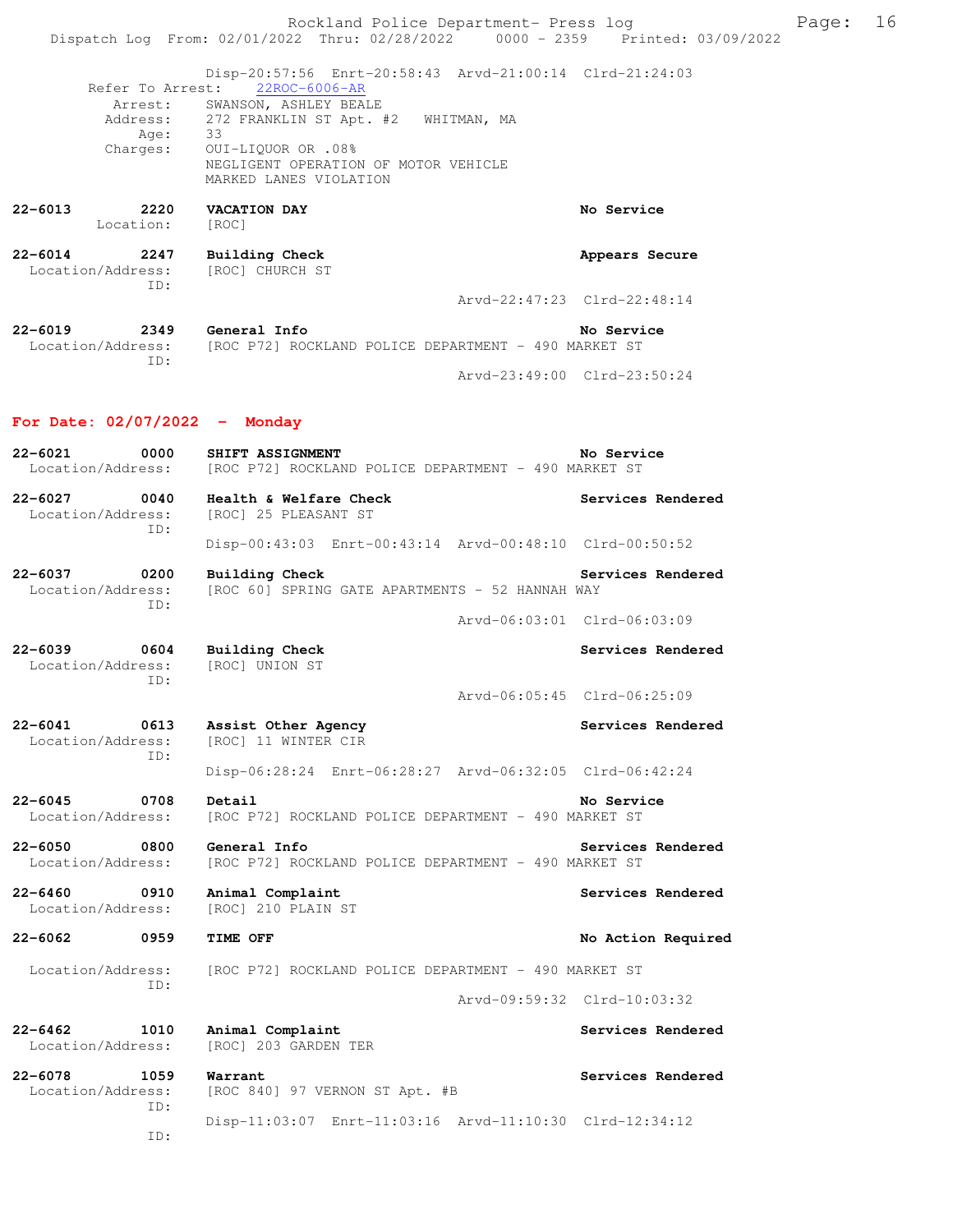Rockland Police Department- Press log Fage: 17 Dispatch Log From: 02/01/2022 Thru: 02/28/2022 0000 - 2359 Printed: 03/09/2022

 Disp-11:03:07 Enrt-11:03:22 Arvd-11:10:30 Clrd-11:26:19 **22-6080 1111 Lost/Found Property Services Rendered**  Location/Address: [ROC] 101 HUGGINS RD ID: Disp-11:14:30 Arvd-11:14:51 Clrd-11:14:55 **22-6085 1135 Animal Complaint Provided Assistance**  Location/Address: [ROC] 48 SUMMER ST ID: Arvd-11:35:00 Clrd-12:31:12 **22-6094 1231 General Info Services Rendered**  Location/Address: [ROC P72] ROCKLAND POLICE DEPARTMENT - 490 MARKET ST **22-6113 1514 Animal Complaint Complaint Services Rendered** Location/Address: [ROC 174] 103 VERNON ST [ROC 174] 103 VERNON ST ID: Disp-15:16:29 Enrt-15:16:58 Arvd-15:20:56 Clrd-15:27:20 ID: Disp-15:20:50 Arvd-15:20:53 Clrd-15:27:17 **22-6114** 1525 Harassment Services Rendered Location/Address: [ROC 140] 292 MARKET ST Apt. #24 ID: Disp-15:29:43 Arvd-15:29:52 Clrd-16:06:22 **22-6126 1600 SHIFT ASSIGNMENT No Service**  Location/Address: [ROC P72] ROCKLAND POLICE DEPARTMENT - 490 MARKET ST 22-6129 1643 Assist Other Agency **1643** Services Rendered Location/Address: [ROC] 70 PLAIN ST ID: Disp-16:46:09 Enrt-16:48:42 Clrd-17:00:35 **22-6153 1907 MVA Property Damage Only Report Follows**<br>
Location/Address: [ROC] 349 UNION ST [ROC] 349 UNION ST ID: Disp-19:09:37 Enrt-19:13:46 Arvd-19:13:48 Clrd-19:22:33 ID: Disp-19:13:56 Enrt-19:14:02 Arvd-19:14:03 Clrd-19:22:33 **22-6157 1955 Detail Services Rendered**  Location/Address: [ROC] HINGHAM ST **22-6158 2000 Details / Time off Services Rendered**  Location: [ROC] **22-6163 2030 Details / Time off Services Rendered**  Location: [ROC] **22-6167 2054 Building Check Appears Secure**  Location/Address: [ROC] CHURCH ST ID: Arvd-20:55:43 Clrd-20:55:54

#### **For Date: 02/08/2022 - Tuesday**

| 22-6190 | 0005              | SHIFT ASSIGNMENTS                                    | Services Rendered |
|---------|-------------------|------------------------------------------------------|-------------------|
|         | Location/Address: | [ROC P72] ROCKLAND POLICE DEPARTMENT - 490 MARKET ST |                   |
|         |                   |                                                      |                   |
| 22-6198 | 0031              | Assist Public                                        | Services Rendered |

 Location/Address: [ROC P47] BEST WESTERN - 909 HINGHAM ST ID:

Arvd-00:37:52 Clrd-00:38:03

**No Service** 

| $22 - 6206$       | 0207 |  | Assist Other Agency     |  |
|-------------------|------|--|-------------------------|--|
| Location/Address: |      |  | [ROC] 87 WILLOW POND DR |  |
|                   | TD:  |  |                         |  |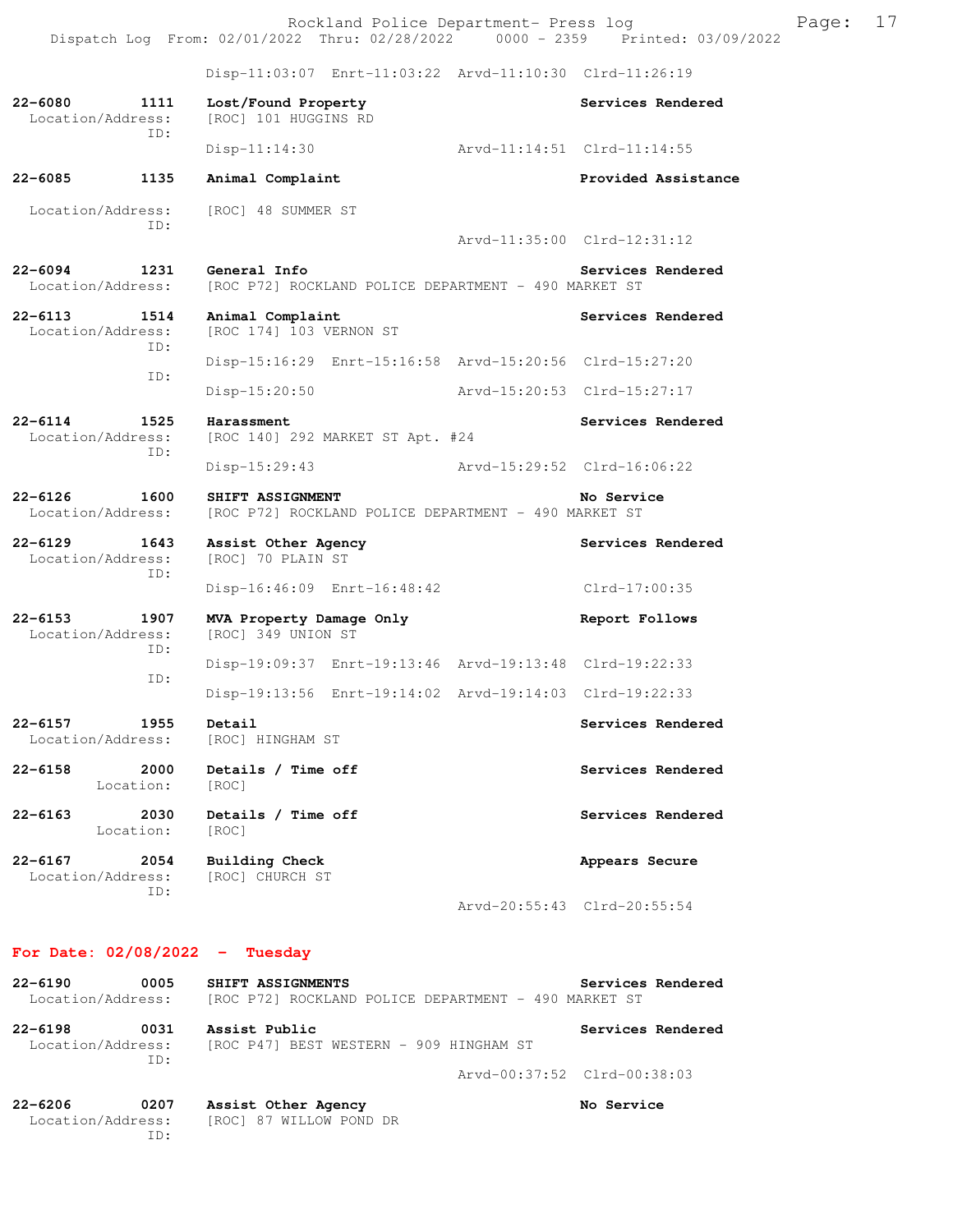Rockland Police Department- Press log Fage: 18 Dispatch Log From: 02/01/2022 Thru: 02/28/2022 0000 - 2359 Printed: 03/09/2022

 Disp-02:08:58 Arvd-02:09:00 Clrd-02:15:30 **22-6215 0600 Building Check Appears Secure**  Location/Address: [ROC] UNION ST ID: Arvd-06:04:00 Clrd-06:26:55 **22-6229 0722 Details / Time off Services Rendered**  Location: [ROC] **22-6230 0729 Assist Public Services Rendered**  Location/Address: [ROC] 49 LINDEN PARK @ 47 LINDEN ST **22-6234 0800 SHIFT ASSINGMENTS Services Rendered**  Location/Address: [ROC P72] ROCKLAND POLICE DEPARTMENT - 490 MARKET ST **22-6238 0801 Time off Services Rendered**  Location: [ROC] **22-6242 0907 Prisioner Transport Services Rendered**  Location: [HIN] DISTRICT COURT ID: Disp-09:08:41 Enrt-09:09:08 Clrd-10:33:00 22-6246 0931 OFFICER OUT OF STATION Services Rendered Location/Address: [ROC P72] ROCKLAND POLICE DEPARTMENT - 490 MARKET ST [ROC P72] ROCKLAND POLICE DEPARTMENT - 490 MARKET ST **22-6248 0943 Assist Other Agency Report Follows**  Location/Address: [ROC P20] DUNKIN DONUTS - 21 EAST WATER ST ID: Arvd-09:44:03 Clrd-10:25:46 ID: Arvd-09:44:09 Clrd-09:55:11 ID: Disp-09:44:16 Enrt-09:44:21 Clrd-09:55:04 Refer To Arrest: 22ROC-6248-AR Juvenile Arrest Age: 17<br>Charges: Str Straight Warrant **22-6253 1023 Motor Vehicle Complaint Gone on arrival**  Location/Address: [ROC P72] ROCKLAND POLICE DEPARTMENT - 490 MARKET ST ID: Disp-10:27:13 Enrt-10:27:26 Arvd-10:29:19 Clrd-10:32:50 **22-6466 1110 Animal Complaint Complaint Services Rendered** Location/Address: [ROC] 203 GARDEN TER Location/Address: [ROC] 203 GARDEN TER **22-6260 1136 DETAIL No Service**  Location: [ROC] **22-6461** 1300 Animal Complaint **Services Rendered** Location/Address: [ROC] 125 VERNON ST [ROC] 125 VERNON ST **22-6271 1302 Animal Complaint Services Rendered**  Location/Address: [ROC P63] WALGREENS - 75 MARKET ST ID: Arvd-13:02:00 Clrd-13:10:22 **22-6281 1406 Burglar Alarm Building Checked/Secured**  Location/Address: [ROC P84] PLAYERS SPORTS BAR - 86 VFW DR ID: Disp-14:08:02 Enrt-14:08:32 Arvd-14:13:47 Clrd-14:16:08 **22-6287 1442 Motor Vehicle Complaint Report Follows**  Location/Address: [ROC] LEISUREWOODS - NORTH AVE ID: Disp-14:45:06 Enrt-14:45:41 Arvd-14:47:52 Clrd-15:36:17 ID: Disp-14:45:33 Enrt-14:45:37 Arvd-14:50:12 Clrd-15:35:54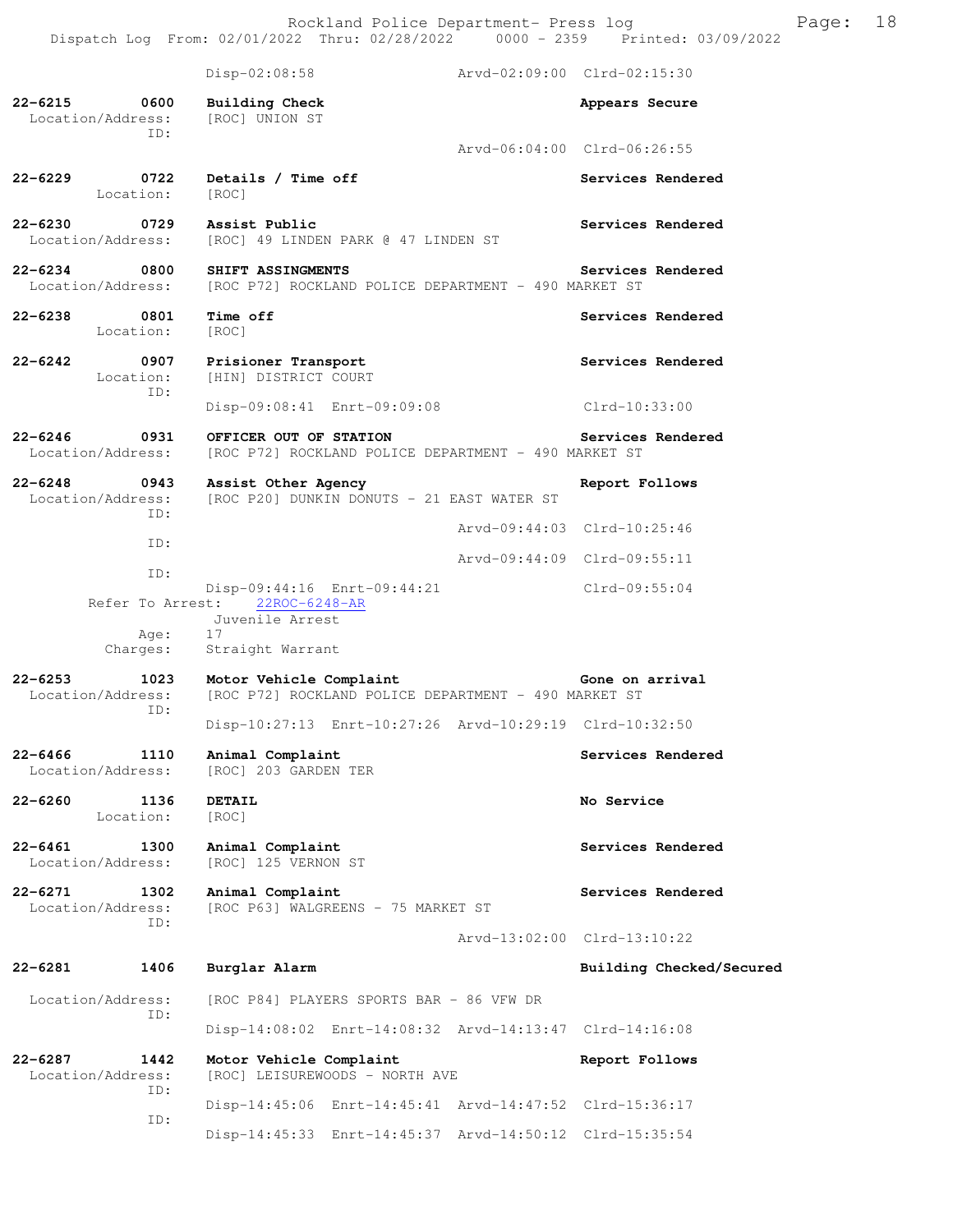| 22-6296                                  | ID:               | 1538 Sex offender or dissemination<br>Location/Address: [ROC P72] ROCKLAND POLICE DEPARTMENT - 490 MARKET ST | Services Rendered           |
|------------------------------------------|-------------------|--------------------------------------------------------------------------------------------------------------|-----------------------------|
|                                          |                   |                                                                                                              | Arvd-15:38:13 Clrd-18:19:41 |
| 22-6298<br>Location/Address:             | ID:               | 1547 911 Accidental<br>[ROC P99] RICHDALES (TEDESCHI'S) - 268 UNION ST                                       | Gone on arrival             |
|                                          |                   | Disp-15:49:26 Enrt-15:50:32                                                                                  | $C1rd-15:56:58$             |
| $22 - 6303$<br>1600<br>Location/Address: |                   | SHIFT ASSIGNMENT<br>[ROC P72] ROCKLAND POLICE DEPARTMENT - 490 MARKET ST                                     | No Service                  |
| 22-6304 1617<br>Location/Address:        |                   | Detail<br>[ROC] MYRTLE @ BIGELOW AVE - MYRTLE ST                                                             | No Service                  |
| 22-6309                                  | Location:         | 1645 Details / Time off<br>[ROC]                                                                             | No Service                  |
| 22-6310                                  |                   | 1654 General Info                                                                                            | No Action Required          |
|                                          |                   | Location/Address: [ROC P72] ROCKLAND POLICE DEPARTMENT - 490 MARKET ST                                       |                             |
| 22-6320                                  | 1731              | <b>Building Check</b>                                                                                        | Building Checked/Secured    |
|                                          | ID:               | Location/Address: [ROC] CHURCH ST                                                                            |                             |
|                                          |                   |                                                                                                              | Arvd-17:32:20 Clrd-17:42:33 |
|                                          |                   | 22-6321 1742 Motor Vehicle Stop                                                                              | Citation/Warning Issued     |
|                                          | ID:               | Location/Address: [ROC] RICE AVE                                                                             | Arvd-17:42:00 Clrd-17:49:26 |
| 22-6323                                  |                   | 1801 Disturbance                                                                                             | Services Rendered           |
| Location/Address:                        | ID:               | [ROC] 37 SALEM ST                                                                                            |                             |
|                                          |                   | Disp-18:04:08 Enrt-18:04:21 Arvd-18:05:52 Clrd-18:13:14                                                      |                             |
|                                          | ID:               | Disp-18:04:14 Enrt-18:04:20 Arvd-18:05:47 Clrd-18:13:10                                                      |                             |
| 22-6325                                  | 1821              | Details / Time off                                                                                           | No Action Required          |
|                                          | Location:         | [ROC]                                                                                                        |                             |
| 22-6333                                  | 1905              | Suspicious Activity                                                                                          | Transported to Hospital     |
| Location/Address:                        |                   | [ROC P56] BURGER KING - 1333 HINGHAM ST                                                                      |                             |
|                                          | ID:               | Disp-19:06:10 Enrt-19:06:13 Arvd-19:10:28 Clrd-19:25:52                                                      |                             |
|                                          | ID:               | Disp-19:06:58 Enrt-19:07:00                                                                                  | Clrd-19:25:52               |
|                                          | ID:               | Disp-19:08:06 Enrt-19:08:09 Arvd-19:12:34 Clrd-19:25:52                                                      |                             |
|                                          | ID:               | Disp-19:11:34 Enrt-19:11:37 Arvd-19:12:25 Clrd-19:25:52                                                      |                             |
| $22 - 6358$<br>Location/Address:         | 2207              | Assist Other Agency<br>[ROC] 700 UNION ST                                                                    | Services Rendered           |
|                                          | ID:               | Disp-22:09:49                                                                                                | Arvd-22:22:45 Clrd-22:23:28 |
| 22-6360<br>Location/Address:             | 2234              | Building Check<br>[ROC] CHURCH ST                                                                            | Appears Secure              |
|                                          | ID:               |                                                                                                              | Arvd-22:35:17 Clrd-22:35:39 |
| 22-6362                                  | 2245<br>Location: | Details / Time off<br>[ROC]                                                                                  | Services Rendered           |

Rockland Police Department- Press log entitled and Page: 19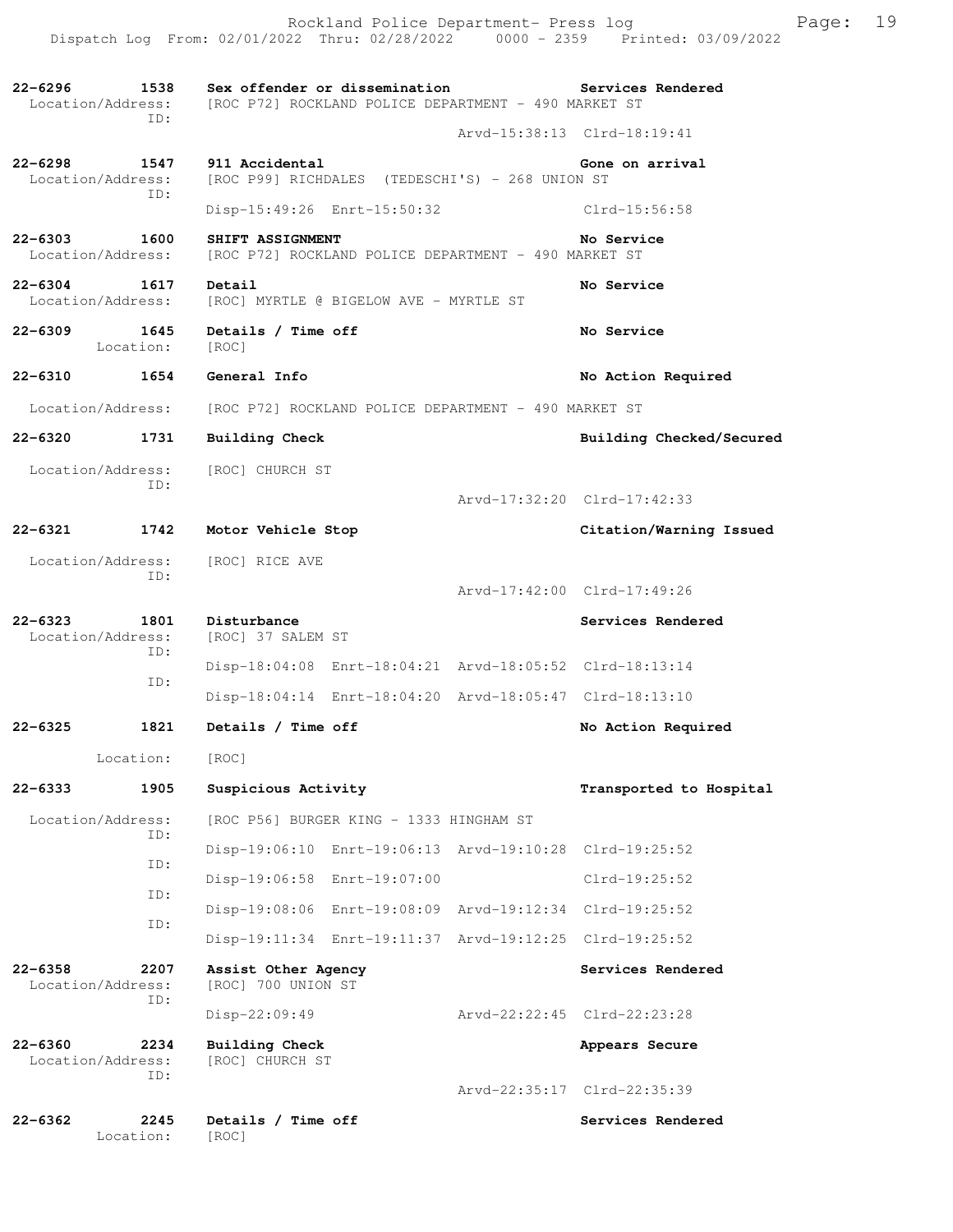## **For Date: 02/09/2022 - Wednesday**

| 22-6368<br>Location/Address:      | 0002                        | SHIFT ASSIGNMENTS<br>[ROC P72] ROCKLAND POLICE DEPARTMENT - 490 MARKET ST                       | Services Rendered           |
|-----------------------------------|-----------------------------|-------------------------------------------------------------------------------------------------|-----------------------------|
| 22-6379 0501<br>Location/Address: | ID:                         | <b>Building Check</b><br>[ROC] UNION ST                                                         | Appears Secure              |
|                                   |                             | $Disp-05:01:50$                                                                                 | $Clrd-05:19:12$             |
| $22 - 6383$<br>Location/Address:  | 0527<br>ID:                 | Traffic Enforcement<br>[ROC] SATUCKET RD                                                        | Appears Secure              |
|                                   |                             | Disp-05:27:34                                                                                   | $Clrd-05:45:44$             |
| 22-6386<br>Location/Address:      | 0628<br>ID:                 | Suspicious Activity<br>[ROC] 223 VERNON ST                                                      | Vehicle Towed               |
|                                   |                             | Disp-06:30:37                                                                                   | Arvd-06:33:18 Clrd-07:03:41 |
| 22-6388<br>Location/Address:      | 0735                        | General Info<br>[ROC 991] 211 CONCORD ST                                                        | Services Rendered           |
| $22 - 6389$                       | 0802                        | Information Call                                                                                | No Action Required          |
| Location/Address:                 |                             | [ROC P72] ROCKLAND POLICE DEPARTMENT - 490 MARKET ST                                            |                             |
| 22-6391 0836                      |                             | Information Call                                                                                | No Action Required          |
| Location/Address:                 |                             | [ROC P72] ROCKLAND POLICE DEPARTMENT - 490 MARKET ST                                            |                             |
| $22 - 6414$<br>Location/Address:  | 1023                        | MVA Property Damage Only<br>[ROC P57] ATLANTIC PETROLEUM - 50 J A DUNN MEM DR                   | Paper Exchange              |
| ID:                               |                             | Disp-10:26:21 Arvd-10:26:41 Clrd-10:39:28                                                       |                             |
|                                   | ID:                         | Disp-10:26:34 Enrt-10:26:38                                                                     | Clrd-10:29:18               |
| $22 - 6432$                       | 1050                        | Information Call                                                                                | No Action Required          |
| Location/Address:                 |                             | [ROC P72] ROCKLAND POLICE DEPARTMENT - 490 MARKET ST                                            |                             |
| $22 - 6424$<br>Location/Address:  | 1053<br>ID:                 | Larceny / Forgery/ Fraud<br>[ROC] 364 EAST WATER ST                                             | Investigated                |
|                                   |                             | $Disp-11:03:04$                                                                                 | $Clrd-11:14:40$             |
| 22–6434<br>Location/Address:      | 1136                        | Animal Complaint<br>[ROC 910] 32 CRESTVIEW ST                                                   | Services Rendered           |
|                                   | ID:                         |                                                                                                 | Arvd-11:36:00 Clrd-11:40:45 |
| $22 - 6435$<br>Location/Address:  | 1141<br>ID:                 | Assault Offenses<br>[ROC 108] 179 NORTH AVE                                                     | Arrest (s) Made             |
|                                   |                             |                                                                                                 |                             |
|                                   |                             | $Disp-11:44:58$ $Enrt-11:45:09$ $Arvd-11:46:13$ $Clrd-12:14:33$                                 |                             |
|                                   | ID:                         | Disp-11:45:03 Enrt-11:45:07                                                                     | $Clrd-12:06:56$             |
|                                   | ID:                         |                                                                                                 | Arvd-11:50:50 Clrd-12:07:43 |
|                                   | Refer To Arrest:<br>Arrest: | 22ROC-6435-AR<br>MICHALOPOULOS, THEODORE GEORGE<br>Address: 179B NORTH AVE Apt. #B ROCKLAND, MA |                             |
|                                   | Age: 59<br>Charges:         | A&B ON +60/DISABLED WITH INJURY                                                                 |                             |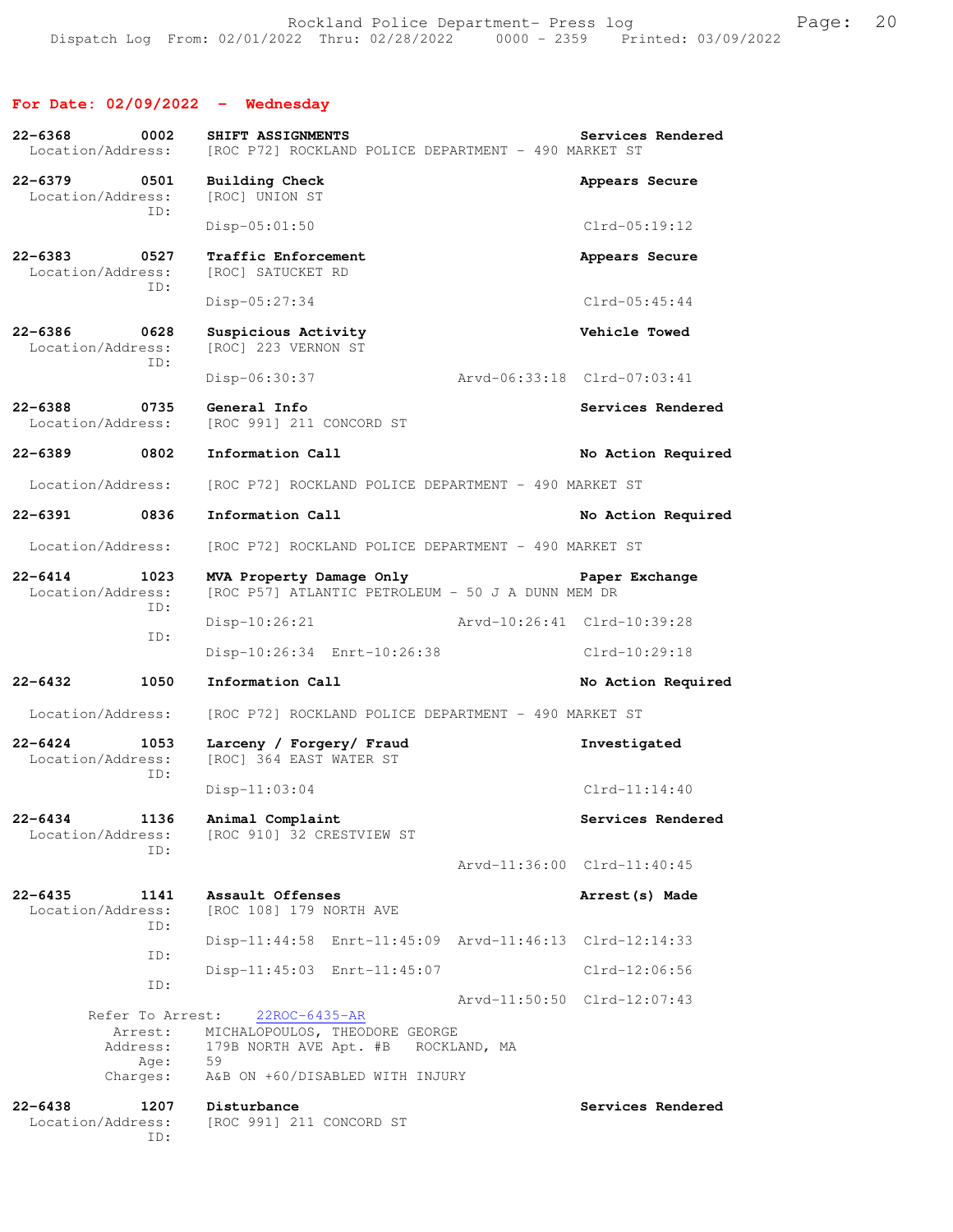Rockland Police Department- Press log Frank Page: 21 Dispatch Log From: 02/01/2022 Thru: 02/28/2022 0000 - 2359 Printed: 03/09/2022 Disp-12:07:48 Enrt-12:07:56 Clrd-12:14:22 ID: Disp-12:07:53 Enrt-12:07:59 Arvd-12:09:42 Clrd-12:14:25 **22-6445 1247 Assault Offenses Services Rendered**  [ROC 897] 110 MARTHA DR ID: Disp-12:50:19 Enrt-12:50:22 Arvd-12:52:00 Clrd-12:58:20 22-6446 1247 Information Call Services Rendered Location/Address: [ROC P72] ROCKLAND POLICE DEPARTMENT - 490 MARKET ST **22-6447 1304 Emergency Medical No EMS**  Location/Address: [ROC 749] 311 MARKET ST Fire Unit: ROCKEN1-Pumper-Rockland Engine 1 Disp-13:06:18 Enrt-13:08:15 Arvd-13:10:09 Clrd-13:15:17 InQrtsUnavl-13:17:53 InSrvce-13:17:53<br>EMS Unit: ROCKAM1-Rockland A1 ROCKAM1-Rockland A1 Disp-13:06:30 Enrt-13:08:15 Arvd-13:10:06 Clrd-13:15:17 InQrtsUnavl-13:17:49 InSrvce-13:17:49 ID: Disp-13:06:34 Enrt-13:06:51 Clrd-13:09:00 ID: Disp-13:06:41 Enrt-13:06:45 Clrd-13:09:04 **22-6453 1332 Prisioner Transport Services Rendered**  Location: [HIN] HINGHAM DISTRICT COURT ID: Disp-13:34:13 Enrt-13:34:20 Clrd-15:30:43 22-6456 1334 Suspicious Activity **1286 1286 1287 Services Not Required**  Location/Address: [ROC P45] COMFORT INN - 850 HINGHAM ST ID: Disp-13:37:05 Arvd-13:38:20 Clrd-13:40:35 **22-6471 1458 Health & Welfare Check Services Rendered**  Location/Address: [ROC 793] 61 CONDON CIR ID: Disp-15:00:05 Enrt-15:00:10 Arvd-15:03:33 Clrd-15:05:51 22-6474 1513 Details / Time off **Services Rendered**  Location: [ROC] **22-6481 1528 Information Call Building Checked/Secured**  Location/Address: [ROC P72] ROCKLAND POLICE DEPARTMENT - 490 MARKET ST **22-6483 1539 Detail No Action Required**  Location/Address: [ROC P72] ROCKLAND POLICE DEPARTMENT - 490 MARKET ST **22-6484 1554 Assist Public Services Rendered**  Location/Address: [ROC 991] 211 CONCORD ST ID: Disp-16:49:41 Arvd-16:49:45 Clrd-16:54:58 **22-6487 1600 SHIFT ASSIGNEMT No Service No Service Location/Address:** [ROC P72] ROCKLAND POLICE DEPARTMENT - 490 MARKET ST [ROC P72] ROCKLAND POLICE DEPARTMENT - 490 MARKET ST **22-6495 1649 911 Hang Up Investigated**  Location/Address: [ROC 575] 119 GROVE ST ID: Disp-16:50:29 Enrt-16:50:32 Arvd-16:58:56 Clrd-17:02:30 22-6498 1657 Harassment Services Rendered Location/Address: [ROC] 9 BIRCH ST ID: Disp-16:58:42 Enrt-16:58:46 Arvd-17:02:12 Clrd-17:35:25 ID: Disp-17:06:35 Enrt-17:06:39 Arvd-17:12:39 Clrd-17:34:57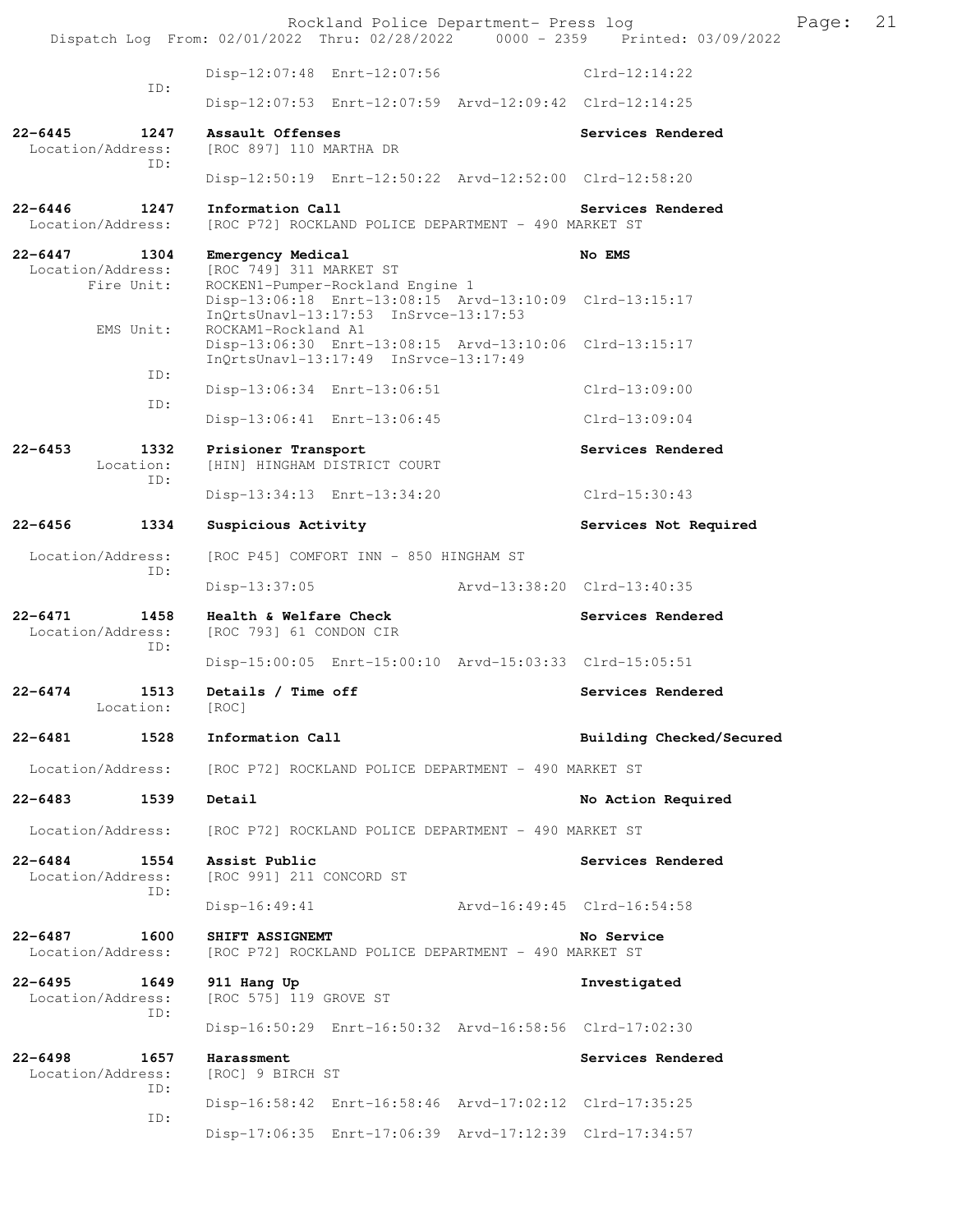Rockland Police Department- Press log Freed Page: 22 Dispatch Log From: 02/01/2022 Thru: 02/28/2022 0000 - 2359 Printed: 03/09/2022

**22-6508 1747 Missing Person Taken to Family/Guardian/Other** Location/Address: [ROC 418] 59 BOXBERRY LN ID: Disp-17:52:04 Enrt-17:55:59 Arvd-17:56:51 Clrd-18:59:34 **22-6518 1941 MVA Property Damage Only Report Follows**  Location/Address: [ROC P56] OFF RAMP OF RT. 3N - HINGHAM ST ID: Disp-19:44:11 Arvd-19:47:23 Clrd-20:06:09 ID: Disp-19:45:27 Enrt-19:49:27 Arvd-19:59:02 Clrd-20:20:22 ID: Disp-19:52:35 Arvd-19:52:57 Clrd-19:59:04 **22-6520 1956 Motor Vehicle Complaint Taken/Referred to Other Agency** Location/Address: [ROC 95] 351 NORTH AVE @ 20 GREEN ST ID: Disp-19:59:35 Arvd-20:01:08 Clrd-20:08:23 **22-6529 2105 Assist Police Department No Service**  Location/Address: [ROC] HOCKEY RINK - SUMMER ST ID: Disp-21:09:08 Arvd-21:09:14 Clrd-21:12:00 ID: Disp-21:09:35 Arvd-21:09:39 Clrd-21:11:06 ID: Disp-21:09:43 Clrd-21:11:05 22-6530 2138 Emergency Medical **Example 2018** Transported to Hospital Location/Address: [ROC] 22 STUDLEY CT<br>EMS Unit: ROCKAM1-Rockland A1 ROCKAM1-Rockland A1 Disp-21:40:40 Enrt-21:42:03 Arvd-21:44:20 Clrd-21:54:19 Hosp-22:03:43 ClrHosp-22:34:04 InQrtsUnavl-22:39:09 InSrvce-22:39:09<br>Fire Unit: ROCKEN1-Pumper-Rockland Engine 1 ROCKEN1-Pumper-Rockland Engine 1 Disp-21:40:47 Enrt-21:42:00 Arvd-21:44:17 Clrd-21:56:33 InQrtsUnavl-21:57:53 InSrvce-21:57:56 ID: Disp-21:41:20 Clrd-21:41:31 **22-6533 2220 Disturbance Peace Restored**  Location/Address: [ROC] 100 UNION ST ID: Disp-22:22:05 Arvd-22:24:47 Clrd-22:31:01 ID: Disp-22:22:05 Enrt-22:24:48 Arvd-22:24:50 Clrd-22:31:33 **22-6534 2220 Health & Welfare Check Taken/Referred to Other Agency** Location/Address: [ROC] 138 REED ST ID: Disp-22:23:18 Enrt-22:23:22 Arvd-22:25:16 Clrd-22:43:40 ID: Disp-22:31:22 Enrt-22:31:26 Arvd-22:36:21 Clrd-22:43:15 **22-6538 2241 Disturbance Peace Restored Peace Restored Disturbance Peace Restored Peace Restored** [ROC 116] 261 UNION ST Apt. #23 ID: Disp-22:42:25 Enrt-22:42:37 Arvd-22:46:16 Clrd-23:35:29 ID: Disp-22:44:12 Enrt-22:44:15 Arvd-22:46:16 Clrd-23:33:33 ID: Disp-22:44:36 Enrt-22:44:38 Arvd-22:46:16 Clrd-23:33:38

**For Date: 02/10/2022 - Thursday**

**22-6543 0000 SHIFT ASSIGNMENTS Services Rendered**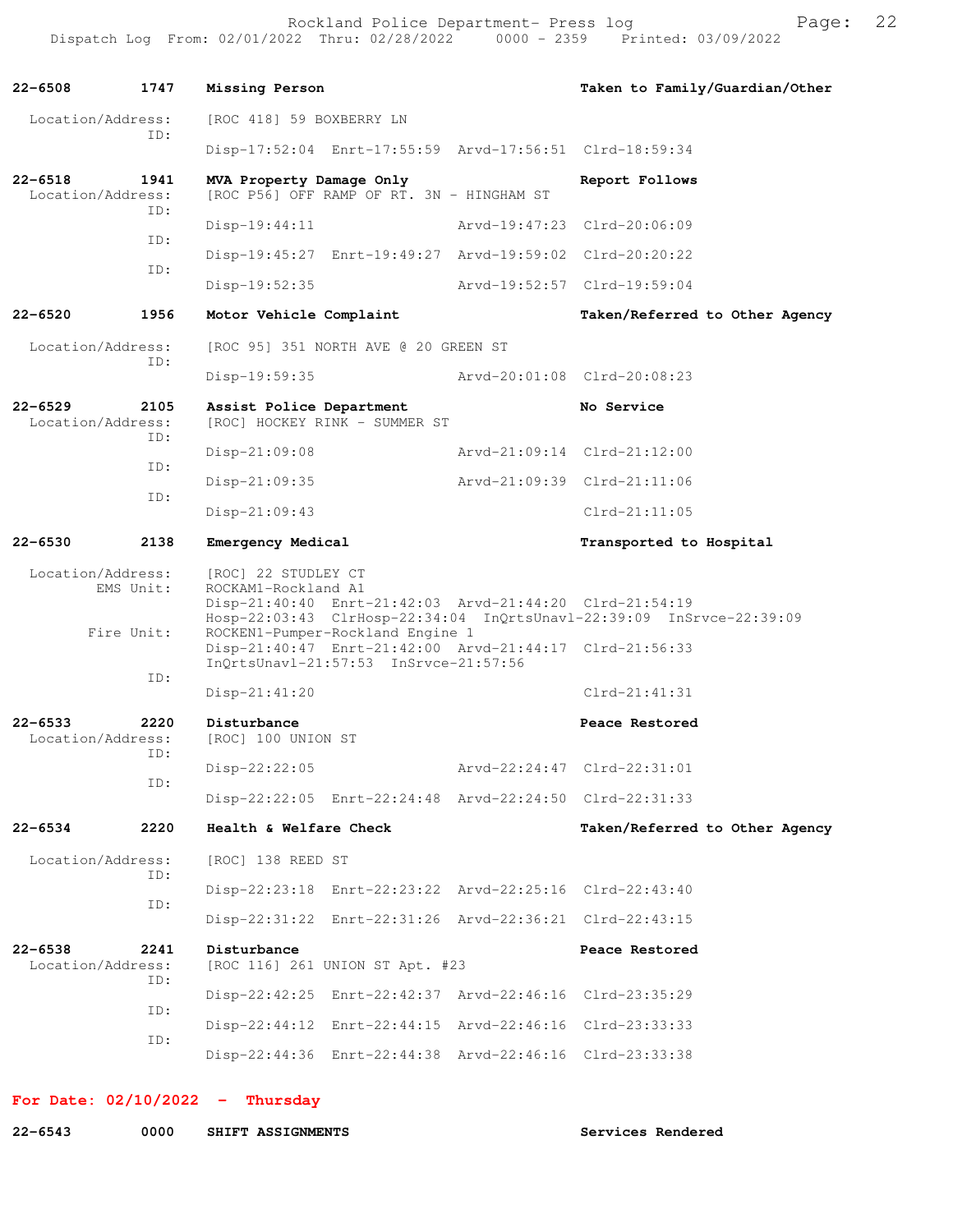|                                                 | Rockland Police Department- Press log<br>Dispatch Log From: 02/01/2022 Thru: 02/28/2022   0000 - 2359   Printed: 03/09/2022 |                                                  | Page: | 23 |
|-------------------------------------------------|-----------------------------------------------------------------------------------------------------------------------------|--------------------------------------------------|-------|----|
| Location/Address:                               | [ROC P72] ROCKLAND POLICE DEPARTMENT - 490 MARKET ST                                                                        |                                                  |       |    |
| $22 - 6542$<br>0004                             | Burglar Alarm                                                                                                               | Building Checked/Secured                         |       |    |
| Location/Address:                               | [ROC P64] CVS PHARMACY - 80 MARKET ST                                                                                       |                                                  |       |    |
| ID:                                             | Disp-00:05:02                                                                                                               | $Clrd-00:07:32$                                  |       |    |
| ID:                                             | $Disp-00:06:53$                                                                                                             | Arvd-00:06:57 Clrd-00:09:13                      |       |    |
| ID:                                             | Disp-00:07:07                                                                                                               | Arvd-00:07:12 Clrd-00:09:18                      |       |    |
| $22 - 6546$<br>0009<br>Location/Address:<br>ID: | Building Check<br>[ROC P72] ROCKLAND POLICE DEPARTMENT - CHURCH ST                                                          | Appears Secure                                   |       |    |
|                                                 |                                                                                                                             | Arvd-00:12:21 Clrd-00:12:29                      |       |    |
| $22 - 6549$<br>0150<br>Location/Address:<br>ID: | Suspicious Activity<br>[ROC P47] BEST WESTERN - 909 HINGHAM ST                                                              | Services Rendered                                |       |    |
| ID:                                             | $Disp-01:50:51$                                                                                                             | Arvd-01:51:02 Clrd-02:02:49                      |       |    |
| ID:                                             | $Disp-01:50:51$                                                                                                             | Arvd-01:53:54 Clrd-02:02:52                      |       |    |
|                                                 | $Disp-01:50:51$                                                                                                             | Arvd-01:53:50 Clrd-02:02:47                      |       |    |
| $22 - 6565$<br>0600<br>Location:                | Details / Time off<br>[ROC]                                                                                                 | Services Rendered                                |       |    |
| $22 - 6579$<br>0748<br>Location/Address:<br>ID: | MVA Property Damage Only<br>[ROC] 85 BEAL ST EXT @ 407 E WATER ST                                                           | Report Follows                                   |       |    |
| ID:                                             | Disp-07:49:04 Enrt-07:49:09 Arvd-07:51:23 Clrd-08:01:40                                                                     |                                                  |       |    |
| ID:                                             | Disp-07:49:07 Enrt-07:49:09 Arvd-07:51:23 Clrd-08:01:40                                                                     |                                                  |       |    |
| ID:                                             | Disp-07:53:55 Enrt-07:53:58 Arvd-07:54:00 Clrd-08:01:40                                                                     |                                                  |       |    |
|                                                 | Disp-08:04:26                                                                                                               | Arvd-08:04:28 Clrd-08:27:21                      |       |    |
| $22 - 6580$<br>0808<br>Location/Address:<br>ID: | MVA Property Damage Only<br>[ROC P86] MOBIL GAS STATION - 158 MARKET ST                                                     | Paper Exchange                                   |       |    |
|                                                 | Disp-08:10:38 Enrt-08:10:42 Arvd-08:15:04 Clrd-08:36:15                                                                     |                                                  |       |    |
| $22 - 6583$<br>0819<br>Location/Address:        | General Info<br>[ROC P72] ROCKLAND POLICE DEPARTMENT - 490 MARKET ST                                                        | Services Rendered                                |       |    |
| $22 - 6585$<br>0822<br>Location/Address:<br>ID: | Assist Public<br>[ROC] 806 BROOKLINE WAY                                                                                    | Services Rendered                                |       |    |
|                                                 | Disp-08:27:27 Enrt-08:27:29 Arvd-08:40:18 Clrd-08:43:01                                                                     |                                                  |       |    |
| $22 - 6589$<br>0841                             | Building Check                                                                                                              | Building Checked/Secured                         |       |    |
| Location/Address:<br>ID:                        | [ROC] CHURCH ST                                                                                                             | Arvd-08:42:25 Clrd-08:42:41                      |       |    |
| $22 - 6592$<br>0904<br>Location:                | Details / Time off<br>[ROC]                                                                                                 | Services Rendered                                |       |    |
| $22 - 6594$<br>0907<br>Location/Address:        | Extra Watch<br>[ROC] WHITE RD                                                                                               | Services Rendered                                |       |    |
| $22 - 6593$<br>0909<br>Location:<br>ID:         | Vehicle Maintenance<br>[HAV] OUT OF TOWN                                                                                    | Services Rendered<br>Arvd-09:09:00 Clrd-09:56:52 |       |    |
| $22 - 6598$<br>0939                             | <b>Building Check</b>                                                                                                       | Building Checked/Secured                         |       |    |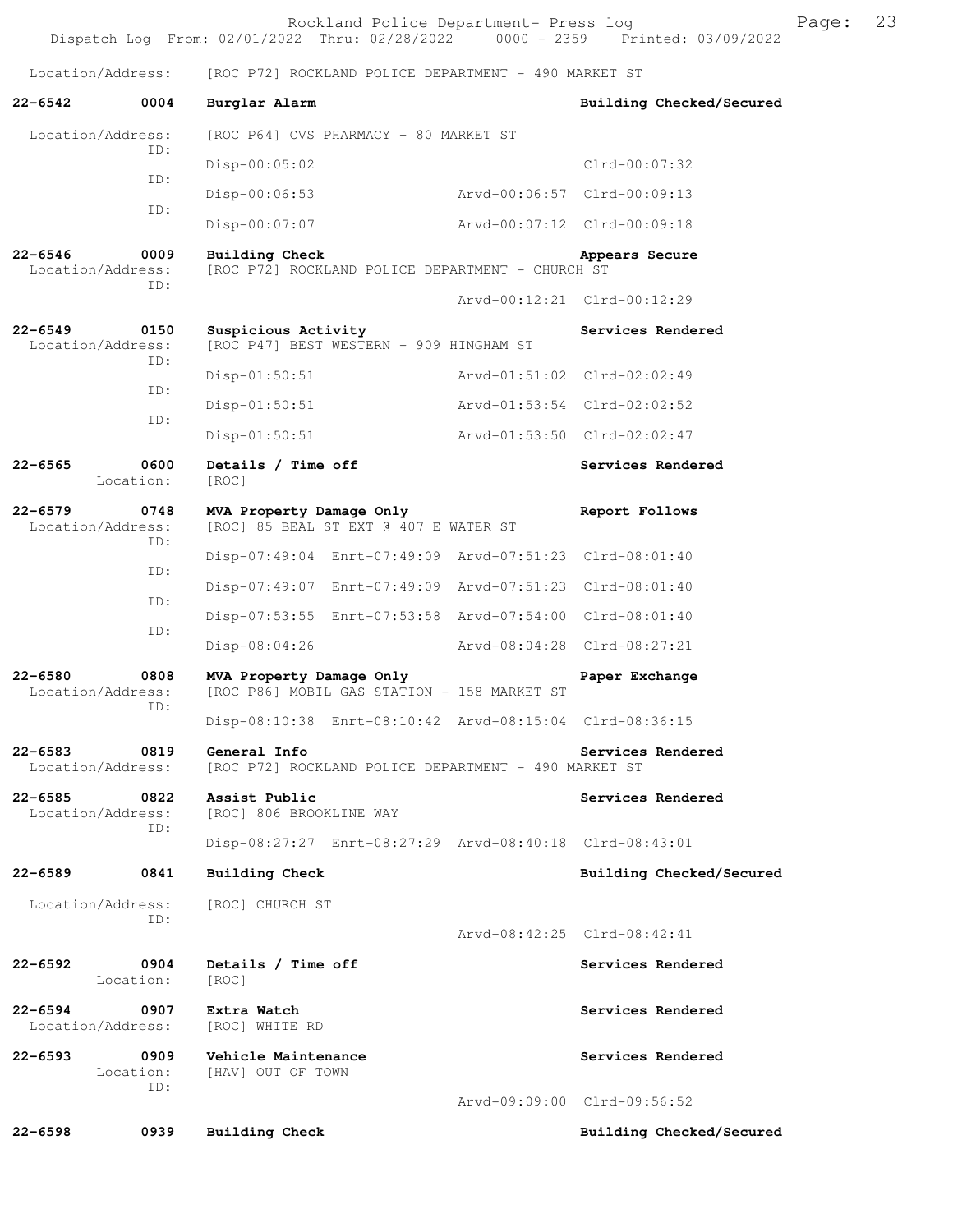|                                      |                                                         | Rockland Police Department- Press log<br>Dispatch Log From: 02/01/2022 Thru: 02/28/2022 0000 - 2359 Printed: 03/09/2022 |                             |                             | Page: | 24 |
|--------------------------------------|---------------------------------------------------------|-------------------------------------------------------------------------------------------------------------------------|-----------------------------|-----------------------------|-------|----|
|                                      | Location/Address:                                       | [ROC P89] CALVARY CHAPEL - 175 MARKET ST                                                                                |                             |                             |       |    |
|                                      | ID:                                                     |                                                                                                                         |                             | Arvd-09:41:04 Clrd-09:47:29 |       |    |
| 22-6607                              | 1034<br>Location:                                       | Details / Time off<br>[ROC]                                                                                             |                             | Services Rendered           |       |    |
| 22-6609                              | 1041                                                    | <b>Building Check</b>                                                                                                   |                             | Building Checked/Secured    |       |    |
|                                      | Location/Address:<br>ID:                                | [ROC] MARTHA DR                                                                                                         |                             | Arvd-10:41:38 Clrd-10:44:25 |       |    |
|                                      |                                                         |                                                                                                                         |                             |                             |       |    |
| 22-6616                              | 1111<br>Location/Address:<br>ID:                        | Health & Welfare Check<br>[ROC 302] 115 J A DUNN MEM DR Apt. #E                                                         |                             | Services Rendered           |       |    |
|                                      |                                                         |                                                                                                                         |                             | Arvd-11:11:00 Clrd-11:15:05 |       |    |
| 22-6619                              | 1125<br>Location/Address:<br>ID:                        | Health & Welfare Check<br>[ROC] 37 CRESCENT ST                                                                          |                             | Services Rendered           |       |    |
|                                      |                                                         |                                                                                                                         |                             | Arvd-11:25:00 Clrd-11:38:26 |       |    |
| 22-6623                              | 1144<br>Location/Address:                               | Assist Fire Department<br>[ROC] 30 COMMERCE RD                                                                          |                             | Services Rendered           |       |    |
|                                      | ID:                                                     | Disp-11:45:16 Enrt-11:45:21 Arvd-11:53:05 Clrd-12:09:12                                                                 |                             |                             |       |    |
|                                      | ID:                                                     | Disp-11:50:36 Enrt-11:50:38 Arvd-11:50:38 Clrd-12:09:10                                                                 |                             |                             |       |    |
|                                      | ID:                                                     | $Disp-11:52:02$                                                                                                         | Arvd-11:52:06 Clrd-12:09:08 |                             |       |    |
| 22-6626                              | 1202<br>Location/Address:                               | Motor Vehicle Complaint<br>[ROC P45] COMFORT INN - 850 HINGHAM ST                                                       |                             | Services Rendered           |       |    |
| ID:                                  | Disp-12:03:49 Enrt-12:15:30 Arvd-12:15:31 Clrd-13:09:11 |                                                                                                                         |                             |                             |       |    |
| 22-6641<br>1401<br>Location/Address: |                                                         | Motor Vehicle Stop<br>[ROC] 100 DIVISION ST @ 147 PACIFIC ST                                                            |                             | Verbal Warning              |       |    |
|                                      | ID:                                                     |                                                                                                                         |                             | Arvd-14:01:00 Clrd-14:04:32 |       |    |
| 22-6646                              | 1426<br>Location/Address:                               | Lost/Found Property<br>[ROC 932] 530 UNION ST                                                                           |                             | No Service                  |       |    |
|                                      | ID:                                                     | $Disp-14:28:57$                                                                                                         | Arvd-14:36:49 Clrd-14:40:54 |                             |       |    |
| 22-6653                              | 1451                                                    | <b>Building Check</b>                                                                                                   |                             | Building Checked/Secured    |       |    |
|                                      | Location/Address:                                       | [ROC P89] CALVARY CHAPEL - 175 MARKET ST                                                                                |                             |                             |       |    |
|                                      | ID:                                                     |                                                                                                                         |                             | Arvd-14:53:09 Clrd-14:57:09 |       |    |
| 22-6656                              | 1458                                                    | <b>Building Check</b>                                                                                                   |                             | Building Checked/Secured    |       |    |
|                                      | Location/Address:                                       | [ROC] CHURCH ST                                                                                                         |                             |                             |       |    |
|                                      | ID:                                                     |                                                                                                                         |                             | Arvd-14:59:54 Clrd-15:00:23 |       |    |
| 22-6660                              | 1513<br>Location/Address:                               | Warrant<br>[ROC P9] NICE AND CLEAN CAR WASH - 320 CENTRE AVE                                                            |                             | Arrest (s) Made             |       |    |
|                                      | ID:                                                     | Disp-15:14:13 Enrt-15:14:15 Arvd-15:15:21 Clrd-15:55:08                                                                 |                             |                             |       |    |
|                                      | ID:<br>Refer To Arrest:                                 | Disp-15:14:20 Enrt-15:14:21 Arvd-15:15:22 Clrd-15:36:05<br>22ROC-6660-AR                                                |                             |                             |       |    |
|                                      | Arrest:<br>Address:                                     | BLASSER, ERIC R<br>530 UNION ST ROCKLAND, MA                                                                            |                             |                             |       |    |
|                                      | Age:<br>Charges:                                        | 57<br>Default Warrant                                                                                                   |                             |                             |       |    |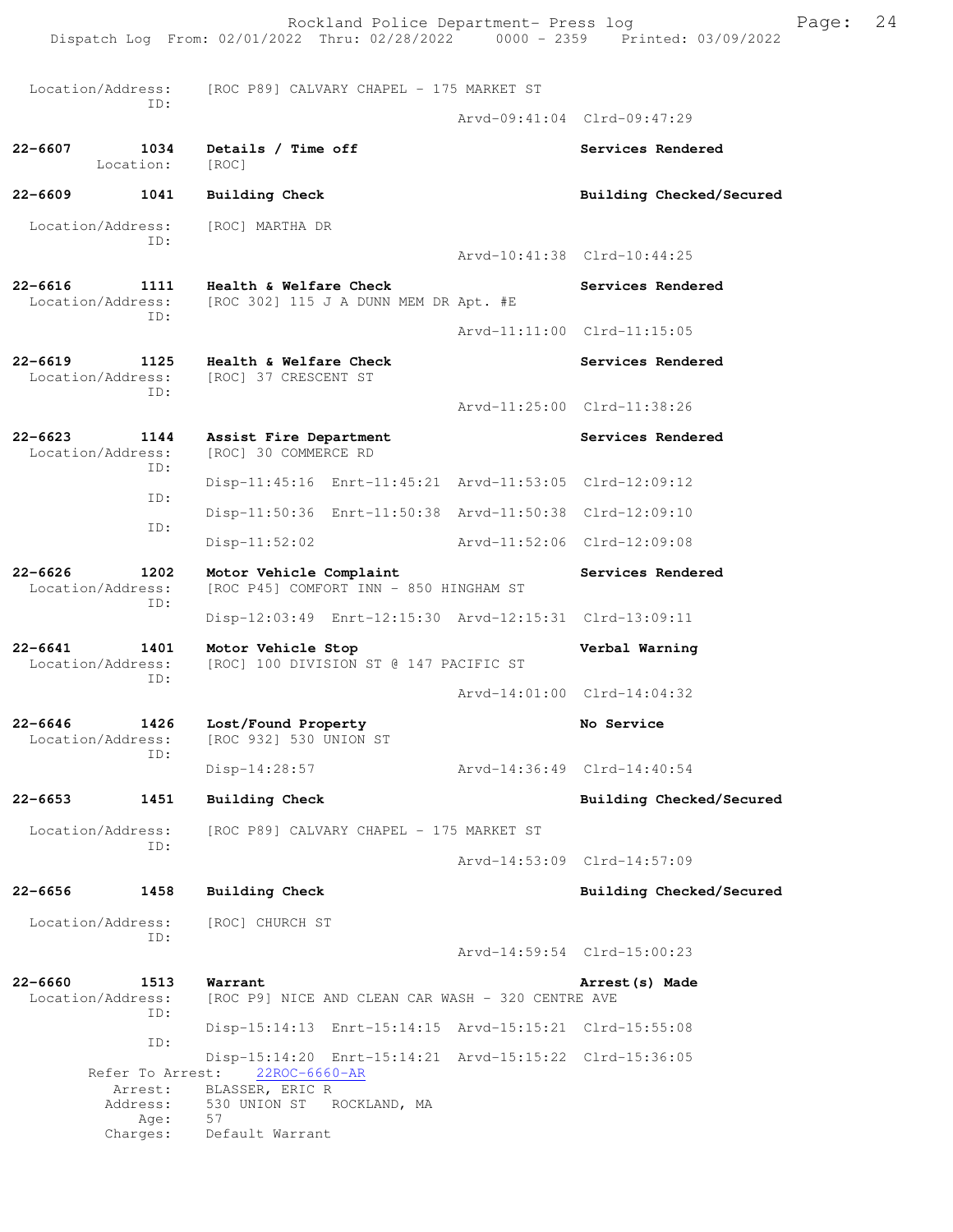**22-6662 1521 Details / Time off Services Rendered**  Location: [ROC] **22-6667 1603 Burglar Alarm Investigated**  [ROC] 22 CHURCH ST ID: Disp-16:05:30 Enrt-16:05:57 Clrd-16:06:47 ID: Disp-16:06:43 Enrt-16:06:50 Arvd-16:09:53 Clrd-16:16:29 **22-6671 1616 Threats Transported to Hospital**  Location/Address: [ROC 69] SOUTH SHORE REHAB & NURSING - 115 NORTH AVE ID: Disp-16:17:45 Enrt-16:17:50 Arvd-16:18:31 Clrd-16:25:39 **22-6673 1630 Suspicious Activity Investigated**  Location/Address: [ROC] ROCKLAND HOUSE OF PIZZA - 197 UNION ST ID: Disp-16:34:53 Enrt-16:36:33 Clrd-16:54:10 ID: Disp-16:54:02 Enrt-16:54:06 Arvd-17:00:00 Clrd-17:14:53 **22-6676 1640 Details / Time off Services Rendered**  Location: [ROC] **22-6677 1649 OFFICER OUT OF STATION Services Rendered**  Location/Address: [ROC P72] ROCKLAND POLICE DEPARTMENT - 490 MARKET ST ID: Disp-16:51:10 Clrd-16:51:24 **22-6680 1656 General Info Services Rendered**  Location/Address: [ROC P72] ROCKLAND POLICE DEPARTMENT - 490 MARKET ST ID: Disp-17:00:49 Clrd-17:01:01 **22-6683** 1706 OFFICER OUT OF STATION Services Rendered Location/Address: [ROC P72] ROCKLAND POLICE DEPARTMENT - 490 MARKET ST [ROC P72] ROCKLAND POLICE DEPARTMENT - 490 MARKET ST ID: Disp-17:06:59 Clrd-17:07:08 **22-6695 1829 General Incident Services Rendered**  Location/Address: [ROC P8] THE UPS STORE - 319 CENTRE AVE ID: Disp-18:35:54 Clrd-18:36:03 22-6696 1843 Details / Time off **Services Rendered**  Location: [ROC] **22-6697 1845 Details / Time off Services Rendered**  Location: [ROC] **22-6699 1851 911 Accidental Gone on arrival**  Location/Address: [ROC P51] DOUBLE TREE - 929 HINGHAM ST ID: Disp-18:52:39 Enrt-18:52:52 Arvd-18:57:35 Clrd-19:04:24 ID: Disp-18:54:49 Enrt-18:54:54 Arvd-19:04:14 Clrd-19:04:18 **22-6702 1918 Missing / Stolen Plate Services Rendered**  Location/Address: [ROC P72] ROCKLAND POLICE DEPARTMENT - 490 MARKET ST ID: Disp-19:19:43 Arvd-19:36:05 Clrd-19:36:33 **22-6708 1955 Suspicious Activity Transported to Hospital**  Location/Address: [ROC] 5 UNION ST @ 158 MARKET ST ID: Disp-19:56:40 Enrt-19:56:47 Arvd-19:56:54 Clrd-20:18:19 ID: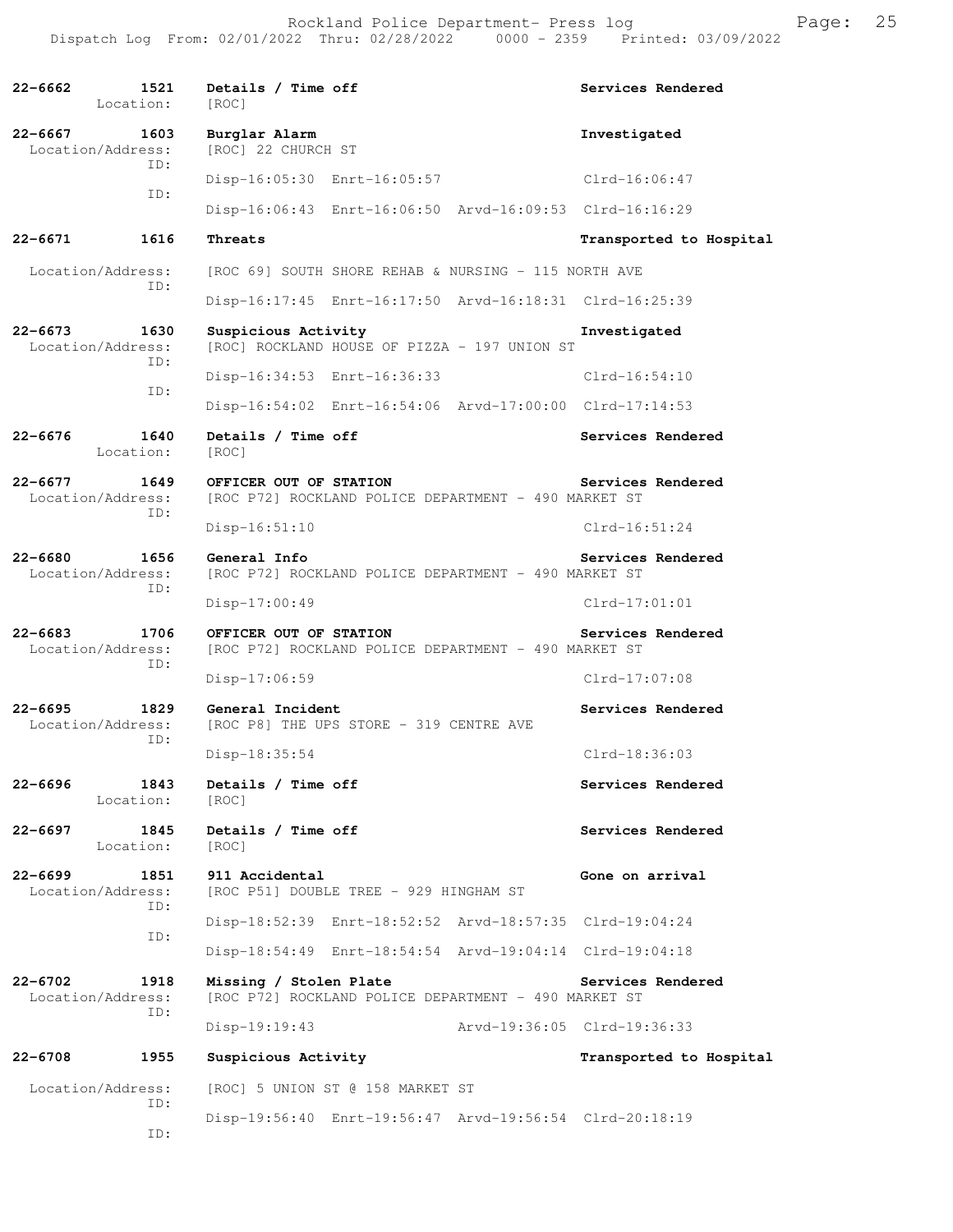Rockland Police Department- Press log Frank Page: 26 Dispatch Log From: 02/01/2022 Thru: 02/28/2022 0000 - 2359 Printed: 03/09/2022 Disp-19:56:40 Enrt-19:56:50 Arvd-19:58:21 Clrd-20:43:09 ID: Disp-19:57:32 Enrt-19:57:36 Arvd-19:57:39 Clrd-20:18:11 **22-6716** 2113 Suspicious Activity<br>
Location/Address: [ROC] 16 HIGHLAND ST @ 80 MARKET ST [ROC] 16 HIGHLAND ST @ 80 MARKET ST ID: Disp-21:17:14 Arvd-21:17:21 Clrd-21:18:42 **22-6717 2120 Prisioner Transport Services Rendered**  Location/Address: [04 P72] ROCKLAND POLICE DEPARTMENT - 490 MARKET ST ID: Disp-21:21:25 Enrt-21:21:31 Arvd-21:21:34 Clrd-02/11/2022 @ 00:24:30 ID: Disp-00:01:17 Enrt-00:01:27 Arvd-00:24:36 Clrd-02/11/2022 @ 03:51:07 **22-6719 2123 Assist Fire Department Extinguished**  Location/Address: [ROC P55] HOME DEPOT - 1149 HINGHAM ST ID: Disp-21:24:57 Enrt-21:25:15 Arvd-21:42:41 Clrd-21:42:47 ID: Disp-21:25:06 Enrt-21:25:11 Arvd-21:25:46 Clrd-21:42:50 **For Date: 02/11/2022 - Friday** 22-6726 0000 SHIFT ASSIGNMENTS **Services Not Required** Location/Address: [ROC P72] ROCKLAND POLICE DEPARTMENT - 490 MARKET ST **22-6730 0025 Police Information No Action Required**  Location: [ROC] BOLO

**22-6734 0131 Details / Time off Services Rendered**  Location: [ROC] **22-6735 0211 Details / Time off Services Not Required** 

Location: [ROC]

22-6739 0315 Lost/Found Property **128 Constant Services Not Required** 

Location/Address: [ROC 69] SOUTH SHORE REHAB & NURSING - 115 NORTH AVE

| $22 - 6749$ | Police Information |  | No Action Required |
|-------------|--------------------|--|--------------------|
|             |                    |  |                    |

Location: [ROC] BOLO

**22-6752 0508 Building Check Services Rendered**  Location/Address: [ROC 61] UNION ST BUSINESS DISTRICT - UNION ST ID: Disp-05:10:39 Arvd-05:10:54 Clrd-05:15:55 ID:

**22-6753 0511 Noise Complaint Complaint Services Rendered** Location/Address: [ROC 910] 36 CRESTVIEW ST [ROC 910] 36 CRESTVIEW ST ID: Disp-05:12:36 Enrt-05:12:48 Clrd-05:16:28 ID: Disp-05:12:36 Enrt-05:12:44 Arvd-05:14:35 Clrd-05:15:52 **22-6755 0621 Details / Time off No Action Required** 

 Location: [ROC] **22-6762 0809 General Info Services Rendered** 

Location/Address: [ROC P72] ROCKLAND POLICE DEPARTMENT - 490 MARKET ST

Disp-05:17:15 Arvd-05:17:21 Clrd-05:25:33

**22-6763 0814 General Info Services Rendered**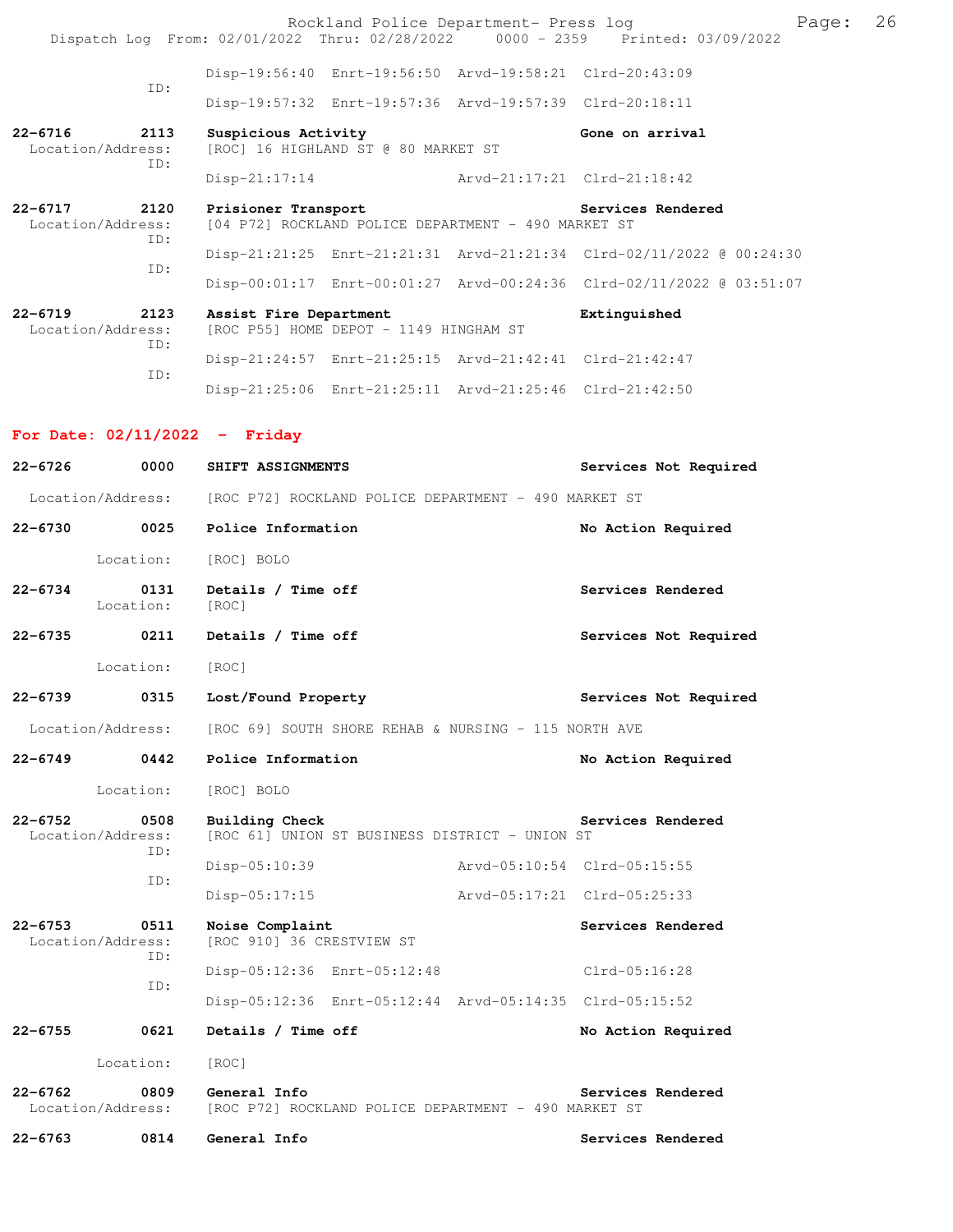|                                                 | Rockland Police Department- Press log<br>Dispatch Log From: 02/01/2022 Thru: 02/28/2022 0000 - 2359 Printed: 03/09/2022 |                             | Page: | 27 |
|-------------------------------------------------|-------------------------------------------------------------------------------------------------------------------------|-----------------------------|-------|----|
| Location/Address:                               | [ROC] ABINGTON ST @ WEYMOUTH ST                                                                                         |                             |       |    |
| $22 - 6764$<br>0816<br>Location/Address:        | Prisioner Transport<br>[HIN 1] HINGHAM COURT - 28 GEORGE WASHINGTON BLVD                                                | Services Rendered           |       |    |
| TD:                                             | Disp-08:17:47 Enrt-08:17:58                                                                                             | Clrd-10:01:30               |       |    |
| $22 - 6767$<br>0829<br>Location:                | Details / Time off<br>[ROC]                                                                                             | Services Rendered           |       |    |
| $22 - 6771$<br>0855                             | <b>Building Check</b>                                                                                                   | Building Checked/Secured    |       |    |
| Location/Address:                               | [ROC P89] CALVARY CHAPEL - 175 MARKET ST                                                                                |                             |       |    |
| ID:                                             |                                                                                                                         | Arvd-08:57:22 Clrd-08:58:42 |       |    |
| $22 - 6780$<br>0940<br>Location:                | Details / Time off<br>[ROC]                                                                                             | Services Rendered           |       |    |
| 22-6782<br>0943                                 | Motor Vehicle Stop                                                                                                      | Citation/Warning Issued     |       |    |
| Location/Address:<br>TD:                        | [ROC] HINGHAM ST                                                                                                        |                             |       |    |
|                                                 |                                                                                                                         | Arvd-09:43:00 Clrd-09:54:31 |       |    |
| $22 - 6784$<br>0958<br>Location/Address:<br>TD: | Lost/Found Property<br>[ROC] 234 NORTH AVE                                                                              | Services Rendered           |       |    |
|                                                 |                                                                                                                         | Arvd-09:58:00 Clrd-10:04:27 |       |    |
| 22-6789<br>1040                                 | <b>Building Check</b>                                                                                                   | Building Checked/Secured    |       |    |
| Location/Address:<br>ID:                        | [ROC] MARTHA DR                                                                                                         |                             |       |    |
|                                                 |                                                                                                                         | Arvd-10:41:35 Clrd-10:43:35 |       |    |
| 22-6815<br>1204                                 | Soliciting                                                                                                              | Services Not Required       |       |    |
| Location/Address:<br>ID:                        | [ROC P72] ROCKLAND POLICE DEPARTMENT - 490 MARKET ST                                                                    |                             |       |    |
|                                                 |                                                                                                                         | Arvd-12:04:00 Clrd-12:13:57 |       |    |
| $22 - 6819$<br>1225<br>Location:                | Details / Time off<br>[ROC]                                                                                             | Services Rendered           |       |    |
| $22 - 6825$<br>1349<br>Location:                | Details / Time off<br>[ROC]                                                                                             | Services Rendered           |       |    |
| $22 - 6826$<br>1350<br>Location/Address:<br>ID: | Assist Other Agency<br>[ROC] 180 POND ST                                                                                | Services Rendered           |       |    |
|                                                 | Disp-13:51:44                                                                                                           | $Clrd-14:10:14$             |       |    |
| $22 - 6830$<br>1409<br>Location:                | Details / Time off<br>[ROC]                                                                                             | Services Rendered           |       |    |
| $22 - 6836$<br>1430<br>Location/Address:<br>ID: | Assist Other Agency<br>[ROC] 185 POND ST                                                                                | No Service                  |       |    |
|                                                 | $Disp-14:31:10$                                                                                                         | Arvd-14:31:14 Clrd-14:34:08 |       |    |
| $22 - 6845$<br>1504                             | Building Check                                                                                                          | Building Checked/Secured    |       |    |
| Location/Address:<br>ID:                        | [ROC P89] CALVARY CHAPEL - 175 MARKET ST                                                                                |                             |       |    |
|                                                 |                                                                                                                         | Arvd-15:06:59 Clrd-15:09:12 |       |    |
| $22 - 6850$<br>1526<br>Location/Address:<br>ID: | Motor Vehicle Complaint<br>[ROC P66] DOMINO'S PIZZA - 100 MARKET ST                                                     | Investigated                |       |    |
|                                                 | Disp-15:29:21 Enrt-15:32:21 Arvd-15:33:55 Clrd-15:45:32                                                                 |                             |       |    |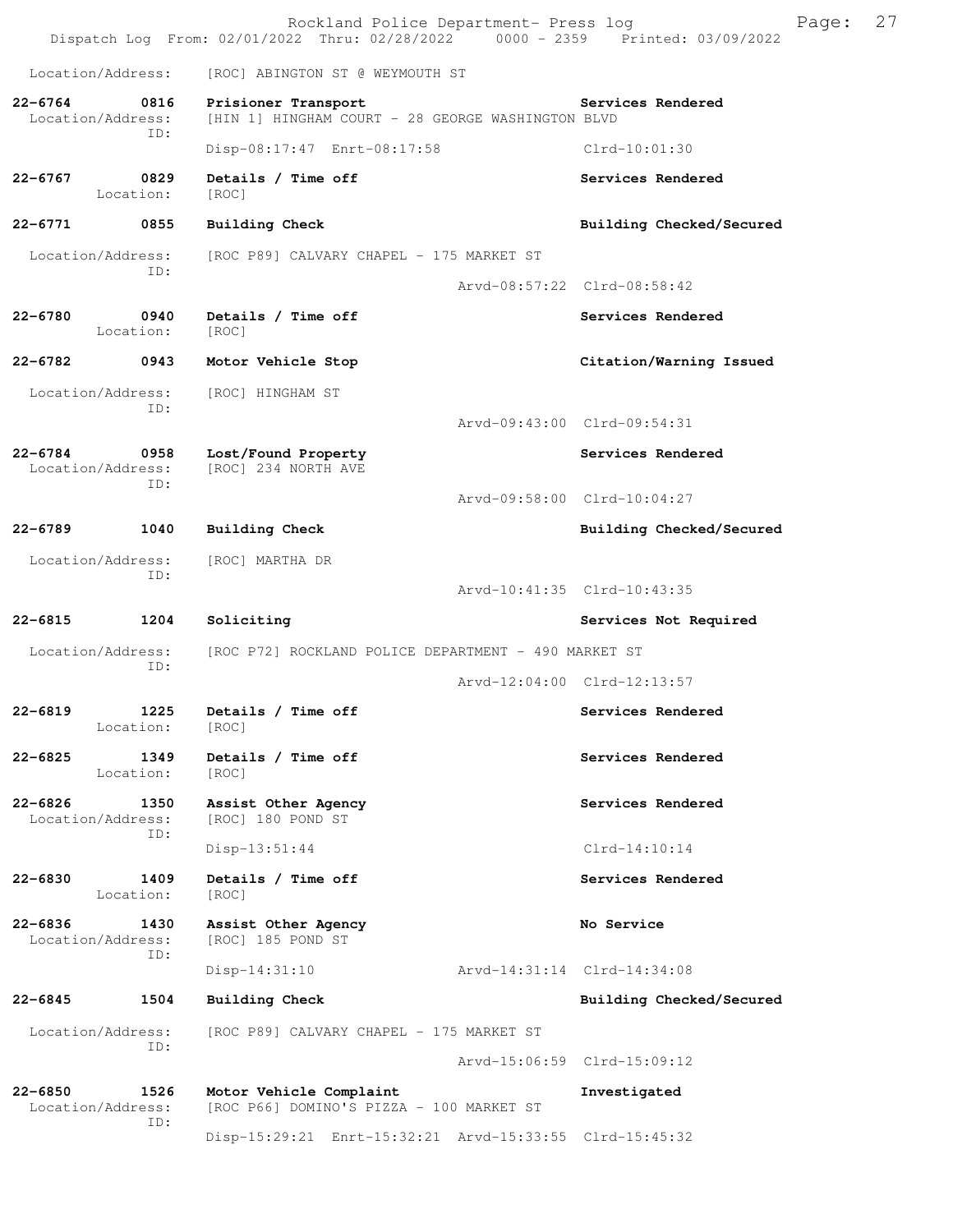| $22 - 6854$<br>Location/Address: | 1603<br>ID:                                                 | SHIFT ASSIGNMENTS<br>[ROC P72] ROCKLAND POLICE DEPARTMENT - 490 MARKET ST                                                                                                   |                             | Services Rendered           |
|----------------------------------|-------------------------------------------------------------|-----------------------------------------------------------------------------------------------------------------------------------------------------------------------------|-----------------------------|-----------------------------|
|                                  |                                                             | $Disp-16:05:28$                                                                                                                                                             |                             | $Clrd-16:05:39$             |
| $22 - 6880$                      | 1919                                                        | Motor Vehicle Stop                                                                                                                                                          |                             | Citation/Warning Issued     |
| Location/Address:                | ID:                                                         | [ROC] NORTH AVE                                                                                                                                                             |                             |                             |
|                                  |                                                             |                                                                                                                                                                             |                             | Arvd-19:19:00 Clrd-19:24:55 |
| 22-6889<br>Location/Address:     | 2001<br>ID:                                                 | Motor Vehicle Stop<br>[ROC] 31 LIBERTY ST @ 458 MARKET ST                                                                                                                   |                             | Verbal Warning              |
|                                  |                                                             |                                                                                                                                                                             |                             | Arvd-20:01:00 Clrd-20:07:19 |
| $22 - 6892$<br>Location/Address: | 2022<br>ID:                                                 | Motor Vehicle Stop<br>[ROC] PLAIN ST                                                                                                                                        |                             | Arrest (s) Made             |
|                                  | ID:                                                         |                                                                                                                                                                             |                             | Arvd-20:22:00 Clrd-20:41:32 |
|                                  | ID:                                                         | Disp-20:22:58 Enrt-20:23:01 Arvd-20:27:39 Clrd-20:38:47                                                                                                                     |                             |                             |
|                                  | ID:                                                         | Disp-20:27:07                                                                                                                                                               |                             | Arvd-20:27:12 Clrd-20:40:56 |
|                                  |                                                             | Disp-20:40:32                                                                                                                                                               | Arvd-20:40:43 Clrd-20:48:39 |                             |
|                                  | Arrest:<br>Address:<br>Age:                                 | Refer To Arrest: 22ROC-6892-AR<br>GARDNER, JOHN STEPHEN SR<br>119 NORTH AVE Apt. #1 ABINGTON, MA<br>64                                                                      |                             |                             |
|                                  | Charges:                                                    | LICENSE SUSPENDED, OP MV WITH<br>INSPECTION/STICKER, NO<br>EQUIPMENT VIOLATION, MISCELLANEOUS MV<br>DRUG, POSSESS CLASS E<br>DRUG, POSSESS CLASS E<br>DRUG, POSSESS CLASS E |                             |                             |
| $22 - 6897$<br>Location/Address: | 2050                                                        | Suspicious Activity<br>[ROC] 306 UNION ST                                                                                                                                   |                             | Arrest (s) Made             |
|                                  | ID:                                                         | Disp-20:58:37 Enrt-20:58:49 Arvd-20:58:55 Clrd-21:09:05                                                                                                                     |                             |                             |
|                                  | ID:                                                         | Disp-20:58:39 Enrt-20:58:49 Arvd-20:58:55 Clrd-21:07:57                                                                                                                     |                             |                             |
|                                  | Refer To $P/C$ :<br>$P/C$ :<br>Address:<br>Aqe:<br>Charges: | 22ROC-6897-AR<br>JONES, JASON ROBERT<br>HOMELESS ROCKLAND, MA<br>40<br>PROTECTIVE CUSTODY                                                                                   |                             |                             |
| $22 - 6901$                      | 2116                                                        | Prisoner Information                                                                                                                                                        |                             | Transported to Hospital     |
| Location/Address:                |                                                             | [ROC P72] ROCKLAND POLICE DEPARTMENT - 490 MARKET ST                                                                                                                        |                             |                             |
|                                  | ID:                                                         | $Disp-21:18:26$                                                                                                                                                             |                             | Arvd-21:18:39 Clrd-21:27:47 |
| $22 - 6903$<br>Location/Address: | 2128                                                        | Prisoner Information<br>[ROC P72] ROCKLAND POLICE DEPARTMENT - 490 MARKET ST                                                                                                |                             | Services Rendered           |
|                                  | ID:                                                         | $Disp-21:29:49$                                                                                                                                                             |                             | Arvd-21:29:56 Clrd-21:29:59 |
| $22 - 6910$<br>Location/Address: | 2223<br>ID:                                                 | Prisoner Information<br>[ROC P72] ROCKLAND POLICE DEPARTMENT - 490 MARKET ST                                                                                                |                             | Sent On Way                 |
|                                  |                                                             | $Disp-22:25:12$                                                                                                                                                             |                             | $Clrd-22:25:22$             |
| $22 - 6912$<br>Location/Address: | 2231                                                        | Motor Vehicle Stop<br>[ROC] UNION ST                                                                                                                                        |                             | Verbal Warning              |
|                                  | ID:                                                         |                                                                                                                                                                             |                             | Arvd-22:31:00 Clrd-22:32:37 |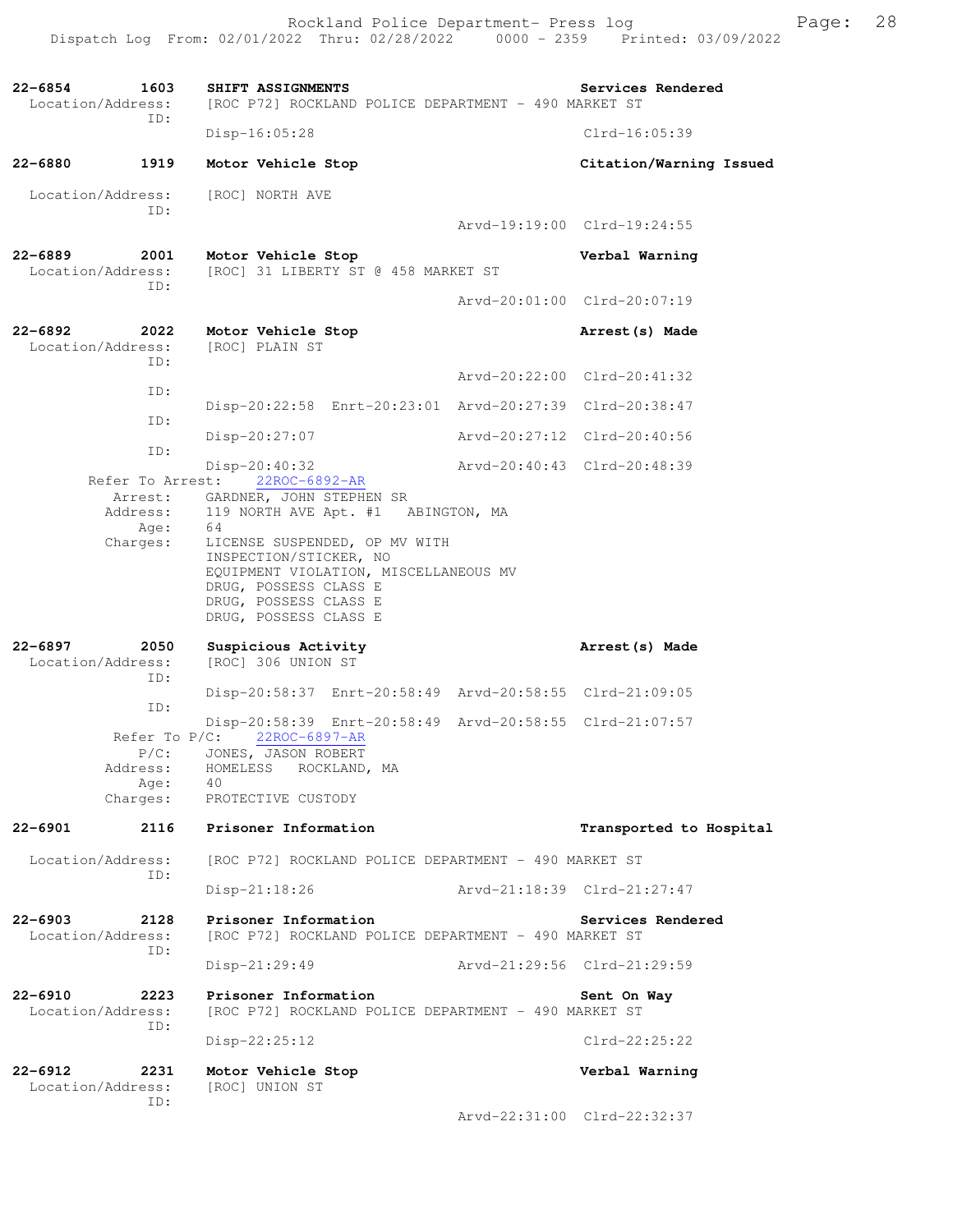## **For Date: 02/12/2022 - Saturday**

| $22 - 6925$<br>Location/Address: | 0001              | SHIFT ASSIGNMETNS<br>[ROC P72] ROCKLAND POLICE DEPARTMENT - 490 MARKET ST | Services Rendered           |
|----------------------------------|-------------------|---------------------------------------------------------------------------|-----------------------------|
| 22-6947                          | 0503              | <b>Building Check</b>                                                     | Building Checked/Secured    |
| Location/Address:                |                   | [ROC] UNION ST                                                            |                             |
|                                  | ID:               | Disp-05:04:29                                                             | Arvd-05:04:35 Clrd-05:25:03 |
| $22 - 6950$                      | 0652<br>Location: | Time off<br>[ROC]                                                         | Services Rendered           |
| $22 - 6952$<br>Location/Address: | 0800              | General Info<br>[ROC P72] ROCKLAND POLICE DEPARTMENT - 490 MARKET ST      | Services Rendered           |
| $22 - 6955$<br>Location/Address: | 0836              | Sudden Death<br>[ROC] 63 BROOKS RD                                        | Report Follows              |
|                                  | ID:<br>ID:        | Disp-08:37:42 Enrt-08:37:46 Arvd-08:40:57 Clrd-09:58:29                   |                             |
|                                  |                   | $Disp-08:40:51$                                                           | Arvd-08:40:55 Clrd-09:32:25 |
| 22-6960                          | 0951              | Building Check                                                            | Building Checked/Secured    |
| Location/Address:                | ID:               | [ROC] CHURCH ST                                                           |                             |
|                                  |                   |                                                                           | Arvd-09:53:48 Clrd-09:56:28 |
| $22 - 6962$<br>Location/Address: | 0955<br>ID:       | Summons<br>[ROC 317] 38 STANLEY AVE                                       | Services Rendered           |
|                                  | ID:               | $Disp-11:16:48$                                                           | $Clrd-11:16:51$             |
|                                  |                   | Disp-11:17:12 Enrt-11:17:17                                               | Clrd-11:29:58               |
| $22 - 6963$<br>Location/Address: | 1002              | Summons<br>[ROC 317] 38 STANLEY AVE                                       | Services Rendered           |
| $22 - 6964$<br>Location/Address: | 1004              | Summons<br>[ROC 317] 38 STANLEY AVE                                       | Services Rendered           |
| $22 - 6965$<br>Location/Address: | 1007              | Summons<br>[ROC 317] 38 STANLEY AVE                                       | Services Rendered           |
| $22 - 6969$<br>Location/Address: | 1030              | General Info<br>[ROC] 218 VFW DR                                          | Services Rendered           |
|                                  | ID:<br>ID:        | Disp-10:31:30                                                             | Arvd-10:43:57 Clrd-10:48:34 |
|                                  |                   | Disp-10:36:44 Enrt-10:36:44 Arvd-10:42:48 Clrd-10:48:37                   |                             |
| $22 - 6971$                      | 1105              | Motor Vehicle Stop                                                        | Citation/Warning Issued     |
| Location/Address:                | ID:               | [ROC] 379 HINGHAM ST @ 1 HOBART LN                                        |                             |
|                                  |                   |                                                                           | Arvd-11:05:00 Clrd-11:16:48 |
| $22 - 6972$                      | 1108              | Details / Time off                                                        | No Action Required          |
|                                  | Location:         | [ROC]                                                                     |                             |
| $22 - 6975$                      | 1119<br>Location: | Details / Time off<br>[ROC]                                               | Services Rendered           |
| $22 - 6976$                      | 1122              | <b>Building Check</b>                                                     | Building Checked/Secured    |
| Location/Address:                | ID:               | [ROC] CHURCH ST                                                           |                             |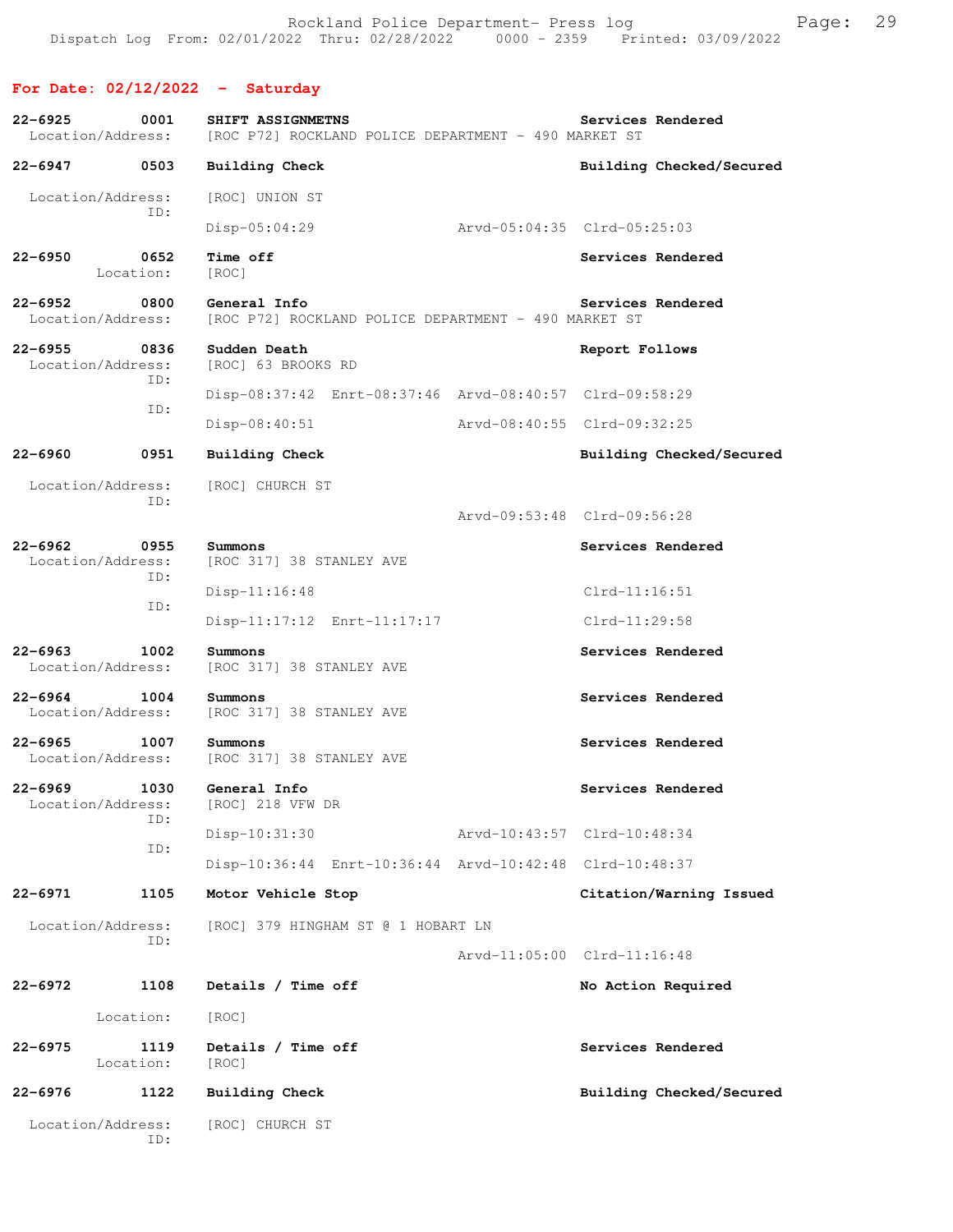Rockland Police Department- Press log France Press 10 Dispatch Log From: 02/01/2022 Thru: 02/28/2022 0000 - 2359 Printed: 03/09/2022

 Arvd-11:23:13 Clrd-11:24:20 **22-6979 1130 Motor Vehicle Stop Citation/Warning Issued**  Location/Address: [ROC] UNION ST ID: Arvd-11:30:00 Clrd-11:41:38 ID: Disp-11:32:09 Arvd-11:32:13 Clrd-11:41:41 **22-6980 1147 Motor Vehicle Stop Citation/Warning Issued**  Location/Address: [ROC] TOWN FOREST - NORTH AVE ID: Arvd-11:47:00 Clrd-11:52:24 **22-6995 1341 Summons Services Rendered**  Location/Address: [ROC 317] 38 STANLEY AVE ID: Disp-13:42:16 Arvd-13:42:22 Clrd-13:51:59 **22-6997 1422 Motor Vehicle Stop Verbal Warning**  Location/Address: [ROC] 800 HINGHAM ST @ 20 RESERVOIR PARK DR ID: Disp-14:23:02 Arvd-14:23:08 Clrd-14:25:30 **22-6998 1425 Motor Vehicle Stop Citation/Warning Issued**  Location/Address: [ROC] 130 PACIFIC ST ID: Disp-14:26:13 Arvd-14:26:19 Clrd-14:31:05 **22-7005 1507 General Info Services Rendered**  Location/Address: [ROC] 131 EAST WATER ST **22-7014 1536 Suspicious Activity Unfounded**  Location/Address: [ROC] 213 MANZELLA CT ID: Disp-15:37:09 Enrt-15:38:07 Arvd-15:39:09 Clrd-15:45:29 **22-7017 1553 Burglar Alarm No Action Required**  Location/Address: [ROC] 573 UNION ST **22-7018 1600 SHIFT ASSIGNMENTS Services Rendered**  Location/Address: [ROC P72] ROCKLAND POLICE DEPARTMENT - 490 MARKET ST **22-7023 1640 MEDICAL Services Rendered Services Rendered Services Rendered Services Rendered** [ROC] 63 CONCORD ST **22-7022 1642 Health & Welfare Check Services Rendered**  Location/Address: [ROC P45] COMFORT INN - 850 HINGHAM ST Apt. #226 ID: Disp-16:44:03 Enrt-16:44:08 Arvd-16:52:12 Clrd-17:26:32 ID: Disp-16:45:05 Enrt-16:45:13 Arvd-16:52:10 Clrd-17:26:29 **22-7031 1734 MVA Property Damage Only Services Rendered**  Vicinity of: [ROC] 73 RESERVOIR PARK DR @ 141 WEYMOUTH ST ID: Disp-17:35:46 Enrt-17:35:53 Arvd-17:40:04 Clrd-18:17:26 ID: Disp-17:35:46 Enrt-17:35:53 Clrd-17:37:15 ID: Disp-17:37:43 Enrt-17:37:46 Arvd-17:41:19 Clrd-18:22:33 **22-7044 1915 MVA Property Damage Only Paper Exchange**  Location/Address: [ROC P56] BURGER KING - 1333 HINGHAM ST ID:

Disp-19:17:31 Enrt-19:17:47 Arvd-19:25:17 Clrd-19:33:26

ID: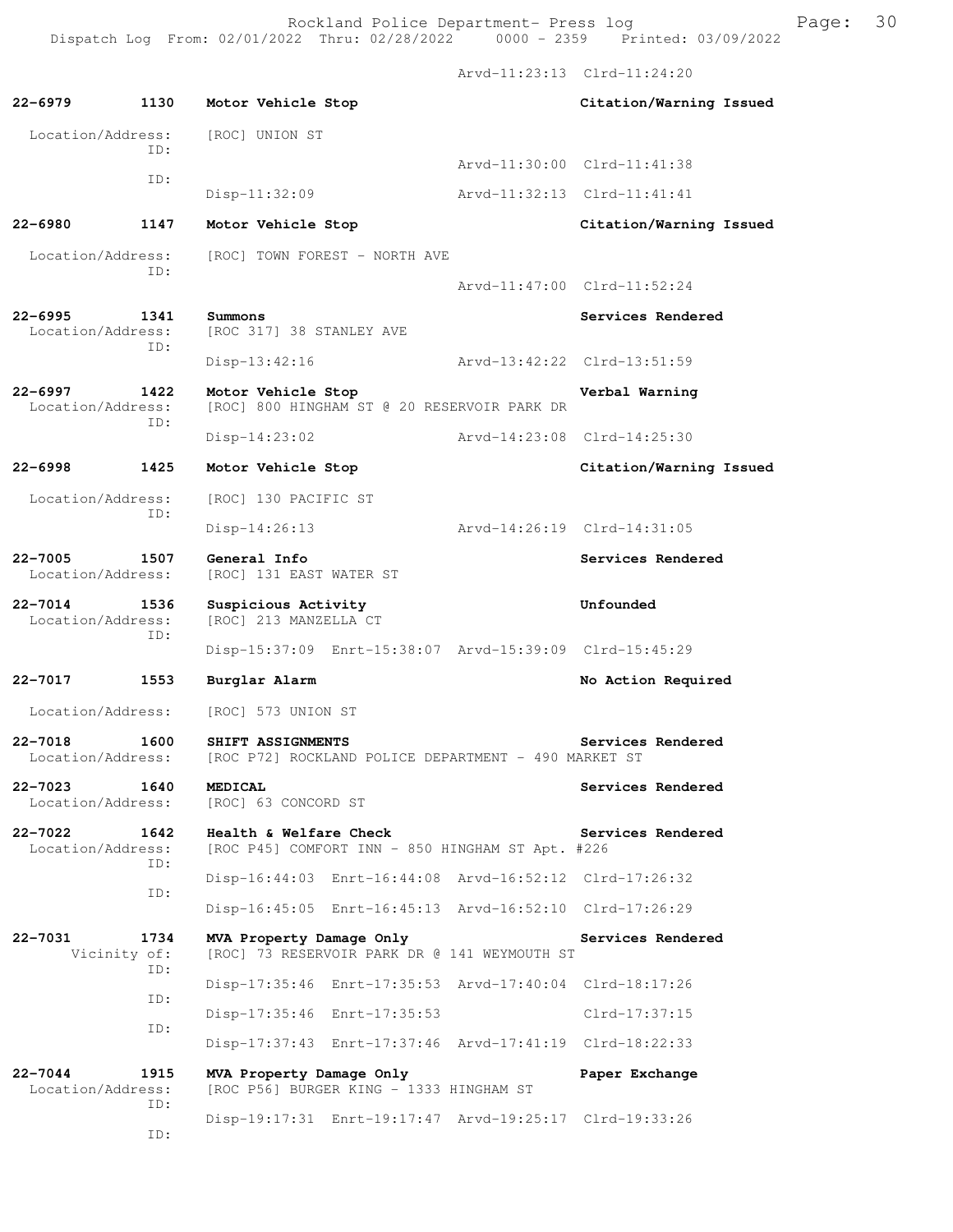Rockland Police Department- Press log Frank Page: 31 Dispatch Log From: 02/01/2022 Thru: 02/28/2022 0000 - 2359 Printed: 03/09/2022

Disp-19:17:43 Enrt-19:17:46 Arvd-19:25:29 Clrd-19:33:24

| $22 - 7056$<br>Location/Address: | 2056 | Building Check<br>[ROC] CHURCH ST |                             | Appears Secure |
|----------------------------------|------|-----------------------------------|-----------------------------|----------------|
|                                  | TD:  |                                   | Arvd-20:58:03 Clrd-20:58:17 |                |
| 22-7071<br>Location/Address:     | 2345 | Building Check<br>[ROC] CHURCH ST |                             | Appears Secure |

Arvd-23:45:00 Clrd-23:46:18

### **For Date: 02/13/2022 - Sunday**

ID:

**22-7073 0000 SHIFT ASSIGNMENTS No Service**  Location/Address: [ROC P72] ROCKLAND POLICE DEPARTMENT - 490 MARKET ST ID: Arvd-00:00:14 Clrd-00:03:19 **22-7077 0122 Motor Vehicle Stop Citation/Warning Issued**  Location/Address: [ROC] WEST WATER ST @ CLARK RD ID: Disp-01:24:45 Arvd-01:24:52 Clrd-01:32:07 ID: Disp-01:25:45 Arvd-01:25:51 Clrd-01:32:13 **22-7078 0203 Disabled Motor Vehicle Services Rendered**  Location/Address: [ROC] 15 SPRING ST @ 0 CENTRE AVE ID: Arvd-02:03:00 Clrd-02:09:40 **22-7086 0620 Building Check Appears Secure** Appears Secure Location/Address: [ROC] UNION ST Location/Address: ID: Arvd-06:20:53 Clrd-06:45:29 **22-7093 0750 911 Accidental No Action Required**  Location/Address: [ROC] 83 EAST WATER ST **22-7096** 0800 General Info<br>
Location/Address: [ROC P72] ROCKLAND POLICE DEPARTMENT - 490 MARKET ST [ROC P72] ROCKLAND POLICE DEPARTMENT - 490 MARKET ST **22-7103 0924 Building Check Building Checked/Secured**  Location/Address: [ROC P89] CALVARY CHAPEL - 175 MARKET ST ID: Arvd-09:27:48 Clrd-09:28:19 **22-7114 1101 Building Check Building Checked/Secured**  Location/Address: [ROC] CHURCH ST ID: Arvd-11:02:37 Clrd-11:02:57 **22-7121 1147 Details / Time off Services Rendered**  Location: [ROC] **22-7134 1315 MVA Property Damage Only Services Rendered**  Location/Address: [ROC 299] THE LODGE - 5 UNION ST ID: Disp-13:18:09 Enrt-13:18:29 Arvd-13:26:28 Clrd-13:31:26 ID: Disp-13:18:21 Enrt-13:18:29 Arvd-13:18:36 Clrd-13:26:20 **22-7156 1600 SHIFT ASSIGNMENT No Action Required** 

Location/Address: [ROC P72] ROCKLAND POLICE DEPARTMENT - 490 MARKET ST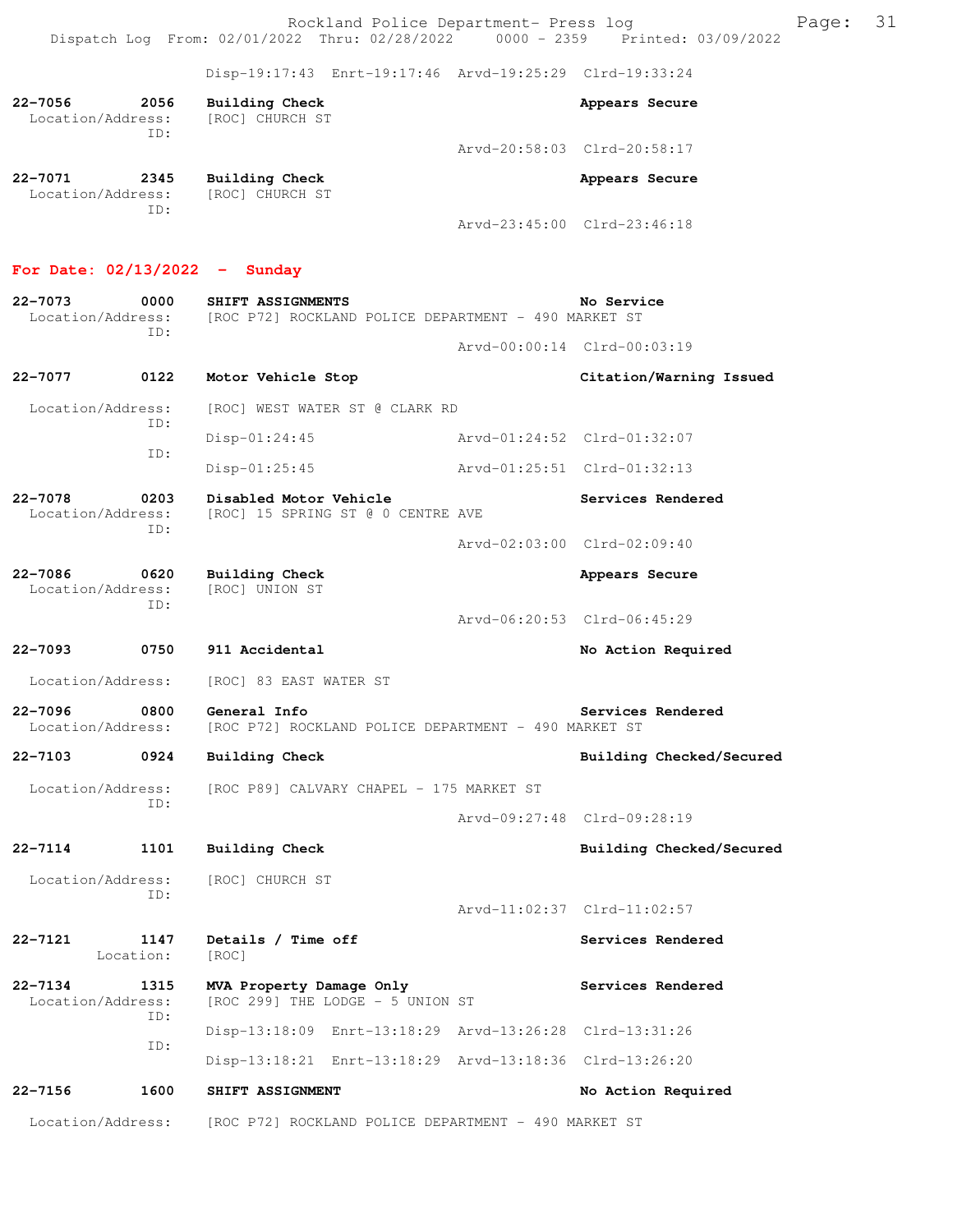Rockland Police Department- Press log Frank Page: 32 Dispatch Log From: 02/01/2022 Thru: 02/28/2022 0000 - 2359 Printed: 03/09/2022

**22-7159 1654 Follow-Up Investigation Could Not Locate**  Location/Address: [ROC 815] 20 PLAIN ST ID: Arvd-16:54:00 Clrd-17:00:14 **22-7169 1820 Disturbance Services Rendered**<br>Location/Address: [ROC 60] SPRING GATE APARTMENTS - 52 HANNAH WAY [ROC 60] SPRING GATE APARTMENTS - 52 HANNAH WAY ID: Disp-18:21:51 Enrt-18:22:41 Arvd-18:23:30 Clrd-18:29:39 ID: Disp-18:22:02 Enrt-18:22:39 Arvd-18:23:35 Clrd-18:29:35 ID: Disp-18:22:45 Enrt-18:22:46 Arvd-18:22:47 Clrd-18:29:37 **22-7172 2001 Details / Time off No Action Required**  Location: [ROC] **22-7178 2041 Follow-Up Investigation Services Rendered**  Location/Address: [ROC] 942 UNION ST ID: Disp-20:42:16 Enrt-20:42:23 Clrd-22:11:39 ID: Disp-20:42:19 Enrt-20:42:24 Clrd-22:11:43 **22-7186 2221 Missing / Stolen Plate Services Rendered**  Location/Address: [ROC P84] PLAYERS SPORTS BAR - 86 VFW DR ID: Disp-22:24:07 Enrt-22:24:16 Arvd-22:30:01 Clrd-22:42:12 **22-7194** 2337 General Incident Services Rendered Location/Address: [ROC 23] PLEASANT STREET STORAGE - 265 PLEASANT ST [ROC 23] PLEASANT STREET STORAGE - 265 PLEASANT ST ID: Disp-23:41:15 Enrt-23:43:00 Arvd-23:43:02 Clrd-23:47:37 **22-7195 2356 Missing / Stolen Plate Services Rendered**  Location/Address: [ROC P72] ROCKLAND POLICE DEPARTMENT - 490 MARKET ST ID: Disp-23:57:24 Clrd-02/14/2022 @ 00:16:18 **22-7196 2359 MVA Property Damage Only Services Rendered**  Location/Address: [ROC] 74 WEYMOUTH ST ID: Disp-00:02:39 Enrt-00:02:48 Arvd-00:16:23 Clrd-02/14/2022 @ 03:37:38 ID: Disp-00:04:32 Enrt-00:04:42 Arvd-00:16:22 Clrd-02/14/2022 @ 02:15:28 ID: Disp-00:16:18 Enrt-00:16:20 Arvd-00:23:23 Clrd-02/14/2022 @ 02:45:25

#### **For Date: 02/14/2022 - Monday**

| $22 - 7198$                      | 0006              | SHIFT ASSIGNMENT                                                        | No Action Required          |
|----------------------------------|-------------------|-------------------------------------------------------------------------|-----------------------------|
| Location/Address:                |                   | [ROC P72] ROCKLAND POLICE DEPARTMENT - 490 MARKET ST                    |                             |
| $22 - 7203$                      | 0215<br>TD:       | Motor Vehicle Stop<br>Vicinity of: [ROC] 10 HINGHAM ST @ 440 WEBSTER ST | Verbal Warning              |
|                                  |                   |                                                                         | Arvd-02:15:00 Clrd-02:30:25 |
| 22-7210<br>Location/Address:     | 0542<br>ID:       | Motor Vehicle Complaint<br>[ROC] 41 BLANCHARD ST                        | Vehicle Towed               |
|                                  |                   | Disp-05:46:03 Enrt-05:46:05 Arvd-05:54:40 Clrd-06:39:32                 |                             |
| $22 - 7213$<br>Location/Address: | 0617              | Detail<br>[ROC P63] WALGREENS - 75 MARKET ST                            | Services Rendered           |
| $22 - 7215$                      | 0637<br>Location: | Details / Time off<br>[ROC]                                             | Services Rendered           |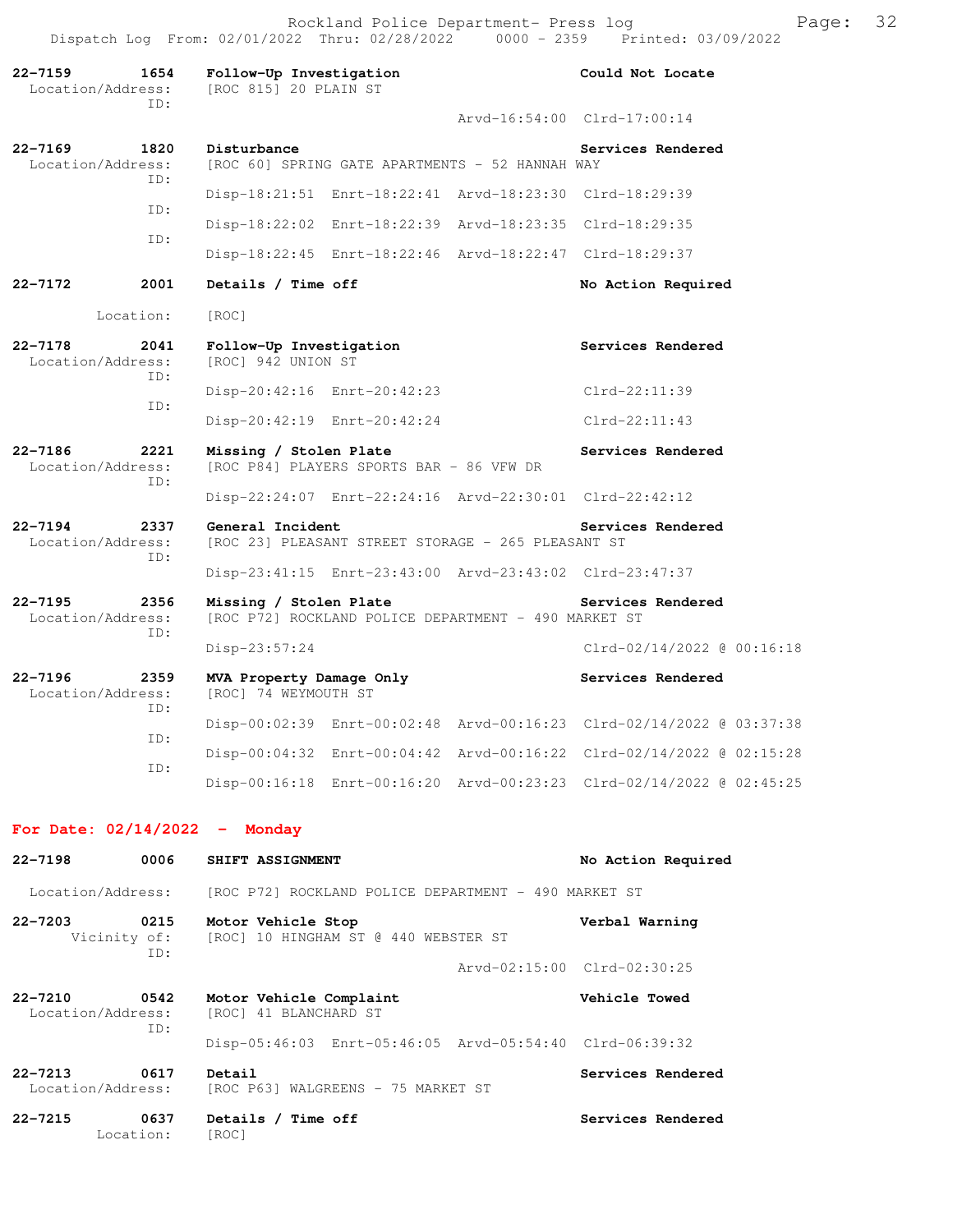Rockland Police Department- Press log Frank Page: 33 Dispatch Log From: 02/01/2022 Thru: 02/28/2022 0000 - 2359 Printed: 03/09/2022

**22-7217 0639 Building Check Appears Secure** Appears Secure Location/Address: [ROC] UNION ST Location/Address: ID: Arvd-06:40:00 Clrd-06:58:07 ID: Disp-06:39:59 Clrd-06:40:00 **22-7220 0718 Burglar Alarm Building Checked/Secured**  Location/Address: [ROC] 153 MARKET ST ID: Disp-07:21:35 Enrt-07:21:59 Arvd-07:24:17 Clrd-07:25:22 **22-7221 0723 Details / Time off Services Rendered**  Location: [ROC] **22-7230 0800 General Info Services Rendered** Location/Address: [ROC P72] ROCKLAND POLICE DEPARTMENT - 490 MARKET ST [ROC P72] ROCKLAND POLICE DEPARTMENT - 490 MARKET ST **22-7231 0817 General Info Services Rendered** Location/Address: [ROC P72] ROCKLAND POLICE DEPARTMENT - 490 MARKET ST [ROC P72] ROCKLAND POLICE DEPARTMENT - 490 MARKET ST **22-7232 0830 MVA Property Damage Only Services Rendered**  Location/Address: [ROC] 406 VFW DR @ 0 PARMENTER ST ID: Disp-08:32:02 Arvd-08:32:05 Clrd-13:06:22 **22-7233 0832 Motor Vehicle Complaint Investigated**  Location/Address: [ROC P9] NICE AND CLEAN CAR WASH - 320 CENTRE AVE ID: Disp-08:33:54 Enrt-08:33:57 Arvd-09:00:24 Clrd-09:03:53 **22-7250 1012 Details / Time off No Action Required**  Location: [ROC] 22-7251 1016 MVA Property Damage Only Could Not Locate Location/Address: [ROC] BEECH ST Location/Address: ID: Disp-10:18:22 Enrt-10:18:25 Arvd-10:45:18 Clrd-10:45:21 **22-7261 1112 Details / Time off No Action Required**  Location: [ROC] 22-7266 1135 Identity Theft **Services Rendered**  Location/Address: [ROC] 825 HINGHAM ST **22-7268 1147 Animal Complaint Services Rendered**  Location/Address: [ROC] 147 PACIFIC ST ID: Arvd-11:47:00 Clrd-11:51:44 **22-7270 1204 Details / Time off No Action Required**  Location: [ROC] **22-7282 1246 Unwanted Party Investigated**  Location/Address: [ROC 600] COPLEY GARDENS APARTMENTS - 105 MARKET ST Apt. #2 ID: Disp-12:50:34 Arvd-12:51:17 Clrd-13:01:23 ID: Disp-12:51:25 Arvd-12:51:30 Clrd-13:01:20 ID: Disp-12:51:39 Enrt-12:51:42 Arvd-13:01:22 Clrd-13:01:26 22-7289 1318 ADMIN DAY / Time off **Services Rendered** Location: [ROC] **22-7290 1319 COMP/ Time off Services Rendered**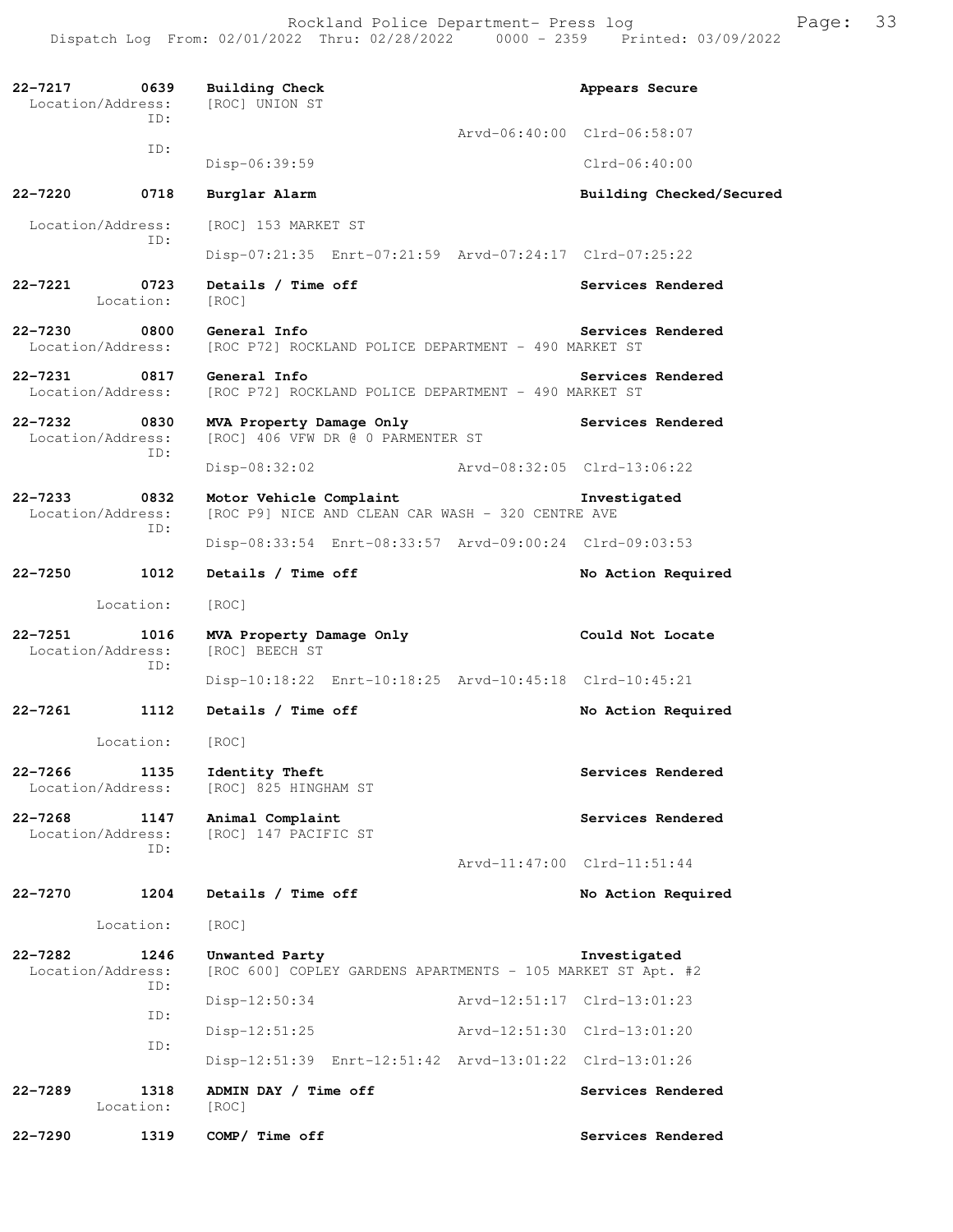|                                                 | Location:                        | [ROC]                                      |                                                         |                             |                             |
|-------------------------------------------------|----------------------------------|--------------------------------------------|---------------------------------------------------------|-----------------------------|-----------------------------|
| $22 - 7292$                                     | 1331<br>Location/Address:<br>TD: | Unwanted Party                             | [ROC P47] BEST WESTERN - 909 HINGHAM ST                 |                             | Services Rendered           |
|                                                 |                                  |                                            | Disp-13:33:19 Enrt-13:33:29 Arvd-13:37:09 Clrd-14:05:39 |                             |                             |
|                                                 | ID:                              |                                            | Disp-13:33:19 Enrt-13:33:26 Arvd-13:37:06 Clrd-13:55:47 |                             |                             |
|                                                 | TD:                              | Disp-13:37:25                              |                                                         | Arvd-13:37:29 Clrd-13:43:54 |                             |
| $22 - 7320$                                     | 1600<br>Location/Address:<br>ID: | SHIFT ASSIGNMENT                           | [ROC P72] ROCKLAND POLICE DEPARTMENT - 490 MARKET ST    |                             | Services Rendered           |
|                                                 |                                  | $Disp-16:37:20$                            |                                                         | Arvd-16:45:20 Clrd-16:45:48 |                             |
| $22 - 7317$                                     | 1627<br>Location/Address:<br>ID: | Motor Vehicle Complaint<br>[ROC] NORTH AVE |                                                         |                             | Could Not Locate            |
|                                                 |                                  |                                            | Disp-16:29:51 Enrt-16:29:54 Arvd-16:43:05 Clrd-16:44:47 |                             |                             |
| $22 - 7322$<br>1640<br>Location/Address:<br>ID: |                                  | Assist Public<br>[ROC] 16 FIR RD           |                                                         |                             | Services Rendered           |
|                                                 |                                  |                                            | Disp-16:45:03 Enrt-16:45:06 Arvd-16:51:37 Clrd-17:03:26 |                             |                             |
| $22 - 7340$                                     | 1848                             | General Incident                           |                                                         |                             | Services Not Required       |
|                                                 | Location/Address:<br>ID:         | [ROC 116] 261 UNION ST                     |                                                         |                             |                             |
|                                                 |                                  |                                            |                                                         |                             | Arvd-18:52:18 Clrd-20:12:49 |
| $22 - 7346$                                     | 1934<br>Location:                | Details / Time off<br>[ROC]                |                                                         |                             | Services Rendered           |
| $22 - 7347$                                     | 1937<br>Location:                | Details / Time off<br>[ROC]                |                                                         |                             | Services Rendered           |
| $22 - 7369$                                     | 2329                             | Burglar Alarm                              |                                                         |                             | Building Checked/Secured    |
|                                                 | Location/Address:<br>ID:         |                                            | [ROC 52] UPPA BABY - 276 WEYMOUTH ST                    |                             |                             |
|                                                 | TD:                              |                                            | Disp-23:31:33 Enrt-23:32:04 Arvd-23:38:49 Clrd-23:57:33 |                             |                             |
|                                                 | ID:                              | $Disp-23:31:33$                            |                                                         |                             | $Clrd-23:31:54$             |
|                                                 |                                  |                                            | Disp-23:31:49 Enrt-23:32:04 Arvd-23:37:17 Clrd-23:57:42 |                             |                             |

## **For Date: 02/15/2022 - Tuesday**

| $22 - 7372$<br>Location/Address: | 0000        | SHIFT ASSIGNMENTS<br>[ROC P72] ROCKLAND POLICE DEPARTMENT - 490 MARKET ST | Services Rendered           |
|----------------------------------|-------------|---------------------------------------------------------------------------|-----------------------------|
| $22 - 7373$<br>Location/Address: | 0045<br>ID: | Disturbance<br>[ROC P45] COMFORT INN - 850 HINGHAM ST Apt. #235           | Services Rendered           |
|                                  | ID:         | Disp-00:47:00 Enrt-00:47:11                                               | $Clrd-01:00:13$             |
|                                  | ID:         | Disp-00:47:06 Enrt-00:47:11 Arvd-00:51:21 Clrd-01:00:15                   |                             |
|                                  |             | Disp-00:47:09 Enrt-00:47:11                                               | $Clrd-01:00:19$             |
| $22 - 7379$<br>Location/Address: | 0144<br>ID: | Noise Complaint<br>[ROC] 71 HOWARD ST                                     | Sent On Way                 |
|                                  | ID:         | $Disp-01:46:26$                                                           | Arvd-01:49:28 Clrd-01:55:53 |
|                                  |             | $Disp-01:49:23$                                                           | Arvd-01:49:28 Clrd-01:56:37 |
| $22 - 7384$                      | 0206        | Disturbance                                                               | Services Rendered           |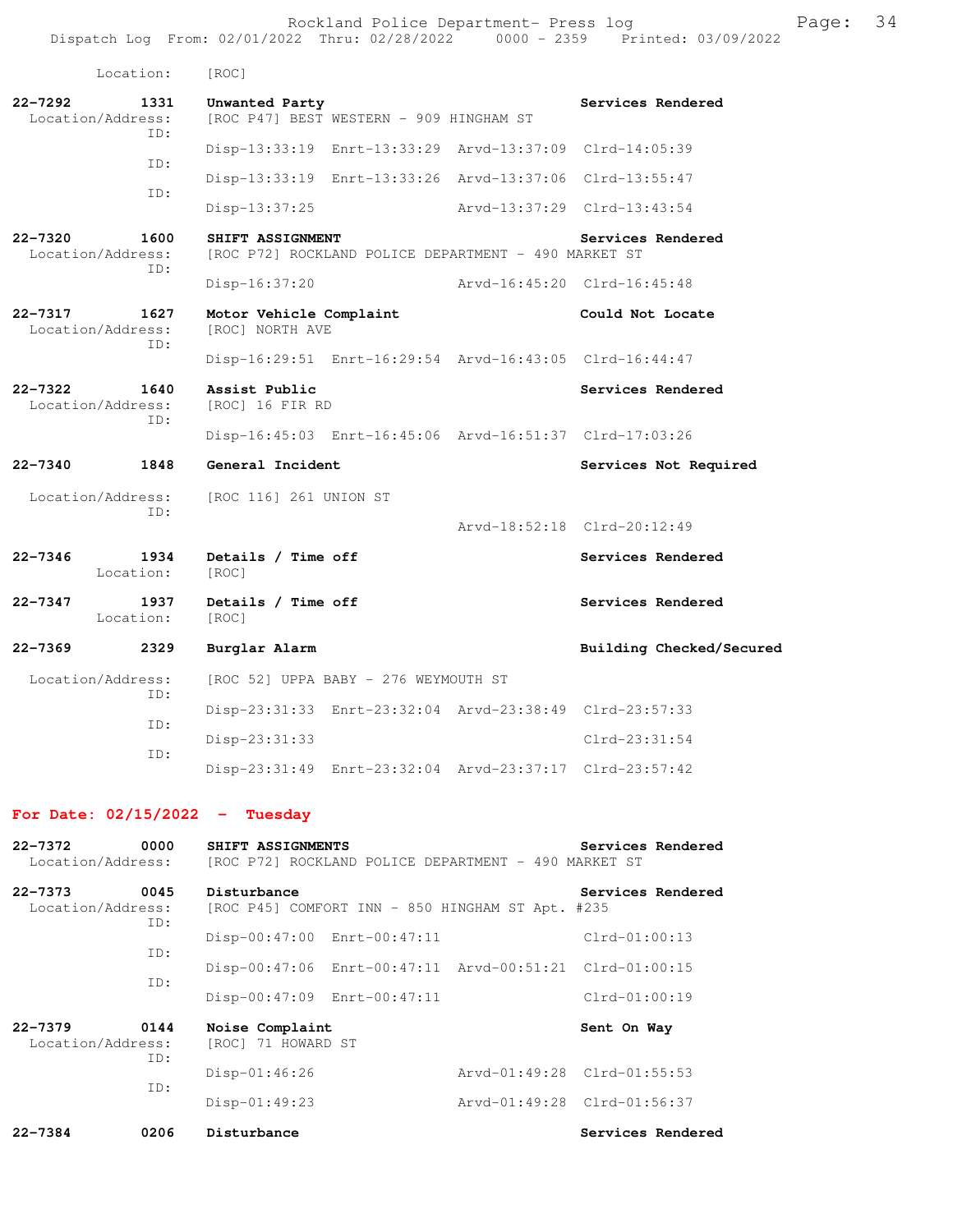|                                             | Rockland Police Department- Press log<br>Dispatch Log From: 02/01/2022 Thru: 02/28/2022 0000 - 2359 Printed: 03/09/2022 |                             | Page: | 35 |
|---------------------------------------------|-------------------------------------------------------------------------------------------------------------------------|-----------------------------|-------|----|
| Location/Address:                           | [ROC P45] COMFORT INN - 850 HINGHAM ST Apt. #335                                                                        |                             |       |    |
| ID:                                         | $Disp-02:08:08$                                                                                                         | Arvd-02:12:24 Clrd-03:23:50 |       |    |
| ID:                                         | $Disp-02:08:14$                                                                                                         | Arvd-02:12:24 Clrd-03:03:02 |       |    |
| ID:                                         | $Disp-02:19:42$                                                                                                         | Arvd-02:19:45 Clrd-03:23:48 |       |    |
| ID:<br>Refer To Summons:                    | $Disp-03:13:12$<br>22ROC-7384-AR                                                                                        | Arvd-03:13:16 Clrd-03:23:54 |       |    |
|                                             | Summons: HARWICH, HAILEY                                                                                                |                             |       |    |
| Address:<br>Age:                            | 1701 THAYER ST ABINGTON, MA<br>18                                                                                       |                             |       |    |
| Charges:                                    | DESTRUCTION OF PROPERTY +\$1200, WANTON c266 \$127                                                                      |                             |       |    |
| 22-7391<br>0500<br>Location/Address:<br>ID: | <b>Building Check</b><br>[ROC] UNION ST                                                                                 | Appears Secure              |       |    |
|                                             | $Disp-05:01:32$                                                                                                         | Arvd-05:03:18 Clrd-05:29:53 |       |    |
| 22-7393<br>0539<br>Location/Address:<br>ID: | Disturbance<br>[ROC 206] 51 MAPLE ST Apt. #322                                                                          | Sent On Way                 |       |    |
| ID:                                         | Disp-05:41:18 Enrt-05:41:59                                                                                             | $Clrd-06:05:09$             |       |    |
| ID:                                         | Disp-05:42:06 Enrt-05:42:08                                                                                             | $Clrd-06:05:09$             |       |    |
|                                             | Disp-05:42:13 Enrt-05:42:15                                                                                             | $Clrd-06:05:09$             |       |    |
| 22-7398<br>0633<br>Location:                | Details / Time off<br>[ROC]                                                                                             | Services Rendered           |       |    |
| 22-7405<br>0800                             | General Info                                                                                                            | No Action Required          |       |    |
| Location/Address:                           | [ROC P72] ROCKLAND POLICE DEPARTMENT - 490 MARKET ST                                                                    |                             |       |    |
| 22-7404<br>0807<br>Location/Address:<br>ID: | MVA Property Damage Only<br>[ROC] COBB DR                                                                               | Vehicle Towed               |       |    |
| ID:                                         | Disp-08:11:39 Enrt-08:11:42 Arvd-08:14:56 Clrd-08:36:30                                                                 |                             |       |    |
| ID:                                         | Disp-08:17:48 Enrt-08:17:52                                                                                             | $Clrd-08:22:55$             |       |    |
| Refer To Summons:                           | Disp-08:26:32 Enrt-08:26:34 Arvd-08:26:36 Clrd-08:26:42<br>22ROC-7404-AR                                                |                             |       |    |
| Summons:<br>Address:                        | MARTINS, SAMOEL BATISTA<br>369 SCHOOL ST Apt. #2 WHITMAN, MA                                                            |                             |       |    |
| Age:<br>Charges:                            | 37<br>UNLICENSED OPERATION OF MV                                                                                        |                             |       |    |
|                                             | YIELD AT INTERSECTION, FAIL<br>Follow to Close                                                                          |                             |       |    |
| 22-7421<br>0911<br>Location/Address:<br>ID: | Assault Offenses<br>[ROC 530] 100 MARTHA DR Apt. #C                                                                     | Report Follows              |       |    |
| ID:                                         | Disp-09:16:15 Enrt-09:16:21 Arvd-09:31:50 Clrd-10:05:52                                                                 |                             |       |    |
| ID:                                         | Disp-09:16:19 Enrt-09:16:21 Arvd-09:31:53 Clrd-10:05:52                                                                 |                             |       |    |
| Refer To Summons:                           | 22ROC-7421-A-AR                                                                                                         | Arvd-09:20:24 Clrd-10:05:52 |       |    |
| Summons:<br>Address:                        | TIGHE, PAUL M JR<br>100 MARTHA DR Apt. #C ROCKLAND, MA                                                                  |                             |       |    |
| Age:<br>Charges:                            | 60<br>A&B WITH DANGEROUS WEAPON                                                                                         |                             |       |    |
| Refer To Summons:<br>Summons:               | 22ROC-7421-AR<br>VICENTE, ONILDO V                                                                                      |                             |       |    |
| Address:<br>Age:                            | 47 THOMPSON AVE Apt. #1 BROCKTON, MA<br>42                                                                              |                             |       |    |
| Charges:                                    | A&B ON +60/DISABLED WITH INJURY                                                                                         |                             |       |    |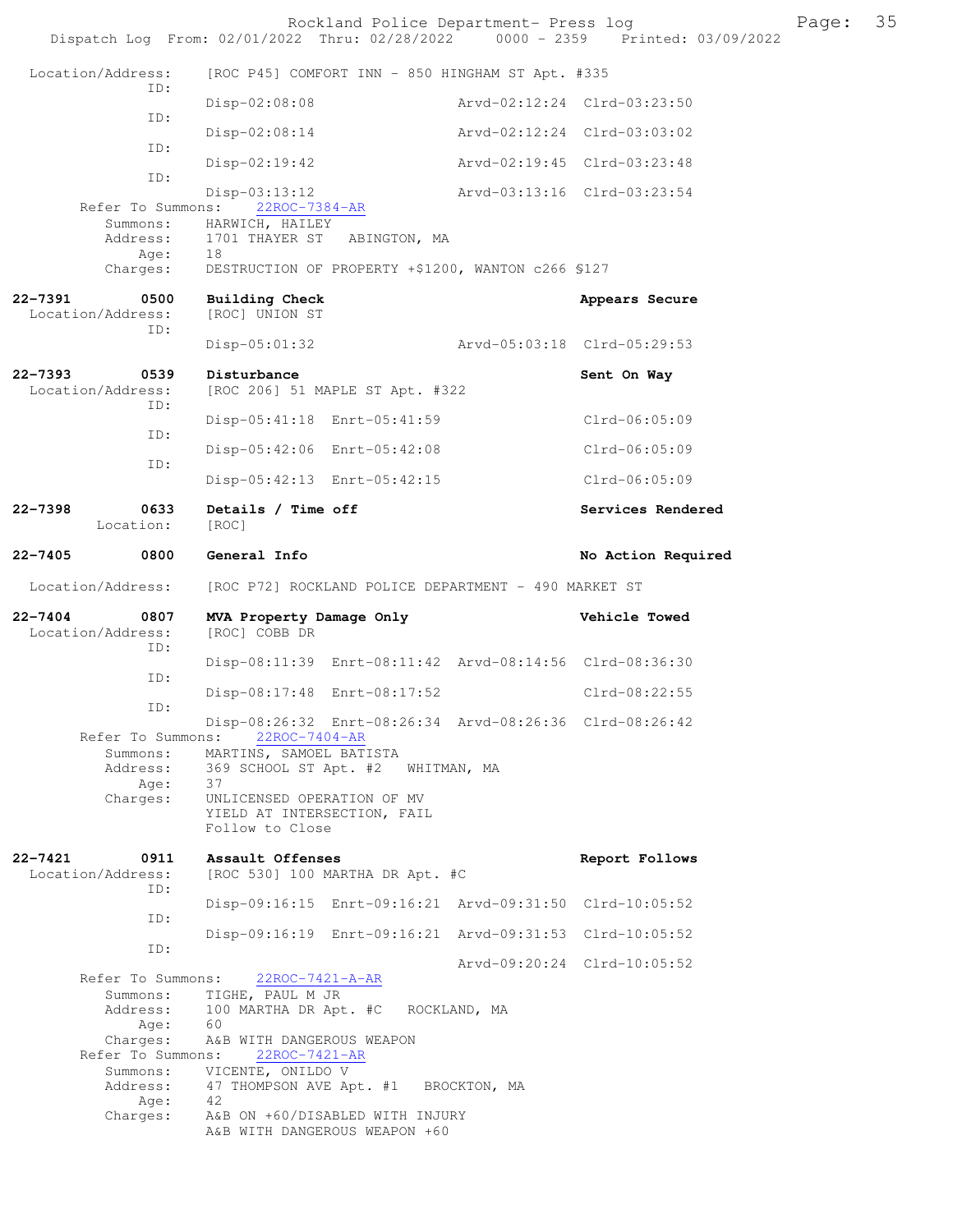Rockland Police Department- Press log Page: 36 Dispatch Log From:  $02/01/2022$  Thru:  $02/28/2022$  0000 - 2359 THREAT TO COMMIT CRIME **22-7422 0914 ADMIN DAYS / Time off Services Rendered**  Location: [ROC] **22-7435 1028 Follow-Up Investigation Services Rendered** Location/Address: [ROC 600] COPLEY GARDENS APARTMENTS - 105 MARKET ST [ROC 600] COPLEY GARDENS APARTMENTS - 105 MARKET ST ID: Disp-10:30:40 Enrt-10:30:43 Arvd-10:30:46 Clrd-10:31:55 **22-7439 1050 Building Check Building Checked/Secured**  Location/Address: [ROC] CHURCH ST ID: Arvd-10:51:28 Clrd-10:52:40 **22-7443 1106 Suspicious Activity Transported to Hospital**  Location/Address: [ROC 745] 50 CONCORD ST ID: Disp-11:09:04 Enrt-11:09:10 Arvd-11:15:36 Clrd-11:28:21 ID: Disp-11:09:04 Enrt-11:09:13 Arvd-11:15:36 Clrd-11:28:21 **22-7450 1132 Burglar Alarm Building Checked/Secured**  Location/Address: [ROC 1004] 50 BAY PATH LN ID: Disp-11:39:44 Enrt-11:39:46 Arvd-11:39:48 Clrd-11:44:41 **22-7452 1147 Follow-Up Investigation Services Rendered**  Location/Address: [ROC 600] COPLEY GARDENS APARTMENTS - 105 MARKET ST Apt. #2 ID: Disp-11:47:42 Enrt-11:47:45 Arvd-12:09:30 Clrd-12:28:38 **22-7456 1217 General Info Services Rendered**  Location/Address: [ROC P72] ROCKLAND POLICE DEPARTMENT - 490 MARKET ST **22-7465** 1314 General Info<br>
Location/Address: [ROC P72] ROCKLAND POLICE DEPARTMENT - 490 MARKET ST [ROC P72] ROCKLAND POLICE DEPARTMENT - 490 MARKET ST **22-7467 1401 Assist Public Services Rendered**  [ROC P86] MOBIL GAS STATION - 158 MARKET ST ID: Disp-14:02:02 Enrt-14:02:05 Arvd-14:02:21 Clrd-14:05:15 **22-7476 1429 Suspicious Activity No Action Required**  Location/Address: [ROC 249] 49 GROVE ST **22-7480 1439 Building Check Building Checked/Secured**  Location/Address: [ROC] CHURCH ST ID: Arvd-14:39:52 Clrd-14:40:08 **22-7496 1550 Suspicious Activity Services Rendered**  Location/Address: [ROC] 190 UNION ST ID: Disp-15:50:49 Enrt-15:52:57 Arvd-16:06:04 Clrd-16:11:47 ID: Disp-15:50:53 Enrt-15:51:57 Arvd-16:06:04 Clrd-16:11:47 22-7498 1600 SHIFT ASSIGNMENT **Services Rendered**  Location/Address: [ROC P72] ROCKLAND POLICE DEPARTMENT - 490 MARKET ST 22-7497 1603 Suspicious Activity **Sent On Way** Location/Address: [ROC] 25 PROSPECT ST ID: Disp-16:05:19 Clrd-16:05:29 ID: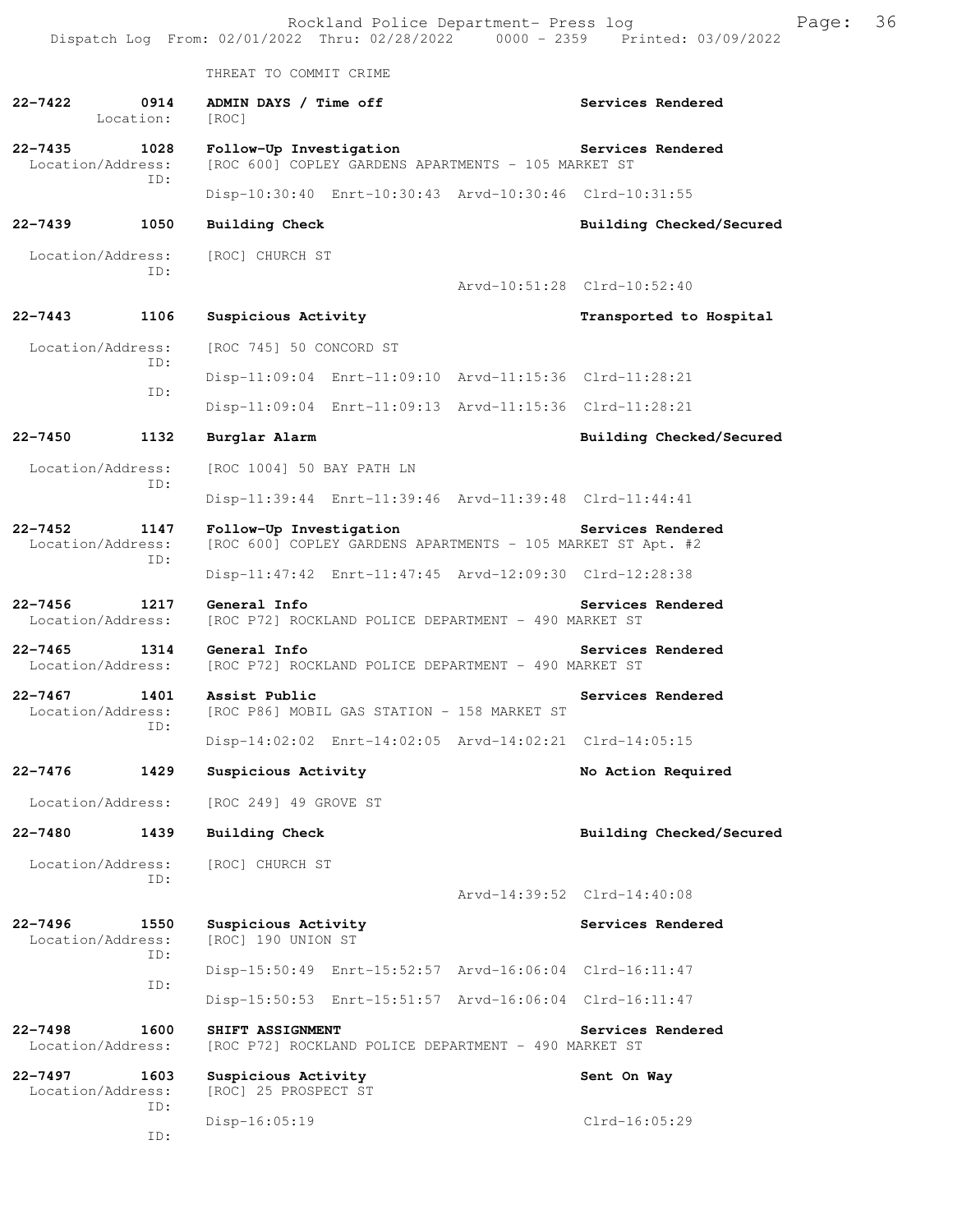|  |                                                |  | Rockland Police Department- Press log |  |                                 | Page: 37 |  |
|--|------------------------------------------------|--|---------------------------------------|--|---------------------------------|----------|--|
|  | Dispatch Log From: 02/01/2022 Thru: 02/28/2022 |  |                                       |  | 0000 - 2359 Printed: 03/09/2022 |          |  |

Disp-16:12:04 Enrt-16:12:07 Arvd-16:12:09 Clrd-16:17:33

### **22-7499 1612 CRUISER OUT OF SERVICE No Service**  Location/Address: [ROC P72] ROCKLAND POLICE DEPARTMENT - 490 MARKET ST

**22-7500 1620 Health & Welfare Check Services Not Required**  Location/Address: [ROC] 2 JUNIPER CIR ID: Disp-16:37:19 Enrt-16:37:21 Arvd-16:39:51 Clrd-16:45:35 **22-7508 1745 Motor Vehicle Stop Verbal Warning**  [ROC] 359 MARKET ST ID: Disp-17:47:10 Enrt-17:47:13 Arvd-17:47:15 Clrd-17:47:21 **22-7512 1810 Neighbor Disturbance Peace Restored**  Location/Address: [ROC 1065] 92 MARTHA DR ID: Disp-18:12:24 Enrt-18:12:33 Arvd-18:15:10 Clrd-18:25:06 ID: Disp-18:12:29 Enrt-18:12:32 Arvd-18:16:09 Clrd-18:25:37 **22-7520 1908 Details / Time off Services Rendered**  Location: [ROC] 22-7522 1946 Details / Time off **Services Rendered**  Location: [ROC] **22-7525 2018 BOLO No Action Required**  Location/Address: [ROC P72] ROCKLAND POLICE DEPARTMENT - 490 MARKET ST **22-7529 2052 LOST PROPERTY Services Rendered**  Location/Address: [ROC P72] ROCKLAND POLICE DEPARTMENT - 490 MARKET ST **22-7530 2107 Burglar Alarm Building Checked/Secured**  Location/Address: [ROC] MUTUAL MARKET - 820 MARKET ST ID: Disp-21:09:37 Enrt-21:10:45 Arvd-21:13:36 Clrd-21:16:47 ID: Disp-21:09:42 Enrt-21:10:47 Arvd-21:16:44 Clrd-21:16:51 **22-7535 2214 General Info No Service**  Location/Address: [ROC P77] DUNKIN DONUT - 165 MARKET ST **22-7537 2232 Motor Vehicle Complaint Services Rendered**  Location/Address: [ROC 23] PLEASANT STREET STORAGE - 265 PLEASANT ST ID: Disp-22:36:17 Enrt-22:38:10 Arvd-22:38:49 Clrd-22:42:49 **22-7542 2301 General Info No Action Required**  Location/Address: [ROC P72] ROCKLAND POLICE DEPARTMENT - 490 MARKET ST

#### **For Date: 02/16/2022 - Wednesday**

| 22-7547<br>22-7548 | 0002<br>Location:<br>0004 | Details / Time off<br>[ROC]<br>SHIFT ASSIGNMENTS     | Services Rendered | Services Rendered |
|--------------------|---------------------------|------------------------------------------------------|-------------------|-------------------|
|                    | Location/Address:         | [ROC P72] ROCKLAND POLICE DEPARTMENT – 490 MARKET ST |                   |                   |
| $22 - 7550$        | nnna                      | Conoral Info                                         | Corvice Pendered  |                   |

**22-7550 0009 General Info Services Rendered**  Location/Address: [ROC P72] ROCKLAND POLICE DEPARTMENT - 490 MARKET ST

**22-7551 0036 Assist Police Department No Service**  Location/Address: [ROC] 137 MANZELLA CT ID: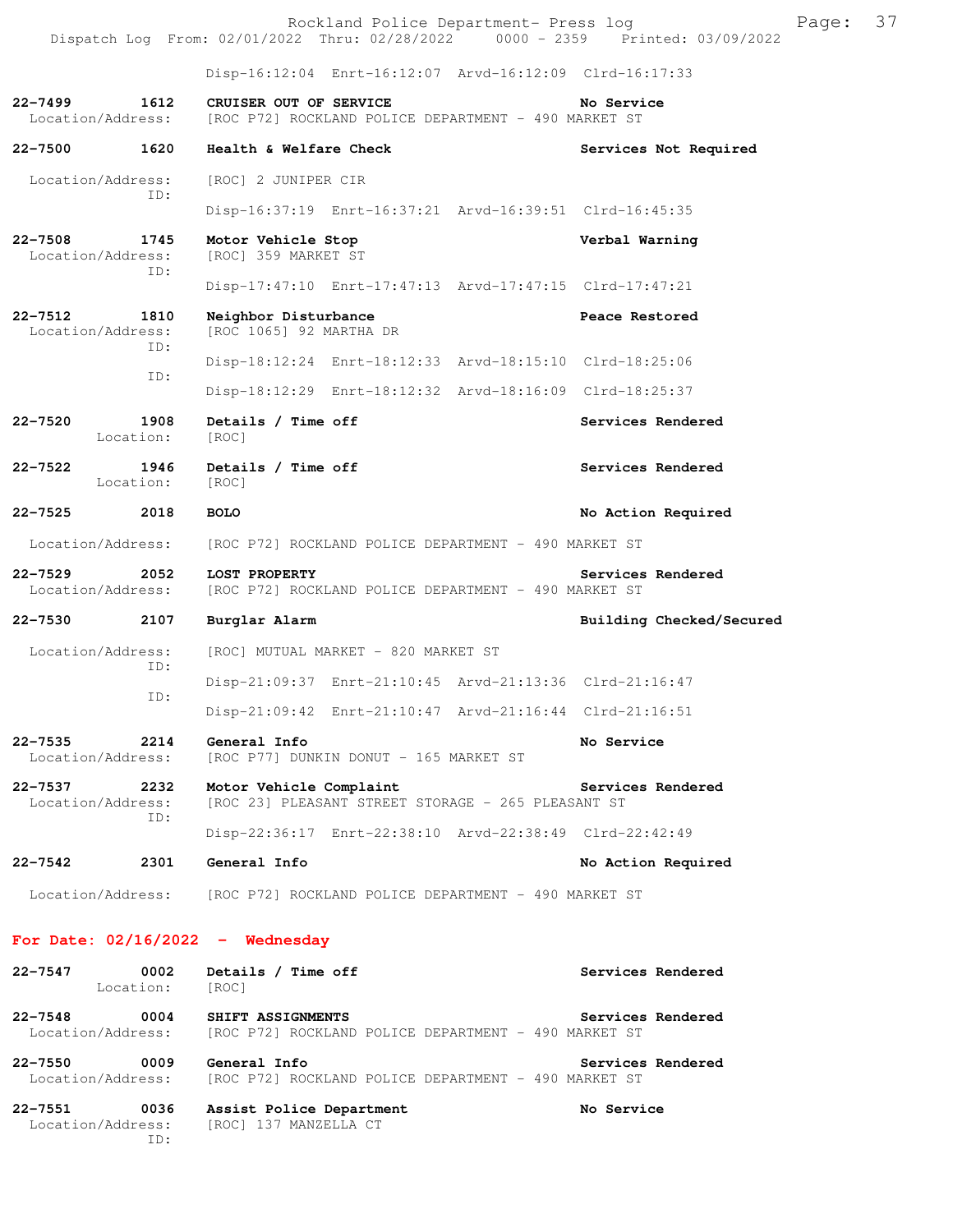Rockland Police Department- Press log Franch Press 10 Dispatch Log From: 02/01/2022 Thru: 02/28/2022 0000 - 2359 Printed: 03/09/2022 Disp-00:39:18 Enrt-00:40:12 Arvd-00:42:04 Clrd-00:44:38 **22-7552 0044 Health & Welfare Check Services Rendered**  Location/Address: [ROC] 101 WEST WATER ST ID: Disp-00:46:13 Enrt-00:46:16 Arvd-00:48:26 Clrd-00:57:31 **22-7553 0045 Follow-Up Investigation Investigated**  Location/Address: [ROC P45] COMFORT INN - 850 HINGHAM ST ID: Arvd-00:45:00 Clrd-00:50:08 **22-7572 0507 Building Check Services Rendered**  Location/Address: [ROC] UNION ST ID: Disp-05:07:48 Arvd-05:13:03 Clrd-05:25:47 **22-7609** 0800 General Info<br>
Location/Address: [ROC P72] ROCKLAND POLICE DEPARTMENT - 490 MARKET ST [ROC P72] ROCKLAND POLICE DEPARTMENT - 490 MARKET ST **22-7596 0822 Sudden Death Taken/Referred to Other Agency** Location/Address: [ROC 469] 340 CENTRE AVE Apt. #39 ID: Disp-08:25:46 Enrt-08:25:51 Arvd-08:29:53 Clrd-09:58:39 ID: Disp-09:21:27 Clrd-09:21:32 **22-7597 0844 Motor Vehicle Complaint Investigated**  Location/Address: [ROC 1098] 802 LIBERTY STREET - 802 LIBERTY ST ID: Disp-08:48:12 Clrd-09:20:09 **22-7599 0916 Assist Public Services Rendered Incontinuity Constrains Services Rendered** [ROC] 3 HORN BEAM ST ID: Disp-09:20:02 Arvd-09:20:06 Clrd-10:02:18 **22-7603 0931 Suspicious Activity Investigated**  Location/Address: [ROC P20] DUNKIN DONUTS - 21 EAST WATER ST ID: Disp-09:33:16 Enrt-09:35:13 Arvd-09:36:11 Clrd-09:44:46 **22-7606 0944 Building Check Building Checked/Secured**  Location/Address: [ROC] CHURCH ST ID: Arvd-09:45:05 Clrd-09:45:20 22-7610 1008 Details / Time off **Services Rendered** Location: [ROC] **22-7612 1024 Motor Vehicle Stop Citation/Warning Issued**  Location/Address: [ROC P86] MOBIL GAS STATION - 158 MARKET ST ID: Disp-10:27:12 Arvd-10:27:16 Clrd-10:30:31 **22-7614 1028 Assist Public Services Rendered Location/Address:** [ROC] HINGHAM ST Location/Address: ID: Disp-10:33:45 Arvd-10:36:25 Clrd-10:55:06 **22-7620 1056 Suspicious Activity Sent On Way**  Location/Address: [ROC 868] HEALTH CIRCLE INC - 21 COMMERCE RD ID: Disp-10:57:51 Enrt-10:57:54 Arvd-11:06:37 Clrd-11:16:41 ID: Disp-11:02:45 Enrt-11:02:48 Arvd-11:06:33 Clrd-11:16:38 **22-7625 1109 CANCEL/ Time off Services Rendered**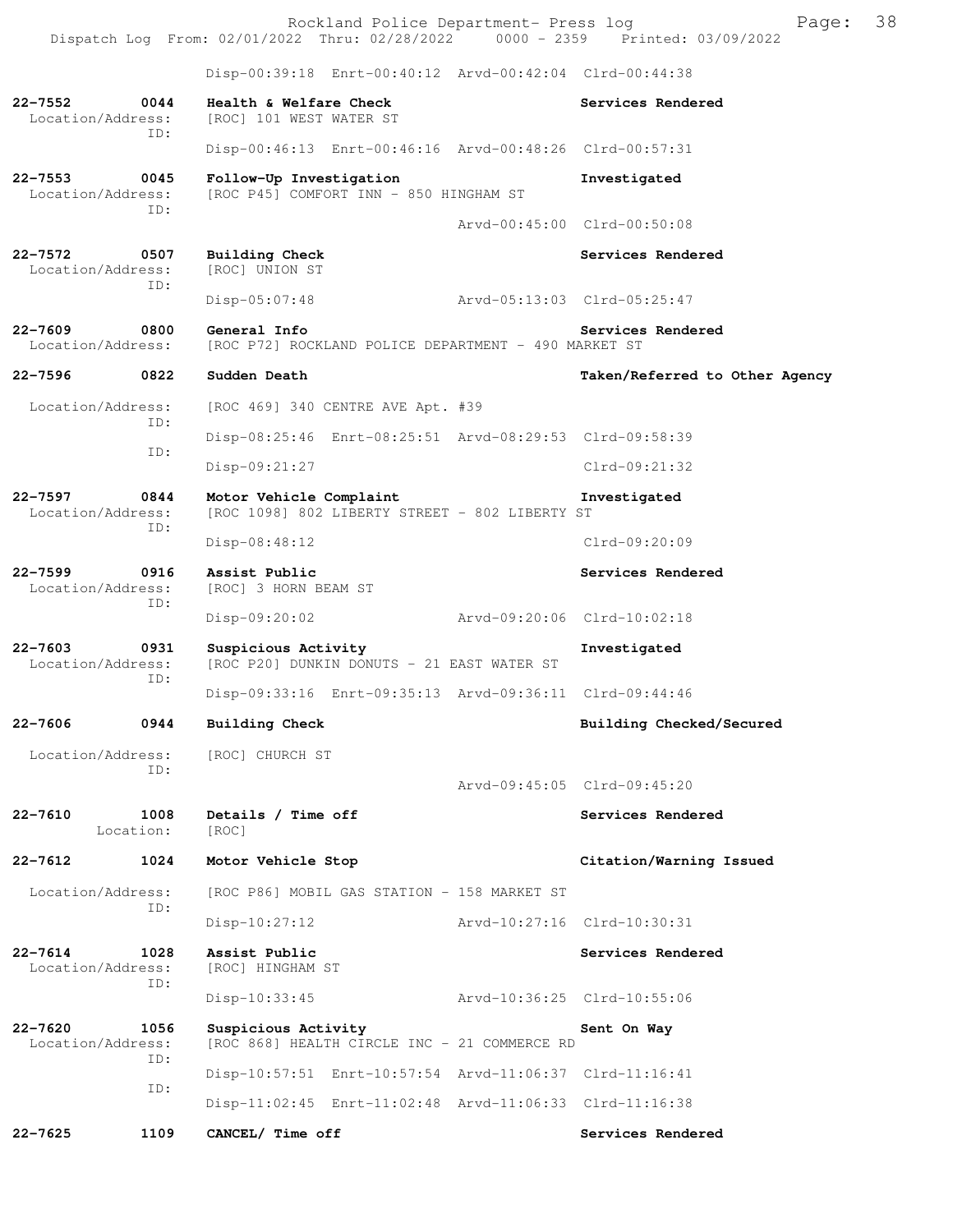Rockland Police Department- Press log Fage: 39 Dispatch Log From: 02/01/2022 Thru: 02/28/2022 0000 - 2359 Printed: 03/09/2022 Location: [ROC] **22-7626 1110 COMP / Time off Services Rendered**  Location: [ROC] **22-7627 1114 Building Check Building Checked/Secured**  Location/Address: [ROC P89] CALVARY CHAPEL - 175 MARKET ST ID: Arvd-11:16:09 Clrd-11:16:16 **22-7629 1116 Motor Vehicle Complaint 6 Services Rendered** Location/Address: [ROC 187] 109 MARKET ST [ROC 187] 109 MARKET ST ID: Disp-11:20:51 Clrd-11:20:58 22-7635 1247 Assist Other Agency **1247 Services Rendered**  Location/Address: [ROC 1048] 82 MARTHA DR Apt. #D ID: Disp-12:49:49 Arvd-12:54:12 Clrd-14:28:01 **22-7636 1250 Assist Other Agency Services Rendered**  Location/Address: [ROC] 228 HINGHAM ST ID: Disp-12:54:02 Arvd-12:54:08 Clrd-12:57:33 ID: Disp-12:55:14 Arvd-12:55:18 Clrd-13:00:38 **22-7637 1256 Building Check Building Checked/Secured**  Location/Address: [ROC] CHURCH ST ID: Arvd-12:57:33 Clrd-12:57:57 **22-7640 1315 Motor Vehicle Stop Verbal Warning**  Location/Address: [ROC] 55 CENTRE AVE @ 16 ARTHUR ST ID: Disp-13:16:34 Arvd-13:16:38 Clrd-13:19:02 **22-7648 1413 Suspicious Activity Investigated**  Location/Address: [ROC] 58 LEWIS PARK ID: Disp-14:15:37 Arvd-14:16:51 Clrd-14:24:33 ID: Disp-14:15:42 Enrt-14:18:02 Arvd-14:19:47 Clrd-14:24:35 **22-7652 1452 Motor Vehicle Stop Verbal Warning**  [ROC] TAUNTON AVE ID: Disp-14:53:34 Arvd-14:53:54 Clrd-15:02:41 **22-7654 1502 Building Check Building Checked/Secured**  Location/Address: [ROC P89] CALVARY CHAPEL - 175 MARKET ST ID: Arvd-15:03:37 Clrd-15:03:50 **22-7655 1503 Details / Time off Services Rendered**  Location: [ROC] **22-7656 1508 Motor Vehicle Complaint Unfounded**  Location/Address: [ROC] BILL DELAHUNT PKWY ID: Disp-15:09:31 Arvd-15:22:51 Clrd-15:23:40 **22-7665 1602 SHIFT ASSIGNMENTS No Action Required**  Location/Address: [ROC P72] ROCKLAND POLICE DEPARTMENT - 490 MARKET ST **22-7668 1637 Burglar Alarm Building Checked/Secured**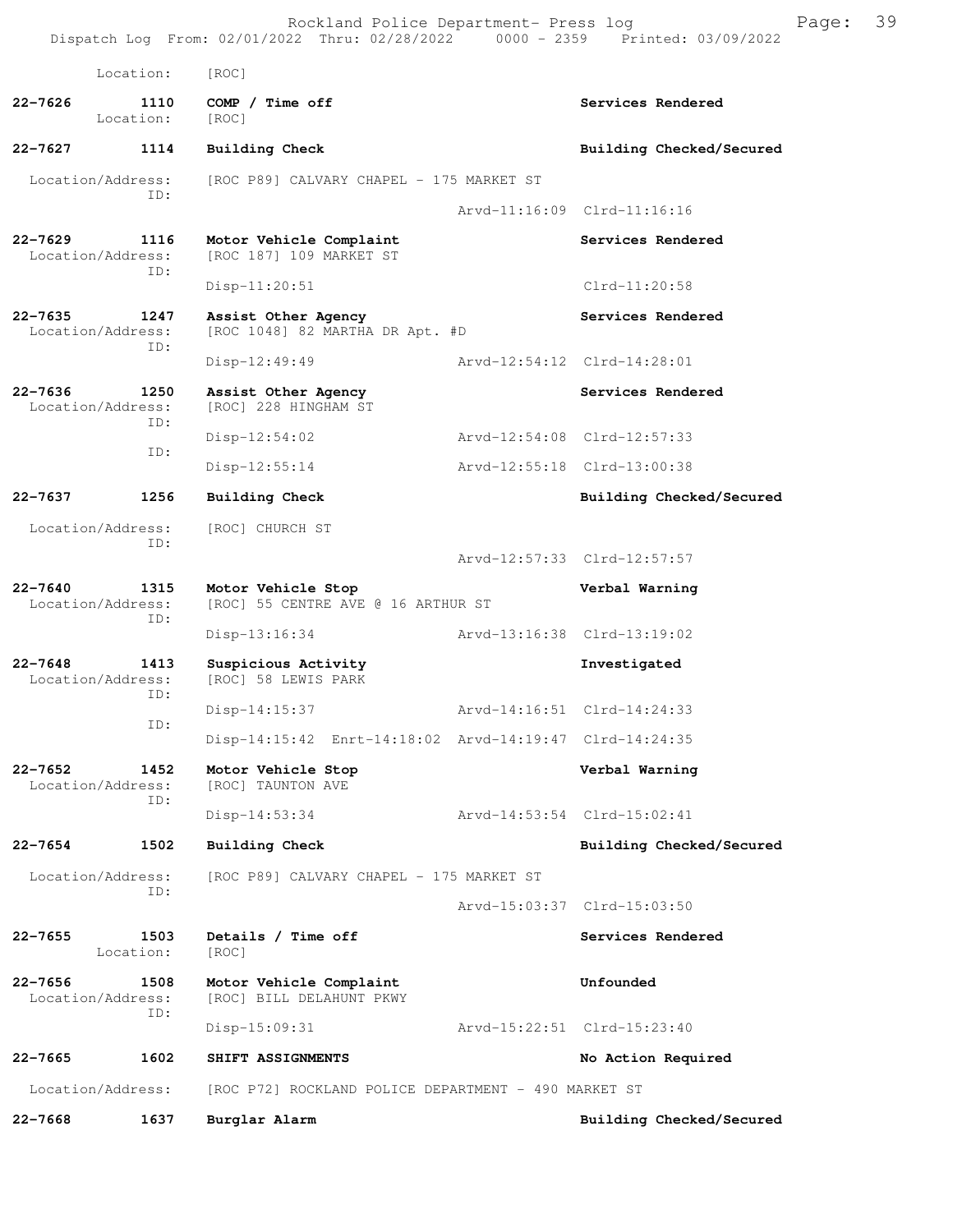|                                                 |                             | Rockland Police Department- Press log<br>Dispatch Log From: 02/01/2022 Thru: 02/28/2022 0000 - 2359 Printed: 03/09/2022 | Page:                          | 40 |  |
|-------------------------------------------------|-----------------------------|-------------------------------------------------------------------------------------------------------------------------|--------------------------------|----|--|
| Location/Address:                               |                             | [ROC] 317 PLAIN ST                                                                                                      |                                |    |  |
|                                                 | ID:                         | Disp-16:39:09 Enrt-16:39:19 Arvd-16:44:33 Clrd-16:51:46                                                                 |                                |    |  |
| $22 - 7674$                                     | 1721<br>Location:           | Details / Time off<br>[ROC]                                                                                             | No Service                     |    |  |
| $22 - 7676$<br>Location/Address:                | 1722<br>ID:                 | Fraud<br>[ROC] 308 NORTH AVE                                                                                            | Services Rendered              |    |  |
|                                                 |                             | $Disp-17:27:43$                                                                                                         | Clrd-17:27:59                  |    |  |
| $22 - 7689$                                     | 1828                        | Lost/Found Property                                                                                                     | No Action Required             |    |  |
| Location/Address:                               |                             | [ROC P72] ROCKLAND POLICE DEPARTMENT - 490 MARKET ST                                                                    |                                |    |  |
| $22 - 7688$<br>Location/Address:                | 1830<br>ID:                 | Motor Vehicle Complaint<br>[ROC] NORTH AVE                                                                              | Gone on arrival                |    |  |
|                                                 |                             | Disp-18:32:55 Enrt-18:33:09 Arvd-18:37:27 Clrd-18:37:29                                                                 |                                |    |  |
| $22 - 7691$<br>1837<br>Location/Address:<br>ID: |                             | Follow-Up Investigation<br>[ROC P45] COMFORT INN - 850 HINGHAM ST                                                       | Services Rendered              |    |  |
|                                                 |                             |                                                                                                                         | Arvd-18:37:00 Clrd-18:51:06    |    |  |
| $22 - 7698$                                     | 1950                        | 911 Wireless call (Transfered)                                                                                          | 911 Wireless call (Transfered) |    |  |
|                                                 | Location:                   | [ROC]                                                                                                                   |                                |    |  |
| $22 - 7712$<br>Location/Address:                | 2115<br>ID:                 | Suspicious Activity<br>[ROC P100] LUKE'S LIQUORS - 167 MARKET ST                                                        | Report Follows                 |    |  |
|                                                 | ID:                         | Disp-21:17:08 Enrt-21:17:23 Arvd-21:17:54 Clrd-21:30:10                                                                 |                                |    |  |
|                                                 | ID:                         | Disp-21:17:12 Enrt-21:17:23 Arvd-21:18:07 Clrd-21:36:49                                                                 |                                |    |  |
|                                                 |                             |                                                                                                                         | Arvd-21:20:48 Clrd-21:30:14    |    |  |
| $22 - 7715$                                     | 2211<br>Location:           | Details / Time off<br>[ROC]                                                                                             | No Service                     |    |  |
| 22–7717                                         | 2231<br>Vicinity of:<br>ID: | Motor Vehicle Stop<br>[ROC] 334 MARKET ST @ 14 HOWARD ST                                                                | Verbal Warning                 |    |  |
|                                                 | ID:                         |                                                                                                                         | Arvd-22:31:00 Clrd-22:33:15    |    |  |
|                                                 |                             | Disp-22:32:50 Enrt-22:32:59 Arvd-22:33:04 Clrd-22:33:13                                                                 |                                |    |  |
| 22-7721<br>Location/Address:                    | 2350                        | Lockout<br>[ROC P45] COMFORT INN - 850 HINGHAM ST                                                                       | Services Rendered              |    |  |
|                                                 | ID:<br>ID:                  | Disp-23:53:03 Enrt-23:53:19                                                                                             | Clrd-02/17/2022 @ 00:04:13     |    |  |
|                                                 |                             | Disp-00:28:19 Enrt-00:28:21 Arvd-00:28:23 Clrd-02/17/2022 @ 00:33:42                                                    |                                |    |  |
|                                                 |                             |                                                                                                                         |                                |    |  |

# **For Date: 02/17/2022 - Thursday**

| $22 - 7722$<br>Location/Address: | 0001 | SHIFT ASSIGNMENTS<br>[ROC P72] ROCKLAND POLICE DEPARTMENT - 490 MARKET ST | Services Rendered        |
|----------------------------------|------|---------------------------------------------------------------------------|--------------------------|
| $22 - 7723$<br>Location:         | 0008 | Details / Time off<br>[ROC]                                               | Services Rendered        |
| $22 - 7726$                      | 0034 | Burglar Alarm                                                             | Building Checked/Secured |
| Location/Address:<br>ID:         |      | [ROC] 317 PLAIN ST                                                        |                          |
|                                  | ID:  | Disp-00:35:52 Enrt-00:38:11 Arvd-00:40:27 Clrd-00:43:16                   |                          |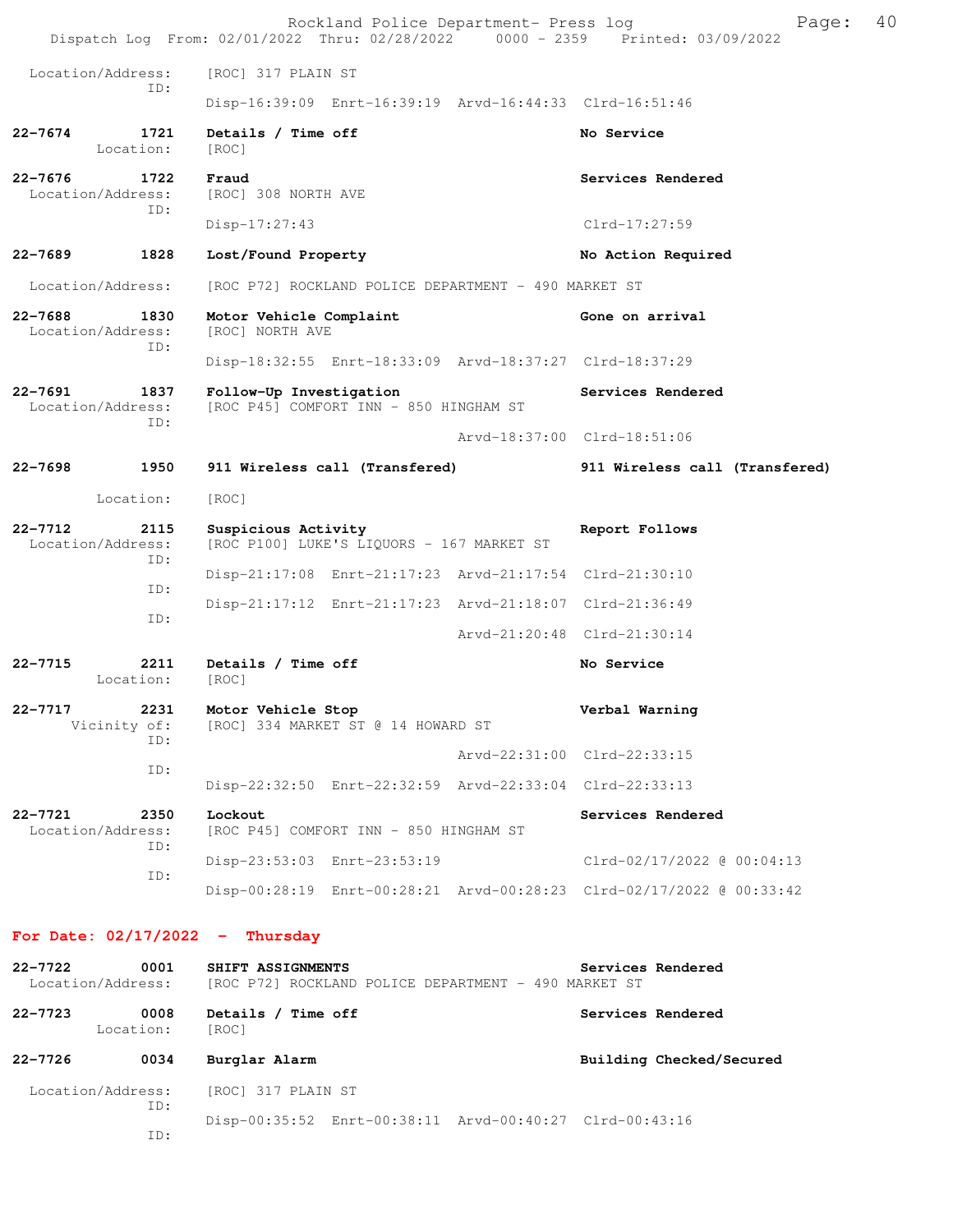Rockland Police Department- Press log Frank Page: 41 Dispatch Log From: 02/01/2022 Thru: 02/28/2022 0000 - 2359 Printed: 03/09/2022

Disp-00:38:22 Enrt-00:38:24 Arvd-00:40:36 Clrd-00:43:16

**22-7736 0430 Suspicious Activity Building Checked/Secured**  Location/Address: [ROC P120] 640 UNION ST ID: Disp-04:31:15 Enrt-04:31:33 Arvd-04:34:01 Clrd-04:39:41 ID: Disp-04:31:19 Enrt-04:31:33 Arvd-04:34:17 Clrd-04:40:36 ID: Disp-04:31:30 Enrt-04:31:33 Arvd-04:35:01 Clrd-04:40:36 **22-7741 0508 Building Check Appears Secure**  Location/Address: [ROC] UNION ST ID: Disp-05:10:00 Clrd-05:37:04 **22-7749 0740 Details / Time off Services Rendered**  Location: [ROC] **22-7753 0808 General Info Services Rendered**  Location/Address: [ROC P72] ROCKLAND POLICE DEPARTMENT - 490 MARKET ST Apt. #MARKE **22-7755 0816 911 Accidental Services Rendered**  Location/Address: [ROC 7] WEBSTER PARK REHAB CENTER - 56 WEBSTER ST ID: Disp-08:26:30 Enrt-08:26:35 Clrd-08:29:56 **22-7756 0821 General Info Services Rendered**  Location/Address: [ROC P72] ROCKLAND POLICE DEPARTMENT - 490 MARKET ST **22-7757 0829 Details / Time off Services Rendered**  Location: [ROC] **22-7760 0845 General Info Services Rendered**  Location/Address: [ROC P72] ROCKLAND POLICE DEPARTMENT - 490 MARKET ST **22-7769 0920 Follow-Up Investigation Services Rendered**  Location/Address: [ROC] LEISUREWOODS DR ID: Arvd-09:20:00 Clrd-09:29:28 **22-7771 0930 Motor Vehicle Stop Citation/Warning Issued**  Location/Address: [ROC] 1000 BLOCK - HINGHAM ST ID: Disp-09:31:34 Arvd-09:31:37 Clrd-09:37:31 **22-7772 0944 MVA Property Damage Only Services Rendered**  Location/Address: [ROC P55] HOME DEPOT - 1149 HINGHAM ST ID: Disp-09:46:09 Enrt-09:46:15 Arvd-09:53:27 Clrd-10:51:05 **22-7783 1051 Motor Vehicle Stop Citation/Warning Issued**  Location/Address: [ROC] 440 WEBSTER ST @ 10 HINGHAM ST ID: Disp-10:54:33 Arvd-10:54:37 Clrd-11:01:19 **22-7797 1230 General Info Services Rendered**  Location/Address: [ROC P72] ROCKLAND POLICE DEPARTMENT - 490 MARKET ST 22-7798 1233 Details / Time off **Services Rendered**  Location: [ROC] **22-7801 1251 Motor Vehicle Stop Citation/Warning Issued**  Location/Address: [ROC] 400 BLOCK - CONCORD ST ID: Disp-12:52:11 Arvd-12:53:37 Clrd-12:55:48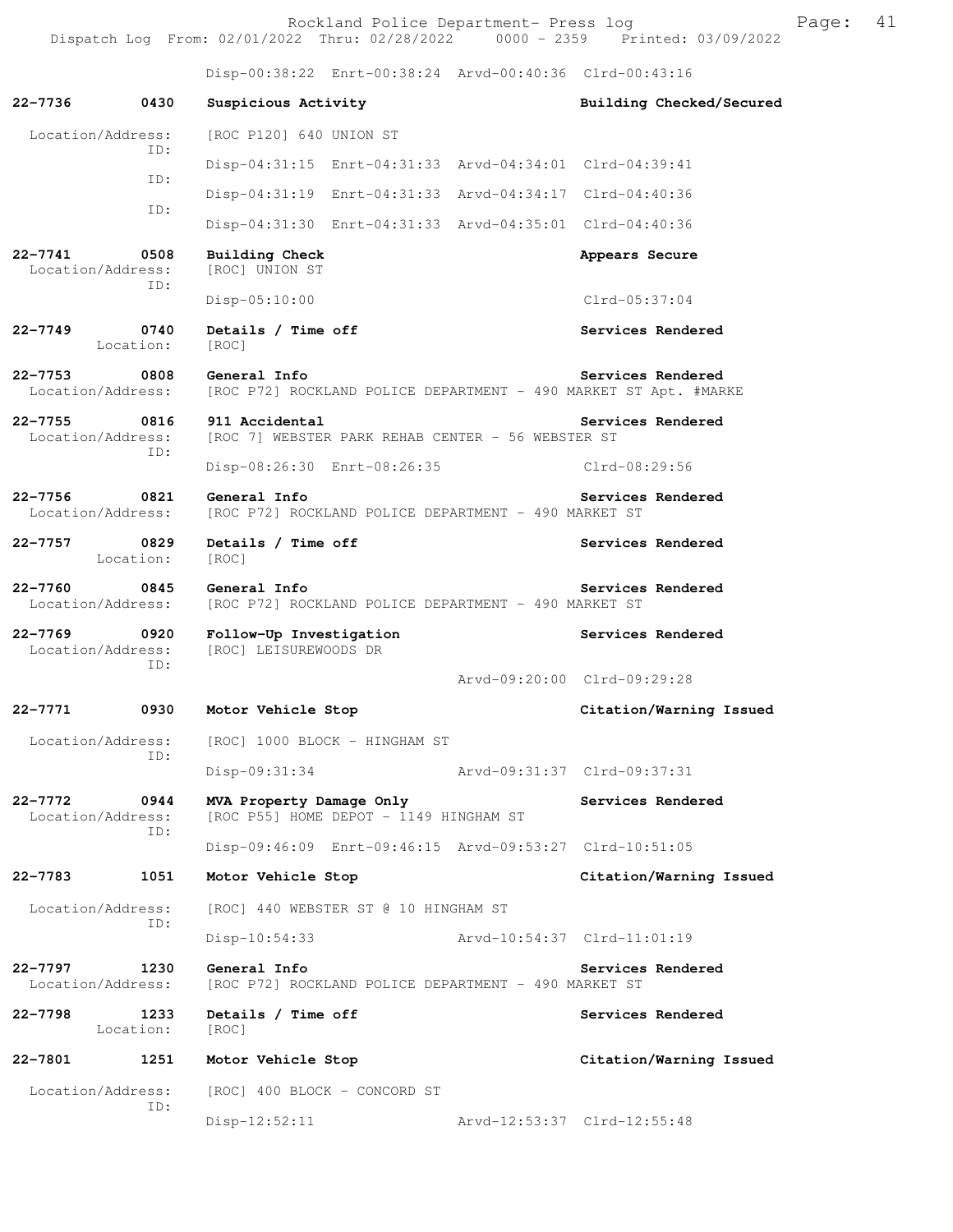22-7804 1305 Details / Time off **Services Rendered**  Location: [ROC] **22-7805 1308 MVA Property Damage Only 911 Wireless call (Transfered)** Location/Address: [ROC] LONGWATER DR ID: Disp-13:12:20 Enrt-13:12:23 Arvd-13:19:01 Clrd-14:05:04 ID: Disp-13:12:37 Enrt-13:12:47 Arvd-13:21:22 Clrd-13:27:58 **22-8605 1315 Animal Complaint Services Rendered**  [ROC] 57 TAUNTON AVE **22-7811 1328 Details / Time off Services Rendered Services Rendered Integrals** Location: **22-7819 1339 General Info Services Rendered**  Location/Address: [ROC P72] ROCKLAND POLICE DEPARTMENT - 490 MARKET ST **22-7822 1353 Details / Time off Services Rendered**  Location: [ROC] **22-7832 1452 Assist Fire Department Services Rendered**  Location/Address: [ROC] 30 COMMERCE RD ID: Arvd-14:52:00 Clrd-16:00:37 ID: Disp-14:54:50 Enrt-14:54:51 Clrd-15:16:24 ID: Disp-16:00:29 Enrt-16:00:32 Arvd-16:00:34 Clrd-17:08:03 **22-7836 1540 Lockout Services Rendered Australian Services Rendered Services Rendered Services Rendered Services**  Location/Address: [ROC P81] OCEAN STATE JOB LOT - 360 MARKET ST ID: Disp-15:42:49 Enrt-15:42:53 Clrd-15:55:54 ID: Disp-16:05:16 Enrt-16:05:24 Clrd-16:12:49 **22-7841 1601 SHIFT ASSIGNMENTS Services Rendered**  Location/Address: [ROC P72] ROCKLAND POLICE DEPARTMENT - 490 MARKET ST **22-7843 1626 General Info Services Rendered**  Location/Address: [ROC P72] ROCKLAND POLICE DEPARTMENT - 490 MARKET ST **22-7850 1656 General Info Services Rendered**  Location/Address: [ROC P72] ROCKLAND POLICE DEPARTMENT - 490 MARKET ST **22-7862 1803 Assist Public Services Rendered**  Location/Address: [ROC P106] ROCKLAND HIGH SCHOOL - 52 MACKINLAY WAY ID: Disp-18:07:56 Enrt-18:08:02 Clrd-18:16:31 ID: Disp-18:16:18 Arvd-18:16:23 Clrd-18:16:27 22-7863 1814 Burglar Alarm **Services Rendered Services Rendered Indianal Burglar Alarm Services Rendered Indianal Burglar Rendered** [ROC P113] NATIONAL COATING - 105 INDUSTRIAL WAY ID: Disp-18:15:30 Enrt-18:19:46 Arvd-18:19:49 Clrd-18:25:55 **22-7875 2000 Motor Vehicle Stop Verbal Warning**  Location/Address: [ROC 66] REEDS POND PARK - 80 MARKET ST ID: Disp-20:02:03 Arvd-20:04:34 Clrd-20:10:05 **22-7881 2139 Motor Vehicle Complaint Gone on arrival**  Location/Address: [ROC] HINGHAM ST ID: Disp-21:40:35 Enrt-21:41:22 Arvd-21:45:26 Clrd-21:45:30 **22-7883 2203 Motor Vehicle Stop Verbal Warning**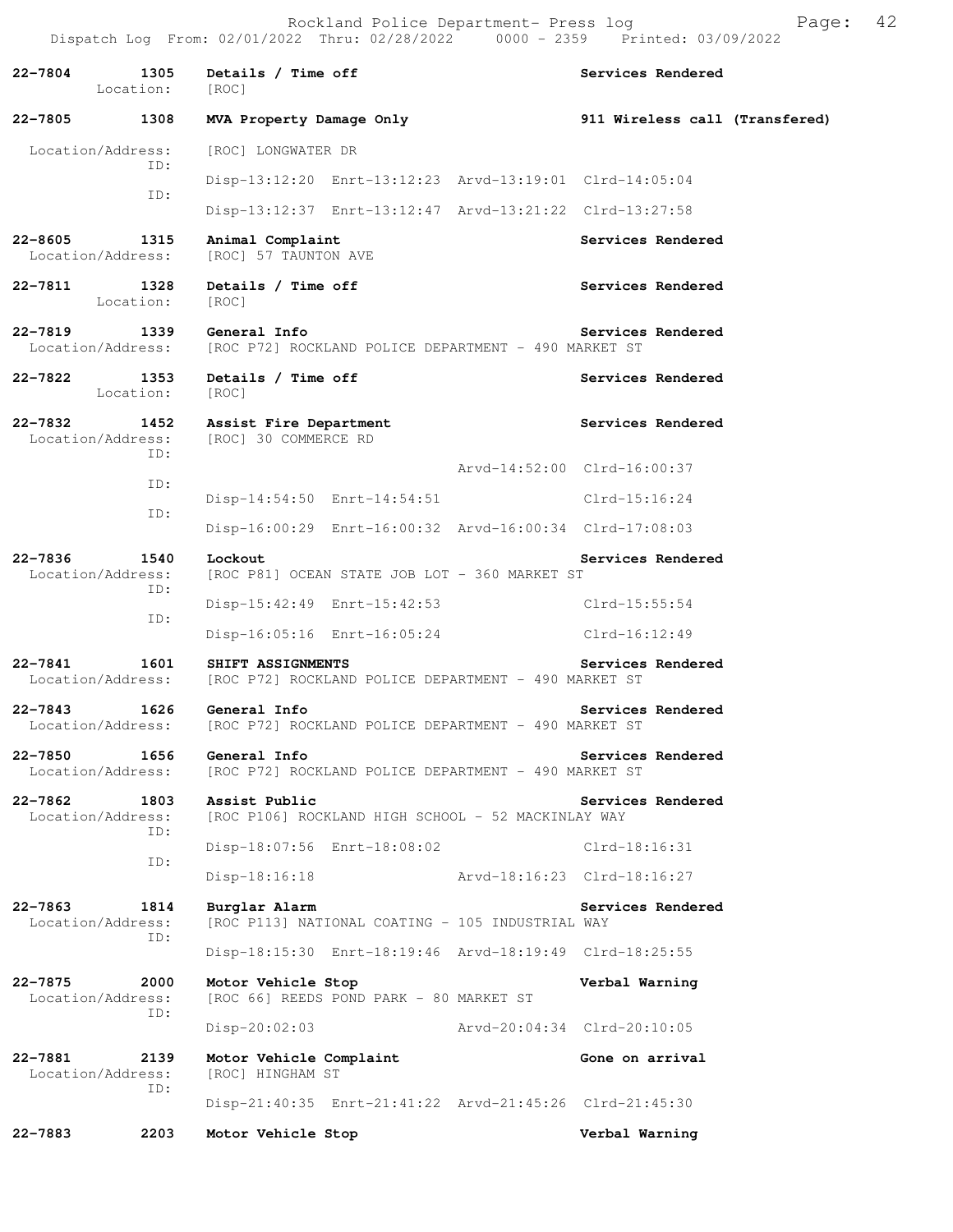Location/Address: [ROC] WILLIAMS - PLAIN ST ID:

Arvd-22:03:00 Clrd-22:06:45

| 22-7885<br>2214<br>Location/Address:<br>ID: | Warrant<br>[ROC P51] DOUBLE TREE - 929 HINGHAM ST                          | Services Rendered |
|---------------------------------------------|----------------------------------------------------------------------------|-------------------|
| ID:                                         | Disp-22:14:41 Enrt-22:14:51 Arvd-22:21:38 Clrd-22:41:52                    |                   |
| ID:                                         | Disp-22:14:41 Enrt-22:14:48 Arvd-22:21:35 Clrd-22:41:19                    |                   |
| Refer To Arrest:                            | Disp-22:14:41 Enrt-22:14:54 Arvd-22:21:41 Clrd-23:30:59<br>22ROC-7885-AR   |                   |
| Age:                                        | Arrest: FRABLE, JEFFREY ALAN<br>Address: 315 POLPIS RD NANTUCKET, MA<br>64 |                   |
| Charges:                                    | Straight Warrant                                                           | Services Rendered |
| 22-7886<br>2247<br>Location/Address:        | Assist Other Agency<br>[ROC P47] BEST WESTERN - 909 HINGHAM ST Apt. #141   |                   |

### ID: Disp-22:50:13 Enrt-22:50:26 Arvd-22:54:41 Clrd-23:00:39

### **22-7888 2316 Emergency Medical No Action Required**

Location/Address: [ROC P72] ROCKLAND POLICE DEPARTMENT - 490 MARKET ST

**22-7891 2321 Police Information No Action Required**  Location: [ROC] BOLO **22-7894 2331 Prisioner Transport Services Rendered**  [WEY 1] SOUTH SHORE HOSPITAL - 55 FOGG RD ID: Disp-23:32:38 Enrt-23:32:52 Arvd-23:33:47 Clrd-02/18/2022 @ 00:51:28

| TD . |  |                                                                      |  |
|------|--|----------------------------------------------------------------------|--|
|      |  | Disp-00:43:08 Enrt-00:43:13 Arvd-00:59:26 Clrd-02/18/2022 @ 07:55:31 |  |
| TD:  |  | Disp-08:20:52 Enrt-08:20:55 Arvd-08:20:57 Clrd-02/18/2022 @ 11:40:56 |  |

#### **For Date: 02/18/2022 - Friday**

| $22 - 7897$<br>Location/Address: | 0001              | SHIFT ASSIGNMENTS<br>[ROC P72] ROCKLAND POLICE DEPARTMENT - 490 MARKET ST | Services Rendered           |  |  |
|----------------------------------|-------------------|---------------------------------------------------------------------------|-----------------------------|--|--|
| $22 - 7898$                      | 0004              | Burglar Alarm                                                             | Building Checked/Secured    |  |  |
| Location/Address:                | TD:               | [ROC 84] HARMON GOLF & FITNESS CLUB - 168 CONCORD ST                      |                             |  |  |
|                                  |                   | Disp-00:05:15 Enrt-00:06:09 Arvd-00:12:23 Clrd-00:17:19                   |                             |  |  |
|                                  | ID:               | Disp-00:05:32 Enrt-00:06:09 Arvd-00:17:24 Clrd-00:17:28                   |                             |  |  |
| $22 - 7901$                      | 0053<br>Location: | Details / Time off<br>[ROC]                                               | Services Rendered           |  |  |
| $22 - 7912$                      | 0500              | Burglar Alarm                                                             | Services Not Required       |  |  |
| Location/Address:                |                   | [ROC P17] KELTRON CORP - 11 COMMERCE RD                                   |                             |  |  |
|                                  | ID:               | Disp-05:02:24 Enrt-05:03:02                                               | $Clrd-05:06:58$             |  |  |
| $22 - 7919$                      | 0556              | Building Check                                                            | Building Checked/Secured    |  |  |
|                                  | ID:               | Location/Address: [ROC] UNION ST                                          |                             |  |  |
|                                  |                   |                                                                           | Arvd-05:57:12 Clrd-06:13:10 |  |  |
| $22 - 7923$                      | 0614              | Burglar Alarm                                                             | Building Checked/Secured    |  |  |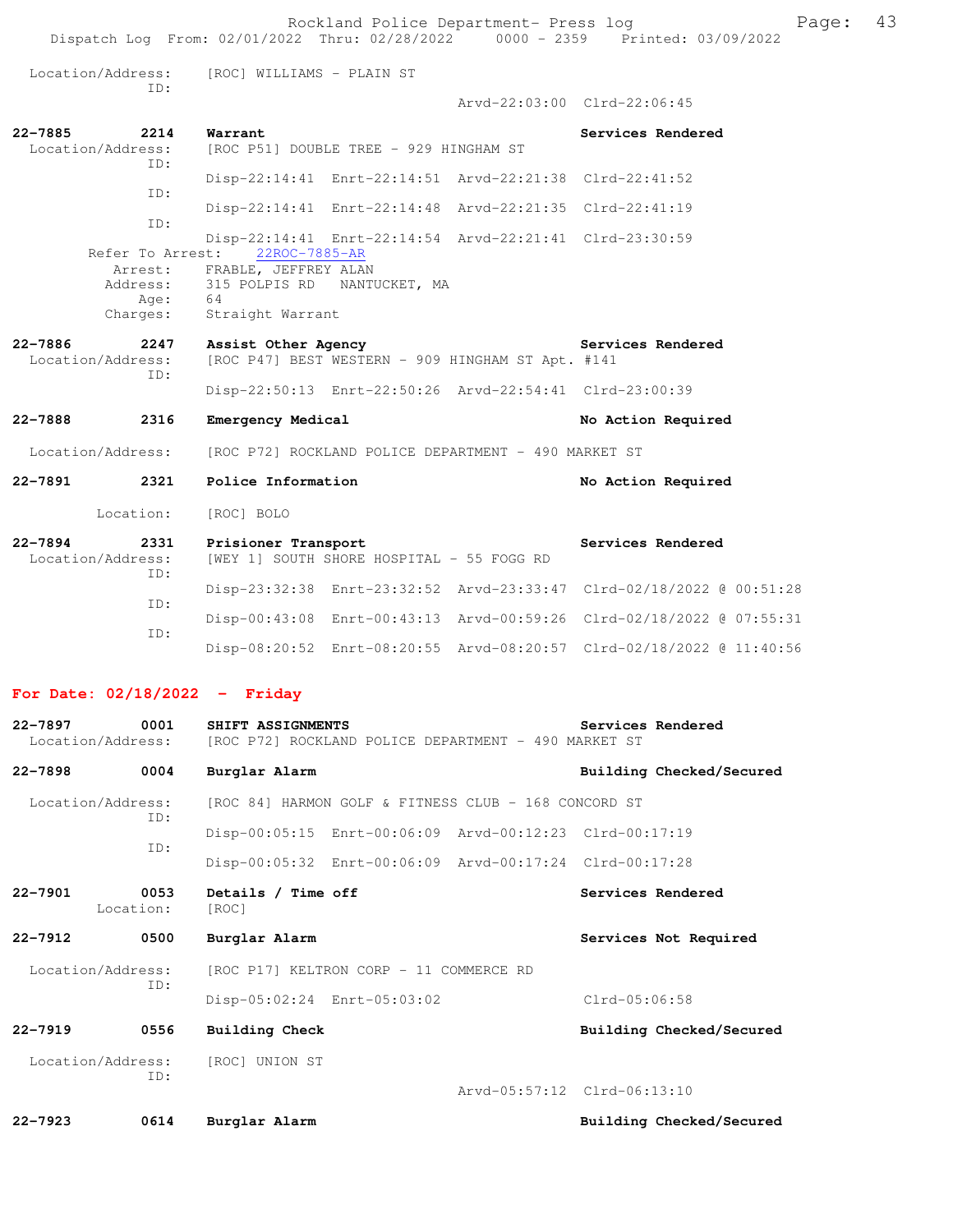|             |                                   | Rockland Police Department- Press log<br>Dispatch Log From: 02/01/2022 Thru: 02/28/2022 0000 - 2359 Printed: 03/09/2022 |                       | Page: | 44 |
|-------------|-----------------------------------|-------------------------------------------------------------------------------------------------------------------------|-----------------------|-------|----|
|             | Location/Address:                 | [ROC P100] LUKE'S LIQUORS - 167 MARKET ST                                                                               |                       |       |    |
|             | ID:                               | Disp-06:15:20 Enrt-06:15:58 Arvd-06:16:04 Clrd-06:18:55                                                                 |                       |       |    |
|             | 22-7932 0800<br>Location/Address: | General Info<br>[ROC P72] ROCKLAND POLICE DEPARTMENT - 490 MARKET ST                                                    | Services Rendered     |       |    |
|             | 22-7937 0846<br>Location/Address: | General Info<br>[ROC P72] ROCKLAND POLICE DEPARTMENT - 490 MARKET ST                                                    | Services Rendered     |       |    |
|             | 22-7938 0849<br>Location/Address: | General Info<br>[ROC P72] ROCKLAND POLICE DEPARTMENT - 490 MARKET ST                                                    | Services Rendered     |       |    |
| 22-7939     | 0851<br>Location/Address:         | General Info<br>[ROC P72] ROCKLAND POLICE DEPARTMENT - 490 MARKET ST                                                    | Services Rendered     |       |    |
|             | 22-7944 0857                      | Suspicious Activity                                                                                                     | Services Not Required |       |    |
|             | Location/Address:                 | [ROC 1026] 143 PLEASANT ST                                                                                              |                       |       |    |
|             | ID:                               | Disp-08:58:48 Enrt-08:59:05 Clrd-09:04:52                                                                               |                       |       |    |
|             | ID:                               | Disp-08:58:55 Enrt-08:59:04 Arvd-09:01:11 Clrd-09:04:49                                                                 |                       |       |    |
| $22 - 7948$ | 0909                              | Details / Time off                                                                                                      | No Action Required    |       |    |
|             | Location:                         | [ROC]                                                                                                                   |                       |       |    |
| 22–7949     | 0918                              | Details / Time off                                                                                                      | No Action Required    |       |    |
|             | Location:                         | [ROC]                                                                                                                   |                       |       |    |
| 22-7952     | 0924<br>Location/Address:         | Motor Vehicle Complaint<br>[ROC P104] ROCKLAND MEMORIAL LIBRARY - 20 BELMONT ST                                         | Services Rendered     |       |    |
| $22 - 7960$ | 1005<br>Location/Address:<br>ID:  | Assist Fire Department<br>[ROC] BIRCH ST                                                                                | Services Rendered     |       |    |
|             | ID:                               | Disp-10:06:54 Enrt-10:07:03 Arvd-10:07:08 Clrd-10:22:15                                                                 |                       |       |    |
|             |                                   | Disp-10:07:00 Enrt-10:07:05 Arvd-10:07:15 Clrd-10:21:18                                                                 |                       |       |    |
| $22 - 7964$ | 1041<br>Location/Address:         | Warrant<br>[ROC P72] ROCKLAND POLICE DEPARTMENT - 490 MARKET ST                                                         | Services Rendered     |       |    |
| 22-7985     | 1149                              | Detail                                                                                                                  | No Action Required    |       |    |
|             | Location/Address:                 | [ROC] UNION ST                                                                                                          |                       |       |    |
| 22-7987     | 1201                              | Details / Time off                                                                                                      | No Action Required    |       |    |
|             | Location:                         | [ROC]                                                                                                                   |                       |       |    |
| $22 - 7994$ | 1235<br>Location/Address:         | General Info<br>[ROC] 51 MAPLE ST                                                                                       | Services Rendered     |       |    |
| $22 - 7996$ | 1238<br>Location/Address:         | Identity Theft<br>[ROC] 172 WEBSTER ST                                                                                  | Services Rendered     |       |    |
| $22 - 8005$ | 1353<br>Location/Address:<br>ID:  | Health & Welfare Check<br>[ROC P72] ROCKLAND POLICE DEPARTMENT - MARKET ST                                              | Services Rendered     |       |    |
|             | ID:                               | Disp-13:55:14 Enrt-13:55:27 Arvd-13:55:37 Clrd-14:29:03                                                                 |                       |       |    |
|             | ID:                               | Disp-13:55:14 Enrt-13:55:21 Arvd-13:55:31 Clrd-14:34:25                                                                 |                       |       |    |
|             |                                   | Disp-13:55:14 Enrt-13:55:23 Arvd-13:55:34 Clrd-14:21:01                                                                 |                       |       |    |
| 22-8014     | 1441<br>Location/Address:<br>ID:  | Motor Vehicle Complaint<br>[ROC] 825 HINGHAM ST                                                                         | Could Not Locate      |       |    |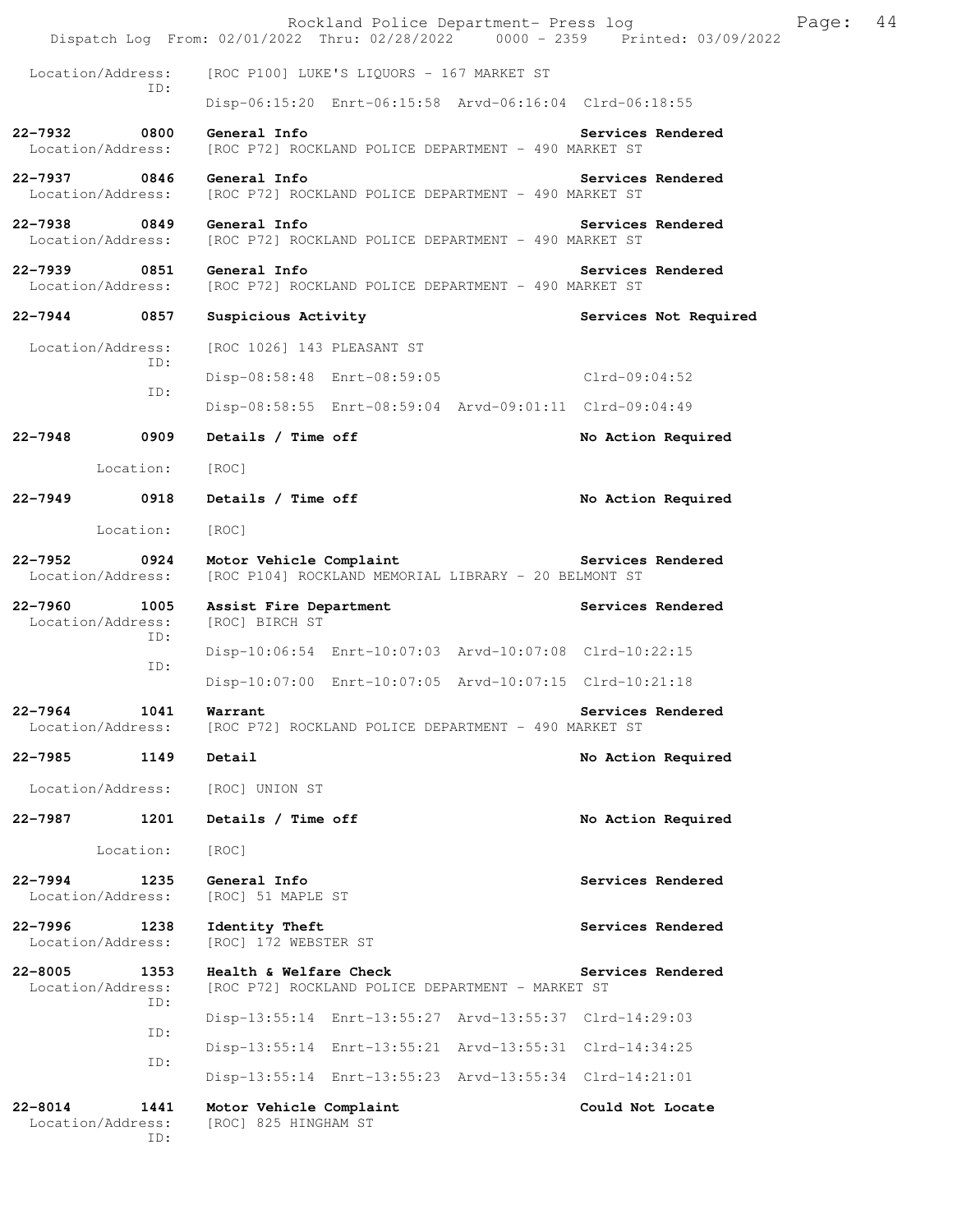Rockland Police Department- Press log entitled and Page: 45 Dispatch Log From: 02/01/2022 Thru: 02/28/2022 0000 - 2359 Printed: 03/09/2022

Disp-14:44:09 Enrt-14:44:13 Arvd-14:46:22 Clrd-14:52:52

| $22 - 8016$                      | 1457        | Details / Time off                                                       |                 | No Action Required          |  |  |
|----------------------------------|-------------|--------------------------------------------------------------------------|-----------------|-----------------------------|--|--|
|                                  | Location:   | [ROC]                                                                    |                 |                             |  |  |
| $22 - 8022$<br>Location/Address: | 1528        | Animal Complaint<br>[ROC] 51 GREENWOOD ST                                |                 | Services Rendered           |  |  |
|                                  | ID:         | Disp-15:31:34 Enrt-15:31:48 Arvd-15:50:01 Clrd-15:50:05                  |                 |                             |  |  |
|                                  | ID:         | Disp-15:31:34 Enrt-15:31:42 Arvd-15:49:31 Clrd-15:49:47                  |                 |                             |  |  |
|                                  | ID:         | Disp-15:31:34 Enrt-15:31:45 Arvd-15:49:52 Clrd-15:49:58                  |                 |                             |  |  |
| $22 - 8023$<br>Location/Address: | 1532        | Suspicious Activity<br>[ROC] 17 CRESCENT ST                              |                 | Report Follows              |  |  |
| $22 - 8033$<br>Location/Address: | 1600        | SHIFT ASSIGNMENT<br>[ROC P72] ROCKLAND POLICE DEPARTMENT - 490 MARKET ST |                 | Services Rendered           |  |  |
| $22 - 8030$<br>Location/Address: | 1603<br>ID: | Vandalism<br>[ROC] 17 EXCHANGE ST @ 379 UNION ST                         | Gone on arrival |                             |  |  |
|                                  |             | Disp-16:05:22 Enrt-16:05:25                                              | $Clrd-16:35:01$ |                             |  |  |
| $22 - 8038$                      | 1630        | Burglar Alarm                                                            |                 | Building Checked/Secured    |  |  |
| Location/Address:                |             | [ROC] 175R UNION ST                                                      |                 |                             |  |  |
|                                  | ID:         | Disp-16:35:11 Enrt-16:35:14 Arvd-16:40:11 Clrd-16:53:09                  |                 |                             |  |  |
| $22 - 8041$                      | 1646        | Vehicle Maintenance                                                      |                 | No Action Required          |  |  |
| Location/Address:                |             | [ROC P72] ROCKLAND POLICE DEPARTMENT - 490 MARKET ST                     |                 |                             |  |  |
| $22 - 8048$                      | 1726        | Suspicious Activity                                                      |                 | Transported to Hospital     |  |  |
| Location/Address:                |             | [ROC P80] GOLD MINE COIN SHOP - 188 UNION ST                             |                 |                             |  |  |
|                                  | ID:<br>ID:  | Disp-17:28:37 Enrt-17:28:49 Arvd-17:29:57 Clrd-17:40:22                  |                 |                             |  |  |
|                                  |             | $Disp-17:30:40$                                                          |                 | Arvd-17:30:43 Clrd-17:40:19 |  |  |
| $22 - 8050$                      | 1736        | Motor Vehicle Stop                                                       |                 | Citation/Warning Issued     |  |  |
| Location/Address:                |             | [ROC] 300 MARKET ST                                                      |                 |                             |  |  |
|                                  | ID:         |                                                                          |                 | Arvd-17:36:00 Clrd-17:45:00 |  |  |
| $22 - 8058$<br>Location/Address: | 1804        | Detail<br>[ROC] UNION ST. AT BIGELOW AVE - UNION ST                      |                 | No Service                  |  |  |
| $22 - 8065$<br>Location/Address: | 1833<br>ID: | Motor Vehicle Complaint<br>[ROC] 9 SALEM ST @ 754 UNION ST               |                 | Gone on arrival             |  |  |
|                                  | ID:         | Disp-18:35:07 Enrt-18:35:15                                              |                 | Clrd-18:39:17               |  |  |
|                                  |             | Disp-18:35:12 Enrt-18:35:16 Arvd-18:38:42 Clrd-18:39:20                  |                 |                             |  |  |
| 22-8071                          | 1925        | <b>Building Check</b>                                                    |                 | Building Checked/Secured    |  |  |
| Location/Address:                | ID:         | [ROC P89] CALVARY CHAPEL - 175 MARKET ST                                 |                 |                             |  |  |
|                                  |             |                                                                          |                 | Arvd-19:26:49 Clrd-19:28:01 |  |  |
| $22 - 8072$                      | 1937        | <b>Building Check</b>                                                    |                 | Building Checked/Secured    |  |  |
| Location/Address:                | ID:         | [ROC 2] STUDLEY COURT - STUDLEY CT                                       |                 |                             |  |  |
|                                  |             |                                                                          |                 | Arvd-19:38:12 Clrd-19:38:38 |  |  |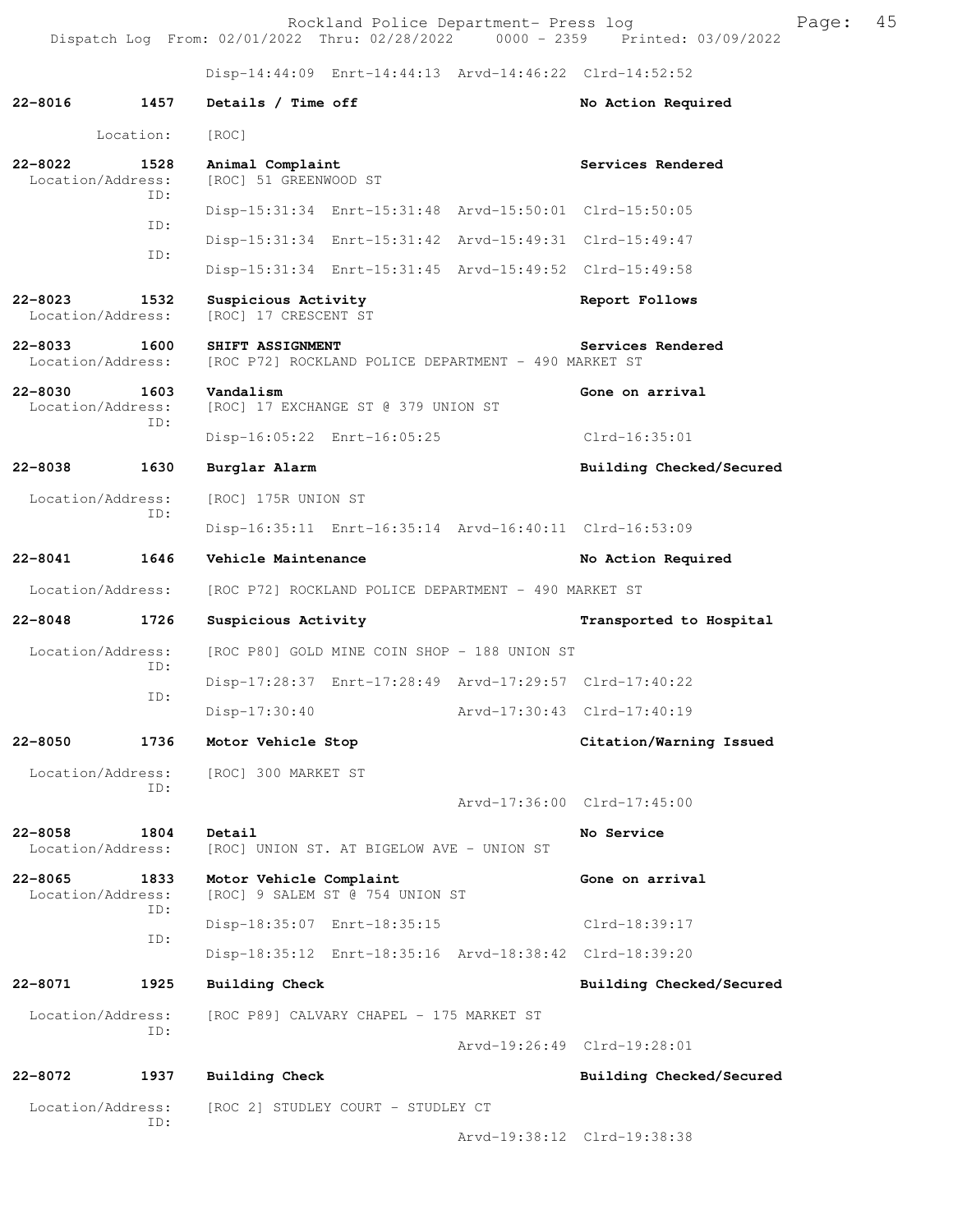Rockland Police Department- Press log Page: 46 Dispatch Log From: 02/01/2022 Thru: 02/28/2022 ID: Disp-20:43:05 Enrt-20:43:12 Clrd-20:43:16 22-8073 1940 Building Check **Building Checked/Secured**  Location/Address: [ROC 60] SPRING GATE APARTMENTS - 52 HANNAH WAY ID: Arvd-19:41:05 Clrd-19:41:39 **22-8074 1944 Building Check Building Checked/Secured**  Location/Address: [ROC] CHURCH ST ID: Arvd-19:45:39 Clrd-19:52:47 **22-8076 2018 MVA Property Damage Only Vehicle Towed**  Location/Address: [ROC P60] HOWARD - EAST WATER ST ID: Disp-20:23:00 Arvd-20:23:03 Clrd-20:24:51 ID: Disp-20:26:47 Enrt-20:27:05 Arvd-20:27:25 Clrd-20:31:23 ID: Disp-20:26:54 Enrt-20:27:05 Arvd-20:27:25 Clrd-20:43:29 ID: Disp-20:27:01 Enrt-20:27:05 Arvd-20:27:25 Clrd-21:05:29 ID: Disp-20:27:17 Enrt-20:27:22 Arvd-20:27:25 Clrd-20:31:26 **22-8079 2028 Suspicious Activity Services Rendered Location/Address:** [ROC] 1111 HINGHAM ST [ROC] 1111 HINGHAM ST ID: Disp-20:31:34 Enrt-20:31:44 Arvd-20:35:10 Clrd-21:20:13 ID: Disp-20:31:40 Enrt-20:31:42 Arvd-20:35:02 Clrd-22:10:05 ID: Disp-00:04:01 Clrd-02/19/2022 @ 00:04:08 22-8086 2119 Suspicious Activity **120 Services Rendered** Location/Address: [ROC] 453 NORTH AVE ID: Disp-21:20:40 Enrt-21:23:26 Arvd-21:23:32 Clrd-22:03:31 ID: Disp-21:20:54 Enrt-21:23:26 Arvd-21:23:32 Clrd-22:03:26 **22-8087 2120 Detail No Service**  [ROC 874] 193 BEECH ST **22-8092 2138 Building Check Building Checked/Secured**  Location/Address: [ROC 60] SPRING GATE APARTMENTS - 52 HANNAH WAY ID: Arvd-21:40:42 Clrd-21:41:14 **22-8095 2139 BOLO No Service**  [ROC P72] ROCKLAND POLICE DEPARTMENT - 490 MARKET ST **22-8094 2141 Building Check Building Checked/Secured**  Location/Address: [ROC P89] CALVARY CHAPEL - 175 MARKET ST ID: Arvd-21:41:59 Clrd-21:45:15 **22-8096 2146 Building Check Building Checked/Secured**  Location/Address: [ROC] CHURCH ST ID: Arvd-21:47:22 Clrd-21:52:22 **22-8106 2337 Police Information No Action Required**  Location: [ROC] BOLO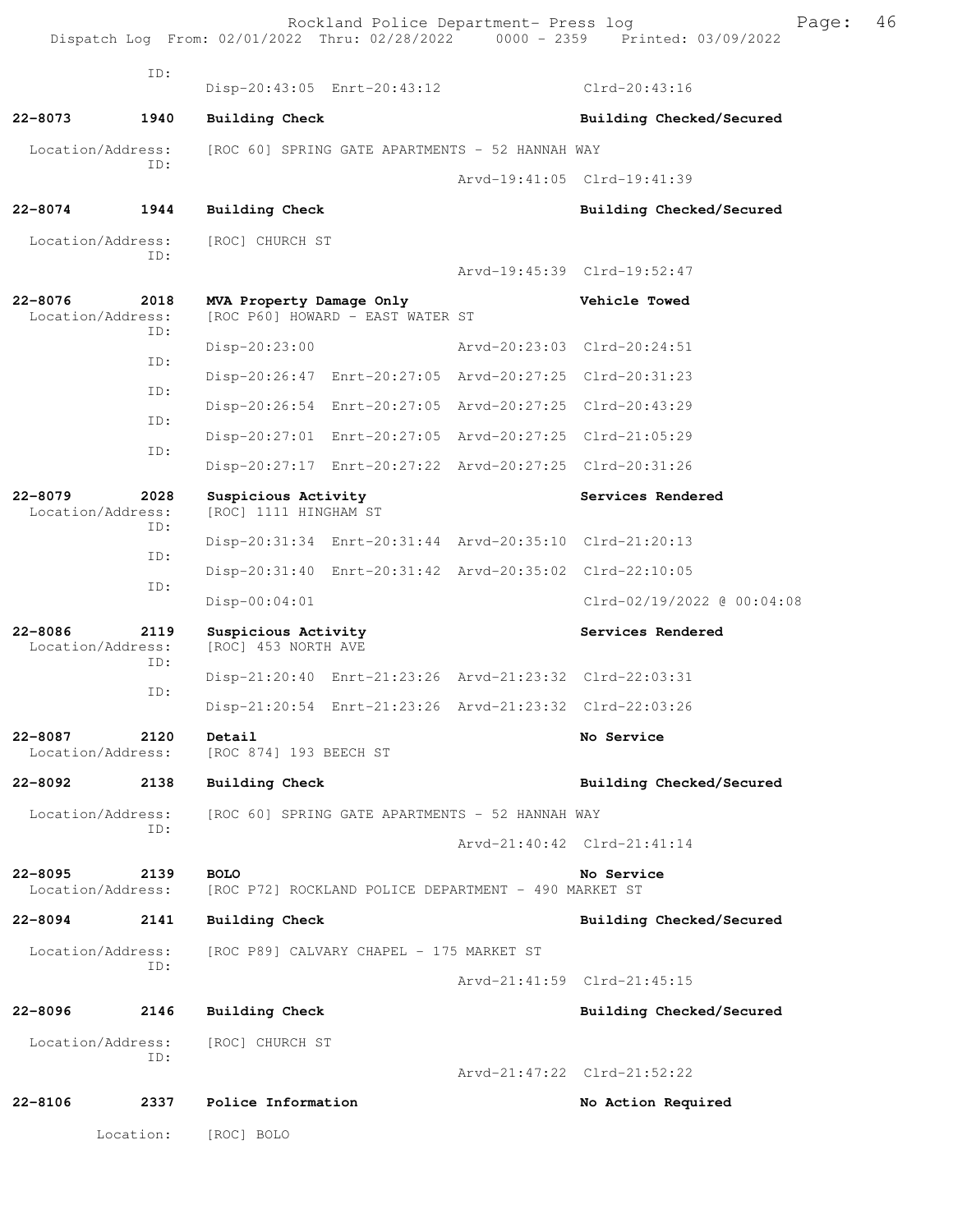## **For Date: 02/19/2022 - Saturday**

| $22 - 8108$<br>Location/Address: | 0000        | SHIFT ASSIGNMENTS<br>[ROC P72] ROCKLAND POLICE DEPARTMENT - 490 MARKET ST |                                                         |  | No Service                  |  |
|----------------------------------|-------------|---------------------------------------------------------------------------|---------------------------------------------------------|--|-----------------------------|--|
|                                  | ID:         |                                                                           |                                                         |  | Arvd-00:00:00 Clrd-00:02:28 |  |
| $22 - 8109$                      | 0002        | <b>Building Check</b>                                                     |                                                         |  | Building Checked/Secured    |  |
| Location/Address:                | ID:         | [ROC] CHURCH ST                                                           |                                                         |  |                             |  |
|                                  |             |                                                                           |                                                         |  | Arvd-00:03:16 Clrd-00:04:40 |  |
| $22 - 8110$                      | 0005        | <b>Building Check</b>                                                     |                                                         |  | Building Checked/Secured    |  |
| Location/Address:                | ID:         |                                                                           | [ROC] SPRING GATE - MARTHA DR                           |  |                             |  |
|                                  |             |                                                                           |                                                         |  | Arvd-00:08:08 Clrd-00:08:30 |  |
| $22 - 8111$                      | 0008        | <b>Building Check</b>                                                     |                                                         |  | Building Checked/Secured    |  |
| Location/Address:                | ID:         |                                                                           | [ROC P89] CALVARY CHAPEL - 175 MARKET ST                |  |                             |  |
|                                  |             |                                                                           |                                                         |  | Arvd-00:09:44 Clrd-00:14:38 |  |
| $22 - 8113$<br>Location/Address: | 0037<br>ID: | 911 Accidental<br>[ROC] 190R POND ST                                      |                                                         |  | Services Rendered           |  |
|                                  | ID:         |                                                                           | Disp-00:39:25 Enrt-00:40:20 Arvd-00:45:19 Clrd-00:53:35 |  |                             |  |
|                                  | ID:         |                                                                           | Disp-00:39:34 Enrt-00:40:23 Arvd-00:43:49 Clrd-00:53:33 |  |                             |  |
|                                  |             |                                                                           | Disp-00:45:57 Enrt-00:46:00 Arvd-00:46:03 Clrd-00:53:38 |  |                             |  |
| $22 - 8117$<br>Location/Address: | 0111<br>ID: | Suspicious Activity<br>[ROC] 256 WEYMOUTH ST                              |                                                         |  | Services Rendered           |  |
|                                  | ID:         |                                                                           | Disp-01:15:21 Enrt-01:16:15 Arvd-01:19:20 Clrd-01:24:27 |  |                             |  |
|                                  | ID:         |                                                                           | Disp-01:16:09 Enrt-01:16:12 Arvd-01:19:17 Clrd-01:24:22 |  |                             |  |
|                                  |             |                                                                           | Disp-01:20:30 Enrt-01:20:34                             |  | $Clrd-01:23:13$             |  |
| $22 - 8118$<br>Location/Address: | 0130<br>ID: | Assist Public<br>[ROC 628] 192 SUMMER ST                                  |                                                         |  | Services Rendered           |  |
|                                  |             |                                                                           | Disp-01:30:48 Enrt-01:32:48                             |  | Clrd-01:38:55               |  |
| 22-8122<br>Location/Address:     | 0215<br>ID: | <b>Building Check</b><br>[ROC] MARTHA DR                                  |                                                         |  | Investigated                |  |
|                                  |             |                                                                           |                                                         |  | Arvd-02:16:21 Clrd-02:16:28 |  |
| $22 - 8123$<br>Location/Address: | 0216        | Building Check<br>[ROC] MARKET ST                                         |                                                         |  | Investigated                |  |
|                                  | ID:         |                                                                           |                                                         |  | Arvd-02:17:10 Clrd-02:17:16 |  |
| $22 - 8125$<br>Location/Address: | 0234        | <b>Building Check</b><br>[ROC] 153 MARKET ST                              |                                                         |  | Services Rendered           |  |
|                                  | ID:         |                                                                           | Disp-02:35:38 Enrt-02:35:42 Arvd-02:35:46 Clrd-02:35:51 |  |                             |  |
|                                  | ID:         | Disp-02:37:45                                                             |                                                         |  | Arvd-02:37:49 Clrd-03:14:38 |  |
| $22 - 8134$<br>Location/Address: | 0559        | <b>Building Check</b><br>[ROC] UNION ST                                   |                                                         |  | Appears Secure              |  |
|                                  | ID:         |                                                                           |                                                         |  | Arvd-05:59:57 Clrd-06:30:28 |  |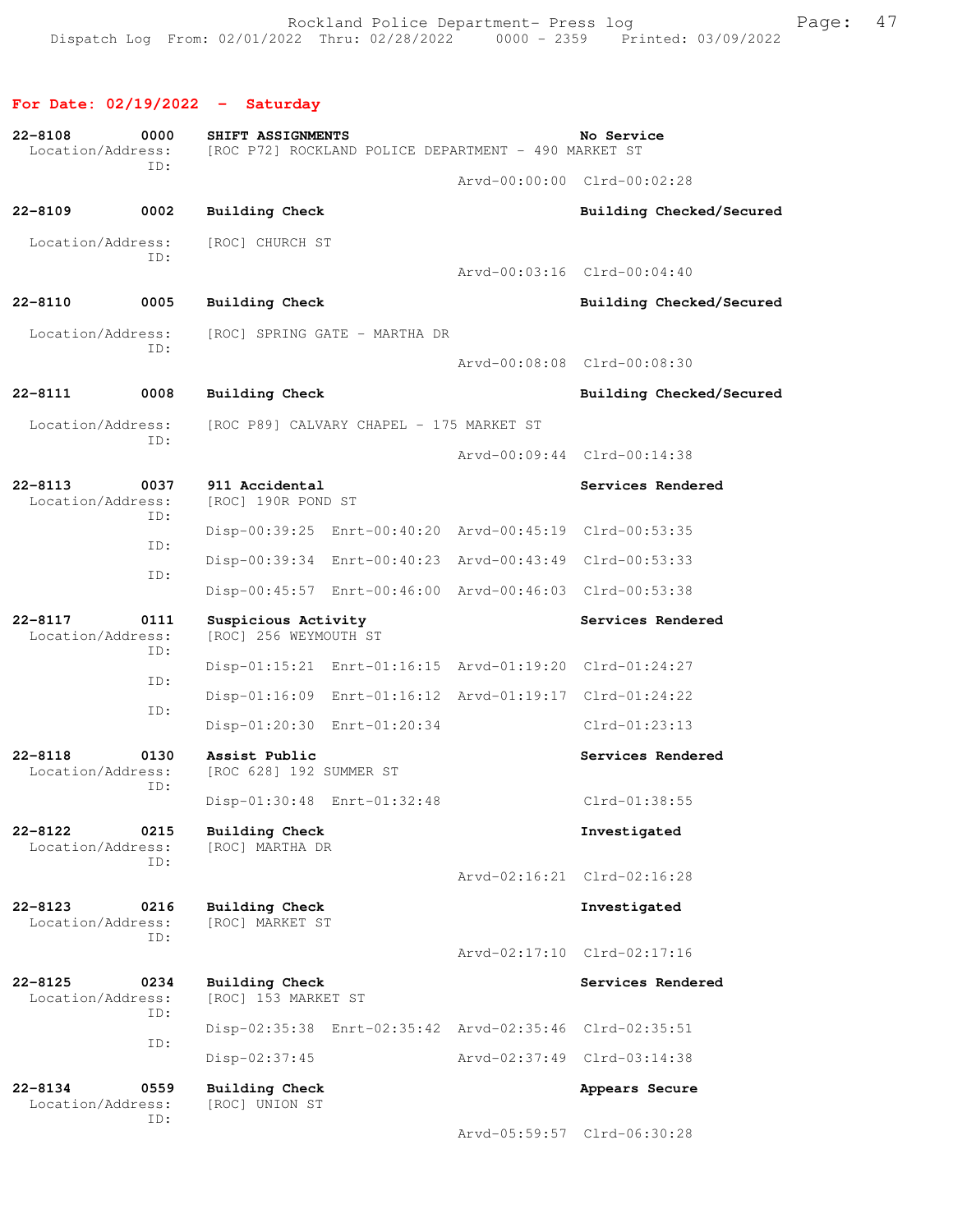Rockland Police Department- Press log entitled and Page: 48 Dispatch Log From: 02/01/2022 Thru: 02/28/2022 0000 - 2359 Printed: 03/09/2022

| 22-8140<br>0711<br>Location/Address:<br>TD:     | Building Check<br>[ROC] MARKET ST                                                  | Investigated                |
|-------------------------------------------------|------------------------------------------------------------------------------------|-----------------------------|
|                                                 |                                                                                    | Arvd-07:11:35 Clrd-07:11:56 |
| 22-8141<br>0711<br>Location/Address:<br>TD:     | Building Check<br>[ROC] MARTHA DR                                                  | Investigated                |
|                                                 |                                                                                    | Arvd-07:12:19 Clrd-07:12:27 |
| 22-8148<br>0800<br>Location/Address:            | General Info<br>[ROC P72] ROCKLAND POLICE DEPARTMENT - 490 MARKET ST               | Services Rendered           |
| $22 - 8153$<br>0932<br>Location:                | Details / Time off<br>[ROC]                                                        | No Service                  |
| 22-8157<br>1020<br>Location/Address:            | 911 Accidental<br>[ROC 70] WEBSTER PARK NURSING AND REHAB - 56 WEBSTER ST          | No Service                  |
| $22 - 8158$<br>1022<br>Location/Address:<br>ID: | Motor Vehicle Stop<br>[ROC] 158 MARKET ST @ 5 UNION ST                             | Gone on arrival             |
|                                                 | Disp-10:23:34                                                                      | Clrd-10:27:58               |
| $22 - 8167$<br>1050<br>Location/Address:        | Identity Theft<br>[ROC] 592 SALEM ST                                               | Services Rendered           |
| $22 - 8163$<br>1051<br>Location/Address:        | Animal Complaint<br>[ROC 1025] 485 EAST WATER ST                                   | Services Rendered           |
| ID:                                             | Disp-10:52:46 Enrt-10:52:53 Arvd-10:55:34 Clrd-11:22:43                            |                             |
| ID:                                             | Arvd-10:57:05<br>Disp-10:56:59                                                     | $Clrd-11:14:45$             |
| ID:                                             | Disp-10:57:18 Enrt-10:57:23                                                        | $Clrd-11:18:45$             |
| 22-8172<br>1119<br>Location/Address:<br>ID:     | General Info<br>[ROC P72] ROCKLAND POLICE DEPARTMENT - 490 MARKET ST               | Investigated                |
| ID:                                             | Disp-11:25:04 Enrt-11:25:19 Arvd-11:25:30 Clrd-11:40:31                            |                             |
| ID:                                             | Disp-11:25:04 Enrt-11:25:11 Arvd-11:25:27 Clrd-11:40:35                            |                             |
| ID:                                             | Disp-11:25:04 Enrt-11:25:22 Arvd-11:25:33 Clrd-11:41:43                            |                             |
|                                                 | Disp-11:25:04<br>Arvd-11:25:36<br>Enrt-11:25:24                                    | $Clrd-11:40:26$             |
| $22 - 8196$<br>1430<br>Location/Address:<br>ID: | Motor Vehicle Complaint<br>[ROC 70] WEBSTER PARK NURSING AND REHAB - 56 WEBSTER ST | Gone on arrival             |
| ID:                                             | $Disp-14:34:06$                                                                    | $Clrd-14:41:13$             |
| ID:                                             | $Disp-14:34:06$                                                                    | Clrd-14:40:38               |
| ID:                                             | $Disp-14:34:06$                                                                    | $Clrd-14:40:32$             |
|                                                 | $Disp-14:34:06$                                                                    | $Clrd-14:41:20$             |
| 22-8199<br>1454<br>Location:                    | Details / Time off<br>[ROC]                                                        | No Service                  |
| $22 - 8200$<br>1454<br>Location/Address:        | General Info<br>[ROC P72] ROCKLAND POLICE DEPARTMENT - 490 MARKET ST               | Services Rendered           |
| 22-8215<br>1600<br>Location/Address:            | SHIFT ASSIGNMENT<br>[ROC P72] ROCKLAND POLICE DEPARTMENT - 490 MARKET ST           | No Service                  |
| $22 - 8220$<br>1643<br>Location/Address:        | LOST DEBIT CARD<br>[ROC P72] ROCKLAND POLICE DEPARTMENT - 490 MARKET ST            | Services Rendered           |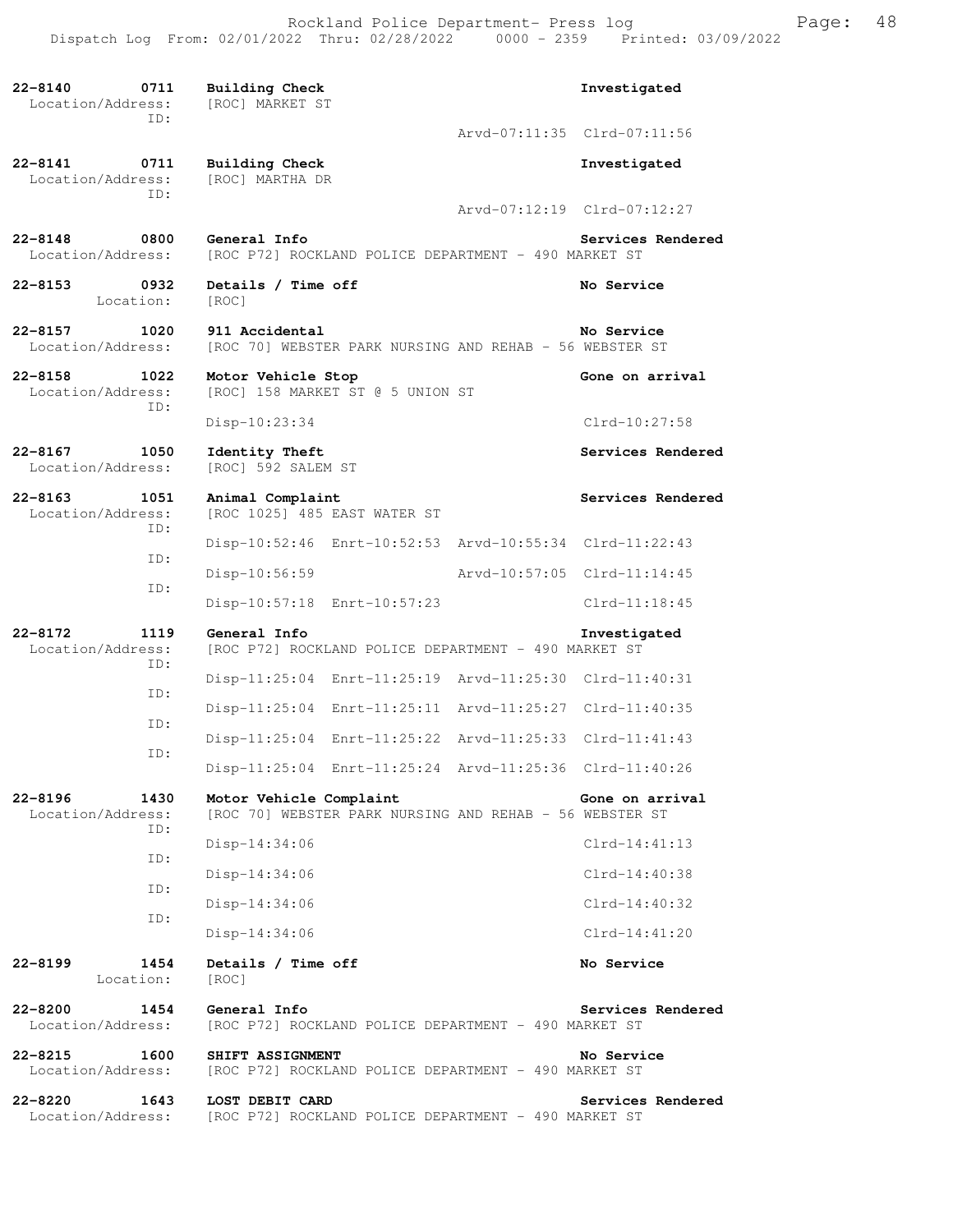| $22 - 8228$<br>1716<br>Location/Address:<br>ID: | <b>Building Check</b><br>[ROC] CHURCH ST                                                                                | Services Rendered           |
|-------------------------------------------------|-------------------------------------------------------------------------------------------------------------------------|-----------------------------|
|                                                 |                                                                                                                         | Arvd-17:16:53 Clrd-17:17:08 |
| 1828<br>22-8234<br>Location:                    | Details / Time off<br>[ROC]                                                                                             | No Service                  |
| 22-8242<br>1951<br>Location/Address:<br>ID:     | Burglar Alarm<br>[ROC] 19 FRANKLIN HUNT RD                                                                              | Appears Secure              |
|                                                 | Disp-19:53:21 Enrt-19:53:27 Arvd-20:00:00 Clrd-20:06:46                                                                 |                             |
| 22-8243<br>1951<br>Location/Address:<br>TD:     | 911 Hang Up<br>[ROC] 5 JUNIPER CIR                                                                                      | Services Rendered           |
|                                                 | Disp-19:53:43 Enrt-19:53:48 Arvd-19:58:16 Clrd-20:05:31                                                                 |                             |
| 2013<br>22-8247<br>Location/Address:            | General Info<br>[ROC 60] SPRING GATE APARTMENTS - 52 HANNAH WAY                                                         | Services Rendered           |
| $22 - 8256$<br>2113<br>Location/Address:<br>ID: | MVA Property Damage Only<br>[ROC P62] CHINA PLAZA - 35 MARKET ST                                                        | Arrest (s) Made             |
| Fire Unit:                                      | Disp-21:14:04 Enrt-21:14:46 Arvd-21:14:47 Clrd-22:27:13<br>ROCKEN1-Pumper-Rockland Engine 1                             |                             |
|                                                 | Disp-21:13:35 Enrt-21:15:34 Arvd-21:17:41 Clrd-21:27:24<br>InQrtsUnavl-21:30:18 InSrvce-21:30:23                        |                             |
| EMS Unit:                                       | ROCKAM2-Rockland A2<br>Disp-21:13:50 Enrt-21:15:37 Arvd-21:17:38 Clrd-21:27:26<br>InQrtsUnavl-21:29:44 InSrvce-21:29:53 |                             |
| ID:                                             | Disp-21:14:15 Enrt-21:14:42 Arvd-21:14:54 Clrd-22:04:29                                                                 |                             |
| ID:<br>Refer To Arrest:<br>Arrest:              | Disp-21:14:23 Enrt-21:14:40 Arvd-21:15:01 Clrd-22:04:33<br>22ROC-8256-AR<br>SLOAN, JAMES J                              |                             |
| Address:<br>Age:                                | 40 WILLOW POND DR ROCKLAND, MA<br>62                                                                                    |                             |
| Charges:                                        | OUI-LIQUOR OR .08%<br>NEGLIGENT OPERATION OF MOTOR VEHICLE<br>YIELD AT INTERSECTION, FAIL                               |                             |
| $22 - 8264$<br>2225<br>Location/Address:<br>ID: | Sudden Death<br>[ROC] 603 UNION ST                                                                                      | Report Follows              |
| ID:                                             | Disp-22:26:23<br>Enrt-22:26:39 Arvd-22:47:33                                                                            | Clrd-23:48:05               |
| ID:                                             | Disp-22:26:36<br>Enrt-22:26:39 Arvd-22:29:48                                                                            | Clrd-02/20/2022 @ 00:40:12  |
| ID:                                             | Disp-22:27:29 Enrt-22:27:34 Arvd-22:30:38                                                                               | $Clrd-23:58:03$             |
|                                                 | Disp-22:36:34 Enrt-22:36:43 Arvd-22:36:47                                                                               | Clrd-23:58:09               |
|                                                 |                                                                                                                         |                             |

**For Date: 02/20/2022 - Sunday**

| $22 - 8271$<br>0000<br>Location/Address: |             | SHIFT ASSIGNMENTS<br>[ROC P72] ROCKLAND POLICE DEPARTMENT - 490 MARKET ST |  | No Service                  |  |  |
|------------------------------------------|-------------|---------------------------------------------------------------------------|--|-----------------------------|--|--|
|                                          | ID:         |                                                                           |  | Arvd-00:00:00 Clrd-00:03:59 |  |  |
| $22 - 8273$<br>Location/Address:         | 0016<br>TD: | Noise Complaint<br>[ROC] ARLINGTON ST                                     |  | Services Rendered           |  |  |
|                                          | TD:         |                                                                           |  | Arvd-00:16:00 Clrd-00:21:58 |  |  |
|                                          |             | $Disp-00:18:42$                                                           |  | Arvd-00:20:14 Clrd-00:21:55 |  |  |
| $22 - 8276$<br>Location/Address:         | 0026        | Building Check<br>[ROC] MARKET ST                                         |  | Investigated                |  |  |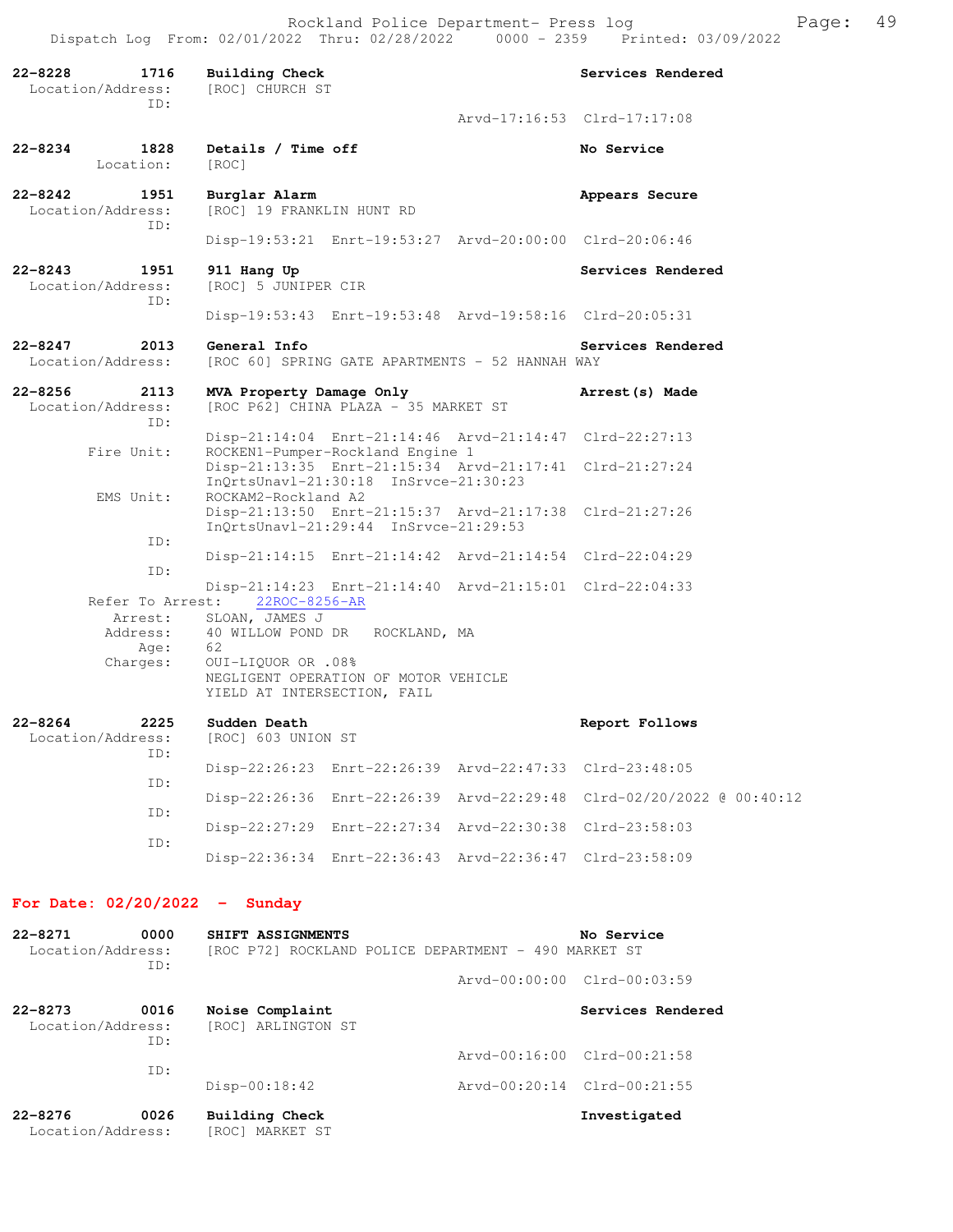Rockland Police Department- Press log entitled and Page: 50 Dispatch Log From: 02/01/2022 Thru: 02/28/2022 0000 - 2359 Printed: 03/09/2022

|                                  | ID:         |                                                |                                                                  |               | Arvd-00:26:34 Clrd-00:26:42 |
|----------------------------------|-------------|------------------------------------------------|------------------------------------------------------------------|---------------|-----------------------------|
| $22 - 8277$                      | 0026        | Building Check                                 |                                                                  |               | Investigated                |
| Location/Address:                | TD:         | [ROC] MARTHA DR                                |                                                                  |               |                             |
|                                  |             |                                                |                                                                  |               | Arvd-00:27:09 Clrd-00:27:17 |
| $22 - 8279$<br>Vicinity of:      | 0118        | Motor Vehicle Stop<br>[ROC] 100 VFW DR         |                                                                  |               | Verbal Warning              |
|                                  | ID:         |                                                |                                                                  |               | Aryd-01:18:00 Clrd-01:19:48 |
| $22 - 8280$<br>Location/Address: | 0143<br>ID: | Sudden Death<br>[ROC] 42 MARTHA DR Apt. #F     |                                                                  |               | Report Follows              |
|                                  |             | $Disp-01:46:51$                                |                                                                  |               | Arvd-01:47:32 Clrd-04:43:14 |
|                                  | ID:         | $Disp-01:54:36$                                |                                                                  | Arvd-01:54:39 | $Clrd-04:43:14$             |
|                                  | ID:         | Disp-01:54:45                                  |                                                                  | Arvd-01:54:48 | $Clrd-04:43:14$             |
|                                  | ID:         | Disp-03:00:29 Enrt-03:00:37                    |                                                                  |               | Clrd-03:03:58               |
|                                  | ID:         |                                                | Disp-03:04:28 Enrt-03:04:36 Arvd-03:44:41 Clrd-04:43:14          |               |                             |
|                                  | ID:         |                                                | Disp-03:56:17    Enrt-03:56:19    Arvd-03:57:32    Clrd-04:43:14 |               |                             |
| $22 - 8290$<br>Vicinity of:      | 0548        | MVA Property Damage Only<br>[ROC] 650 BEECH ST |                                                                  |               | Services Rendered           |
|                                  | ID:         |                                                | Disp-05:49:35 Enrt-05:49:38 Arvd-05:54:16 Clrd-06:02:07          |               |                             |
| $22 - 8291$<br>Location/Address: | 0558        | <b>Building Check</b><br>[ROC] UNION ST        |                                                                  |               | Appears Secure              |
|                                  | ID:         |                                                |                                                                  |               | Arvd-05:58:36 Clrd-06:27:55 |
| $22 - 8296$<br>Location/Address: | 0728<br>ID: | Sudden Death<br>[ROC] 719 UNION ST             |                                                                  |               | Report Follows              |
|                                  | ID:         |                                                | Disp-07:29:26 Enrt-07:29:40 Arvd-07:32:25 Clrd-08:01:30          |               |                             |
|                                  |             |                                                | Disp-07:29:34 Enrt-07:29:37 Arvd-07:32:30                        |               | Clrd-09:39:17               |
|                                  | ID:         |                                                | Disp-07:35:27 Enrt-07:35:32 Arvd-07:35:35 Clrd-08:25:59          |               |                             |
|                                  | ID:         | Disp-08:00:48                                  |                                                                  |               | Arvd-08:19:08 Clrd-09:39:21 |
| $22 - 8300$<br>Location/Address: | 0800        | General Info                                   | [ROC P72] ROCKLAND POLICE DEPARTMENT - 490 MARKET ST             |               | Services Rendered           |
| $22 - 8302$<br>Location/Address: | 0835        | Road Obstruction<br>[ROC] 676 BEECH ST         |                                                                  |               | Services Rendered           |
|                                  | ID:         |                                                |                                                                  |               | Aryd-08:35:00 Clrd-08:48:20 |
| $22 - 8306$                      | 0841        | General Info                                   |                                                                  |               | No Action Required          |
| Location/Address:                |             |                                                | [ROC P72] ROCKLAND POLICE DEPARTMENT - 490 MARKET ST             |               |                             |
| 22-8311                          | 1013        | Building Check                                 |                                                                  |               | Building Checked/Secured    |
| Location/Address:                | ID:         | [ROC] CHURCH ST                                |                                                                  |               |                             |
|                                  |             |                                                |                                                                  |               | Arvd-10:13:56 Clrd-10:16:26 |
| $22 - 8316$<br>Location/Address: | 1046        | General Info                                   | [ROC P72] ROCKLAND POLICE DEPARTMENT - 490 MARKET ST             |               | Services Rendered           |
| 22-8320                          | 1116        | <b>Building Check</b>                          |                                                                  |               | Building Checked/Secured    |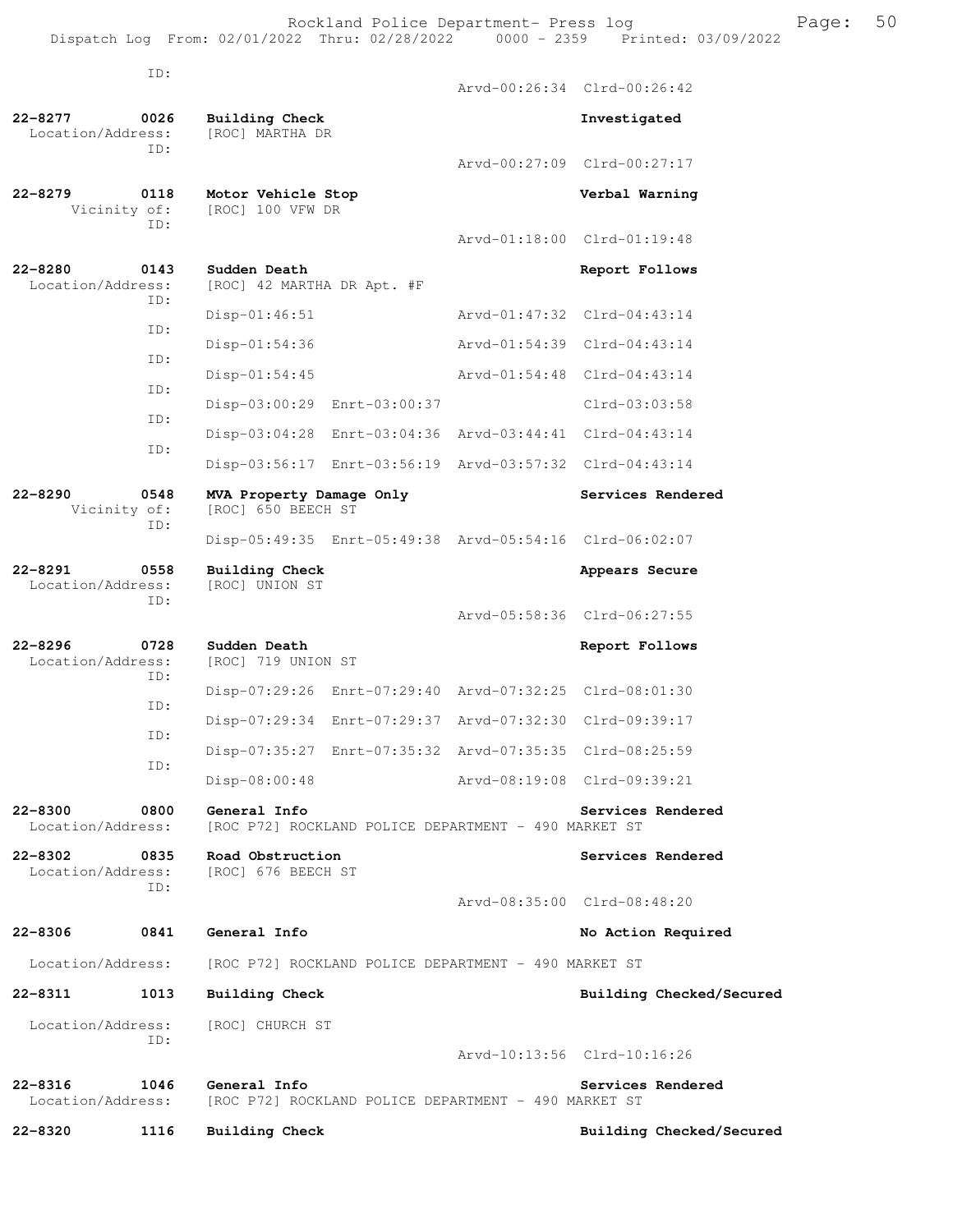| $22 - 8400$<br>0000<br>Location/Address:        | SHIFT ASSIGNMENTS<br>[ROC P72] ROCKLAND POLICE DEPARTMENT - 490 MARKET ST | Services Rendered           |
|-------------------------------------------------|---------------------------------------------------------------------------|-----------------------------|
| For Date: $02/21/2022 -$ Monday                 |                                                                           |                             |
|                                                 |                                                                           | Arvd-21:53:12 Clrd-21:53:40 |
| $22 - 8389$<br>2152<br>Location/Address:<br>ID: | <b>Building Check</b><br>[ROC] CHURCH ST                                  | Appears Secure              |
|                                                 | Disp-21:55:04 Enrt-21:56:14 Arvd-21:56:46 Clrd-22:34:35                   |                             |
| ID:                                             | Disp-21:55:04 Enrt-21:56:14 Arvd-21:58:59 Clrd-22:34:38                   |                             |
| Location/Address:<br>ID:                        | [ROC] 103 WEBSTER ST Apt. #2                                              |                             |
| 22-8390<br>2151                                 | Noise Complaint                                                           | Services Not Required       |
| Location/Address:<br>ID:                        | [ROC 5] COMMUNITY CENTER - 394 UNION ST                                   | Arvd-20:28:00 Clrd-20:29:38 |
| Location:<br>$22 - 8385$<br>2028                | [ROC]<br>Motor Vehicle Stop                                               | Verbal Warning              |
| $22 - 8370$<br>1805                             | Details / Time off                                                        | Services Rendered           |
| Location/Address:<br>ID:                        | [ROC] CHURCH ST                                                           | Arvd-17:54:16 Clrd-17:54:40 |
| $22 - 8368$<br>1753                             | <b>Building Check</b>                                                     | Appears Secure              |
| 22-8369 1751<br>Location/Address:               | General Info<br>[ROC P72] ROCKLAND POLICE DEPARTMENT - 490 MARKET ST      | No Service                  |
| 22-8366<br>1737<br>Location/Address:            | Detail<br>[ROC P72] ROCKLAND POLICE DEPARTMENT - 490 MARKET ST            | Services Rendered           |
| 22-8364 1735<br>Location/Address:               | Detail<br>[ROC P72] ROCKLAND POLICE DEPARTMENT - 490 MARKET ST            | Services Rendered           |
| 22-8357 1656<br>Location/Address:               | General Incident<br>[ROC P72] ROCKLAND POLICE DEPARTMENT - 490 MARKET ST  | No Service                  |
| 1617<br>22-8353<br>Location:                    | Details / Time off<br>[ROC]                                               | No Service                  |
| 22-8352 1600<br>Location/Address:               | SHIFT ASSIGNMENT<br>[ROC P72] ROCKLAND POLICE DEPARTMENT - 490 MARKET ST  | Services Rendered           |
| Location/Address:<br>ID:                        | [ROC] CHURCH ST                                                           | Arvd-14:43:52 Clrd-14:55:21 |
| 22-8346<br>1443                                 | <b>Building Check</b>                                                     | Building Checked/Secured    |
|                                                 |                                                                           | Arvd-11:17:17 Clrd-11:21:12 |
| Location/Address: [ROC] CHURCH ST<br>TD:        |                                                                           |                             |

22-8414 0603 Building Check **Appears Secure**  Location/Address: [ROC] UNION ST ID: Arvd-06:03:15 Clrd-06:33:08 22-8420 0734 Police Information **No Action Required** 

Location/Address: [ROC 423] 67 J A DUNN MEM DR

**22-8421 0734 Details / Time off Services Rendered**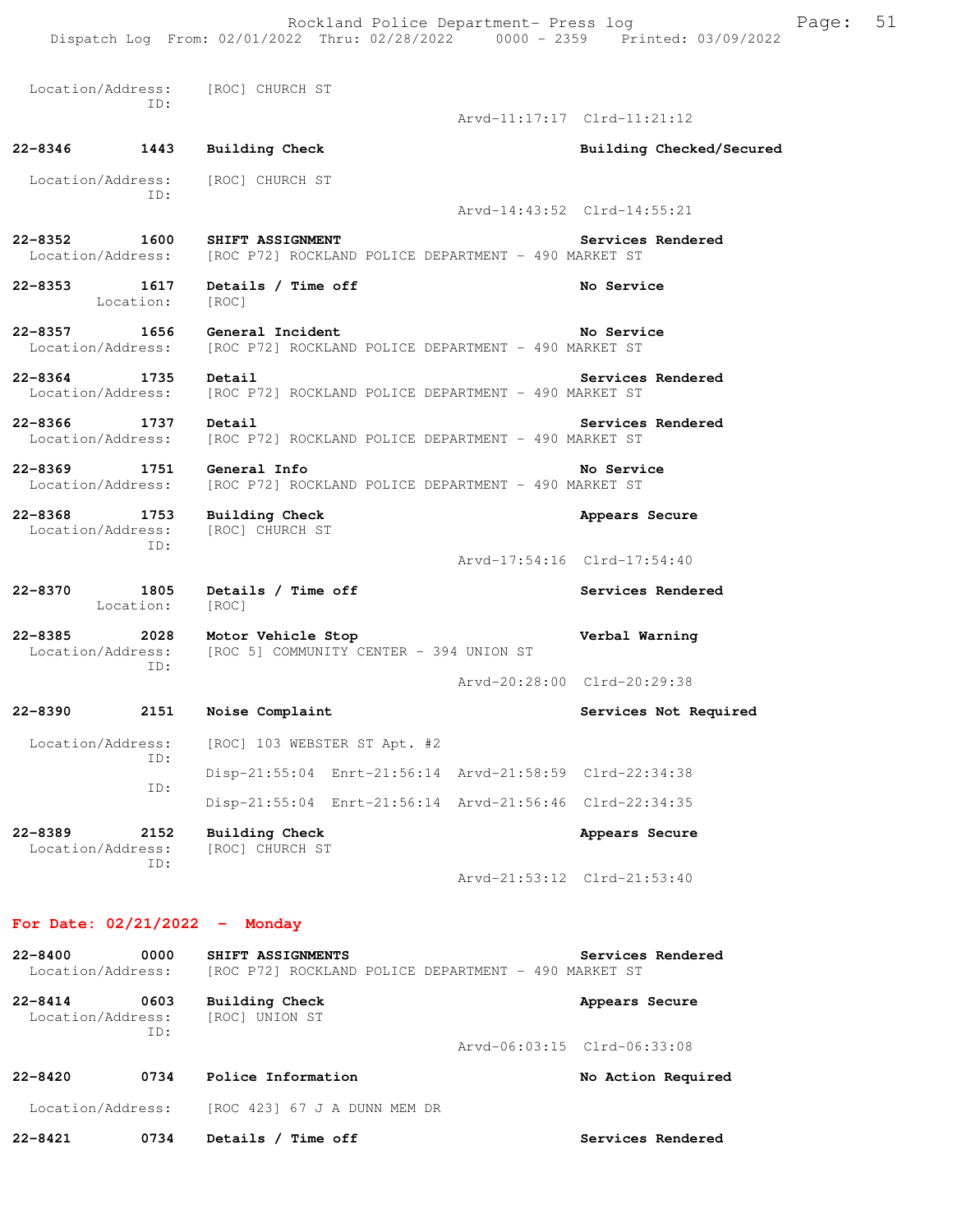|             |                                  | Rockland Police Department- Press log<br>Dispatch Log From: 02/01/2022 Thru: 02/28/2022 0000 - 2359 Printed: 03/09/2022 |                             | Page: | 52 |
|-------------|----------------------------------|-------------------------------------------------------------------------------------------------------------------------|-----------------------------|-------|----|
|             | Location:                        | [ROC]                                                                                                                   |                             |       |    |
| $22 - 8423$ | 0801                             | Information Call                                                                                                        | No Action Required          |       |    |
|             | Location/Address:                | [ROC P72] ROCKLAND POLICE DEPARTMENT - 490 MARKET ST                                                                    |                             |       |    |
| $22 - 8603$ | 0825<br>Location/Address:        | Animal Complaint<br>[ROC] 67 EXCHANGE ST                                                                                | Services Rendered           |       |    |
|             | 22-8448 0830                     | Details / Time off                                                                                                      | No Action Required          |       |    |
|             | Location:                        | [ROC]                                                                                                                   |                             |       |    |
| $22 - 8429$ | 0840                             | Building Check                                                                                                          | Building Checked/Secured    |       |    |
|             | Location/Address:<br>ID:         | [ROC P89] CALVARY CHAPEL - 175 MARKET ST                                                                                |                             |       |    |
|             |                                  |                                                                                                                         | Arvd-08:42:51 Clrd-08:44:32 |       |    |
| $22 - 8437$ | 0914<br>Location/Address:<br>ID: | MVA Property Damage Only<br>[ROC] 56 CLIFF ST @ 488 LIBERTY ST                                                          | Paper Exchange              |       |    |
|             |                                  | Disp-09:17:32 Enrt-09:17:38 Arvd-09:18:19 Clrd-09:30:44                                                                 |                             |       |    |
| $22 - 8439$ | 0918                             | Burglar Alarm                                                                                                           | Building Checked/Secured    |       |    |
|             | Location/Address:<br>ID:         | [ROC 73] ROCKLAND TOWN HALL - 242 UNION ST                                                                              |                             |       |    |
|             |                                  | Disp-09:20:06 Enrt-09:21:33 Arvd-09:21:36 Clrd-09:24:24                                                                 |                             |       |    |
| $22 - 8601$ | 0920<br>Location/Address:        | Animal Complaint<br>[ROC] 421 BEECH ST                                                                                  | Services Rendered           |       |    |
|             | 22-8444 0929                     | Information Call                                                                                                        | No Action Required          |       |    |
|             | Location/Address:                | [ROC P72] ROCKLAND POLICE DEPARTMENT - 490 MARKET ST                                                                    |                             |       |    |
| 22-8450     | 1002                             | Details / Time off                                                                                                      | No Action Required          |       |    |
|             | Location:                        | [ROC]                                                                                                                   |                             |       |    |
| $22 - 8463$ | 1131                             | Building Check                                                                                                          | Building Checked/Secured    |       |    |
|             | Location/Address:<br>ID:         | [ROC 530] 100 MARTHA DR                                                                                                 | Arvd-11:33:08 Clrd-11:39:26 |       |    |
| 22-8478     | 1300                             | Burglar Alarm                                                                                                           | Building Checked/Secured    |       |    |
|             | Location/Address:                | [ROC] 366 CENTRE AVE                                                                                                    |                             |       |    |
|             | ID:                              | Disp-13:02:30 Enrt-13:02:34 Arvd-13:05:59 Clrd-13:12:31                                                                 |                             |       |    |
|             | ID:                              | Disp-13:02:41 Enrt-13:02:45 Arvd-13:06:48 Clrd-13:12:34                                                                 |                             |       |    |
| 22-8487     | 1402<br>Location/Address:        | Assist Public<br>[ROC 81] 22 LEISUREWOOD DR - 22 LEISUREWOODS DR                                                        | Services Rendered           |       |    |
|             | ID:                              | Disp-14:05:29 Enrt-14:09:23 Arvd-14:15:15 Clrd-14:42:47                                                                 |                             |       |    |
| $22 - 8502$ | 1535<br>Location/Address:<br>ID: | Suspicious Activity<br>[ROC] 29 PAYSON AVE                                                                              | Services Rendered           |       |    |
|             |                                  | Disp-15:39:23 Enrt-15:39:27 Arvd-15:40:36 Clrd-15:57:52                                                                 |                             |       |    |
| $22 - 8505$ | 1544<br>Location/Address:<br>ID: | MVA Property Damage Only<br>[ROC P100] LUKE'S LIQUORS - 167 MARKET ST                                                   | Services Rendered           |       |    |
|             |                                  | $Disp-16:00:53$                                                                                                         | Arvd-16:00:57 Clrd-16:15:44 |       |    |
| $22 - 8508$ | 1600                             | SHIFT ASSIGNMENT                                                                                                        | Services Rendered           |       |    |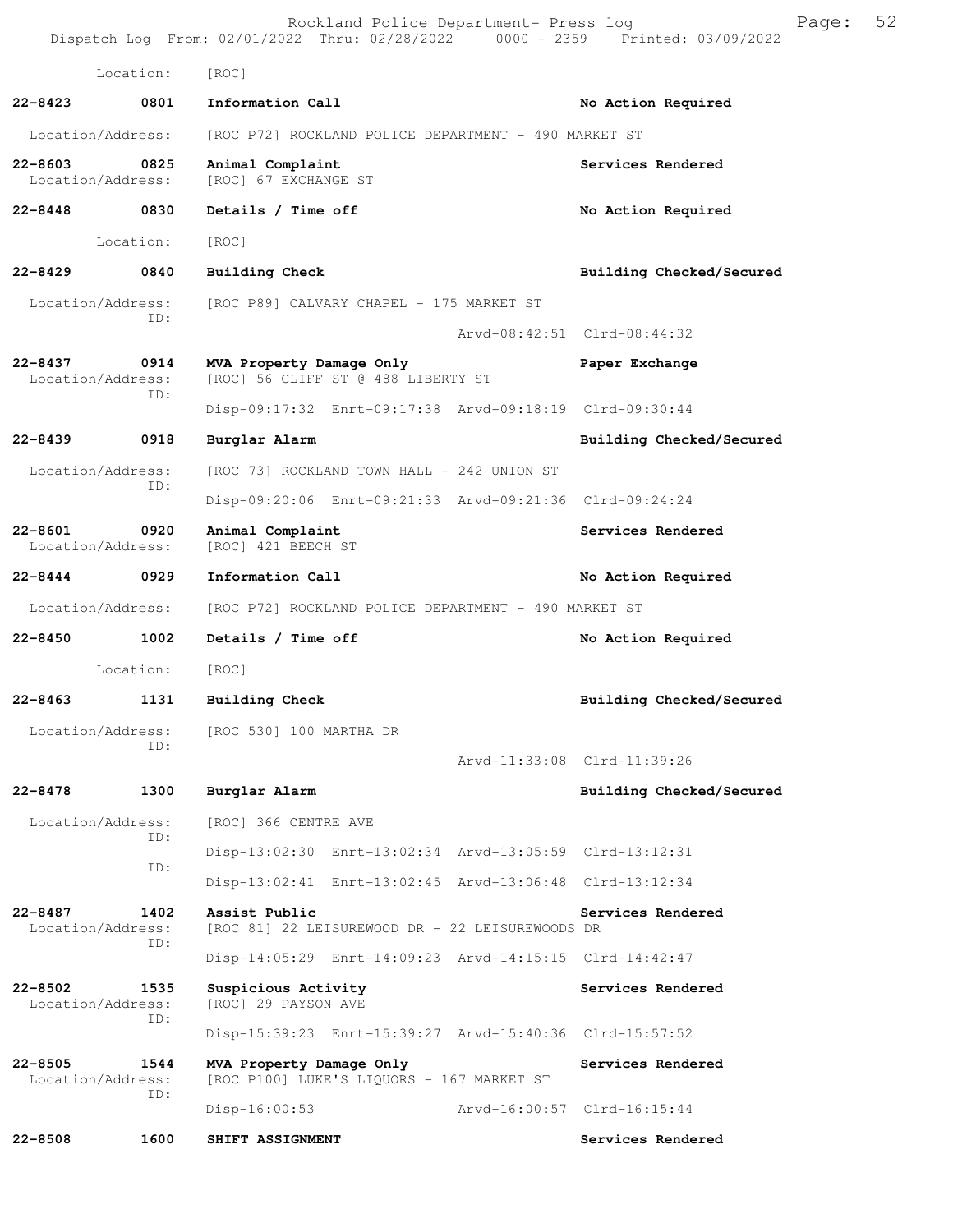|                                                |  |  | Rockland Police Department- Press log |  |                                 | Page: 53 |  |
|------------------------------------------------|--|--|---------------------------------------|--|---------------------------------|----------|--|
| Dispatch Log From: 02/01/2022 Thru: 02/28/2022 |  |  |                                       |  | 0000 - 2359 Printed: 03/09/2022 |          |  |

Disp-18:05:37 Enrt-18:06:33 Arvd-18:13:27 Clrd-18:13:30

Disp-19:15:55 Enrt-19:16:34 Arvd-19:26:41 Clrd-21:04:52

Disp-19:37:37 Enrt-19:37:41 Clrd-20:00:02

Disp-19:30:10 Enrt-19:30:50 Arvd-19:32:22 Clrd-19:57:11

Location/Address: [ROC P72] ROCKLAND POLICE DEPARTMENT - 490 MARKET ST

[ROC 305] 33 NORMAN ST

**22-8519 1804 911 Accidental Services Rendered**  ID:

**22-8529 1914 911 Hang Up Report Follows**  Location/Address: [ROC P47] BEST WESTERN - 909 HINGHAM ST Apt. #122 ID: ID:

**22-8532 1928 Suspicious Activity 1928 Suspicious Activity** Services Rendered Location/Address: [ROC] 66 REED ST Location/Address: ID:

**22-8538 2012 Suspicious Activity Peace Restored**  ID:

 Location/Address: [ROC P100] LUKE'S LIQUORS - 167 MARKET ST Disp-20:13:01 Arvd-20:15:46 Clrd-20:20:15

**22-8540 2101 General Incident Peace Restored**  Location/Address: [ROC P72] ROCKLAND POLICE DEPARTMENT - 490 MARKET ST

**22-8545 2227 Disturbance Services Rendered**  ID:

**22-8551 2305 Building Check Appears Secure**  Location/Address:

Location/Address: [ROC P86] MOBIL GAS STATION - 158 MARKET ST Disp-22:29:40 Enrt-22:31:51 Clrd-22:51:36

ID:

Arvd-23:08:30 Clrd-23:08:44

#### **For Date: 02/22/2022 - Tuesday**

**22-8553 0000 SHIFT ASSIGNMENTS Services Rendered**  Location/Address: [ROC P72] ROCKLAND POLICE DEPARTMENT - 490 MARKET ST **22-8563 0503 Building Check Appears Secure**  Location/Address: [ROC] UNION ST ID: Disp-05:04:00 Clrd-05:24:15 22-8566 0539 Details / Time off **Services Rendered**  Location: [ROC] **22-8567 0616 Motor Vehicle Stop Citation/Warning Issued**  Location/Address: [ROC] SUMMER ST ID: Disp-06:17:21 Arvd-06:17:24 Clrd-06:22:59 **22-8569 0708 MVA Property Damage Only Taken/Referred to Other Agency** Location/Address: [ROC] HINGHAM ST ID: Disp-07:11:52 Enrt-07:11:55 Arvd-07:23:08 Clrd-07:57:23 **22-8579 0801 General Info Services Rendered**  Location/Address: [ROC P72] ROCKLAND POLICE DEPARTMENT - 490 MARKET ST **22-8585 0921 Building Check Building Checked/Secured**  Location/Address: [ROC 530] 100 MARTHA DR ID:

Arvd-09:22:10 Clrd-09:23:47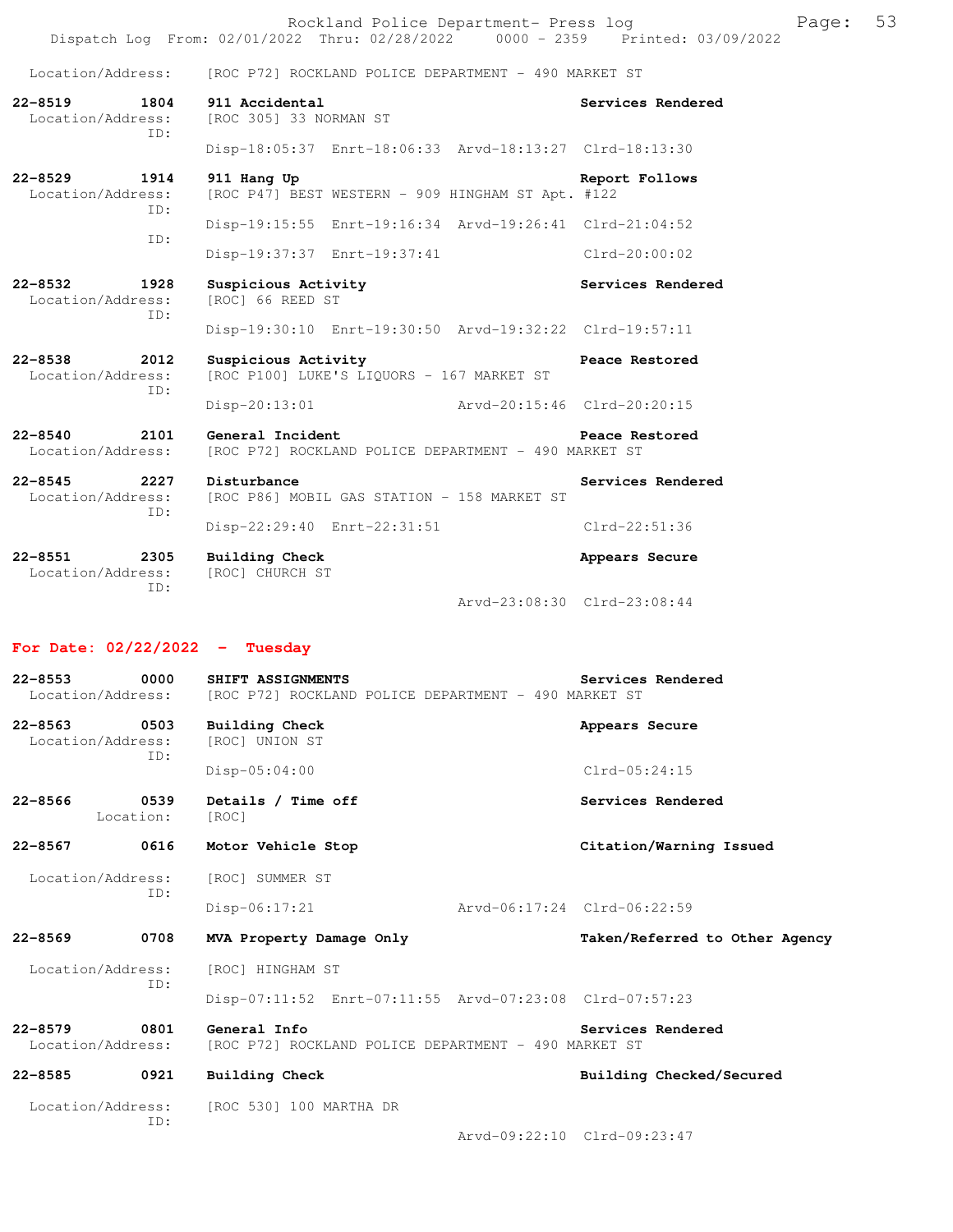**22-8587 0923 Animal Complaint Citation/Warning Issued**  Location/Address: [ROC] 32 CRESTVIEW ST ID: Arvd-09:23:00 Clrd-09:36:22 **22-8588 0928 Details / Time off Services Rendered**  Location: [ROC] 22-8589 0930 Motor Vehicle Stop **Services Rendered Services** Rendered Location/Address: [ROC] CENTRE AVE ID: Arvd-09:30:00 Clrd-10:02:11 ID: Disp-09:40:09 <br>st: 22ROC-8589-AR <br>Arvd-09:40:17 Clrd-09:45:10 Refer To Arrest: Arrest: SOPER, AIDAN P Address: 200 CENTRE AVE ROCKLAND, MA Age: 27 Charges: WARRANT ARREST **22-8606 1103 Building Check Building Checked/Secured**  Location/Address: [ROC P89] CALVARY CHAPEL - 175 MARKET ST ID: Arvd-11:04:17 Clrd-11:05:43 **22-8607 1112 Building Check Building Checked/Secured**  Location/Address: [ROC] CHURCH ST ID: Arvd-11:13:58 Clrd-11:14:11 **22-8608 1113 Assist Other Agency Taken/Referred to Other Agency** Location/Address: [ROC] HINGHAM ST ID: Disp-11:15:31 Enrt-11:19:17 Arvd-11:19:20 Clrd-11:33:55 ID: Disp-11:15:35 Enrt-11:19:15 Arvd-11:19:18 Clrd-11:33:58 **22-8630 1411 Building Check Building Checked/Secured**  Location/Address: [ROC] CHURCH ST ID: Arvd-14:11:48 Clrd-14:12:06 **22-8633 1417 Lockout Services Rendered**  Location/Address: [ROC] 35 WILLOW POND DR ID: Disp-14:18:07 Enrt-14:20:01 Arvd-14:20:03 Clrd-14:39:33 **22-8636 1440 Building Check Building Checked/Secured**  Location/Address: [ROC P89] CALVARY CHAPEL - 175 MARKET ST ID: Arvd-14:41:19 Clrd-14:44:15 **22-8648 1600 SHIFT ASSINGMENTS Services Rendered**  Location/Address: [ROC P72] ROCKLAND POLICE DEPARTMENT - 490 MARKET ST 22-8660 1702 Building Check **Building Checked/Secured** Location/Address: [ROC] 22 CHURCH ST ID: Disp-17:07:10 Enrt-17:08:56 Arvd-17:08:58 Clrd-17:12:23 ID: Disp-17:07:10 Enrt-17:08:55 Arvd-17:09:51 Clrd-17:12:20 **22-8670 1805 Details / Time off No Action Required**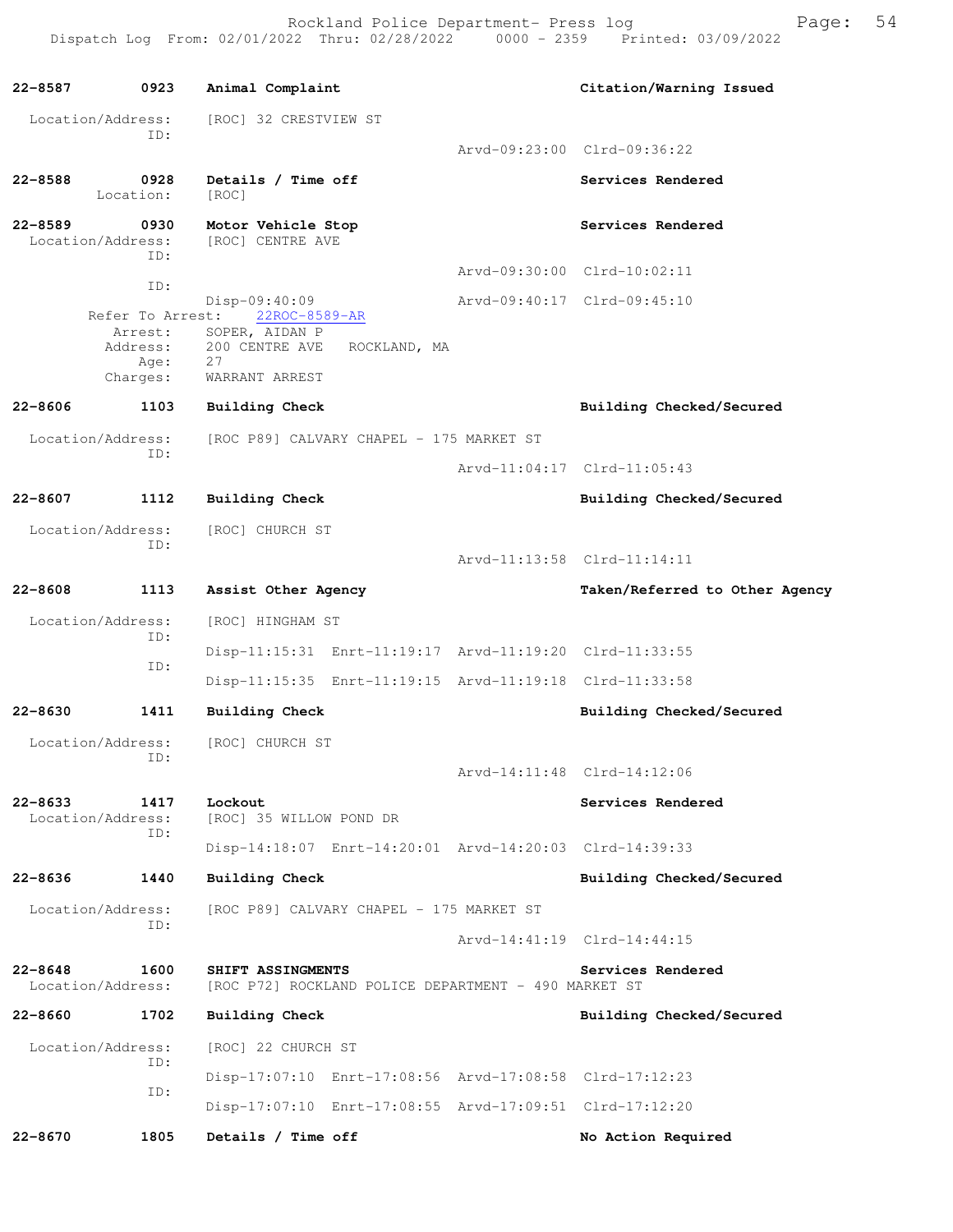| Location:                                              | [ROC]                                                                                                                   |                             |
|--------------------------------------------------------|-------------------------------------------------------------------------------------------------------------------------|-----------------------------|
| $22 - 8671$<br>1833<br>Location/Address:<br>ID:        | Disabled Motor Vehicle<br>[ROC P74] CVS PHARMACY - 80 MARKET ST                                                         | Paper Exchange              |
|                                                        | Disp-18:35:48 Enrt-18:38:37 Arvd-18:39:08 Clrd-18:50:48                                                                 |                             |
| $22 - 8674$<br>1838<br>Vicinity of:<br>ID:             | MVA Property Damage Only<br>[ROC] EAST WATER ST @ HOWARD ST                                                             | Services Rendered           |
| ID:                                                    | Disp-18:39:37 Enrt-18:40:00                                                                                             | Arvd-18:48:18 Clrd-19:03:13 |
| ID:                                                    | Disp-18:39:49 Enrt-18:39:55<br>Arvd-18:40:01                                                                            | Clrd-19:02:56               |
| ID:                                                    | Disp-18:48:10 Enrt-18:50:41                                                                                             | Arvd-18:50:42 Clrd-19:03:06 |
|                                                        | Disp-18:50:58 Enrt-18:51:00 Arvd-18:51:14 Clrd-19:03:22                                                                 |                             |
| $22 - 8676$<br>1838<br>Location/Address:<br>ID:        | Motor Vehicle Complaint<br>[ROC] CHRUCH ST                                                                              | Services Rendered           |
|                                                        | Disp-18:39:47 Enrt-18:40:11                                                                                             | $Clrd-18:42:45$             |
| $22 - 8678$<br>1907<br>Location/Address:<br>ID:        | Motor Vehicle Stop<br>[ROC] EVERETT ST - E WATER ST                                                                     | Verbal Warning              |
|                                                        |                                                                                                                         | Arvd-19:07:00 Clrd-19:16:32 |
| $22 - 8686$<br>2012<br>Location/Address:<br>ID:        | Animal Complaint<br>[ROC] 379 HINGHAM ST                                                                                | Services Rendered           |
|                                                        | Disp-20:14:29                                                                                                           | Arvd-20:14:48 Clrd-20:14:54 |
| $22 - 8687$<br>2014<br>Location/Address:<br>TD:        | Burglar Alarm<br>[ROC 1004] 50 BAY PATH LN                                                                              | Services Rendered           |
| ID:                                                    | Disp-20:17:38 Enrt-20:17:57                                                                                             | Clrd-20:31:56               |
|                                                        | Disp-20:17:44 Enrt-20:17:49                                                                                             | $Clrd-20:31:42$             |
| $22 - 8694$<br>2153<br>Location/Address:<br>Fire Unit: | Emergency Medical<br>[ROC P107] SOUTH SHORE LAUNDRY - 165 MARKET ST<br>ROCKEN1-Pumper-Rockland Engine 1                 | No EMS                      |
| EMS Unit:                                              | Disp-21:54:49 Enrt-21:55:09 Arvd-21:57:02 Clrd-21:59:37<br>InOrtsUnav1-22:07:28 InSrvce-22:07:28<br>ROCKAM1-Rockland A1 |                             |
| ID:                                                    | Disp-21:55:03 Enrt-21:55:09 Arvd-21:57:02 Clrd-21:59:37<br>InOrtsUnav1-22:07:23 InSrvce-22:07:23                        |                             |
|                                                        | Disp-22:01:34 Enrt-22:01:35 Arvd-22:01:36 Clrd-22:03:30                                                                 |                             |
| $22 - 8698$<br>2256                                    | Prisoner Information                                                                                                    | No Action Required          |
| Location/Address:<br>ID:                               | [ROC P72] ROCKLAND POLICE DEPARTMENT - 490 MARKET ST                                                                    |                             |
|                                                        | Disp-22:57:43                                                                                                           | Arvd-23:04:57 Clrd-23:05:00 |
|                                                        |                                                                                                                         |                             |

### **For Date: 02/23/2022 - Wednesday**

| $22 - 8704$                      | 0000        | SHIFT ASSIGNMENTS                                       | No Action Required |
|----------------------------------|-------------|---------------------------------------------------------|--------------------|
| Location/Address:                |             | [ROC P72] ROCKLAND POLICE DEPARTMENT - 490 MARKET ST    |                    |
| $22 - 8714$<br>Location/Address: | 0314<br>TD: | Noise Complaint<br>[ROC 206] 51 MAPLE ST Apt. #437      | Investigated       |
|                                  |             | Disp-03:16:38 Enrt-03:16:43 Arvd-03:18:27 Clrd-03:24:44 |                    |
|                                  | ID:         | Disp-03:18:56 Enrt-03:18:58 Arvd-03:18:59 Clrd-03:24:47 |                    |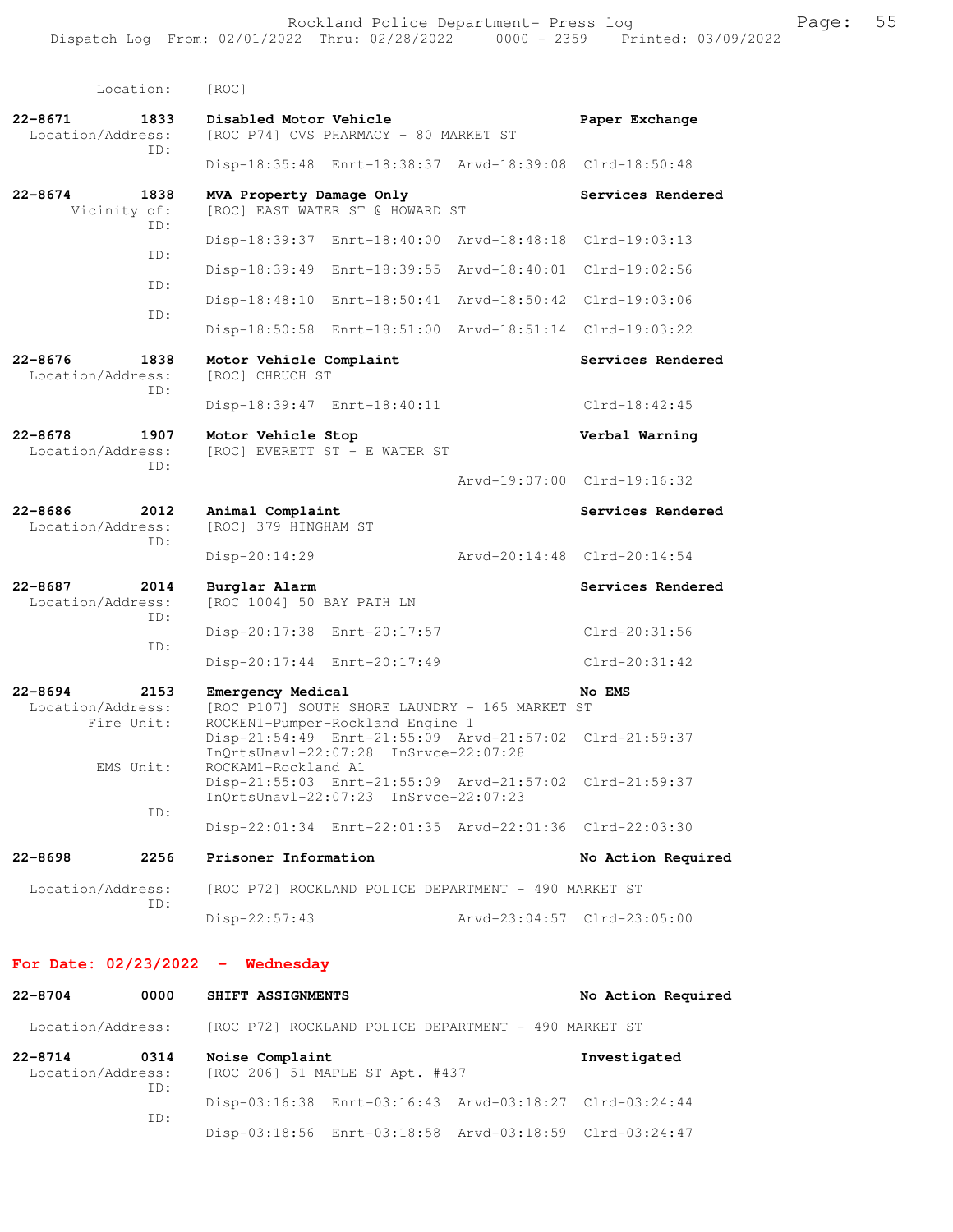Dispatch Log From: 02/01/2022 Thru: 02/28/2022 0000 - 2359 Printed: 03/09/2022 **22-8719 0501 Building Check Services Rendered**  Location/Address: [ROC 61] UNION ST BUSINESS DISTRICT - UNION ST ID: Disp-05:02:01 Arvd-05:02:06 Clrd-05:24:26 22-8724 0646 Prisoner Information **Services Rendered** Location/Address: [ROC P72] ROCKLAND POLICE DEPARTMENT - 490 MARKET ST [ROC P72] ROCKLAND POLICE DEPARTMENT - 490 MARKET ST **22-8726 0710 Burglar Alarm Cancelled Enroute**  Location/Address: [ROC P85] ROCKLAND FEDERAL CREDIT UNION - 241 UNION ST ID: Disp-07:14:04 Enrt-07:14:25 Clrd-07:14:38 ID: Disp-07:14:08 Enrt-07:14:27 Clrd-07:14:35 **22-8743 0800 Animal Complaint Services Rendered**  Location/Address: [ROC 469] 340 CENTRE AVE **22-8734 0802 Details / Time off No Service**  Location: [ROC] **22-8735 0813 Prisioner Transport Taken/Referred to Other Agency** Location/Address: [HIN 1] HINGHAM COURT - 28 GEORGE WASHINGTON BLVD ID: Arvd-08:13:00 Clrd-13:41:32 **22-8737 0818 Details / Time off Services Rendered**  Location: [ROC] **22-8744 0840 Animal Complaint Complexion Services Rendered** Location/Address: [ROC 557] 385 MARKET ST [ROC 557] 385 MARKET ST **22-8753 0944 Assist Public Services Rendered**  Location/Address: [ROC] 821 UNION ST ID: Disp-09:52:30 Clrd-09:52:34 **22-8756 1013 Details / Time off Services Rendered**  Location: [ROC] **22-8768 1121 General Incident No Action Required**  Location: [ROC] BOLO **22-8773 1219 Details / Time off Services Rendered**  Location: [ROC] **22-8775 1229 Building Check Building Checked/Secured**  Location/Address: [ROC P89] CALVARY CHAPEL - 175 MARKET ST **22-8790 1342 Suspicious Activity Peace Restored**  Location/Address: [ROC] 64 FOREST ST ID: Disp-13:43:16 Enrt-13:44:58 Arvd-13:45:01 Clrd-14:02:16 ID: Disp-13:43:20 Enrt-13:45:00 Arvd-13:45:03 Clrd-14:02:13 22-8791 1355 Details / Time off **Services Rendered Services** Rendered Location: [ROC] **22-8793 1404 Motor Vehicle Complaint Paper Exchange**  Location/Address: [ROC] HINGHAM ST ID: Disp-14:05:52 Arvd-14:30:02 Clrd-14:34:09 **22-8801 1430 Wire down (Police) Services Rendered**  Location/Address: [ROC] 105 PLEASANT ST ID:

Rockland Police Department- Press log Freed Page: 56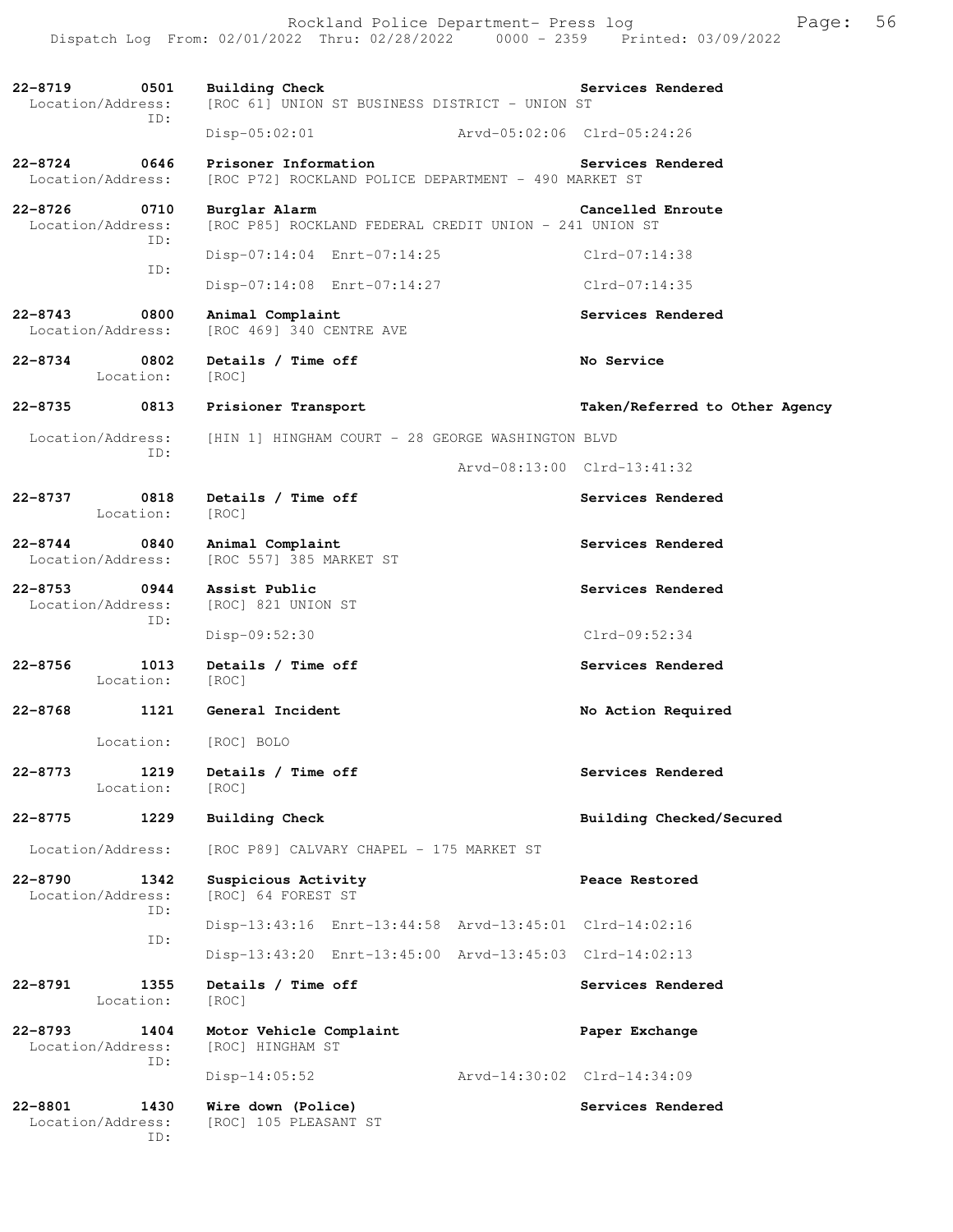|                                                 | Rockland Police Department- Press log<br>Dispatch Log From: 02/01/2022 Thru: 02/28/2022 0000 - 2359 Printed: 03/09/2022 |                             |                             | Page: | 57 |
|-------------------------------------------------|-------------------------------------------------------------------------------------------------------------------------|-----------------------------|-----------------------------|-------|----|
|                                                 | Disp-14:33:07                                                                                                           | Arvd-14:33:15 Clrd-15:09:43 |                             |       |    |
| ID:                                             | Disp-14:34:40 Enrt-14:34:42 Arvd-14:34:45 Clrd-15:12:59                                                                 |                             |                             |       |    |
| 22-8787 1447<br>Location/Address:               | Burglar Alarm<br>[ROC] 37 ROBIN LN                                                                                      |                             | Appears Secure              |       |    |
| ID:                                             | Disp-14:48:21 Enrt-14:48:23 Arvd-14:54:39 Clrd-14:58:36                                                                 |                             |                             |       |    |
| 22-8806<br>1457<br>Location/Address:<br>ID:     | Animal Complaint<br>[ROC] 97 EVERETT ST                                                                                 |                             | Services Rendered           |       |    |
|                                                 | Disp-14:57:37 Enrt-14:57:40 Arvd-14:57:42 Clrd-15:25:40                                                                 |                             |                             |       |    |
| 22-8813<br>1525<br>Location/Address:<br>ID:     | Animal Complaint<br>[ROC 23] PLEASANT STREET STORAGE - 265 PLEASANT ST                                                  |                             | Services Rendered           |       |    |
|                                                 |                                                                                                                         |                             | Arvd-15:25:00 Clrd-15:46:59 |       |    |
| $22 - 8911$<br>1540<br>Location/Address:        | Animal Complaint<br>[ROC] 35 HATHERLY RD                                                                                |                             | Services Rendered           |       |    |
| 22-8818<br>1554<br>Location/Address:<br>ID:     | Animal Complaint<br>[ROC] 46 CLIFF ST                                                                                   |                             | Services Rendered           |       |    |
|                                                 |                                                                                                                         |                             | Arvd-15:54:00 Clrd-15:55:37 |       |    |
| 22-8820<br>1601<br>Location/Address:            | SHIFT ASSIGNMENTS<br>[ROC P72] ROCKLAND POLICE DEPARTMENT - 490 MARKET ST                                               |                             | Services Rendered           |       |    |
| 22-8836<br>1840                                 | Suspicious Activity                                                                                                     |                             | Transported to Hospital     |       |    |
| Location/Address:<br>ID:                        | [ROC P98] DOLLAR TREE - 201 MARKET ST                                                                                   |                             |                             |       |    |
| ID:                                             | Disp-18:43:20 Enrt-18:43:41 Arvd-18:46:22 Clrd-18:56:04                                                                 |                             |                             |       |    |
| ID:                                             | Disp-18:43:28 Enrt-18:43:36 Arvd-18:48:34 Clrd-18:56:05                                                                 |                             |                             |       |    |
|                                                 | Disp-18:45:53 Enrt-18:45:54 Arvd-18:45:56 Clrd-18:56:03                                                                 |                             |                             |       |    |
| $22 - 8842$<br>1923<br>Location/Address:<br>ID: | MVA Property Damage Only<br>[ROC] HINGHAM ST                                                                            |                             | Services Rendered           |       |    |
|                                                 | Disp-19:26:22                                                                                                           |                             | $C1rd-19:26:29$             |       |    |
| $22 - 8843$<br>1927<br>Location:                | Details / Time off<br>[ROC]                                                                                             |                             | Services Rendered           |       |    |
| $22 - 8852$<br>2015<br>Location/Address:<br>ID: | Warrant<br>[ROC] 58 CUSTER ST                                                                                           |                             | Arrest (s) Made             |       |    |
| ID:                                             |                                                                                                                         |                             | Arvd-20:15:00 Clrd-20:30:03 |       |    |
| ID:                                             | $Disp-20:20:54$                                                                                                         |                             | Arvd-20:21:06 Clrd-20:30:05 |       |    |
| Refer To Arrest:                                | $Disp-20:21:02$<br>22ROC-8852-AR                                                                                        |                             | Arvd-20:21:04 Clrd-21:56:47 |       |    |
| Arrest:<br>Address:<br>Age:<br>Charges:         | MAHER, FRANCIS MARTIN III<br>12 MILLBROOK DR ROCKLAND, MA<br>56<br>Default Warrant<br>Straight Warrant                  |                             |                             |       |    |
| 2105<br>$22 - 8857$<br>Location/Address:<br>ID: | Prisoner Information<br>[ROC P72] ROCKLAND POLICE DEPARTMENT - 490 MARKET ST                                            |                             | Services Rendered           |       |    |
|                                                 | $Disp-21:08:18$                                                                                                         |                             | $Clrd-21:08:34$             |       |    |
| 22-8870<br>2243<br>Location/Address:<br>ID:     | Noise Complaint<br>[ROC 206] 51 MAPLE ST Apt. #431                                                                      |                             | Services Rendered           |       |    |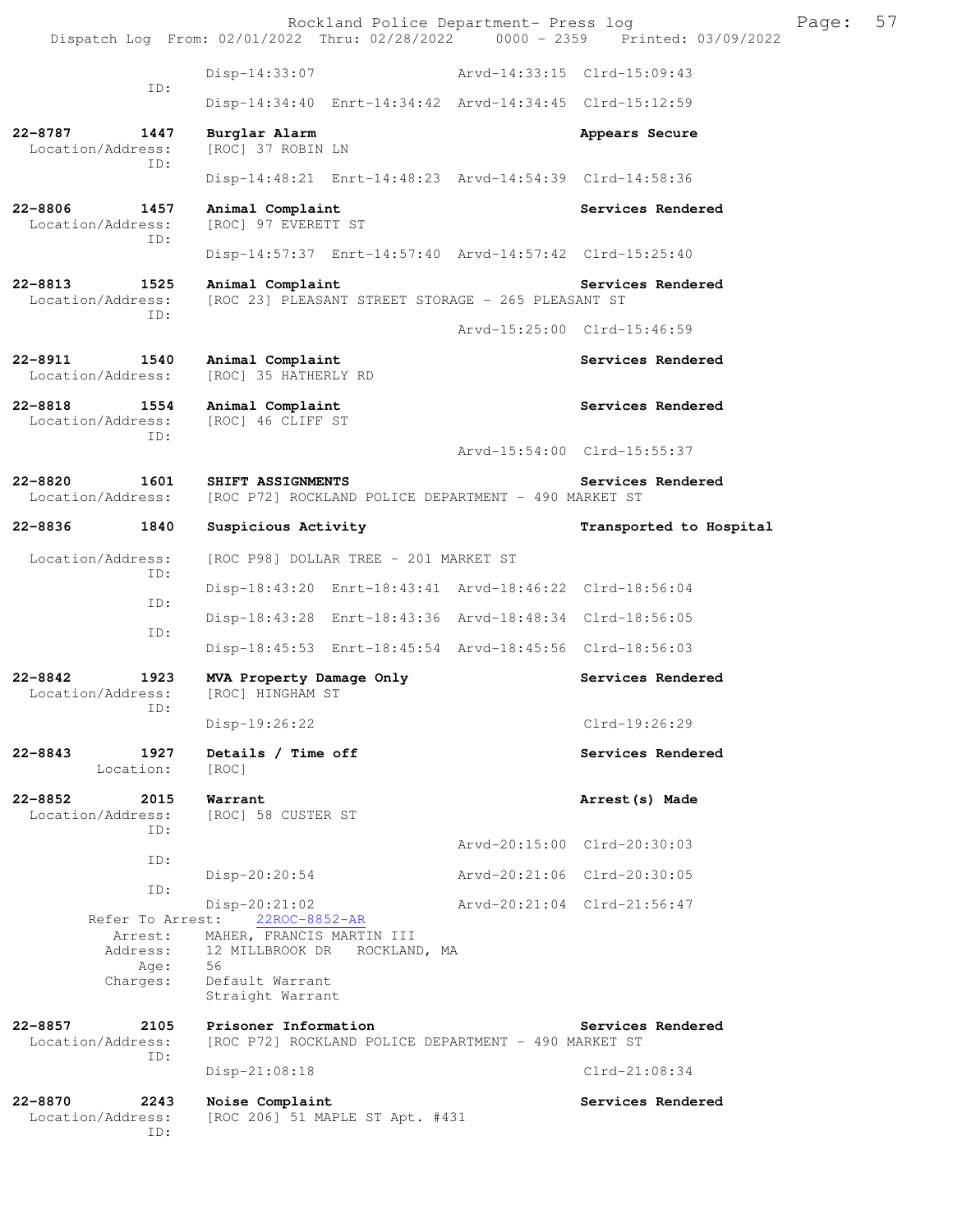Rockland Police Department- Press log France Press 100 Dispatch Log From: 02/01/2022 Thru: 02/28/2022 0000 - 2359 Printed: 03/09/2022 Disp-22:45:57 Enrt-22:46:58 Arvd-22:47:01 Clrd-22:55:27 ID: Disp-22:45:57 Enrt-22:46:58 Arvd-22:47:01 Clrd-22:55:29 **22-8872 2302 Disturbance Investigated**  Location/Address: [ROC P69] MCDONALD'S - 117 MARKET ST ID: Arvd-23:02:00 Clrd-23:03:36 **For Date: 02/24/2022 - Thursday 22-8874 0000 SHIFT ASSIGNMENTS No Action Required**  Location/Address: [ROC P72] ROCKLAND POLICE DEPARTMENT - 490 MARKET ST 22-8889 0501 Building Check Services Rendered Services Rendered Location/Address: [ROC 61] UNION ST BUSINESS DISTRICT - UNION ST [ROC 61] UNION ST BUSINESS DISTRICT - UNION ST ID: Disp-05:01:07 Arvd-05:01:13 Clrd-05:24:49 **22-8891 0508 Motor Vehicle Stop Citation/Warning Issued**  Vicinity of: [ROC] 215 MARKET ST @ 13 CONCORD ST ID: Arvd-05:08:00 Clrd-05:13:57 **22-8901 0800 General Info Services Rendered**  Location/Address: [ROC P72] ROCKLAND POLICE DEPARTMENT - 490 MARKET ST **22-8904 0844 Prisioner Transport Services Rendered**  Location/Address: [HIN 1] HINGHAM COURT - 28 GEORGE WASHINGTON BLVD ID: Arvd-08:44:00 Clrd-12:52:14 **22-8922 1048 Lost/Found Property Services Rendered**  Location/Address: [ROC P72] ROCKLAND POLICE DEPARTMENT - 490 MARKET ST **22-8931 1212 General Info Services Rendered Info Services Rendered** Services Rendered **Services** Rendered [ROC] 30 COMMERCE RD **22-8933 1224 Suspicious Activity Investigated**  Location/Address: [ROC P51] DOUBLE TREE - 929 HINGHAM ST ID: Disp-12:26:30 Enrt-12:26:32 Clrd-12:42:17 **22-8939 1313 Details / Time off Services Rendered**  Location: [ROC] **22-8943 1333 Details / Time off Services Rendered**  Location: [ROC] **22-8946 1353 Details / Time off Services Rendered**  Location: [ROC] **22-8952 1414 Sex offender or dissemination Services Rendered** Location/Address: [ROC P72] ROCKLAND POLICE DEPARTMENT - 490 MARKET ST [ROC P72] ROCKLAND POLICE DEPARTMENT - 490 MARKET ST **22-8953 1417 Motor Vehicle Stop Citation/Warning Issued**  Location/Address: [ROC 95] ROCKLAND TRUST - 288 UNION ST ID: Arvd-14:17:00 Clrd-14:24:32 ID: Disp-14:19:45 Enrt-14:19:48 Arvd-14:19:50 Clrd-14:20:30 **22-8954 1433 Details / Time off Services Rendered**  Location: [ROC] **22-8962 1600 SHIFT ASSIGNMENT Services Rendered**  Location/Address: [ROC P72] ROCKLAND POLICE DEPARTMENT - 490 MARKET ST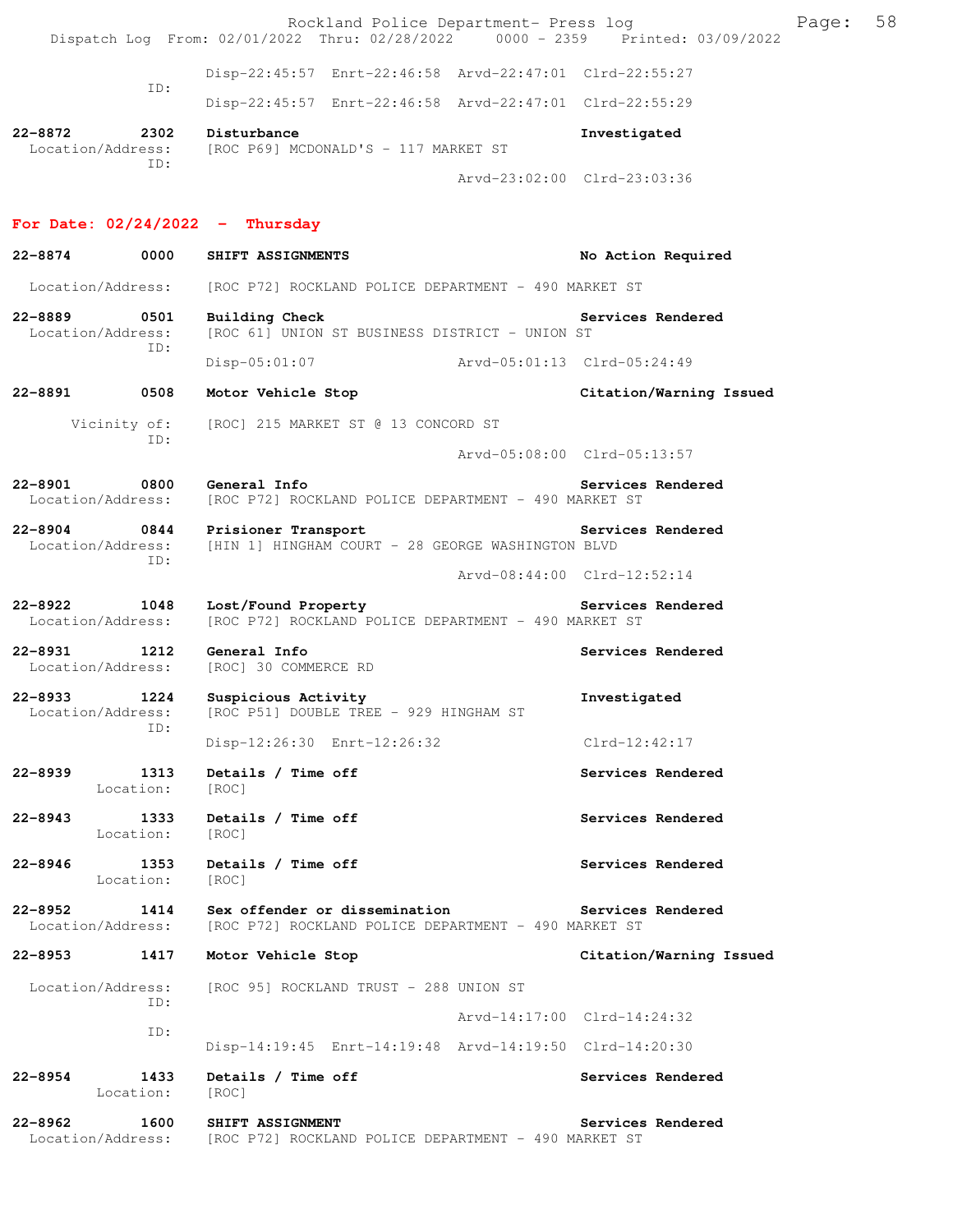Rockland Police Department- Press log entitled and Page: 59 Dispatch Log From: 02/01/2022 Thru: 02/28/2022 0000 - 2359 Printed: 03/09/2022

| $22 - 8964$<br>1615<br>Location/Address:<br>ID: | Disturbance<br>[ROC P63] WALGREENS - 75 MARKET ST                        | Services Rendered  |
|-------------------------------------------------|--------------------------------------------------------------------------|--------------------|
| TD:                                             | Disp-16:17:49 Enrt-16:18:37 Arvd-16:21:11 Clrd-16:37:10                  |                    |
|                                                 | Disp-16:18:46 Enrt-16:18:55 Arvd-16:23:26 Clrd-16:37:19                  |                    |
| 22-8967<br>1615<br>Location/Address:<br>ID:     | General Incident<br>[ROC P72] ROCKLAND POLICE DEPARTMENT - 490 MARKET ST | Services Rendered  |
|                                                 | Disp-16:27:39<br>Arvd-16:27:49 Clrd-19:00:26                             |                    |
| 22-8971 1650<br>Location/Address:               | General Incident<br>[ROC] 38 WILSON ST                                   | Services Rendered  |
| 22-8975 1703<br>Location/Address:               | General Incident<br>[ROC 272] SHERIDAN SQUARE CONDOS - 103 GROVE ST      | No Service         |
| $22 - 8980$<br>1720<br>Location:                | Details / Time off<br>[ROC]                                              | Services Rendered  |
| 22-8989<br>Location:                            | 1803 Details / Time off<br>[ROC]                                         | No Service         |
| $22 - 8990$<br>1804<br>Location:                | Details / Time off<br>[ROC]                                              | Services Rendered  |
| 22-8991<br>1804<br>Location:                    | Details / Time off<br>[ROC]                                              | Services Rendered  |
| 22-8992 1809                                    | COURT CLOSED                                                             | No Action Required |
| Location/Address:                               | [ROC P72] ROCKLAND POLICE DEPARTMENT - 490 MARKET ST                     |                    |
| 1920<br>22-8996<br>Location:                    | Details / Time off<br>[ROC]                                              | Services Rendered  |
| 22-9006<br>2121                                 | Details / Time off                                                       | No Action Required |
| Location:                                       | [ROC]                                                                    |                    |

## **For Date: 02/25/2022 - Friday**

| $22 - 9023$<br>Location/Address: | 0002                        | SHIFT ASSIGNMENTS<br>[ROC P72] ROCKLAND POLICE DEPARTMENT - 490 MARKET ST | Appears Secure              |
|----------------------------------|-----------------------------|---------------------------------------------------------------------------|-----------------------------|
| $22 - 9024$                      | 0100<br>Location:           | Details / Time off<br>[ROC]                                               | Services Rendered           |
| $22 - 9028$<br>Location/Address: | 0214<br>ID:                 | <b>Building Check</b><br>[ROC] MARTHA DR                                  | Investigated                |
|                                  |                             |                                                                           | Arvd-02:14:49 Clrd-02:14:58 |
| $22 - 9029$<br>Location/Address: | 0215<br>ID:                 | <b>Building Check</b><br>[ROC] MARKET ST                                  | Investigated                |
|                                  |                             |                                                                           | Arvd-02:15:32 Clrd-02:15:40 |
| $22 - 9030$                      | 0225<br>Vicinity of:<br>TD: | Motor Vehicle Stop<br>[ROC] 194 LIBERTY ST @ 73 CUSTER ST                 | Verbal Warning              |
|                                  | ID:                         |                                                                           | Arvd-02:25:00 Clrd-02:29:04 |
|                                  |                             | $Disp-02:27:32$                                                           | Arvd-02:27:35 Clrd-02:29:06 |
| $22 - 9035$                      | 0539                        | Suspicious Activity                                                       | No Action Required          |
| Location/Address:                |                             | [ROC 600] COPLEY GARDENS APARTMENTS - 105 MARKET ST Apt. #2               |                             |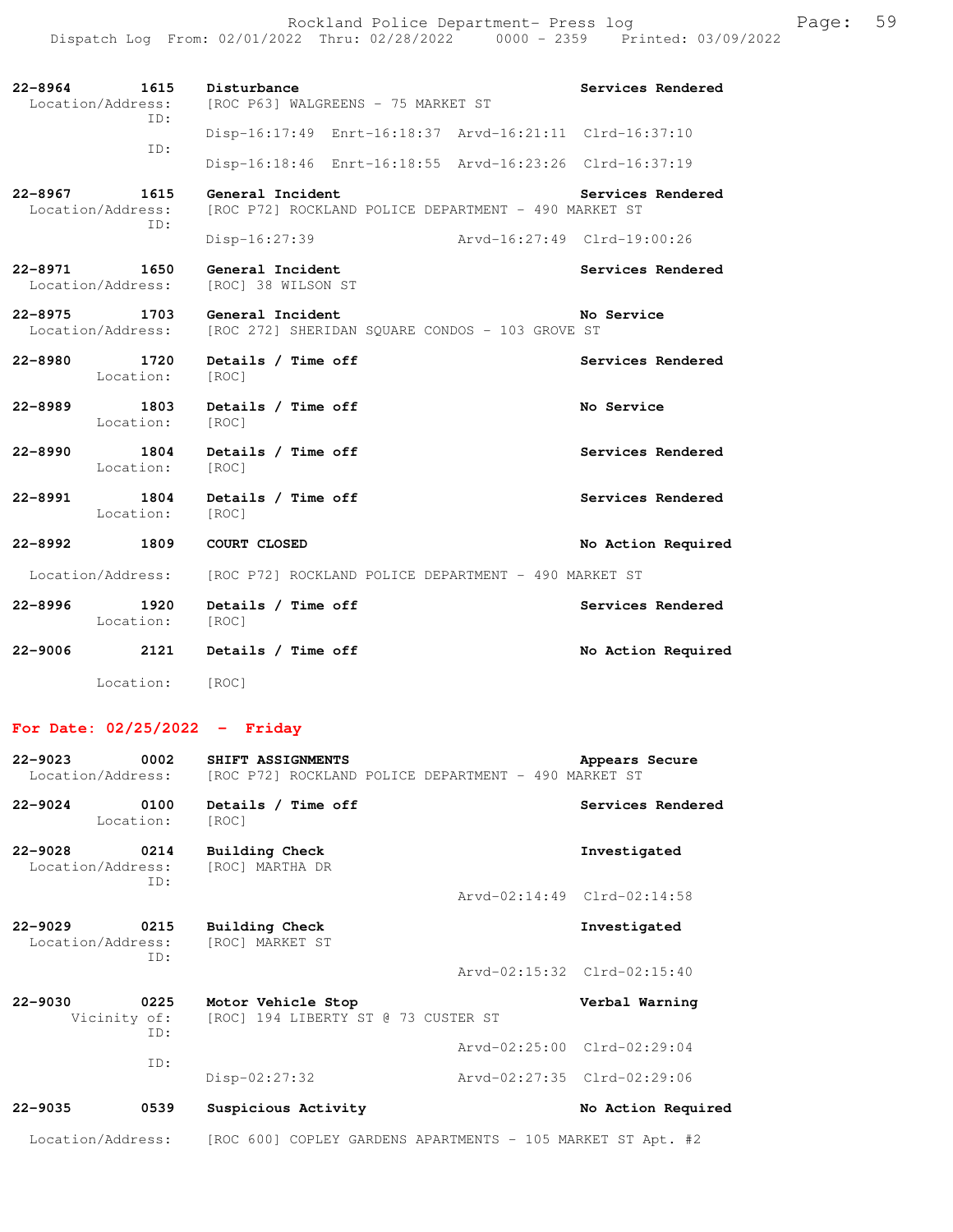| ID:                                               |                                                                                             |                                                         |                             |
|---------------------------------------------------|---------------------------------------------------------------------------------------------|---------------------------------------------------------|-----------------------------|
|                                                   |                                                                                             | Disp-05:42:56 Enrt-05:42:59 Arvd-05:43:17 Clrd-05:44:10 |                             |
| $22 - 9037$<br>0559<br>Location/Address:<br>ID:   | <b>Building Check</b><br>[ROC] UNION ST                                                     |                                                         | Appears Secure              |
|                                                   |                                                                                             |                                                         | Arvd-06:00:36 Clrd-06:29:27 |
| $22 - 9042$<br>0628<br>Location:                  | Details / Time off<br>[ROC]                                                                 |                                                         | Services Rendered           |
| $22 - 9048$<br>0712<br>Location/Address:<br>ID:   | Disturbance<br>[ROC 1032] 615 MARKET ST                                                     |                                                         | Services Rendered           |
| ID:                                               |                                                                                             | Disp-07:15:41 Enrt-07:16:03 Arvd-07:16:38 Clrd-07:21:11 |                             |
| ID:                                               |                                                                                             | Disp-07:16:20 Enrt-07:16:34 Arvd-07:16:40 Clrd-07:21:15 |                             |
|                                                   |                                                                                             | Disp-07:16:31 Enrt-07:16:36 Arvd-07:16:42 Clrd-07:21:30 |                             |
| 22-9051<br>0755<br>Location/Address:              | General Info                                                                                | [ROC P72] ROCKLAND POLICE DEPARTMENT - 490 MARKET ST    | Services Rendered           |
| 22-9061<br>0912<br>Location/Address:              | General Info                                                                                | [ROC P72] ROCKLAND POLICE DEPARTMENT - 490 MARKET ST    | Services Rendered           |
| 22-9062<br>0912<br>Location/Address:              | Road Obstruction<br>[ROC] SUMMER ST                                                         |                                                         | Services Rendered           |
| TD:                                               |                                                                                             | Disp-09:15:23 Enrt-09:15:29                             | $Clrd-09:16:32$             |
| ID:                                               |                                                                                             | Disp-09:16:15 Enrt-09:16:38 Arvd-09:17:54 Clrd-09:21:30 |                             |
| 22-9075<br>1131<br>Location/Address:              | General Info                                                                                | [ROC P72] ROCKLAND POLICE DEPARTMENT - 490 MARKET ST    | Services Rendered           |
|                                                   |                                                                                             |                                                         |                             |
| $22 - 9080$<br>1216<br>Location/Address:          | Larceny / Forgery/ Fraud                                                                    | [ROC P55] HOME DEPOT - 1149 HINGHAM ST                  | Investigated                |
| ID:                                               |                                                                                             | Disp-12:19:51 Enrt-12:20:22 Arvd-12:27:09 Clrd-12:53:43 |                             |
| Refer To Summons:<br>Address:<br>Age:<br>Charges: | 22ROC-9080-AR<br>Summons: HASBERRY, MICHAEL STEVEN<br>58<br>LARCENY OVER \$1200<br>TRESPASS | 92 ELLINGTON ST Apt. #1 DORCHESTER, MA                  |                             |
| 22-9088<br>1311<br>Location:                      | Details / Time off<br>[ROC]                                                                 |                                                         | Services Rendered           |
| $22 - 9090$<br>1316<br>Location/Address:          | Animal Complaint<br>[ROC 526] 81 LIBERTY ST                                                 |                                                         | Services Rendered           |
| 22-9104<br>1456<br>Location/Address:              | General Info<br>[ROC] 616 FOREST ST                                                         |                                                         | Services Rendered           |
| ID:                                               |                                                                                             | Disp-15:01:22 Enrt-15:02:39 Arvd-15:07:28 Clrd-15:19:10 |                             |
| 22-9113<br>1603<br>Location/Address:              | SHIFT ASSIGNMENTS                                                                           | [ROC P72] ROCKLAND POLICE DEPARTMENT - 490 MARKET ST    | Services Rendered           |
| 22-9118<br>1718<br>Location/Address:              | Disturbance<br>[ROC 771] 5 LEAH DR                                                          |                                                         | Peace Restored              |
| ID:                                               |                                                                                             | Disp-17:21:04 Enrt-17:21:06 Arvd-17:22:25 Clrd-17:22:29 |                             |
| ID:                                               |                                                                                             | Disp-17:21:11 Enrt-17:21:13 Arvd-17:22:28 Clrd-17:34:02 |                             |
| ID:<br>ID:                                        | $Disp-17:22:34$                                                                             |                                                         | Arvd-17:22:37 Clrd-17:28:17 |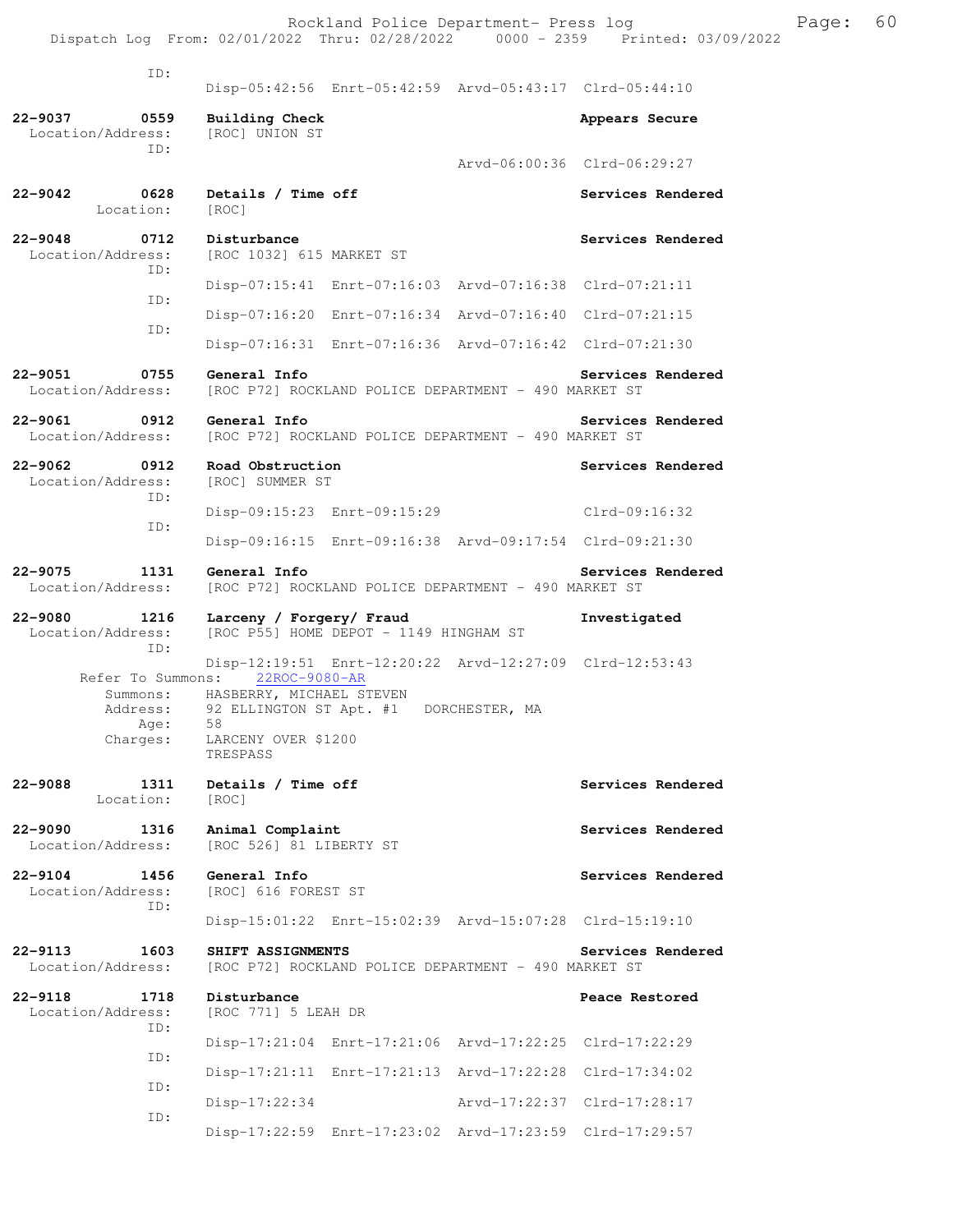**22-9119 1718 Follow-Up Investigation Services Rendered**  Location/Address: [ROC P51] DOUBLE TREE - 929 HINGHAM ST ID: Disp-18:11:23 Arvd-18:11:29 Clrd-18:30:22 **22-9120 1725 Disturbance Peace Restored Peace Restored Peace Restored Peace Restored** [ROC] 70 CONCORD ST ID: Disp-17:28:25 Enrt-17:28:30 Arvd-17:30:08 Clrd-17:49:55 ID: Disp-17:30:02 Arvd-17:30:04 Clrd-17:49:51 **22-9124 1746 Time off Services Rendered**  Location: [ROC] **22-9126 1753 Building Check Appears Secure**  Location/Address: [ROC] MARTHA DR ID: Arvd-17:54:32 Clrd-18:03:23 **22-9128 1803 Building Check Appears Secure**  Location/Address: [ROC P89] CALVARY CHAPEL - 175 MARKET ST ID: Arvd-18:04:33 Clrd-18:05:13 **22-9141 2026 Building Check Building Checked/Secured**  Location/Address: [ROC] MONCRIEF RD ID: Arvd-20:27:22 Clrd-20:27:55 **22-9143 2031 Building Check Building Checked/Secured**  Location/Address: [ROC P89] CALVARY CHAPEL - 175 MARKET ST ID: Arvd-20:31:57 Clrd-20:34:59 **22-9145 2037 Building Check Building Checked/Secured**  Location/Address: [ROC 60] SPRING GATE APARTMENTS - 52 HANNAH WAY ID: Arvd-20:38:19 Clrd-20:42:23 **22-9146 2040 MVA Property Damage Only Paper Exchange**  Location/Address: [ROC P65] 7-ELEVEN CONVENIENCE STORE - 92 MARKET ST ID: Disp-20:41:35 Arvd-20:41:41 Clrd-20:47:48 **22-9150 2203 Suspicious Activity Arrest(s) Made**  Location/Address: [ROC] 42 HATHERLY RD ID: Disp-22:04:27 Arvd-22:04:37 Clrd-22:40:51 ID: Disp-22:04:27 Arvd-22:04:41 Clrd-22:39:59 ID: Disp-22:04:56 Arvd-22:04:59 Clrd-22:39:56 Refer To Summons: 22ROC-9150-A-AR Summons: DENVER, JACK N Address: 7 BATES POND RD CARVER, MA Age: 24 Charges: OUI-LIQUOR OR .08% NEGLIGENT OPERATION OF MOTOR VEHICLE LEAVE SCENE OF PROPERTY DAMAGE TRESPASS WITH MOTOR VEHICLE Refer To P/C: 22ROC-9150-AR P/C: DENVER, JACK N Address: 7 BATES POND RD CARVER, MA Age: 24 Charges: PROTECTIVE CUSTODY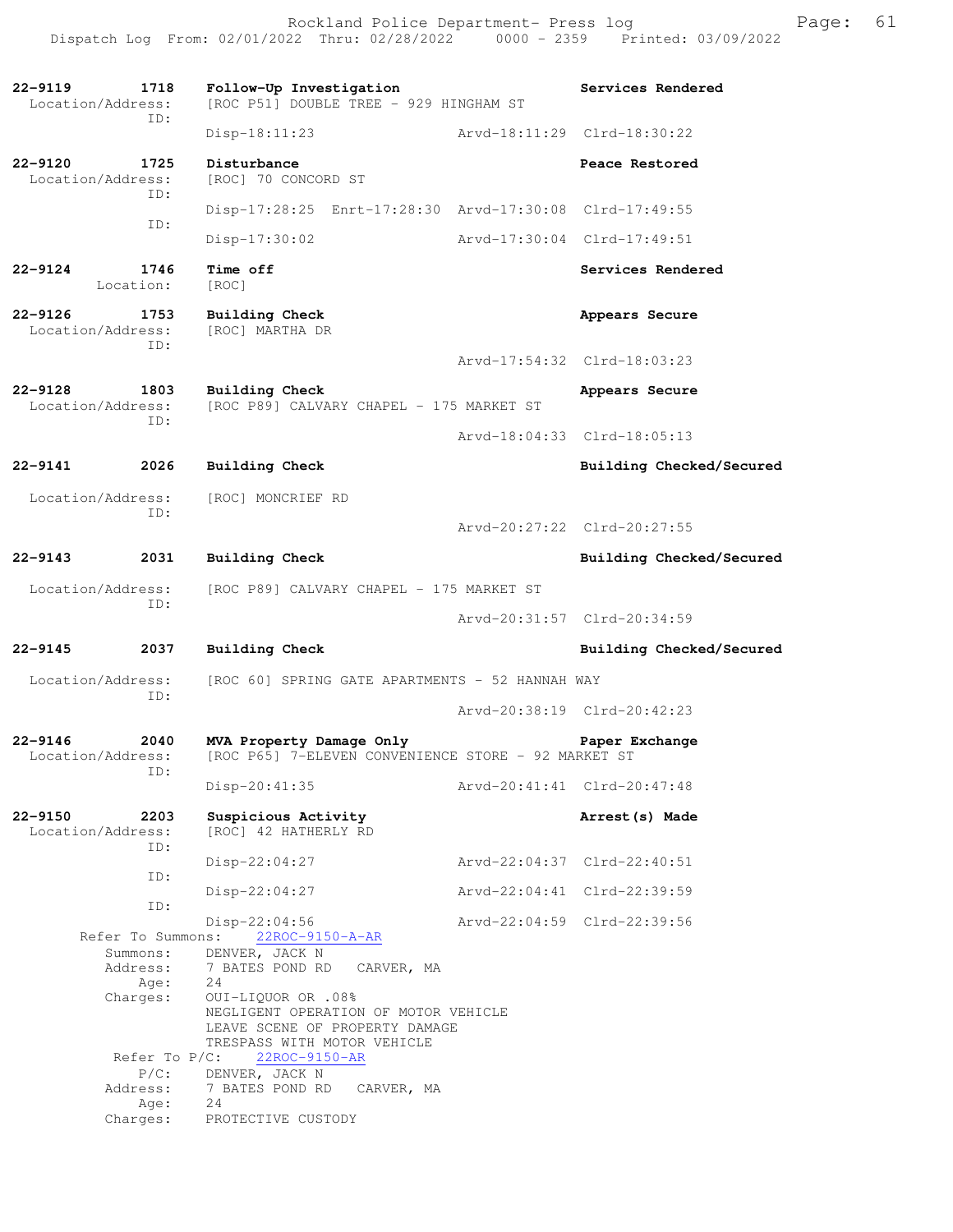## **For Date: 02/26/2022 - Saturday**

| $22 - 9157$<br>0004<br>Location/Address:        | SHIFT ASSIGNMENTS<br>[ROC P72] ROCKLAND POLICE DEPARTMENT - 490 MARKET ST |                             | Services Rendered           |
|-------------------------------------------------|---------------------------------------------------------------------------|-----------------------------|-----------------------------|
| 0019<br>$22 - 9160$<br>Location:                | Time off<br>[ROC]                                                         |                             | Services Rendered           |
| $22 - 9164$<br>0029                             | <b>Building Check</b>                                                     |                             | Building Checked/Secured    |
| Location/Address:<br>ID:                        | [ROC] MONCRIEF RD                                                         |                             |                             |
|                                                 |                                                                           | Arvd-00:30:57 Clrd-00:31:35 |                             |
| $22 - 9165$<br>0031                             | <b>Building Check</b>                                                     |                             | Building Checked/Secured    |
| Location/Address:<br>ID:                        | [ROC P89] CALVARY CHAPEL - 175 MARKET ST                                  |                             |                             |
|                                                 |                                                                           |                             | Arvd-00:33:44 Clrd-00:34:17 |
| $22 - 9166$<br>0032<br>Location/Address:        | MVA Property Damage Only<br>[ROC] 1 VFW DR @ 821 UNION ST                 |                             | Services Rendered           |
| $22 - 9168$<br>0034                             | Building Check                                                            |                             | Building Checked/Secured    |
| Location/Address:<br>ID:                        | [ROC 60] SPRING GATE APARTMENTS - 52 HANNAH WAY                           |                             |                             |
|                                                 |                                                                           | Arvd-00:34:58 Clrd-00:40:48 |                             |
| $22 - 9169$<br>0052<br>Location/Address:        | 911 Accidental<br>[ROC P51] DOUBLE TREE - 929 HINGHAM ST                  |                             | Unfounded                   |
| ID:<br>ID:                                      | $Disp-00:53:24$                                                           |                             | $Clrd-00:58:42$             |
|                                                 | Disp-00:57:49 Enrt-00:57:53 Arvd-01:04:55 Clrd-01:12:52                   |                             |                             |
| $22 - 9175$<br>0223<br>Location/Address:<br>ID: | <b>Building Check</b><br>[ROC P89] CALVARY CHAPEL - MARKET ST             |                             | Appears Secure              |
|                                                 |                                                                           | Arvd-02:24:51 Clrd-02:24:59 |                             |
| $22 - 9176$<br>0353<br>Location/Address:<br>ID: | Disturbance<br>[ROC P51] DOUBLE TREE - 929 HINGHAM ST                     |                             | Services Rendered           |
| ID:                                             | $Disp-03:54:11$                                                           | Arvd-03:59:46 Clrd-04:11:46 |                             |
| ID:                                             | $Disp-03:54:11$                                                           | Arvd-03:59:37 Clrd-04:11:52 |                             |
|                                                 | Disp-03:54:11 Enrt-03:59:49 Arvd-03:59:57 Clrd-04:11:55                   |                             |                             |
| 22-9186<br>0600<br>Location/Address:<br>ID:     | <b>Building Check</b><br>[ROC] UNION ST                                   |                             | Appears Secure              |
| ID:                                             |                                                                           | Arvd-06:04:17 Clrd-06:25:41 |                             |
|                                                 | Disp-06:25:56                                                             |                             | $Clrd-06:26:08$             |
| $22 - 9193$<br>0803<br>Location/Address:        | General Info<br>[ROC P72] ROCKLAND POLICE DEPARTMENT - 490 MARKET ST      |                             | Services Rendered           |
| $22 - 9195$<br>0811<br>Location/Address:        | General Info<br>[ROC P72] ROCKLAND POLICE DEPARTMENT - 490 MARKET ST      |                             | Services Rendered           |
| $22 - 9197$<br>0855                             | Details / Time off                                                        |                             | No Action Required          |
| Location:                                       | [ROC]                                                                     |                             |                             |
| $22 - 9198$<br>0901<br>Vicinity of:<br>ID:      | Motor Vehicle Stop<br>[ROC P52] LUCCA'S RESTAURANT - 933 HINGHAM ST       |                             | Verbal Warning              |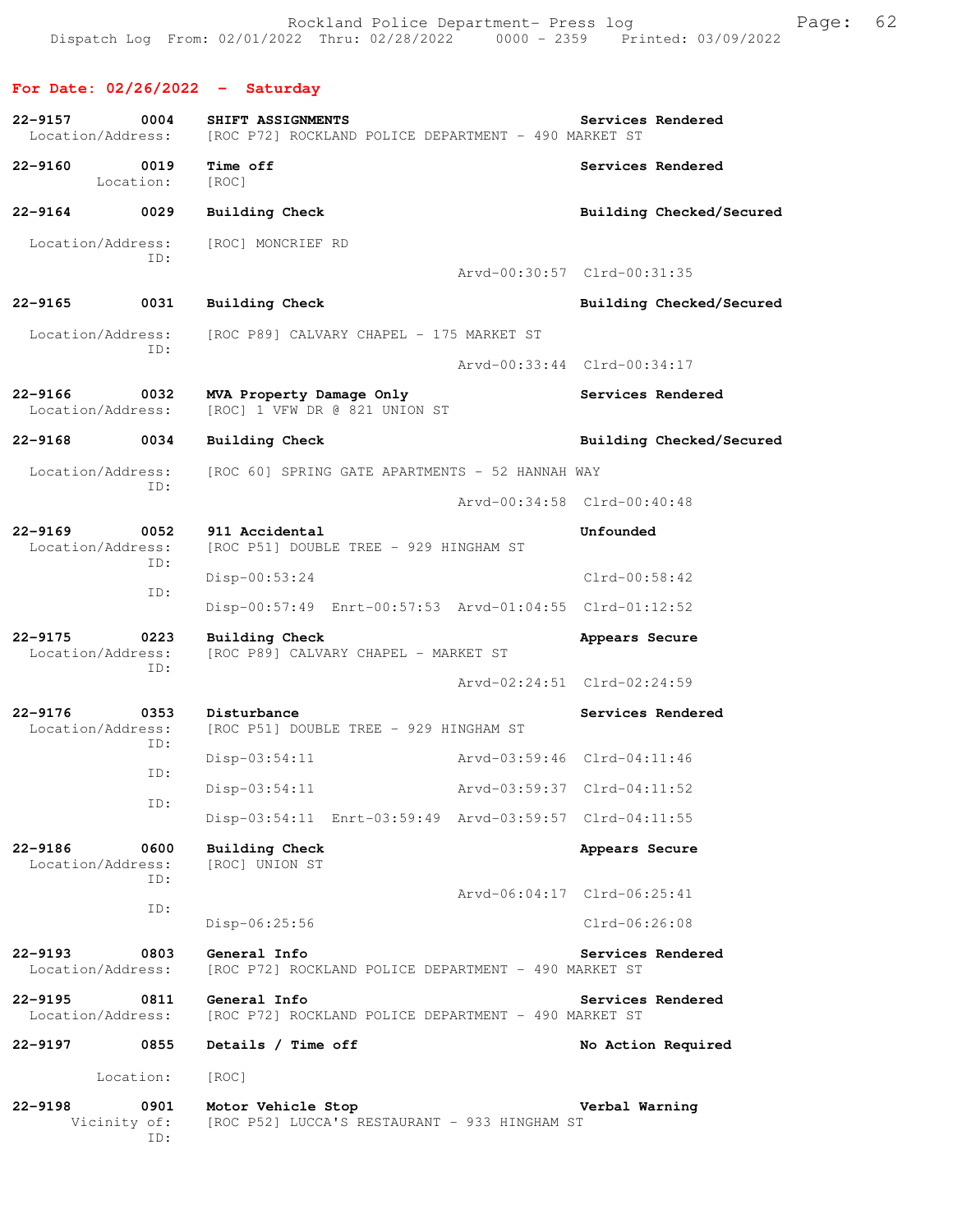Rockland Police Department- Press log Freed Page: 63 Dispatch Log From: 02/01/2022 Thru: 02/28/2022 0000 - 2359 Printed: 03/09/2022

 Arvd-09:01:00 Clrd-09:04:17 **22-9199 0903 Building Check Building Checked/Secured**  Location/Address: [ROC P89] CALVARY CHAPEL - 175 MARKET ST ID: Arvd-09:05:11 Clrd-09:07:44 **22-9207 1016 Building Check Services Rendered**  Location/Address: [ROC 646] 27 CHURCH ST Apt. #5 ID: Arvd-10:17:38 Clrd-10:17:59 **22-9210 1022 Building Check Services Rendered**  Location/Address: [ROC] MONCRIEF RD ID: Arvd-10:23:05 Clrd-10:23:29 **22-9211 1023 MVA Property Damage Only Report Follows**  Location/Address: [ROC P20] ORIENTAL EXPRESS - WEST WATER ST @ UNION ST ID: Disp-10:24:08 Enrt-10:24:34 Arvd-10:27:04 Clrd-10:40:52 ID: Disp-10:25:38 Enrt-10:25:40 Arvd-10:27:04 Clrd-11:04:35 ID: Disp-10:26:15 Enrt-10:26:17 Arvd-10:26:18 Clrd-11:00:40 **22-9220 1135 Building Check Services Rendered**  Location/Address: [ROC] MONCRIEF RD ID: Arvd-11:35:55 Clrd-11:36:10 **22-9228 1208 Disturbance Services Rendered Services Rendered Location/Address:** [ROC] 161 CENTRAL ST Apt. #B [ROC] 161 CENTRAL ST Apt. #B ID: Disp-12:27:32 Clrd-12:27:42 **22-9230 1235 Building Check Building Checked/Secured**  Location/Address: [ROC 530] 100 MARTHA DR ID: Arvd-12:36:05 Clrd-12:36:33 **22-9243 1457 Building Check Building Checked/Secured**  Location/Address: [ROC P89] CALVARY CHAPEL - 175 MARKET ST ID: Arvd-14:57:46 Clrd-14:58:30 **22-9247 1518 Disabled Motor Vehicle Services Rendered**  Location/Address: [ROC] 158 MARKET ST @ 5 UNION ST ID: Arvd-15:18:00 Clrd-15:52:13 **22-9248 1532 Harassment Services Rendered**  Location/Address: [ROC P72] ROCKLAND POLICE DEPARTMENT - 490 MARKET ST ID: Disp-15:45:37 Clrd-15:48:04 **22-9253 1600 SHIFT ASSIGNMENT No Service**  Location/Address: [ROC P72] ROCKLAND POLICE DEPARTMENT - 490 MARKET ST **22-9258 1615 Burglar Alarm Services Rendered**  Location/Address: [ROC P85] ROCKLAND FEDERAL CREDIT UNION - 241 UNION ST ID: Disp-16:19:09 Enrt-16:19:19 Arvd-16:22:56 Clrd-16:25:47 **22-9263 1643 911 Accidental Could Not Locate**  [ROC 260] SOUTH SHORE HOSPICE - 30 RESERVOIR PARK DR

Disp-16:45:50 Enrt-16:47:09 Arvd-16:47:12 Clrd-17:19:55

ID: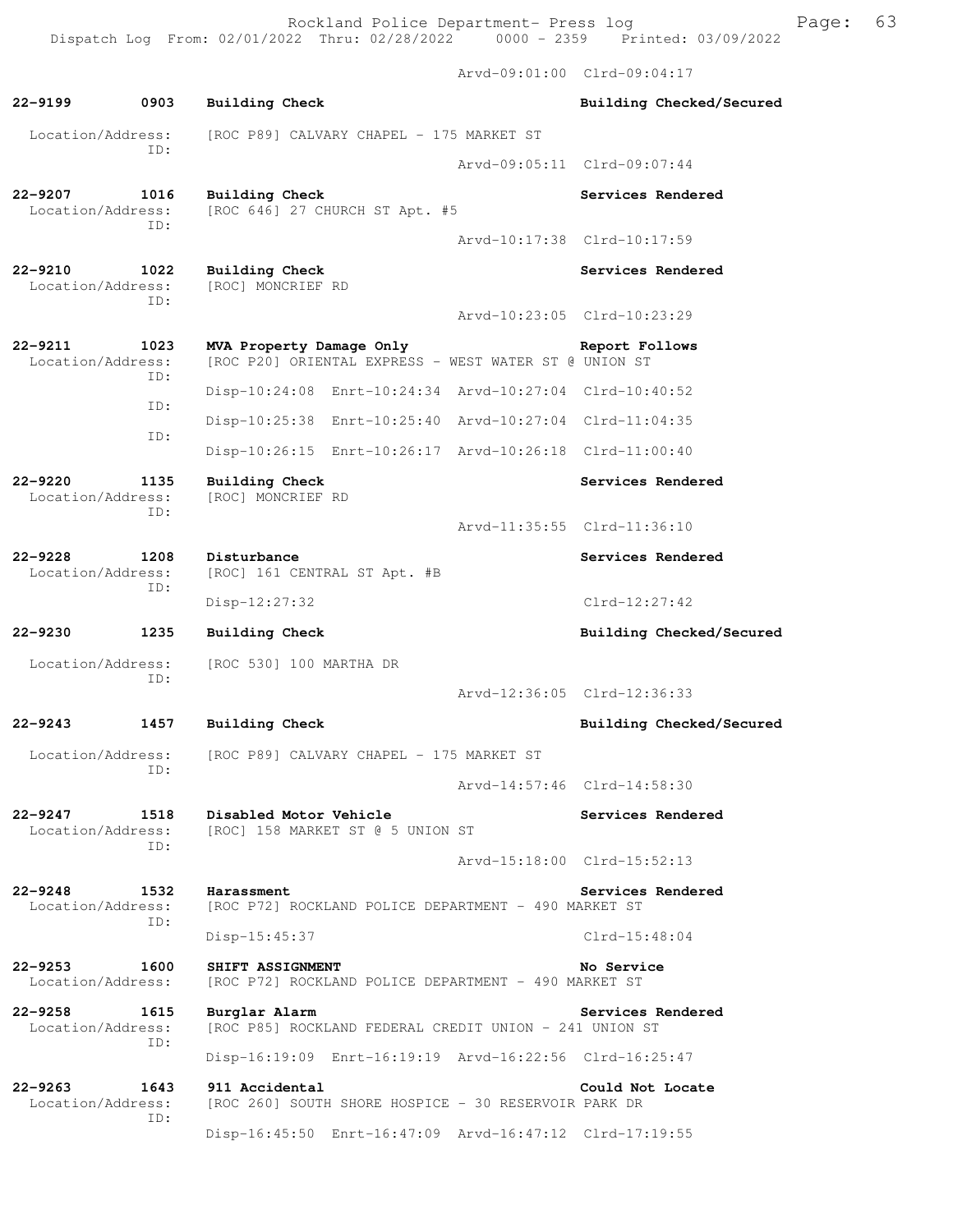| $22 - 9270$<br>1807                             | Motor Vehicle Collision W/PI                                                | Report Follows              |
|-------------------------------------------------|-----------------------------------------------------------------------------|-----------------------------|
| Location/Address:<br>ID:                        | [ROC] 1 VFW DR @ 821 UNION ST Q                                             |                             |
| ID:                                             | Disp-18:09:21 Enrt-18:10:48 Arvd-18:10:53 Clrd-18:30:04                     |                             |
| ID:                                             | Disp-18:09:21 Enrt-18:10:48 Arvd-18:13:51 Clrd-18:46:30                     |                             |
| Refer To Summons:                               | $Disp-18:13:40$<br>22ROC-9270-AR                                            | Arvd-18:13:48 Clrd-18:23:26 |
| Summons:                                        | GOMES DASILVA, JOSEPH                                                       |                             |
| Address:<br>Age:                                | 310 SPRING ST ROCKLAND, MA<br>34                                            |                             |
| Charges:                                        | UNLICENSED OPERATION OF MV                                                  |                             |
| $22 - 9277$<br>1908<br>Location/Address:<br>ID: | Motor Vehicle Complaint<br>[ROC P107] DUNKIN DONUTS - 165 MARKET ST         | Services Rendered           |
|                                                 | Disp-19:11:45 Enrt-19:11:56 Arvd-19:15:26 Clrd-20:43:08                     |                             |
| $22 - 9278$<br>1912<br>Location/Address:<br>ID: | Motor Vehicle ComROCplaint<br>[ROC] GROVE ST                                | Services Rendered           |
|                                                 | Disp-19:14:54 Enrt-19:14:59 Arvd-19:15:03 Clrd-19:15:07                     |                             |
| 22-9281<br>1959<br>Location:                    | Details / Time off<br>[ROC]                                                 | Services Rendered           |
| $22 - 9286$<br>2042<br>Location/Address:<br>ID: | Suspicious Activity<br>[ROC P89] CALVARY CHAPEL - 175 MARKET ST             | Sent On Way                 |
|                                                 | Disp-20:43:20 Enrt-20:43:26 Arvd-20:43:47 Clrd-20:49:54                     |                             |
| ID:                                             | Disp-20:43:36 Enrt-20:43:40 Arvd-20:43:44 Clrd-20:49:50                     |                             |
| 22-9291<br>2109                                 | Motor Vehicle Complaint                                                     | No Action Required          |
| Location/Address:                               | [ROC] 892 UNION ST                                                          |                             |
| 2235<br>$22 - 9302$<br>Location/Address:<br>ID: | General Incident<br>[ROC P72] ROCKLAND POLICE DEPARTMENT - 490 MARKET ST    | Services Rendered           |
|                                                 | $Disp-22:38:05$                                                             | Arvd-22:38:21 Clrd-23:13:00 |
| $22 - 9304$<br>2302<br>Location/Address:<br>ID: | 911 Accidental<br>[ROC] 471 MARKET ST Apt. #1                               | Services Rendered           |
| ID:                                             | Disp-23:04:07 Enrt-23:04:15 Arvd-23:08:00 Clrd-23:24:10                     |                             |
|                                                 | Disp-23:08:09 Enrt-23:08:12 Arvd-23:10:17 Clrd-23:24:13                     |                             |
| $22 - 9307$<br>2327<br>Location/Address:<br>ID: | Suspicious Activity<br>[ROC P104] ROCKLAND MEMORIAL LIBRARY - 20 BELMONT ST | Sent On Way                 |
|                                                 | Disp-23:29:55 Enrt-23:30:04 Arvd-23:33:26 Clrd-23:41:05                     |                             |
| ID:                                             | Disp-23:30:00 Enrt-23:30:04 Arvd-23:32:31 Clrd-23:41:08                     |                             |
| $22 - 9308$<br>2335<br>Location:                | Details / Time off<br>[ROC]                                                 | Services Rendered           |
| For Date: $02/27/2022 -$                        | Sunday                                                                      |                             |

| 22-9312           | 0000 |  | <b>SHIFT ASSIGNMENTS</b> |                                                      |  |  | Services Rendered |  |
|-------------------|------|--|--------------------------|------------------------------------------------------|--|--|-------------------|--|
| Location/Address: |      |  |                          | [ROC P72] ROCKLAND POLICE DEPARTMENT - 490 MARKET ST |  |  |                   |  |

**22-9315 0020 Police Information Taken/Referred to Other Agency** Location: [ROC] BOLO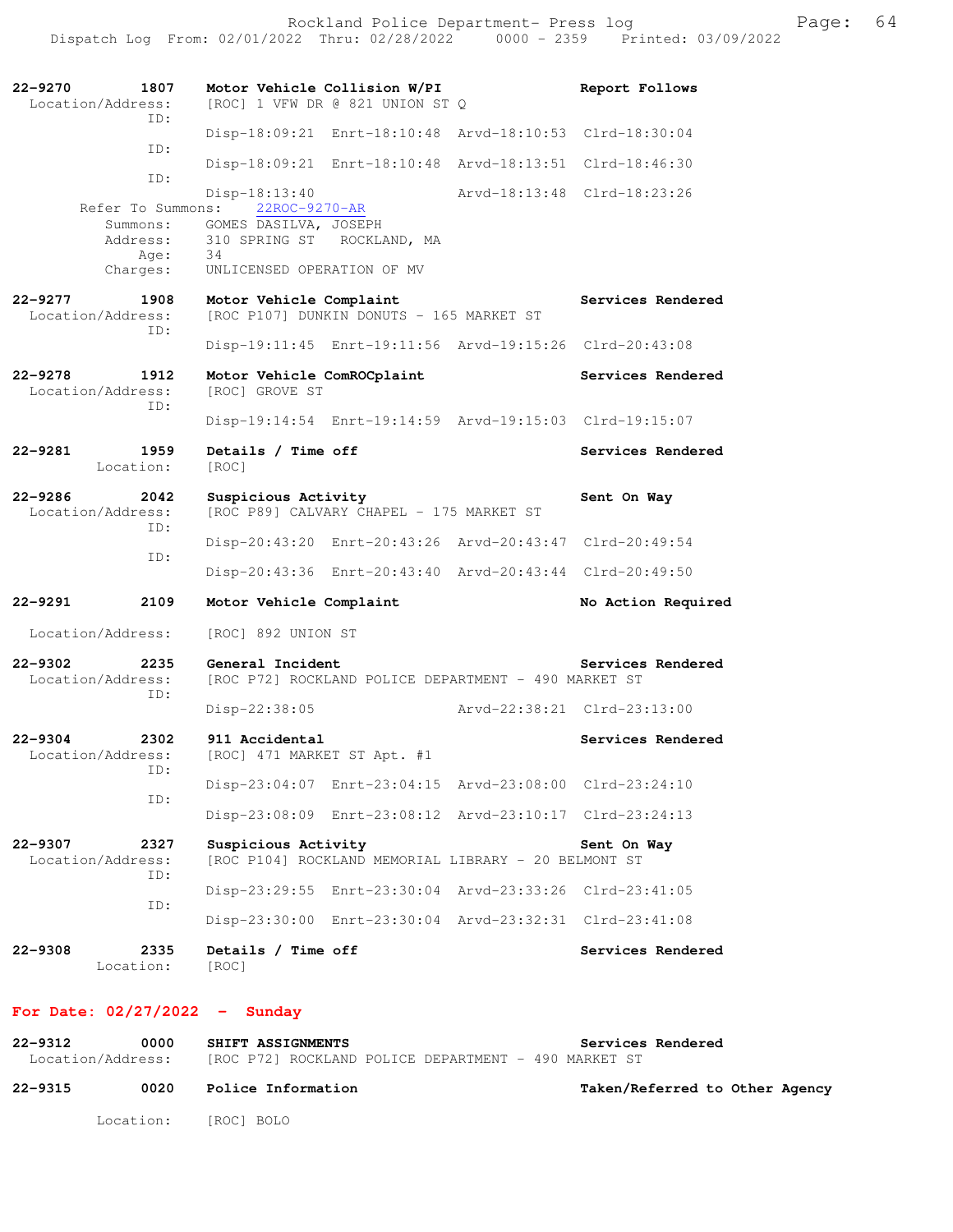| $22 - 9317$<br>0028<br>Location/Address:<br>TD: | Assist Fire Department<br>[ROC] 1050 HINGHAM ST                          | Services Rendered           |
|-------------------------------------------------|--------------------------------------------------------------------------|-----------------------------|
| ID:                                             | Disp-00:33:19 Enrt-00:33:25 Arvd-00:39:08 Clrd-00:45:48                  |                             |
| ID:                                             | Disp-00:34:53 Enrt-00:34:57                                              | $Clrd-00:35:44$             |
|                                                 | Disp-00:37:04 Enrt-00:37:14 Arvd-00:45:41 Clrd-00:46:04                  |                             |
| $22 - 9322$<br>0046<br>Location/Address:<br>ID: | Assist Public<br>[ROC] HINGHAM ST                                        | Services Rendered           |
|                                                 | Disp-00:46:54 Enrt-00:46:58 Arvd-00:47:01 Clrd-00:52:35                  |                             |
| $22 - 9329$<br>0212<br>Location/Address:<br>ID: | Suspicious Activity<br>[ROC] TKO SHEA'S SPORTS CAFE - 932 HINGHAM ST     | Services Rendered           |
| ID:                                             | Disp-02:13:23 Enrt-02:15:35 Arvd-02:15:38 Clrd-02:18:39                  |                             |
|                                                 | Disp-02:13:23 Enrt-02:15:40 Arvd-02:18:45 Clrd-02:18:47                  |                             |
| $22 - 9331$<br>0257                             | Burglar Alarm                                                            | Building Checked/Secured    |
| Location/Address:<br>ID:                        | [ROC 84] HARMON GOLF & FITNESS CLUB - 168 CONCORD ST                     |                             |
|                                                 | Disp-02:58:35 Enrt-02:58:51 Arvd-02:59:28 Clrd-02:59:31                  |                             |
| ID:                                             | Disp-02:58:39 Enrt-02:58:48 Arvd-03:00:35 Clrd-03:05:07                  |                             |
| ID:                                             | $Disp-03:01:11$<br>Arvd-03:01:15 Clrd-03:05:04                           |                             |
| $22 - 9335$<br>0405<br>Location/Address:<br>ID: | Suspicious Activity<br>[ROC] GALLERY MOTORSPORTS - 236 WEYMOUTH ST       | Services Rendered           |
| ID:                                             | Disp-04:08:16 Enrt-04:09:06 Arvd-04:11:11 Clrd-04:17:24                  |                             |
|                                                 | Disp-04:08:16 Enrt-04:09:09 Arvd-04:10:09 Clrd-04:18:33                  |                             |
| $22 - 9344$<br>0621<br>Location/Address:<br>ID: | Burglar Alarm<br>[ROC P108] SOUTH SHORE BMW - 1040 HINGHAM ST            | <b>False Alarm</b>          |
|                                                 | Disp-06:23:26 Enrt-06:23:36 Arvd-06:31:17 Clrd-06:43:00                  |                             |
| $22 - 9345$<br>0635<br>Location/Address:<br>ID: | Follow-Up Investigation<br>[ROC] 236 WEYMOUTH ST                         | Services Rendered           |
|                                                 | Disp-06:36:08                                                            | Arvd-06:36:15 Clrd-07:02:23 |
| $22 - 9346$<br>0704<br>Location:                | Details / Time off<br>[ROC]                                              | Services Rendered           |
| $22 - 9348$<br>0806<br>Location/Address:        | General Info<br>[ROC P72] ROCKLAND POLICE DEPARTMENT - 490 MARKET ST     | Services Rendered           |
| $22 - 9399$<br>0815<br>Location/Address:        | Information Call<br>[ROC P72] ROCKLAND POLICE DEPARTMENT - 490 MARKET ST | Services Rendered           |
| $22 - 9356$<br>0840<br>Location/Address:<br>ID: | Assist Public<br>[ROC] 125 CENTRAL ST                                    | Investigated                |
| ID:                                             | Disp-08:42:28 Enrt-08:43:12 Arvd-08:48:03 Clrd-08:59:34                  |                             |
|                                                 | $Disp-08:56:15$<br>Arvd-08:56:17 Clrd-08:59:32                           |                             |
| $22 - 9365$<br>0921<br>Vicinity of:             | Motor Vehicle Stop<br>[ROC] EAST WATER ST @ FRANKLIN AVE                 | Verbal Warning              |
| ID:                                             |                                                                          | Arvd-09:21:00 Clrd-09:34:52 |
| $22 - 9370$<br>1008<br>Location/Address:        | Warrant<br>[ROC] 313 EAST WATER ST                                       | Services Rendered           |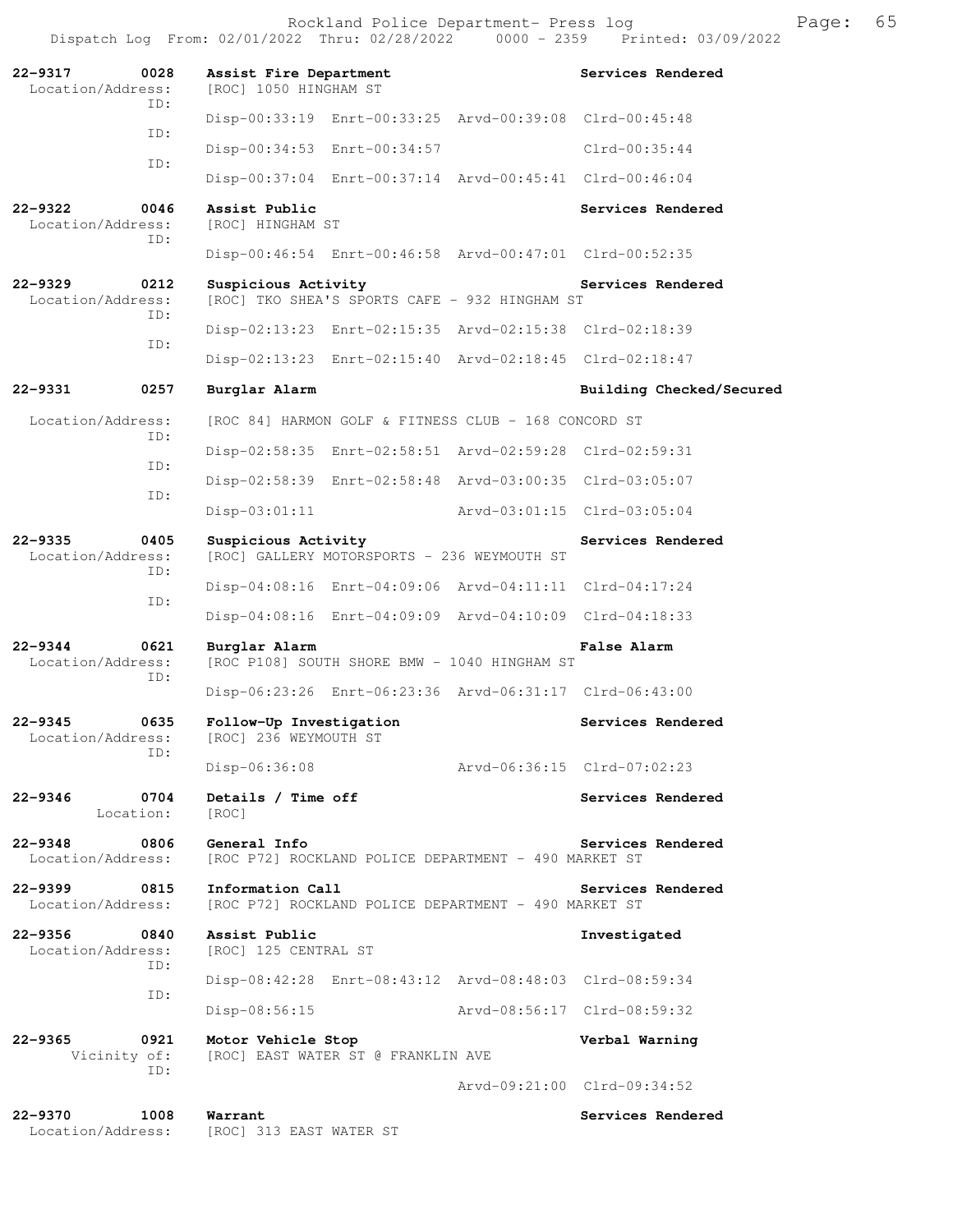Rockland Police Department- Press log Freed Page: 66 Dispatch Log From: 02/01/2022 Thru: 02/28/2022 0000 - 2359 Printed: 03/09/2022

 ID: Arvd-10:08:00 Clrd-10:14:33 ID: Disp-10:10:30<br>st: 22ROC-9370-AR<br>Displays Arvd-10:10:32 Clrd-11:11:10 Refer To Arrest: Arrest: BACK, ERIC S Address: 313 EAST WATER ST ROCKLAND, MA Age: 41 Charges: A&B, VIOL ABUSE PREVENTION ORDER **22-9373 1016 Road Obstruction Investigated Investigated Location/Address:** [ROC] EAST WATER ST @ HOWARD ST [ROC] EAST WATER ST @ HOWARD ST ID: Disp-10:18:31 Enrt-10:19:26 Arvd-10:23:33 Clrd-10:25:25 **22-9374 1025 Neighbor Disturbance Investigated**  Location/Address: [ROC] 59 BOXBERRY LN ID: Disp-10:28:02 Enrt-10:28:05 Arvd-10:34:11 Clrd-10:45:17 **22-9378 1059 MVA Property Damage Only Services Rendered**  Location/Address: [ROC P72] ROCKLAND POLICE DEPARTMENT - 490 MARKET ST ID: Disp-11:12:02 Clrd-11:12:15 22-9385 1148 Suspicious Activity **128 Services Rendered**  Location/Address: [ROC P36] STEVE'S AUTO - 246 EAST WATER ST ID: Disp-11:51:04 Arvd-11:51:21 Clrd-11:56:47 22-9386 1211 Details / Time off Services Rendered Location: [ROC] **22-9404 1404 Complaint Services Rendered**  Location/Address: [ROC] 135 UNION ST ID: Disp-14:09:35 Clrd-14:09:47 **22-9408 1436 Motor Vehicle Stop Verbal Warning**  [ROC] 100 EAST WATER ST ID: Arvd-14:36:00 Clrd-14:40:02 **22-9413 1459 Disturbance Services Rendered**  Location/Address: [ROC] 161 CENTRAL ST ID: Disp-15:02:06 Arvd-15:04:19 Clrd-15:14:07 ID: Disp-15:02:15 Arvd-15:04:19 Clrd-15:13:11 **22-9414 1512 Disturbance Services Rendered**  Location/Address: [ROC] 1111 HINGHAM ST ID: Disp-15:13:15 Enrt-15:13:17 Arvd-15:18:13 Clrd-15:30:24 ID: Disp-15:13:20 Enrt-15:13:27 Arvd-15:18:13 Clrd-15:30:24 **22-9415 1521 Disturbance Beach Restored Beach Peace Restored Peace Restored Included** Location/Address: [ROC] 161 CENTRAL ST Apt. #B [ROC] 161 CENTRAL ST Apt. #B ID: Disp-15:23:58 Enrt-15:24:02 Arvd-15:28:35 Clrd-15:29:23 ID: Disp-15:30:11 Arvd-15:30:19 Clrd-15:39:26 **22-9417 1600 SHIFT ASSIGNMENT No Action Required**  Location/Address: [ROC P72] ROCKLAND POLICE DEPARTMENT - 490 MARKET ST **22-9426 1707 Police Information Taken/Referred to Other Agency** Location: [ROC] BOLO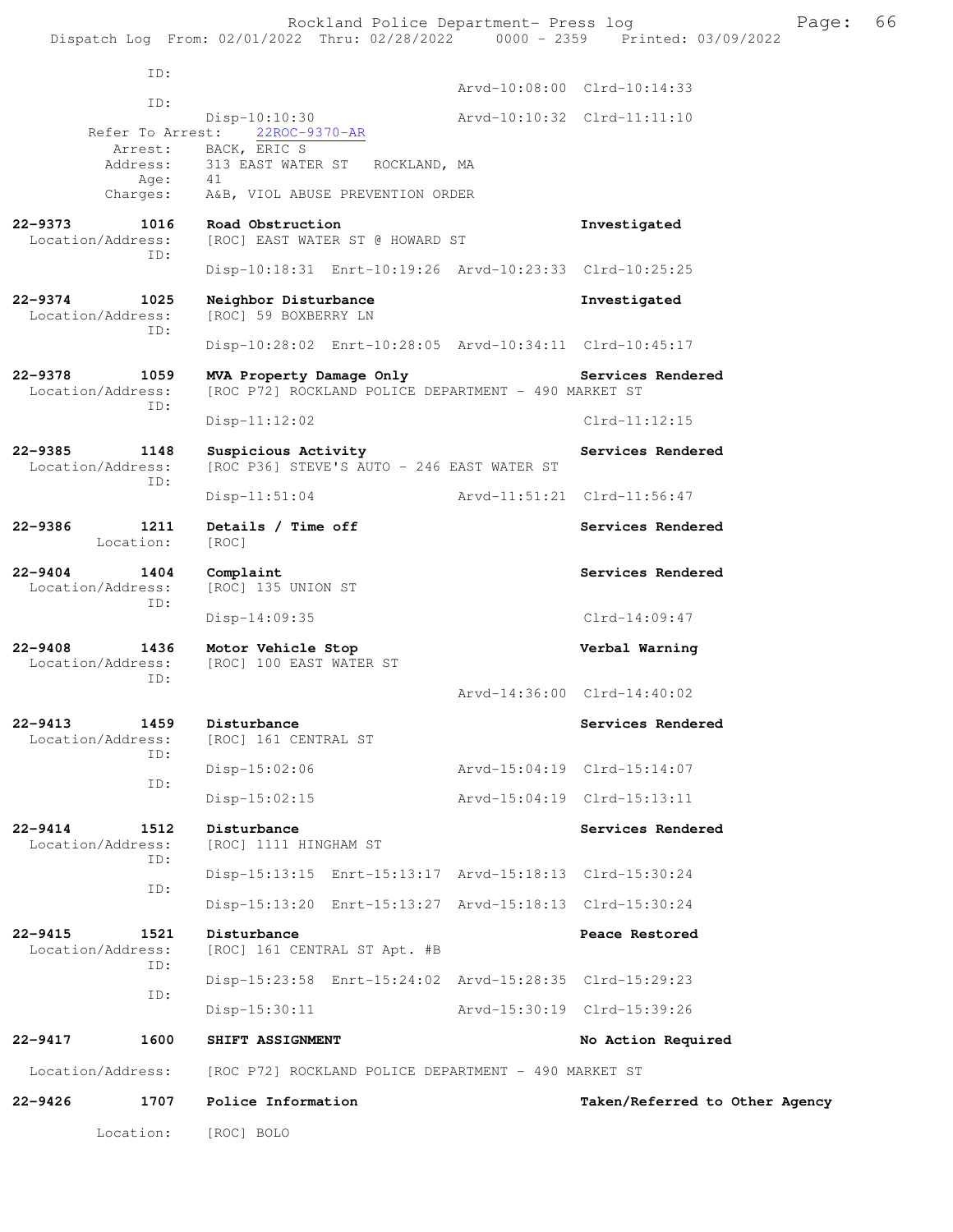Rockland Police Department- Press log entitled and Page: 67 Dispatch Log From: 02/01/2022 Thru: 02/28/2022 0000 - 2359 Printed: 03/09/2022

Original Call #: 22-9423

| 22-9428           | 1717 | 911 Hang Up            |                                                         | Unfounded |
|-------------------|------|------------------------|---------------------------------------------------------|-----------|
| Location/Address: |      | [ROC 575] 119 GROVE ST |                                                         |           |
|                   | TD:  |                        |                                                         |           |
|                   |      |                        | Disp-17:19:08 Enrt-17:19:11 Arvd-17:22:49 Clrd-17:28:38 |           |

Location: [ROC]

| $22 - 9429$ | 1720<br>Location: | OUT OF TOWN DETAIL REOUEST<br>[ROC] | <b>No Service</b> |
|-------------|-------------------|-------------------------------------|-------------------|
| $22 - 9460$ | 2218              | Disturbance                         | Peace Restored    |
|             | Location/Address: | [ROC] 103 WEBSTER ST Apt. #3        |                   |

| TD: |                                                         |  |
|-----|---------------------------------------------------------|--|
| TD: | Disp-22:22:19 Enrt-22:22:25 Arvd-22:25:52 Clrd-22:45:13 |  |
|     | Disp-22:26:37 Enrt-22:26:40 Arvd-22:26:42 Clrd-22:45:13 |  |
| TD: | Disp-22:27:50 Enrt-22:27:52 Arvd-22:27:55 Clrd-22:44:34 |  |

### **For Date: 02/28/2022 - Monday**

| $22 - 9467$ | 0000<br>Location/Address:        | General Info<br>[ROC P72] ROCKLAND POLICE DEPARTMENT - 490 MARKET ST                                                                      | Services Rendered           |
|-------------|----------------------------------|-------------------------------------------------------------------------------------------------------------------------------------------|-----------------------------|
| 22-9469     | 0022<br>Location:                | Details / Time off<br>[ROC]                                                                                                               | Services Rendered           |
| $22 - 9473$ | 0152                             | Emergency Medical                                                                                                                         | Transported to Hospital     |
|             | Location/Address:<br>TD:         | [ROC 916] 73 CUSTER ST                                                                                                                    |                             |
|             | EMS Unit:                        | Disp-01:55:24 Enrt-01:56:23 Arvd-01:58:02 Clrd-02:00:13<br>ROCKAM1-Rockland A1<br>Disp-01:55:41 Enrt-01:56:54 Arvd-01:58:32 Clrd-02:14:21 |                             |
|             | Fire Unit:                       | Hosp-02:23:59 ClrHosp-03:25:52 InQrtsUnavl-03:31:53 InSrvce-03:31:53<br>ROCKEN1-Pumper-Rockland Engine 1                                  |                             |
|             |                                  | Disp-01:55:55 Enrt-01:56:53 Arvd-01:58:30 Clrd-02:14:24<br>InQrtsUnavl-02:17:40 InSrvce-02:17:40                                          |                             |
| 22-9481     | 0601<br>Location/Address:<br>TD: | <b>Building Check</b><br>[ROC] UNION ST                                                                                                   | Appears Secure              |
|             |                                  |                                                                                                                                           | Arvd-06:03:25 Clrd-06:20:40 |
| $22 - 9489$ | 0738<br>Location/Address:<br>TD: | Suspicious Activity<br>[ROC] 135 UNION ST                                                                                                 | Services Rendered           |
|             |                                  | Disp-07:38:36 Enrt-07:41:37 Arvd-07:41:40 Clrd-07:45:33                                                                                   |                             |
| 22-9492     | 0802<br>Location/Address:        | General Info<br>[ROC P72] ROCKLAND POLICE DEPARTMENT - 490 MARKET ST                                                                      | Services Rendered           |
| $22 - 9493$ | 0814<br>Location/Address:<br>ID: | Neighbor Disturbance<br>[ROC] 63 WEBSTER ST Apt. #1                                                                                       | Services Rendered           |
|             | ID:                              | Disp-08:18:14 Enrt-08:20:14 Arvd-08:20:52 Clrd-08:28:58                                                                                   |                             |
|             |                                  | Disp-08:20:11 Enrt-08:20:14 Arvd-08:20:52 Clrd-08:28:55                                                                                   |                             |
| $22 - 9494$ | 0831                             | Building Check                                                                                                                            | Building Checked/Secured    |
|             | Location/Address:                | [ROC 530] 100 MARTHA DR                                                                                                                   |                             |
|             | ID:                              |                                                                                                                                           | Arvd-08:32:17 Clrd-08:32:35 |
| 22-9512     | 1053                             | Police Information                                                                                                                        | No Action Required          |
|             | Location:                        | [ROC] BOLO                                                                                                                                |                             |
| 22-9513     | 1055                             | Building Check                                                                                                                            | Building Checked/Secured    |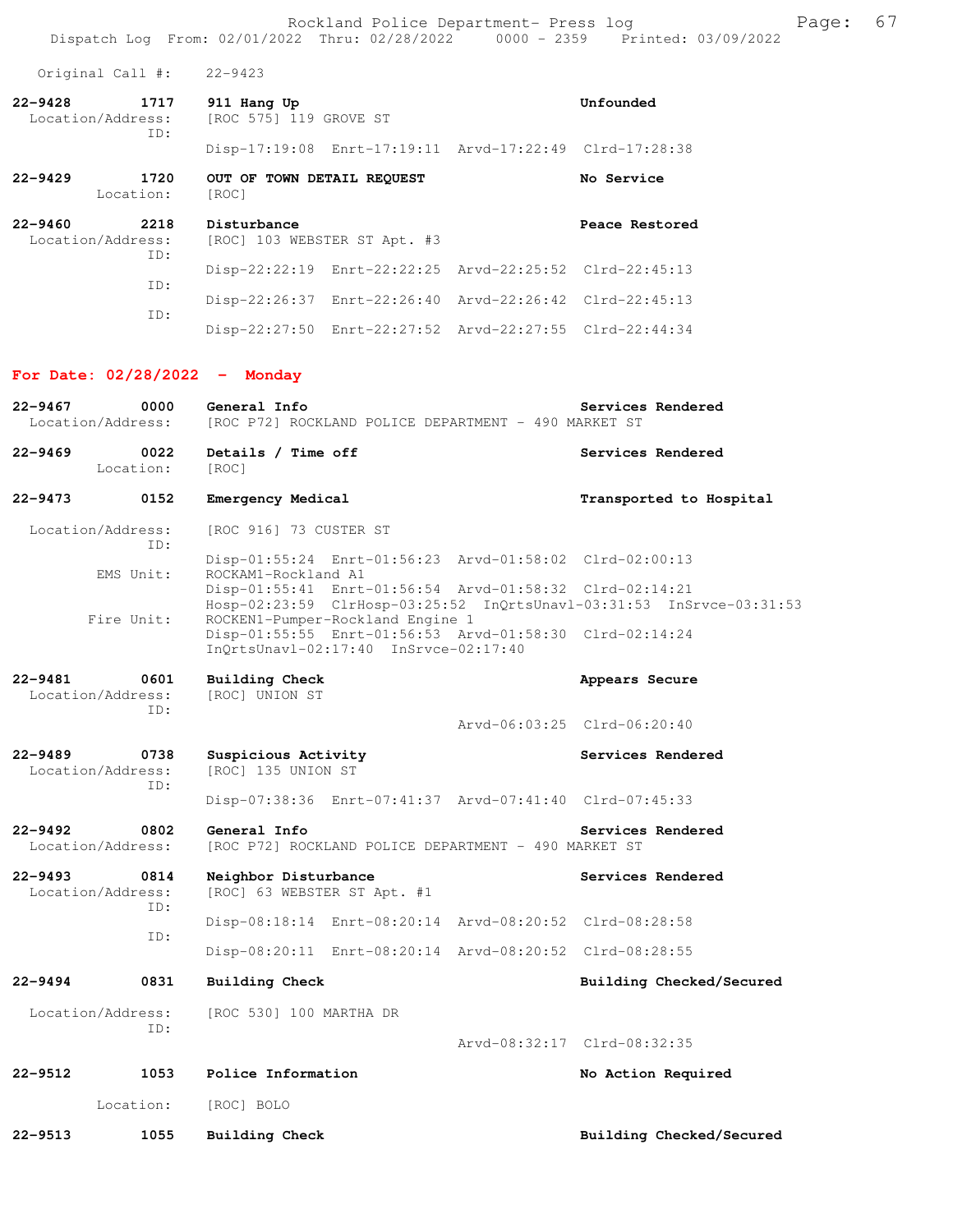|         |                                   | Dispatch Log From: 02/01/2022 Thru: 02/28/2022 0000 - 2359 Printed: 03/09/2022     | Rockland Police Department- Press log |                             | Page: | 68 |
|---------|-----------------------------------|------------------------------------------------------------------------------------|---------------------------------------|-----------------------------|-------|----|
|         |                                   | Location/Address: [ROC P89] CALVARY CHAPEL - 175 MARKET ST                         |                                       |                             |       |    |
|         | ID:                               |                                                                                    |                                       | Arvd-10:57:49 Clrd-11:01:02 |       |    |
|         | 22-9519 1111<br>Location/Address: | General Info<br>[ROC P72] ROCKLAND POLICE DEPARTMENT - 490 MARKET ST               |                                       | Services Rendered           |       |    |
| 22-9526 | Location/Address:                 | 1151 General Info<br>[ROC P72] ROCKLAND POLICE DEPARTMENT - 490 MARKET ST          |                                       | Services Rendered           |       |    |
|         | 22-9539 1344                      | Motor Vehicle Stop                                                                 |                                       | Citation/Warning Issued     |       |    |
|         | Location/Address:<br>ID:          | [ROC] 490 SALEM ST                                                                 |                                       | Arvd-13:44:00 Clrd-13:50:29 |       |    |
| 22–9542 | 1400                              | General Info                                                                       |                                       | Services Rendered           |       |    |
|         | Location/Address:                 | [ROC P72] ROCKLAND POLICE DEPARTMENT - 490 MARKET ST                               |                                       |                             |       |    |
|         | 22-9543 1408                      | <b>Building Check</b>                                                              |                                       | Building Checked/Secured    |       |    |
|         | Location/Address:                 | [ROC] MONCRIEF RD                                                                  |                                       |                             |       |    |
|         | ID:                               |                                                                                    |                                       | Arvd-14:10:22 Clrd-14:10:37 |       |    |
| 22-9551 | 1450<br>Location/Address:         | Harassment<br>[ROC P72] ROCKLAND POLICE DEPARTMENT - 490 MARKET ST                 |                                       | Services Rendered           |       |    |
|         | ID:                               | $Disp-14:55:28$                                                                    |                                       | $Clrd-14:55:46$             |       |    |
| 22–9553 | 1501<br>Location:                 | Details / Time off<br>[ROC]                                                        |                                       | Services Rendered           |       |    |
| 22–9555 | 1508                              | <b>Building Check</b>                                                              |                                       | Building Checked/Secured    |       |    |
|         | Location/Address:<br>ID:          | [ROC 530] 100 MARTHA DR                                                            |                                       | Arvd-15:10:06 Clrd-15:10:14 |       |    |
|         |                                   |                                                                                    |                                       | Services Rendered           |       |    |
| 22-9558 | 1519<br>Location/Address:<br>ID:  | MVA Property Damage Only<br>[ROC] 241 MARKET ST                                    |                                       |                             |       |    |
|         | ID:                               | Disp-15:21:39 Enrt-15:23:26 Arvd-15:23:29 Clrd-15:34:00                            |                                       |                             |       |    |
|         | ID:                               |                                                                                    |                                       | Arvd-15:23:18 Clrd-15:33:23 |       |    |
|         | ID:                               | Disp-15:33:39 Enrt-15:33:43 Arvd-15:33:46 Clrd-15:58:59                            |                                       |                             |       |    |
|         |                                   | Disp-15:34:41 Enrt-15:34:49                                                        |                                       | Clrd-15:58:56               |       |    |
| 22-9561 | 1532<br>Location/Address:<br>ID:  | MVA Property Damage Only<br>[ROC P85] ROCKLAND FEDERAL CREDIT UNION - 241 UNION ST |                                       | Paper Exchange              |       |    |
|         | ID:                               | Disp-15:32:52 Enrt-15:33:02                                                        |                                       | Clrd-15:34:09               |       |    |
|         |                                   | Disp-15:34:06 Enrt-15:36:47 Arvd-15:36:50 Clrd-15:49:55                            |                                       |                             |       |    |
| 22-9573 | 1709<br>Location:                 | Details / Time off<br>[ROC]                                                        |                                       | No Service                  |       |    |
| 22–9595 | 1857<br>Location:                 | Details / Time off<br>[ROC]                                                        |                                       | No Service                  |       |    |
| 22–9597 | 1907<br>Location:                 | Details / Time off<br>[ROC]                                                        |                                       | No Service                  |       |    |
| 22-9601 | 1941                              | MVA Property Damage Only                                                           |                                       | Transported to Hospital     |       |    |
|         | Location/Address:<br>ID:          | [ROC] 31 LEISUREWOODS DR                                                           |                                       |                             |       |    |